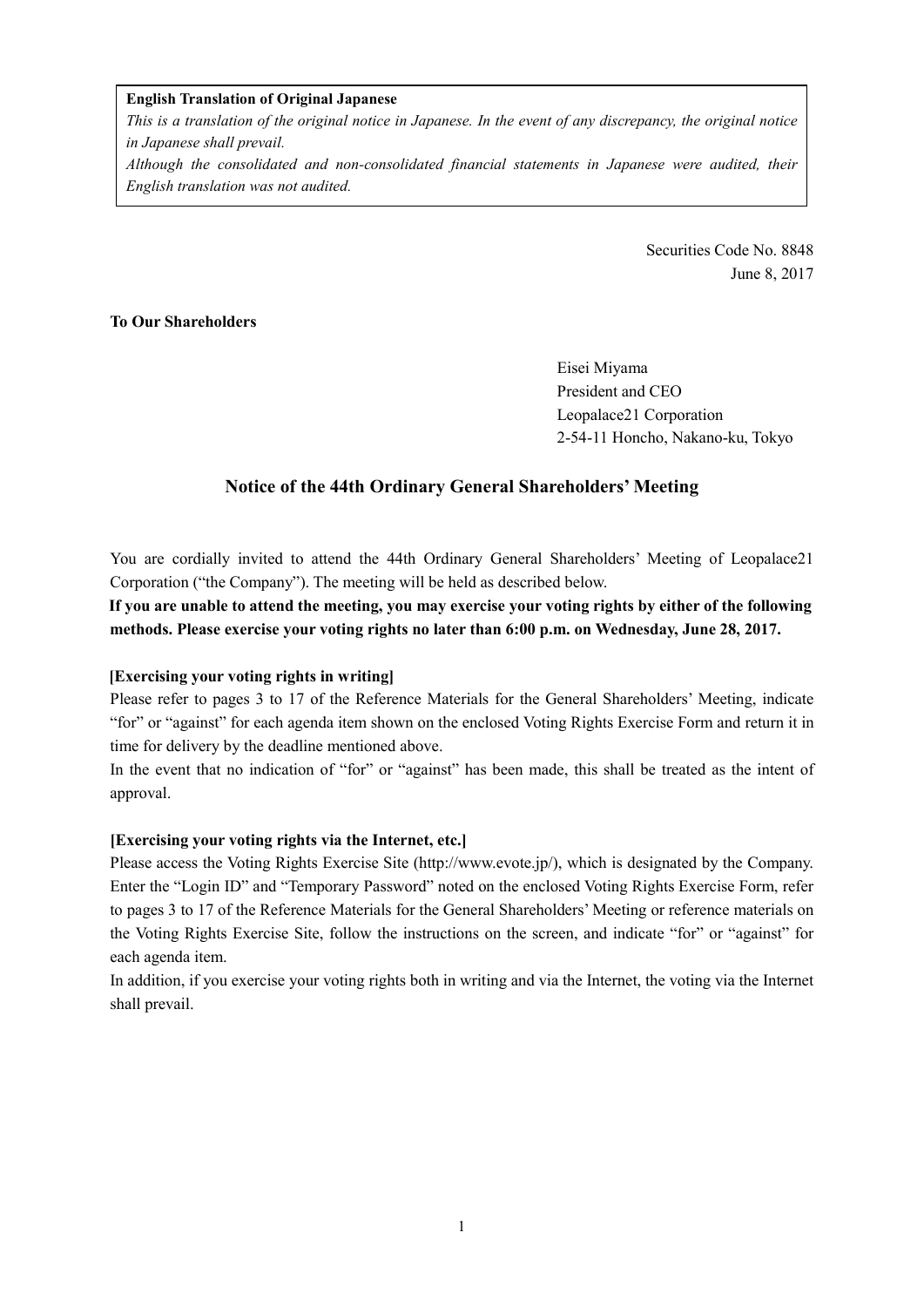#### **Details**

**1. Date and Time:** June 29, 2017 (Thursday), 10:00 a.m. (Reception will open at 9:00 a.m.) **2. Place:** Leopalace21 Corporation, Head Office, Event Hall on B1 floor 2-54-11 Honcho, Nakano-ku, Tokyo

## **3. Agenda for the Meeting Matters to be reported:**

- 1. Report on the Business Report, Consolidated Financial Statements, and Results of Audit of the Consolidated Financial Statements by the Accounting Auditor and the Audit & Supervisory Board for the 44th Fiscal Term (from April 1, 2016 to March 31, 2017)
- 2. Report on Non-consolidated Financial Statements for the 44th Fiscal Term (from April 1, 2016 to March 31, 2017)

#### **Matters to be resolved**:

| <b>Proposal No. 1:</b> | Appropriation of Surplus                                         |
|------------------------|------------------------------------------------------------------|
| <b>Proposal No. 2:</b> | Amendment to the Articles of Incorporation                       |
| <b>Proposal No. 3:</b> | Appointment of Eleven (11) Directors                             |
| <b>Proposal No. 4:</b> | Appointment of One $(1)$ Audit & Supervisory Board Member        |
| <b>Proposal No. 5:</b> | Revision of Remuneration Amount for Directors                    |
| Proposal No. 6:        | Revision of Remuneration Concerning Stock Options as Stock-Based |
|                        | Remuneration to Directors                                        |

Note: For those attending the meeting in person, please present the enclosed Voting Rights Exercise Form at the reception desk.

Should any amendments be made to the Reference Materials for the General Shareholders' Meeting, the Business Report, Non-consolidated Financial Statements or Consolidated Financial Statements, such amendments will be posted on the Company website (please refer to the URL below).

Trust banks and other nominee shareholders (including standing proxies) who have applied in advance to use the electronic voting platform operated by ICJ, Inc. (a joint-venture company established by Tokyo Stock Exchange, Inc. and others) may use this platform other than voting via the Internet to electronically exercise voting rights for the Company's General Shareholders' Meeting.

http://eg.leopalace21.com/ir/

 On the day of the General Shareholders' Meeting, officers and staff of the Company will be dressed "cool-biz" style, or in suits without neckties, in order to contribute to electricity savings with respect to air-conditioning. We invite all shareholders to dress casually.

 Please be advised in advance that no gifts will be distributed to attending shareholders, and no social function will be held after the conclusion of the General Shareholders' Meeting.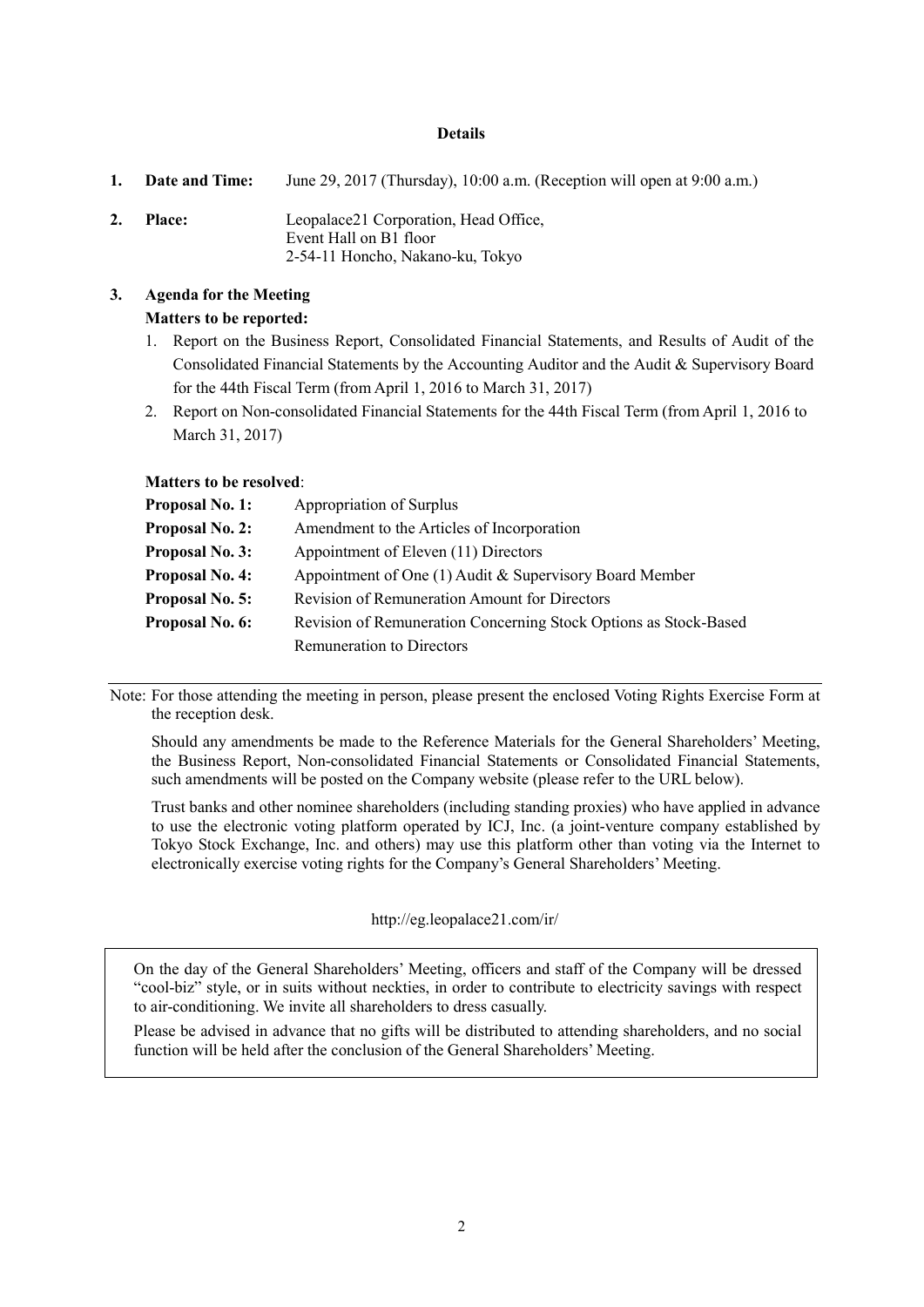# **Reference Materials for the General Shareholders' Meeting**

### **Proposal No. 1: Appropriation of Surplus**

In conjunction with distributing to shareholders the profits created through operating activities in the form of cash dividends, the Company's basic policy is to invest for future growth in areas such as real estate, overseas businesses, mergers and acquisitions, IT and research and development in order to maximize midto long-term corporate value, thus enhancing shareholder value by raising earnings per share (EPS) and providing stable dividends to shareholders.

Based on the above-mentioned policy, in light of such factors as business performance during the fiscal term under review and future business development, it is proposed that the distribution of year-end dividends for the fiscal term under review be as follows.

Matters concerning year-end dividends

- (1) Form of dividend
	- Cash
- (2) Allotment of dividends assets and total amount of dividends 12 yen per common share of the Company The total payment of year-end dividends shall amount to 3,154,487,940 yen.
- (3) Effective date of payment for dividends of surplus June 30, 2017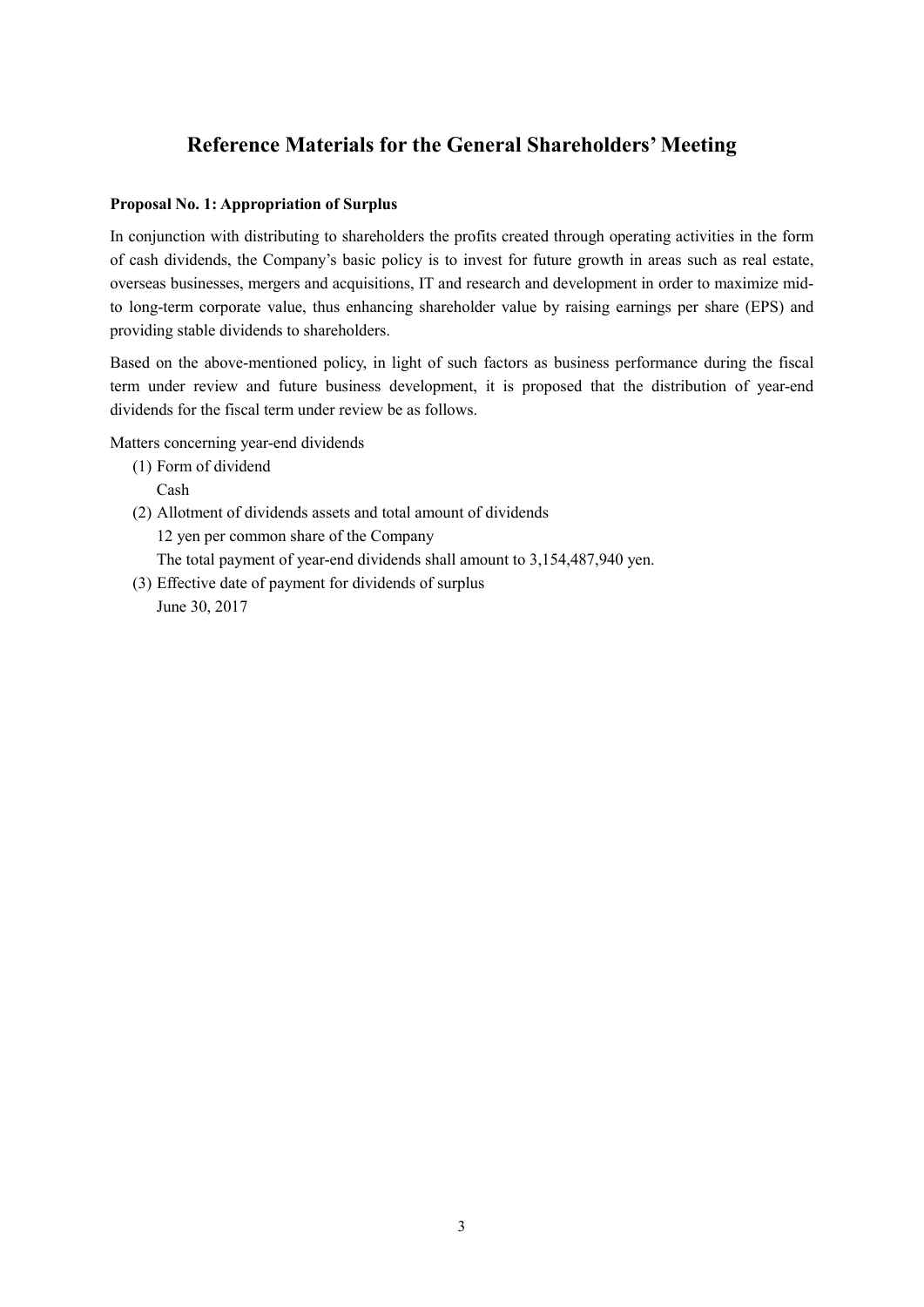## **Proposal No. 2: Amendment to the Articles of Incorporation**

- 1. Rationale for amendment
	- (1) The Company would like to add new business purposes in the provision of Article 2 (Purpose) of the existing Articles of Incorporation to expand and diversify business.
	- (2) In line with the above-mentioned amendments, the item numbers of the Article are appropriately adjusted.
- 2. Details of amendment

Details of the amendment are as follows:

|                       |                   | <b>Existing Articles of Incorporation</b>                                                |                                     |                    | <b>Proposed Amendment</b>                                            |
|-----------------------|-------------------|------------------------------------------------------------------------------------------|-------------------------------------|--------------------|----------------------------------------------------------------------|
|                       |                   | <b>Chapter 1 General Provisions</b>                                                      | <b>Chapter 1 General Provisions</b> |                    |                                                                      |
| Article 1. < Omitted> |                   |                                                                                          |                                     |                    | Article 1. $\leq$ As per the existent articles>                      |
| (Purpose)             |                   |                                                                                          | (Purpose)                           |                    |                                                                      |
|                       |                   | Article 2. $1,-30.$ < Omitted>                                                           |                                     |                    | Article 2. $1,-30$ . <as articles="" existent="" per="" the=""></as> |
|                       |                   | $\le$ Newly established $\ge$                                                            |                                     | <u>31</u> .        | <b>Education business for human</b><br>resource development related  |
|                       |                   | $\le$ Newly established $\ge$                                                            |                                     | 32.                | to nursing care<br>Fee-charging employment<br>placement business     |
|                       |                   | $\le$ Newly established $\ge$                                                            |                                     | 33.                | Worker dispatching business                                          |
|                       | <u>31</u> .       | Purchase, sales and rental<br>service of used equipment,<br>such as beds and wheelchairs |                                     | $\underline{34}$ . | $\leq$ As per the existent articles $\geq$                           |
|                       | $\frac{32}{33}$ . | Dealer in secondhand articles                                                            |                                     | 35.                | $\leq$ As per the existent articles $\geq$                           |
|                       |                   | Transportation agency<br>business                                                        |                                     | $\underline{36}$ . | $\leq$ As per the existent articles $>$                              |
|                       | 34.               | Any and all businesses relating<br>to the foregoing items                                |                                     | 37.                | $\leq$ As per the existent articles $\geq$                           |
| Articles 3.–42.       |                   | <omitted></omitted>                                                                      |                                     |                    | Articles $3.-42. <$ As per the existent articles>                    |

(Proposed amendments are underlined)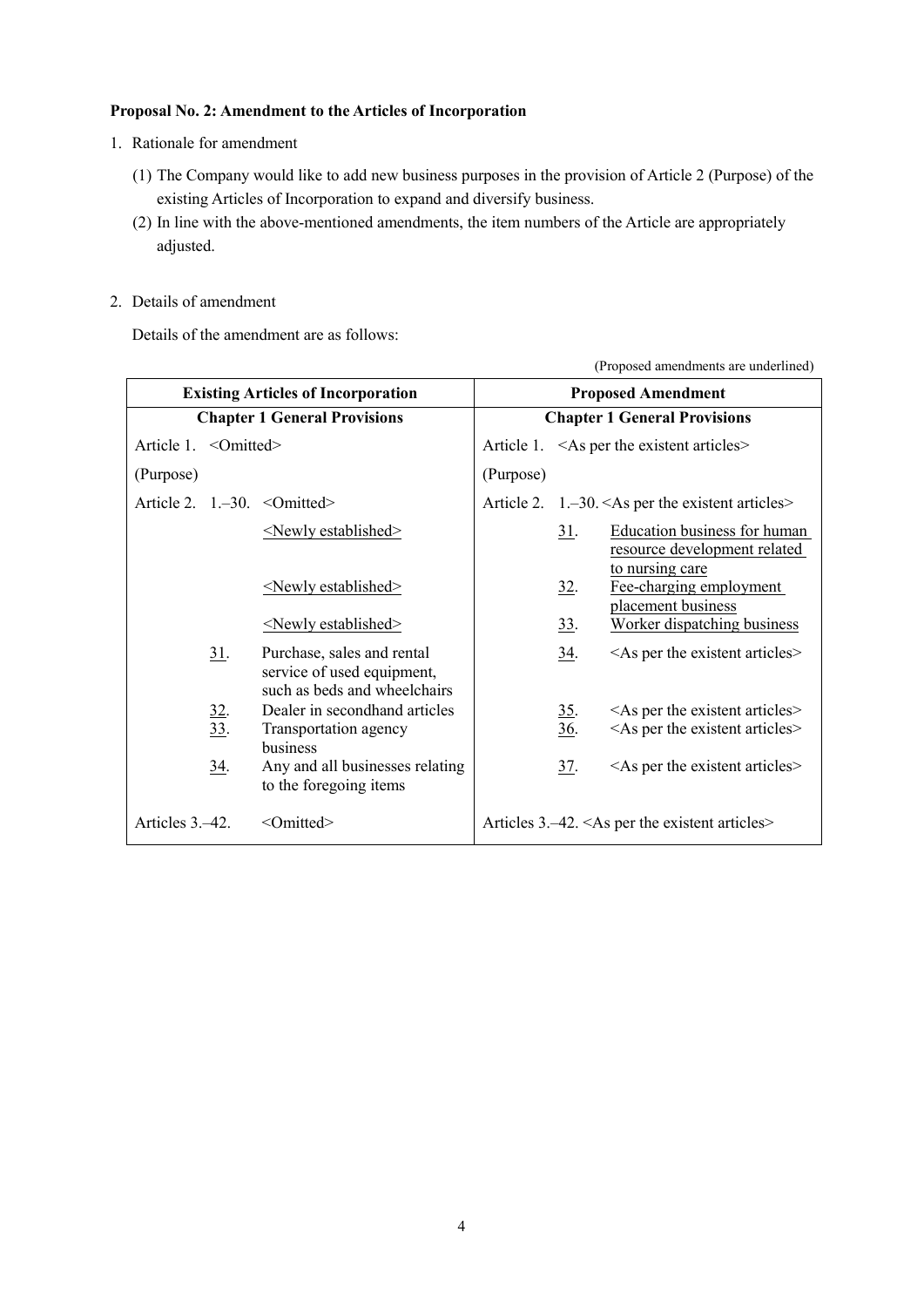## **Proposal No. 3: Appointment of Eleven (11) Directors**

The term of office of all eleven (11) Directors will expire at the conclusion of this Ordinary General Shareholders' Meeting. Accordingly, it is proposed that eleven (11) Directors (of which three (3) will be Outside Directors) be appointed.

The candidates for Director are as follows:

| Candidate<br>number | Name<br>(Date of birth)                                                                                                                                                                                                                                                                                                                                                                                                                                                                                                                         |                                  | Career summary, and positions and duties in the Company<br>(Significant concurrent positions)                                                                                                                                                           | Number of the<br>Company's shares<br>held |
|---------------------|-------------------------------------------------------------------------------------------------------------------------------------------------------------------------------------------------------------------------------------------------------------------------------------------------------------------------------------------------------------------------------------------------------------------------------------------------------------------------------------------------------------------------------------------------|----------------------------------|---------------------------------------------------------------------------------------------------------------------------------------------------------------------------------------------------------------------------------------------------------|-------------------------------------------|
|                     | Reappointment                                                                                                                                                                                                                                                                                                                                                                                                                                                                                                                                   | October 1977                     | Joined Leopalace21 Corporation                                                                                                                                                                                                                          |                                           |
|                     | Eisei Miyama                                                                                                                                                                                                                                                                                                                                                                                                                                                                                                                                    | April 1990                       | General Manager of the 3rd Sales Department,<br>Leopalace21 Corporation                                                                                                                                                                                 |                                           |
|                     | (November 13, 1957)                                                                                                                                                                                                                                                                                                                                                                                                                                                                                                                             | June 1990                        | Director, Leopalace21 Corporation                                                                                                                                                                                                                       |                                           |
|                     |                                                                                                                                                                                                                                                                                                                                                                                                                                                                                                                                                 | January 1996                     | Executive Director of Management, Leopalace21<br>Corporation                                                                                                                                                                                            |                                           |
|                     |                                                                                                                                                                                                                                                                                                                                                                                                                                                                                                                                                 | November 1996                    | General Manager of the Leasing Business Headquarters,<br>Leopalace21 Corporation                                                                                                                                                                        |                                           |
|                     |                                                                                                                                                                                                                                                                                                                                                                                                                                                                                                                                                 | April 2003                       | Senior Managing Director, Leopalace21 Corporation                                                                                                                                                                                                       |                                           |
|                     |                                                                                                                                                                                                                                                                                                                                                                                                                                                                                                                                                 | April 2008                       | Deputy General Manager of the Sales Headquarters,<br>Leopalace21 Corporation<br>General Manager of the Elderly Care Business<br>Headquarters, Leopalace21 Corporation<br>General Manager of the Hotel Business Headquarters,<br>Leopalace21 Corporation | 137,300 shares                            |
| 1                   |                                                                                                                                                                                                                                                                                                                                                                                                                                                                                                                                                 | April 2009                       | Senior Managing Director and Senior Executive Officer,<br>Leopalace21 Corporation<br>General Manager of the Management Planning<br>Headquarters, Leopalace21 Corporation                                                                                |                                           |
|                     |                                                                                                                                                                                                                                                                                                                                                                                                                                                                                                                                                 | December 2009                    | Vice President and Representative Director, Leopalace21<br>Corporation<br>General Manager of the 1st Sales Department, Leasing<br>Business Division, Leopalace21 Corporation                                                                            |                                           |
|                     |                                                                                                                                                                                                                                                                                                                                                                                                                                                                                                                                                 | February 2010                    | President and CEO, Leopalace21 Corporation (incumbent)<br>General Manager of the Marketing and Sales Headquarters,<br>Leopalace21 Corporation                                                                                                           |                                           |
|                     |                                                                                                                                                                                                                                                                                                                                                                                                                                                                                                                                                 | June 2010                        | President and CEO, Leopalace21 Corporation (incumbent)                                                                                                                                                                                                  |                                           |
|                     |                                                                                                                                                                                                                                                                                                                                                                                                                                                                                                                                                 | Significant concurrent positions | Director, Leopalace Guam Corporation                                                                                                                                                                                                                    |                                           |
|                     | <b>Reason for nomination as a candidate for Director</b>                                                                                                                                                                                                                                                                                                                                                                                                                                                                                        |                                  |                                                                                                                                                                                                                                                         |                                           |
|                     | Mr. Eisei Miyama is fulfilling an appropriate role as Director by taking important management decisions and supervising<br>business execution. Moreover, as President and CEO, he demonstrates strong leadership and decisiveness based on his abundant<br>experience in guiding the execution of the Company's business, such as the formulation of the Leopalace21 Group's<br>Medium-term Management Plan.<br>For this reason, it is judged that his abundant knowledge and ability in the field of management are essential to the Company's |                                  |                                                                                                                                                                                                                                                         |                                           |
|                     |                                                                                                                                                                                                                                                                                                                                                                                                                                                                                                                                                 |                                  | management, so the Company has nominated him once more as a candidate for Director.                                                                                                                                                                     |                                           |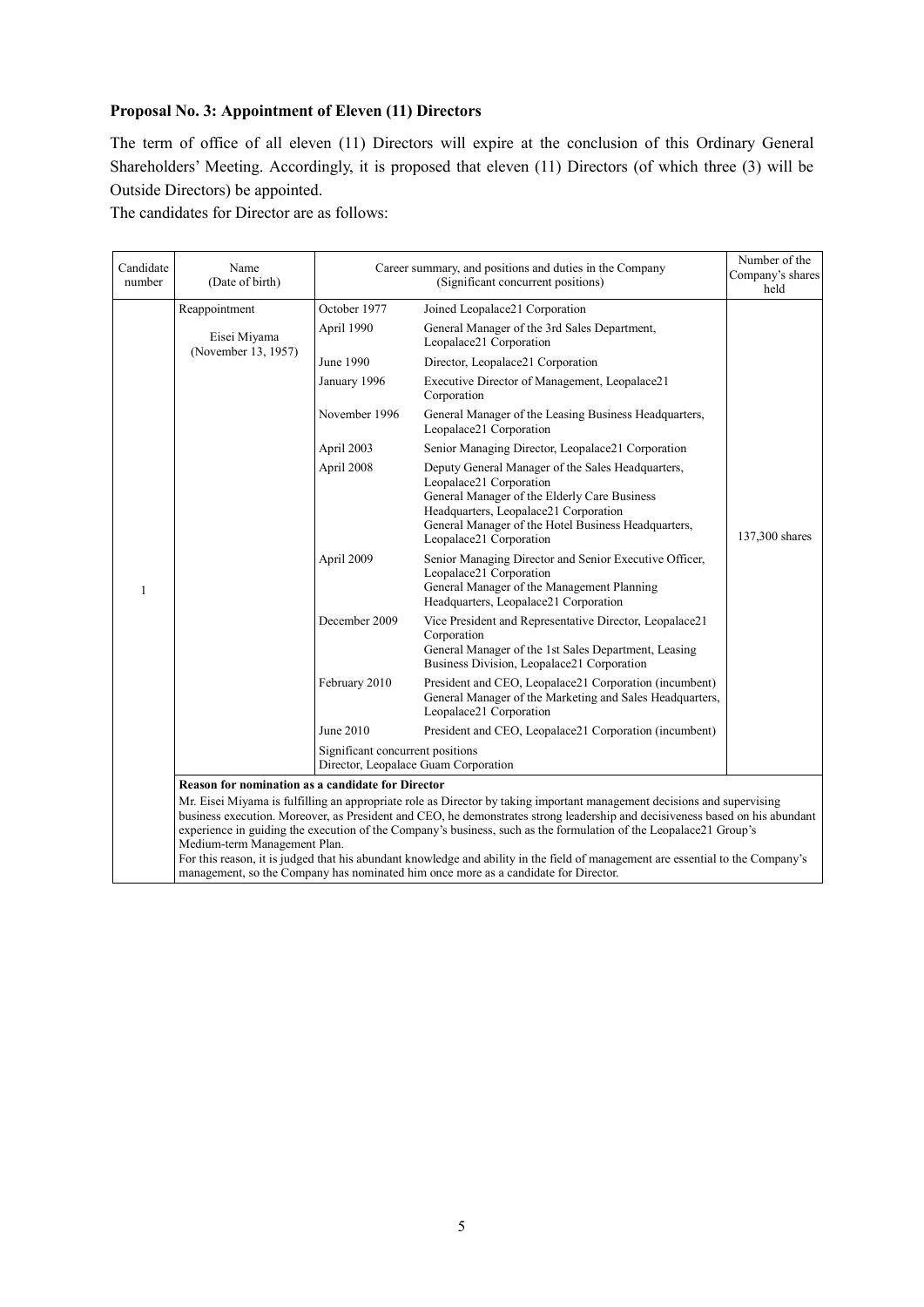| Candidate<br>number                                                                                                                                                                                                                                                                                                                                                                                                                                                                                                                                                                                                                 | Name<br>(Date of birth)               |                                                                                                                                                                        | Career summary, and positions and duties in the Company<br>(Significant concurrent positions)                                                                                                                                                                                                                                                                             | Number of the<br>Company's shares<br>held |
|-------------------------------------------------------------------------------------------------------------------------------------------------------------------------------------------------------------------------------------------------------------------------------------------------------------------------------------------------------------------------------------------------------------------------------------------------------------------------------------------------------------------------------------------------------------------------------------------------------------------------------------|---------------------------------------|------------------------------------------------------------------------------------------------------------------------------------------------------------------------|---------------------------------------------------------------------------------------------------------------------------------------------------------------------------------------------------------------------------------------------------------------------------------------------------------------------------------------------------------------------------|-------------------------------------------|
|                                                                                                                                                                                                                                                                                                                                                                                                                                                                                                                                                                                                                                     | Reappointment                         | September 1985                                                                                                                                                         | Joined Leopalace21 Corporation                                                                                                                                                                                                                                                                                                                                            |                                           |
|                                                                                                                                                                                                                                                                                                                                                                                                                                                                                                                                                                                                                                     | Tadahiro Miyama<br>(January 21, 1966) | October 2002                                                                                                                                                           | General Manager of the Sales and Marketing General<br>Headquarters, Leopalace21 Corporation                                                                                                                                                                                                                                                                               |                                           |
|                                                                                                                                                                                                                                                                                                                                                                                                                                                                                                                                                                                                                                     |                                       | June 2003                                                                                                                                                              | Director, Leopalace21 Corporation<br>Deputy General Manager of the Sales and Marketing<br>General Headquarters, Leopalace21 Corporation                                                                                                                                                                                                                                   |                                           |
|                                                                                                                                                                                                                                                                                                                                                                                                                                                                                                                                                                                                                                     |                                       | October 2006                                                                                                                                                           | Director and Managing Executive Officer, Leopalace21<br>Corporation<br>General Manager of the Subcontracting Business<br>Headquarters, Leopalace21 Corporation                                                                                                                                                                                                            |                                           |
|                                                                                                                                                                                                                                                                                                                                                                                                                                                                                                                                                                                                                                     |                                       | May 2007                                                                                                                                                               | Executive Director of Management, Leopalace21<br>Corporation                                                                                                                                                                                                                                                                                                              |                                           |
|                                                                                                                                                                                                                                                                                                                                                                                                                                                                                                                                                                                                                                     |                                       | April 2009                                                                                                                                                             | Executive Director of Management and Managing<br>Executive Officer, Leopalace21 Corporation<br>General Manager of the Sales and Marketing General<br>Headquarters, Leopalace21 Corporation<br>General Manager of the Subcontracting Business<br>Department, Leopalace21 Corporation<br>General Manager of the Subcontracting Sales Department,<br>Leopalace21 Corporation |                                           |
|                                                                                                                                                                                                                                                                                                                                                                                                                                                                                                                                                                                                                                     |                                       | May 2011                                                                                                                                                               | Director and Senior Executive Officer, Leopalace21<br>Corporation<br>General Manager of the Marketing and Sales Headquarters,<br>Leopalace21 Corporation (incumbent)<br>General Manager of the Leasing Business Division,<br>Leopalace21 Corporation                                                                                                                      | 15,100 shares                             |
| $\overline{2}$                                                                                                                                                                                                                                                                                                                                                                                                                                                                                                                                                                                                                      |                                       | April 2012                                                                                                                                                             | General Manager of the Apartment Construction<br>Subcontracting Business Division, Leopalace21<br>Corporation                                                                                                                                                                                                                                                             |                                           |
|                                                                                                                                                                                                                                                                                                                                                                                                                                                                                                                                                                                                                                     |                                       | April 2014                                                                                                                                                             | Director and Senior Vice President, Leopalace21<br>Corporation (incumbent)<br>General Manager of the Corporate Business Promotion<br>Headquarters, Leopalace21 Corporation (incumbent)                                                                                                                                                                                    |                                           |
|                                                                                                                                                                                                                                                                                                                                                                                                                                                                                                                                                                                                                                     |                                       | <b>July 2015</b>                                                                                                                                                       | General Manager of the Apartment Construction<br>Subcontracting Business Division, Leopalace21<br>Corporation                                                                                                                                                                                                                                                             |                                           |
|                                                                                                                                                                                                                                                                                                                                                                                                                                                                                                                                                                                                                                     |                                       | April 2016                                                                                                                                                             | General Manager of the Leasing Business Division,<br>Leopalace21 Corporation                                                                                                                                                                                                                                                                                              |                                           |
|                                                                                                                                                                                                                                                                                                                                                                                                                                                                                                                                                                                                                                     |                                       | Significant concurrent positions<br>Director, Plaza Guarantee CO., LTD.<br>Director, Asuka SSI<br>Director, Azu Life Care Co., Ltd.<br>Director, Life Living Co., Ltd. | Director, Leopalace Leasing Corporation<br>Director, Leopalace Guam Corporation                                                                                                                                                                                                                                                                                           |                                           |
|                                                                                                                                                                                                                                                                                                                                                                                                                                                                                                                                                                                                                                     |                                       |                                                                                                                                                                        | Director, Leopalace21 Business Consulting (Shanghai) Co., Ltd.<br>Director, Leopalace21 (Thailand) CO., LTD.<br>Director, LEOPALACE21 VIETNAM CO., LTD.<br>Director, Leopalace21 (Cambodia) Co., Ltd.                                                                                                                                                                     |                                           |
|                                                                                                                                                                                                                                                                                                                                                                                                                                                                                                                                                                                                                                     |                                       |                                                                                                                                                                        | Director, LEOPALACE21 PHILIPPINES INC.<br>Director, LEOPALACE21 REAL ESTATE (CAMBODIA) Co., Ltd.                                                                                                                                                                                                                                                                          |                                           |
|                                                                                                                                                                                                                                                                                                                                                                                                                                                                                                                                                                                                                                     |                                       |                                                                                                                                                                        |                                                                                                                                                                                                                                                                                                                                                                           |                                           |
| <b>Reason for nomination as a candidate for Director</b><br>Mr. Tadahiro Miyama is fulfilling an appropriate role as Director by taking important management decisions and supervising<br>business execution. Moreover, as Senior Vice President, he is actively involved in business execution, planning the Company's<br>global strategy and controlling the marketing and sales and other departments.<br>For this reason, it is judged that his abundant knowledge and ability in the field of management are essential to the Company's<br>management, so the Company has nominated him once more as a candidate for Director. |                                       |                                                                                                                                                                        |                                                                                                                                                                                                                                                                                                                                                                           |                                           |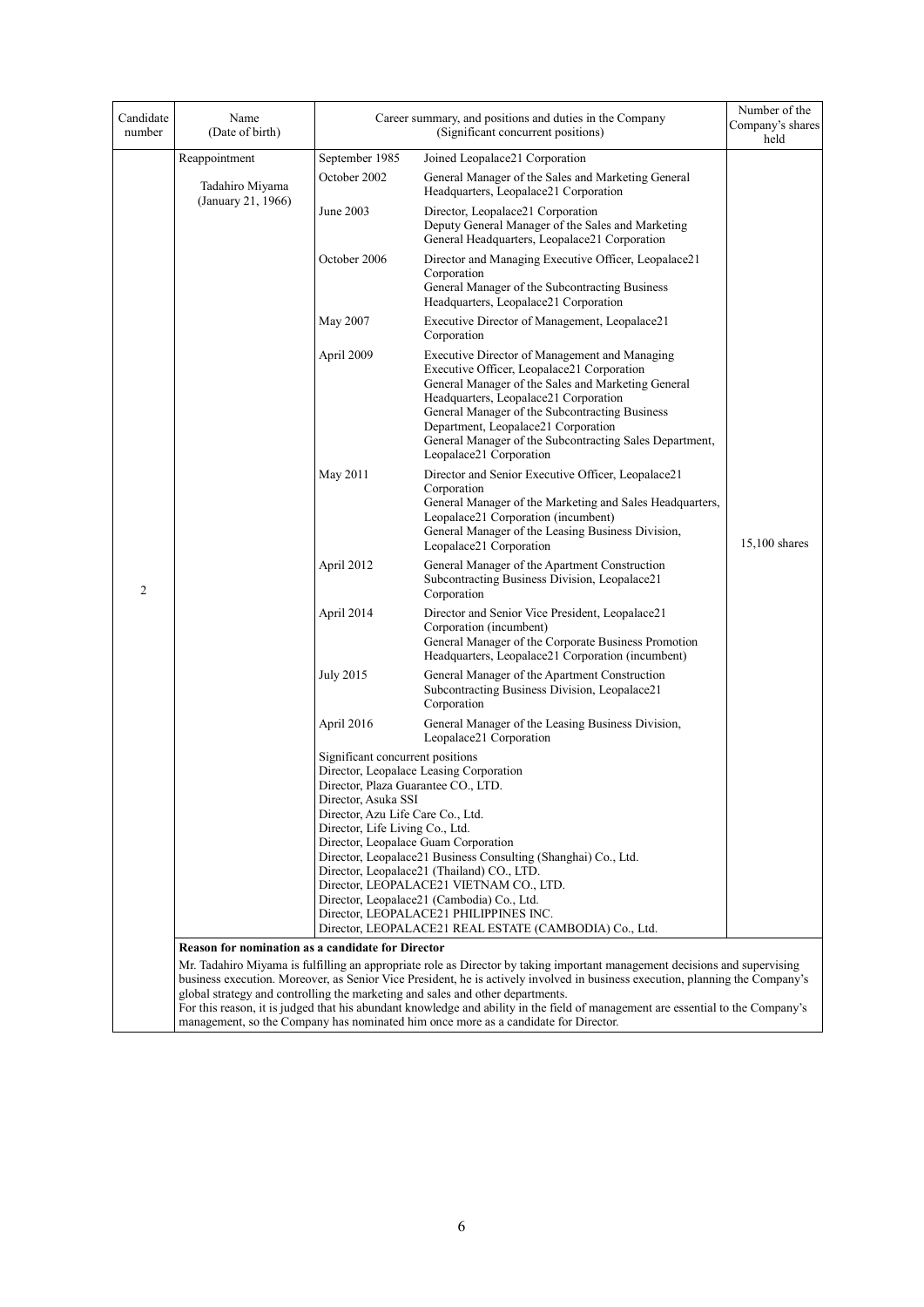| Candidate<br>number | Name<br>(Date of birth)                                                                                                                                                                                                                                                                                                                                                                                                                                                                                            |                                  | Career summary, and positions and duties in the Company<br>(Significant concurrent positions)                                                                                    | Number of the<br>Company's shares<br>held |  |
|---------------------|--------------------------------------------------------------------------------------------------------------------------------------------------------------------------------------------------------------------------------------------------------------------------------------------------------------------------------------------------------------------------------------------------------------------------------------------------------------------------------------------------------------------|----------------------------------|----------------------------------------------------------------------------------------------------------------------------------------------------------------------------------|-------------------------------------------|--|
|                     | Reappointment                                                                                                                                                                                                                                                                                                                                                                                                                                                                                                      | April 1980                       | Joined The Sumitomo Bank, Limited (now Sumitomo<br>Mitsui Banking Corporation)                                                                                                   |                                           |  |
|                     | Yuzuru Sekiya<br>(September 1, 1957)                                                                                                                                                                                                                                                                                                                                                                                                                                                                               | April 2004                       | Manager of Tokyo Credit Business Dept. IV, Sumitomo<br>Mitsui Banking Corporation                                                                                                |                                           |  |
|                     |                                                                                                                                                                                                                                                                                                                                                                                                                                                                                                                    | June 2005                        | General Manager of Kitakyushu Corporate Business Office,<br>Sumitomo Mitsui Banking Corporation                                                                                  |                                           |  |
|                     |                                                                                                                                                                                                                                                                                                                                                                                                                                                                                                                    | April 2008                       | Head of Credit Monitoring Dept. of Credit Dept. I, Middle<br>Market Banking Unit, Sumitomo Mitsui Banking<br>Corporation                                                         |                                           |  |
|                     |                                                                                                                                                                                                                                                                                                                                                                                                                                                                                                                    | April 2010                       | Joined Leopalace21 Corporation on loan<br>Executive Officer, Leopalace21 Corporation<br>Deputy General Manager of the Management Headquarters,<br>Leopalace21 Corporation        |                                           |  |
|                     |                                                                                                                                                                                                                                                                                                                                                                                                                                                                                                                    | June 2010                        | Director and Executive Officer, Leopalace21 Corporation                                                                                                                          |                                           |  |
|                     |                                                                                                                                                                                                                                                                                                                                                                                                                                                                                                                    | May 2011                         | Deputy General Manager of the Business Management<br>Headquarters, Leopalace21 Corporation                                                                                       | 12,800 shares                             |  |
| 3                   |                                                                                                                                                                                                                                                                                                                                                                                                                                                                                                                    | April 2012                       | Director and Managing Executive Officer, Leopalace21<br>Corporation<br>General Manager of the Business Management<br>Headquarters, Leopalace21 Corporation                       |                                           |  |
|                     |                                                                                                                                                                                                                                                                                                                                                                                                                                                                                                                    | April 2013                       | General Manager of the General Planning Headquarters,<br>Leopalace21 Corporation<br>Deputy General Manager of the Business Management<br>Headquarters, Leopalace21 Corporation   |                                           |  |
|                     |                                                                                                                                                                                                                                                                                                                                                                                                                                                                                                                    | April 2014                       | Director and Senior Executive Officer, Leopalace21<br>Corporation (incumbent)<br>General Manager of the Management Planning<br>Headquarters, Leopalace21 Corporation (incumbent) |                                           |  |
|                     |                                                                                                                                                                                                                                                                                                                                                                                                                                                                                                                    | April 2015                       | General Manager of the Hotel and Resort Business<br>Division, Leopalace21 Corporation                                                                                            |                                           |  |
|                     |                                                                                                                                                                                                                                                                                                                                                                                                                                                                                                                    | Significant concurrent positions | Director, Leopalace Guam Corporation                                                                                                                                             |                                           |  |
|                     | Reason for nomination as a candidate for Director                                                                                                                                                                                                                                                                                                                                                                                                                                                                  |                                  |                                                                                                                                                                                  |                                           |  |
|                     | Mr. Yuzuru Sekiya is fulfilling an appropriate role as Director by taking important management decisions and supervising<br>business execution. Moreover, as Senior Executive Officer, he is actively involved in business execution, controlling the<br>management planning department.<br>For this reason, it is judged that his abundant knowledge and ability in the field of management are essential to the Company's<br>management, so the Company has nominated him once more as a candidate for Director. |                                  |                                                                                                                                                                                  |                                           |  |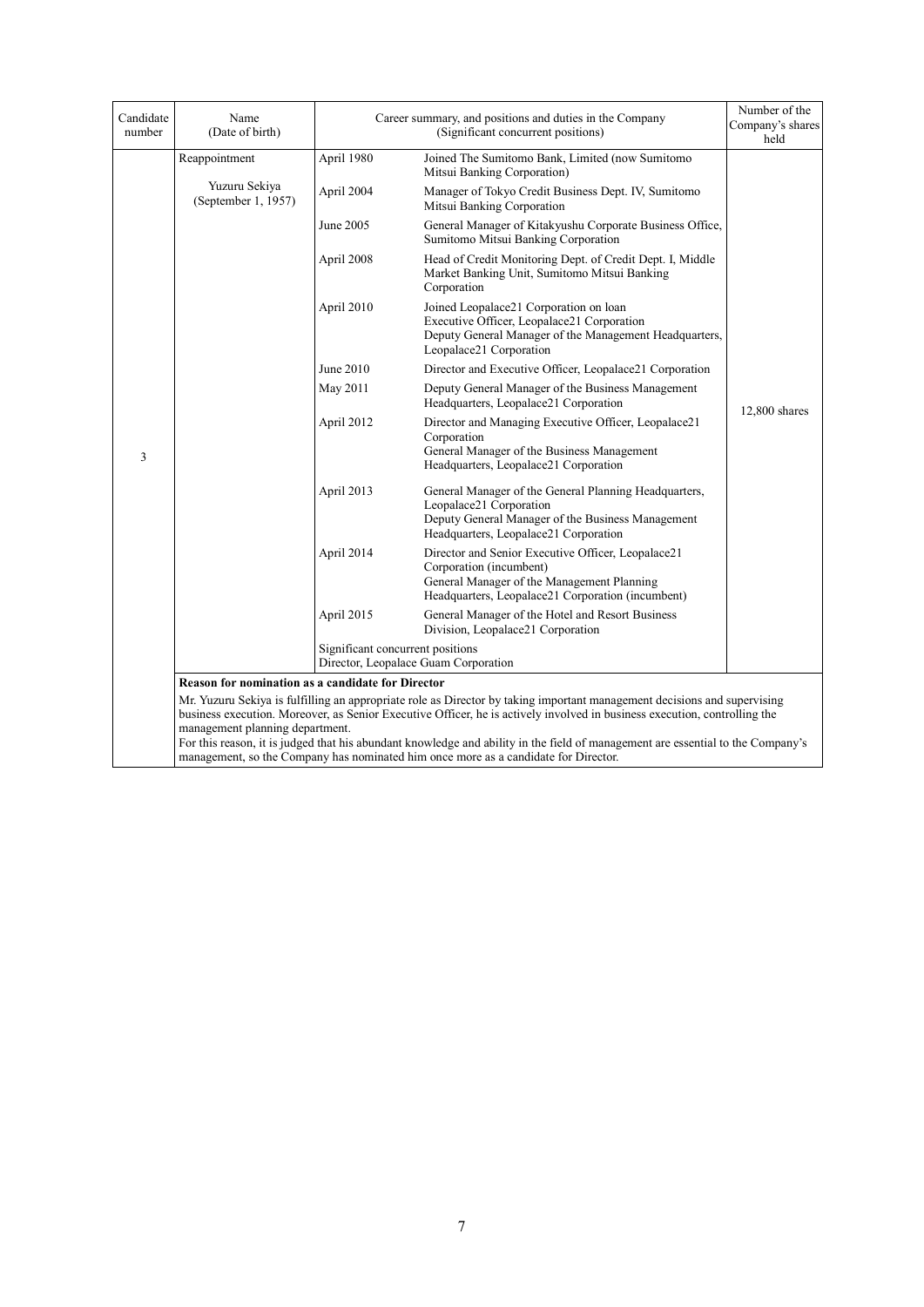| Candidate<br>number | Name<br>(Date of birth)                                                                                                                                                                                                                                                                                   |                                  | Career summary, and positions and duties in the Company<br>(Significant concurrent positions)                                                                                                                                                                                                                                                                                                   | Number of the<br>Company's shares<br>held |  |
|---------------------|-----------------------------------------------------------------------------------------------------------------------------------------------------------------------------------------------------------------------------------------------------------------------------------------------------------|----------------------------------|-------------------------------------------------------------------------------------------------------------------------------------------------------------------------------------------------------------------------------------------------------------------------------------------------------------------------------------------------------------------------------------------------|-------------------------------------------|--|
|                     | Reappointment                                                                                                                                                                                                                                                                                             | April 1988                       | Joined Leopalace21 Corporation                                                                                                                                                                                                                                                                                                                                                                  |                                           |  |
|                     | Hiroshi Takeda                                                                                                                                                                                                                                                                                            | April 1999                       | General Manager of the Kinki Sales Headquarters,<br>Leopalace21 Corporation                                                                                                                                                                                                                                                                                                                     |                                           |  |
|                     | (January 1, 1964)                                                                                                                                                                                                                                                                                         | October 2006                     | Executive Officer, Leopalace21 Corporation                                                                                                                                                                                                                                                                                                                                                      |                                           |  |
|                     |                                                                                                                                                                                                                                                                                                           | June 2007                        | Director, Leopalace21 Corporation<br>General Manager of the West Japan Sales Headquarters,<br>Subcontracting Business Headquarters, Leopalace21<br>Corporation                                                                                                                                                                                                                                  |                                           |  |
|                     |                                                                                                                                                                                                                                                                                                           | April 2009                       | Director and Executive Officer, Leopalace21 Corporation<br>General Manager of the Sales Planning Department,<br>Subcontracting Business Division, Leopalace21<br>Corporation                                                                                                                                                                                                                    |                                           |  |
|                     |                                                                                                                                                                                                                                                                                                           | April 2010                       | Director and Executive Officer, Leopalace21 Corporation<br>General Manager of the Western Japan Construction<br>Subcontracting Department, the Construction<br>Subcontracting Business Division, Leopalace21<br>Corporation<br>General Manager of the Central Japan Construction<br>Subcontracting Department, the Construction<br>Subcontracting Business Division, Leopalace21<br>Corporation | $12,100$ shares                           |  |
|                     |                                                                                                                                                                                                                                                                                                           | May 2011                         | General Manager of the Asset Management Department,<br>Leasing Business Division, Leopalace21 Corporation                                                                                                                                                                                                                                                                                       |                                           |  |
| $\overline{4}$      |                                                                                                                                                                                                                                                                                                           | April 2013                       | Managing Executive Officer, Leopalace21 Corporation<br>General Manager of the Leasing Business Division,<br>Leopalace21 Corporation                                                                                                                                                                                                                                                             |                                           |  |
|                     |                                                                                                                                                                                                                                                                                                           | April 2014                       | Senior Executive Officer, Leopalace21 Corporation                                                                                                                                                                                                                                                                                                                                               |                                           |  |
|                     |                                                                                                                                                                                                                                                                                                           | June 2015                        | Director and Senior Executive Officer, Leopalace21<br>Corporation (incumbent)                                                                                                                                                                                                                                                                                                                   |                                           |  |
|                     |                                                                                                                                                                                                                                                                                                           | January 2016                     | Deputy General Manager of the Apartment Construction<br>Subcontracting Business Division, Leopalace21<br>Corporation                                                                                                                                                                                                                                                                            |                                           |  |
|                     |                                                                                                                                                                                                                                                                                                           | April 2016                       | General Manager of the Apartment Construction<br>Subcontracting Business Division, Leopalace21<br>Corporation (incumbent)<br>Deputy General Manager of the Marketing and Sales<br>Headquarters, Leopalace21 Corporation (incumbent)                                                                                                                                                             |                                           |  |
|                     |                                                                                                                                                                                                                                                                                                           | Significant concurrent positions |                                                                                                                                                                                                                                                                                                                                                                                                 |                                           |  |
|                     |                                                                                                                                                                                                                                                                                                           | Director, Life Living Co., Ltd.  | Representative Director, Morizou Co., Ltd.                                                                                                                                                                                                                                                                                                                                                      |                                           |  |
|                     | <b>Reason for nomination as a candidate for Director</b>                                                                                                                                                                                                                                                  |                                  |                                                                                                                                                                                                                                                                                                                                                                                                 |                                           |  |
|                     | Mr. Hiroshi Takeda is fulfilling an appropriate role as Director by taking important management decisions and supervising<br>business execution. Moreover, as Senior Executive Officer, he is actively involved in business execution, controlling the leasing<br>business and the construction business. |                                  |                                                                                                                                                                                                                                                                                                                                                                                                 |                                           |  |
|                     | For this reason, it is judged that his abundant knowledge and ability in the field of management are essential to the Company's<br>management, so the Company has nominated him once more as a candidate for Director.                                                                                    |                                  |                                                                                                                                                                                                                                                                                                                                                                                                 |                                           |  |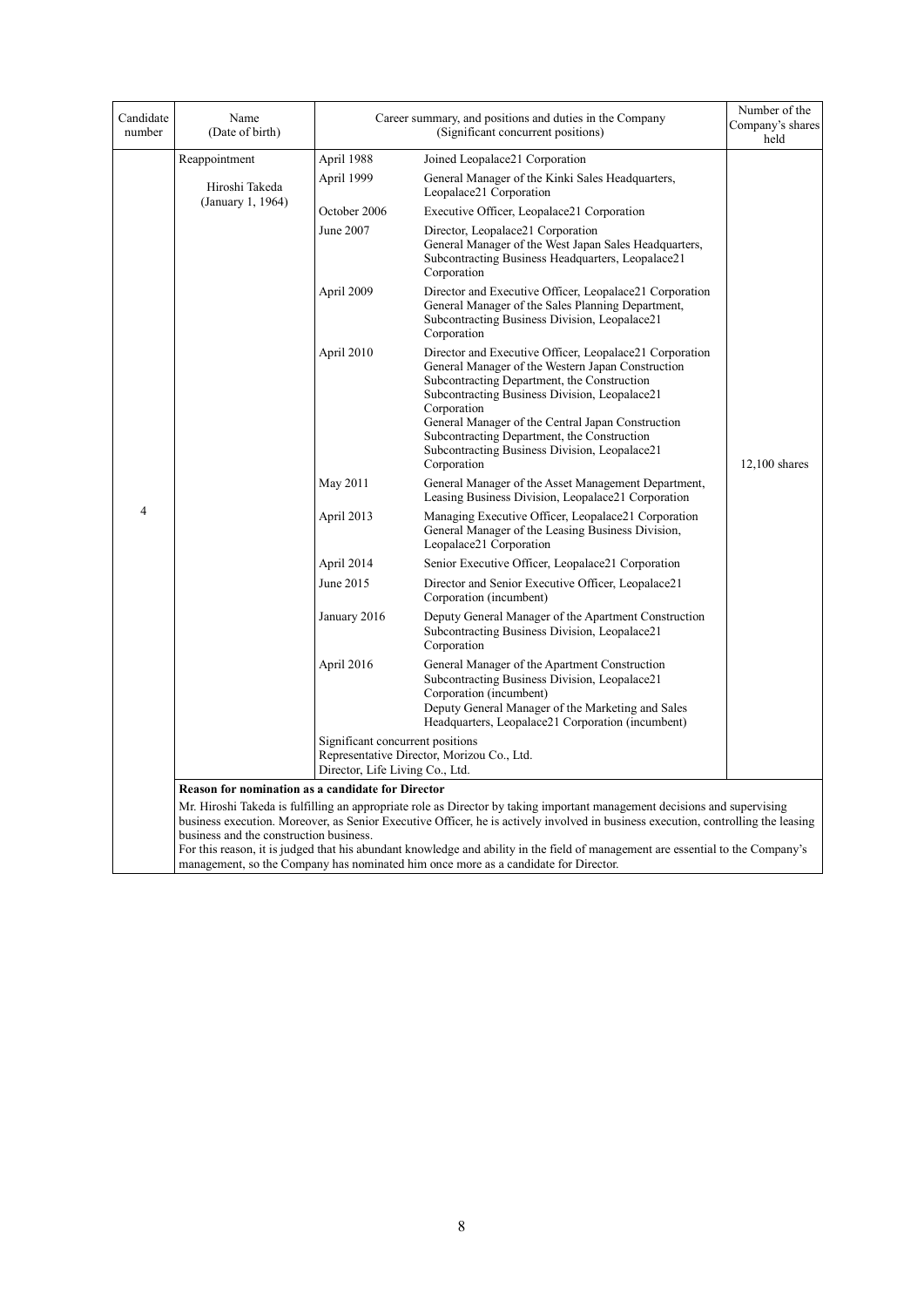| Candidate<br>number | Name<br>(Date of birth)                                                                                                                                                                                                                                                                  |                  | Career summary, and positions and duties in the Company<br>(Significant concurrent positions)                                                                                                                          | Number of the<br>Company's shares<br>held |  |  |
|---------------------|------------------------------------------------------------------------------------------------------------------------------------------------------------------------------------------------------------------------------------------------------------------------------------------|------------------|------------------------------------------------------------------------------------------------------------------------------------------------------------------------------------------------------------------------|-------------------------------------------|--|--|
|                     | Reappointment                                                                                                                                                                                                                                                                            | April 1975       | Joined The Kyowa Bank, Ltd. (now Resona Bank, Limited)                                                                                                                                                                 |                                           |  |  |
|                     | Kazuto Tajiri                                                                                                                                                                                                                                                                            | October 1998     | General Manager of Credit 4th Department, The Kyowa<br>Bank, Ltd. (now Resona Bank, Limited)                                                                                                                           |                                           |  |  |
|                     | (August 22, 1952)                                                                                                                                                                                                                                                                        | June 2002        | General Manager of Credit 2nd Department, The Asahi<br>Bank, Ltd. (now Resona Bank, Limited)                                                                                                                           |                                           |  |  |
|                     |                                                                                                                                                                                                                                                                                          | March 2003       | General Manager of Credit 2nd Department, Saitama<br>Resona Bank, Limited                                                                                                                                              |                                           |  |  |
|                     |                                                                                                                                                                                                                                                                                          | <b>July 2004</b> | Joined Resona Research Institute Co., Ltd. on loan<br>General Manager of Tokyo Consulting Department                                                                                                                   |                                           |  |  |
|                     |                                                                                                                                                                                                                                                                                          | <b>June 2008</b> | Executive Officer, Head and General Manager of Tokyo<br>Sales Department, Resona Research Institute Co., Ltd.                                                                                                          |                                           |  |  |
|                     |                                                                                                                                                                                                                                                                                          | December 2009    | Managing Executive Officer, Head of Tokyo Headquarters,<br>Tokyo Sales Department, Saitama Sales Department and<br>Consulting Department, Resona Research Institute Co.,<br>Ltd.                                       | 4,500 shares                              |  |  |
| 5                   |                                                                                                                                                                                                                                                                                          | April 2013       | Joined Leopalace21 Corporation<br>Managing Executive Officer, Leopalace21 Corporation<br>General Manager of the Business Management<br>Headquarters, Leopalace21 Corporation                                           |                                           |  |  |
|                     |                                                                                                                                                                                                                                                                                          | June 2013        | Director and Managing Executive Officer, Leopalace21<br>Corporation                                                                                                                                                    |                                           |  |  |
|                     |                                                                                                                                                                                                                                                                                          | April 2014       | General Manager of the Management Headquarters,<br>Leopalace21 Corporation (incumbent)                                                                                                                                 |                                           |  |  |
|                     |                                                                                                                                                                                                                                                                                          | April 2016       | Director and Senior Executive Officer, Leopalace21<br>Corporation (incumbent)                                                                                                                                          |                                           |  |  |
|                     | <b>Reason for nomination as a candidate for Director</b>                                                                                                                                                                                                                                 |                  |                                                                                                                                                                                                                        |                                           |  |  |
|                     | Mr. Kazuto Tajiri is fulfilling an appropriate role as Director by taking important management decisions and supervising<br>business execution. Moreover, as Senior Executive Officer, he is actively involved in business execution, controlling the<br>business management department. |                  |                                                                                                                                                                                                                        |                                           |  |  |
|                     |                                                                                                                                                                                                                                                                                          |                  | For this reason, it is judged that his abundant knowledge and ability in the field of management are essential to the Company's<br>management, so the Company has nominated him once more as a candidate for Director. |                                           |  |  |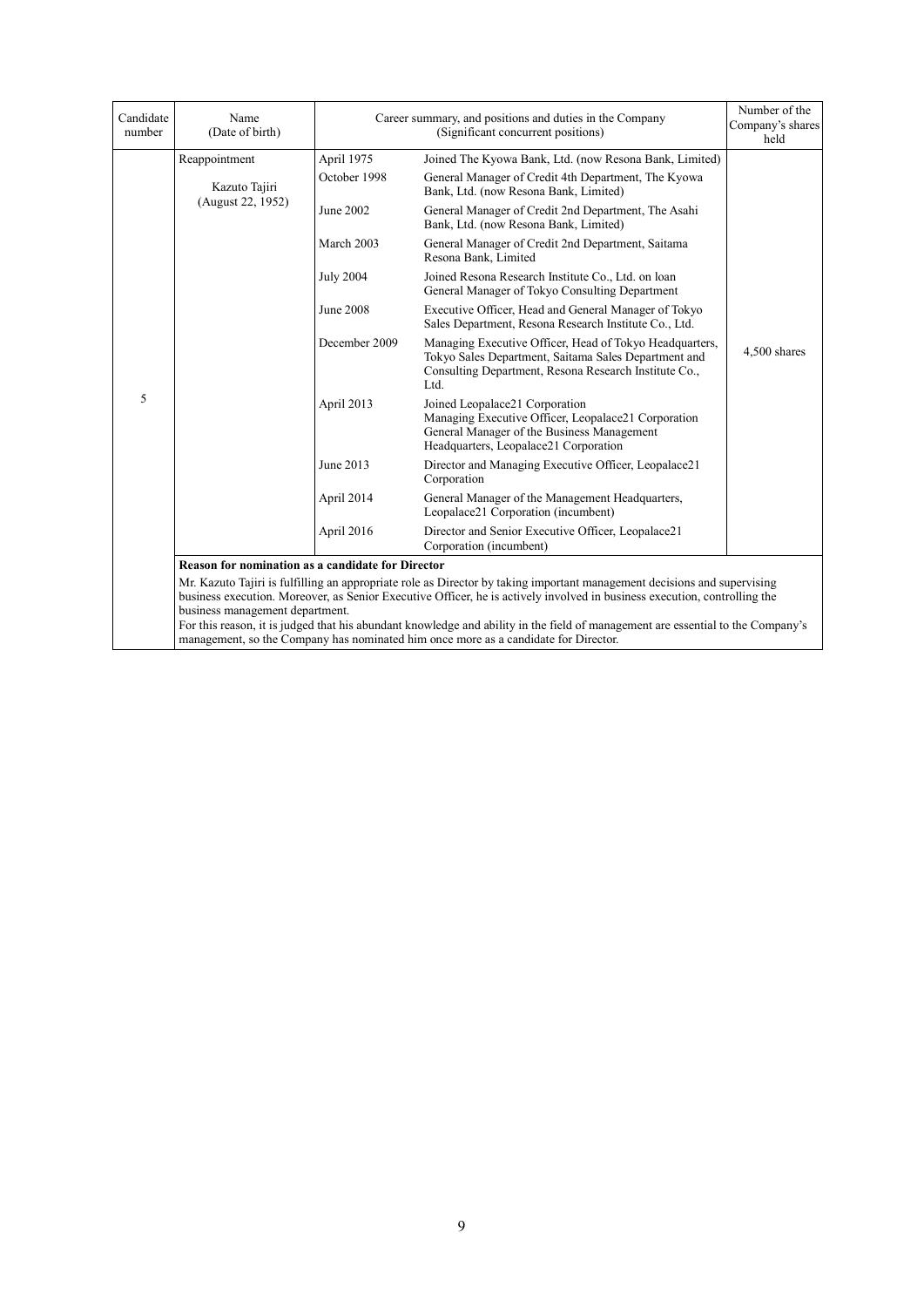| Candidate<br>number | Name<br>(Date of birth)                                                                                                                                                                                                                                                                                                                                                                                                                                                                                                                                                                                              |                                  | Career summary, and positions and duties in the Company<br>(Significant concurrent positions)                                                                                                                                 | Number of the<br>Company's shares<br>held |  |
|---------------------|----------------------------------------------------------------------------------------------------------------------------------------------------------------------------------------------------------------------------------------------------------------------------------------------------------------------------------------------------------------------------------------------------------------------------------------------------------------------------------------------------------------------------------------------------------------------------------------------------------------------|----------------------------------|-------------------------------------------------------------------------------------------------------------------------------------------------------------------------------------------------------------------------------|-------------------------------------------|--|
|                     | Reappointment                                                                                                                                                                                                                                                                                                                                                                                                                                                                                                                                                                                                        | April 1976                       | Joined Sankei Co., Ltd.                                                                                                                                                                                                       |                                           |  |
|                     | Yoshikazu Miike                                                                                                                                                                                                                                                                                                                                                                                                                                                                                                                                                                                                      | October 1980                     | Joined Leopalace21 Corporation                                                                                                                                                                                                |                                           |  |
|                     | (July 8, 1957)                                                                                                                                                                                                                                                                                                                                                                                                                                                                                                                                                                                                       | April 1999                       | General Manager of the Sales and Marketing General<br>Headquarters, Leopalace21 Corporation                                                                                                                                   |                                           |  |
|                     |                                                                                                                                                                                                                                                                                                                                                                                                                                                                                                                                                                                                                      | June 1999                        | Director, Leopalace21 Corporation<br>Deputy General Manager of the Sales and Marketing<br>General Headquarters, Leopalace21 Corporation                                                                                       |                                           |  |
|                     |                                                                                                                                                                                                                                                                                                                                                                                                                                                                                                                                                                                                                      | October 2003                     | Deputy General Manager of the Leasing Business<br>Headquarters, Leopalace21 Corporation                                                                                                                                       |                                           |  |
|                     |                                                                                                                                                                                                                                                                                                                                                                                                                                                                                                                                                                                                                      | October 2006                     | Director and Managing Executive Officer, Leopalace21<br>Corporation (incumbent)<br>Representative in charge of the Kyushu region, West Japan<br>Sales Headquarters, Leasing Business Headquarters,<br>Leopalace21 Corporation |                                           |  |
|                     |                                                                                                                                                                                                                                                                                                                                                                                                                                                                                                                                                                                                                      | June 2007                        | Representative in charge of the West Japan regions, Leasing<br>Business Headquarters, Leopalace21 Corporation                                                                                                                 |                                           |  |
|                     |                                                                                                                                                                                                                                                                                                                                                                                                                                                                                                                                                                                                                      | April 2008                       | Representative in charge of the East Japan regions, Leasing<br>Business Headquarters, Leopalace21 Corporation                                                                                                                 |                                           |  |
|                     |                                                                                                                                                                                                                                                                                                                                                                                                                                                                                                                                                                                                                      | April 2009                       | General Manager of the Related Business Headquarters,<br>Leopalace21 Corporation<br>General Manager of the Elderly Care Business Department,<br>Leopalace21 Corporation                                                       | 71,700 shares                             |  |
| 6                   |                                                                                                                                                                                                                                                                                                                                                                                                                                                                                                                                                                                                                      | April 2010                       | General Manager of the Leasing Business Division,<br>Leopalace21 Corporation<br>General Manager of the Western Japan Leasing and<br>Administration Department, Leasing Business Division,<br>Leopalace21 Corporation          |                                           |  |
|                     |                                                                                                                                                                                                                                                                                                                                                                                                                                                                                                                                                                                                                      | May 2011                         | General Manager of the Related Businesses Division,<br>Leopalace21 Corporation                                                                                                                                                |                                           |  |
|                     |                                                                                                                                                                                                                                                                                                                                                                                                                                                                                                                                                                                                                      | February 2012                    | General Manager of the Hotel and Resort Business<br>Division, Leopalace21 Corporation                                                                                                                                         |                                           |  |
|                     |                                                                                                                                                                                                                                                                                                                                                                                                                                                                                                                                                                                                                      | April 2012                       | Deputy General Manager of the Related Businesses<br>Division, Leopalace21 Corporation                                                                                                                                         |                                           |  |
|                     |                                                                                                                                                                                                                                                                                                                                                                                                                                                                                                                                                                                                                      | April 2013                       | General Manager of the Hotel and Resort Business<br>Division, Leopalace21 Corporation                                                                                                                                         |                                           |  |
|                     |                                                                                                                                                                                                                                                                                                                                                                                                                                                                                                                                                                                                                      | April 2015                       | Deputy General Manager of Hotel and Resort Business<br>Division, Leopalace21 Corporation                                                                                                                                      |                                           |  |
|                     |                                                                                                                                                                                                                                                                                                                                                                                                                                                                                                                                                                                                                      | Significant concurrent positions | Representative Director, WING MATE CO., LTD.                                                                                                                                                                                  |                                           |  |
|                     | <b>Reason for nomination as a candidate for Director</b><br>Mr. Yoshikazu Milke is fulfilling an appropriate role as Director by taking important management decisions and supervising<br>business execution. Moreover, as Managing Executive Officer, he is actively involved in business execution, and is responsible<br>for WING MATE CO., LTD., an affiliated company of the Company.<br>For this reason, it is judged that his abundant knowledge and ability in the field of management are essential to the Company's<br>management, so the Company has nominated him once more as a candidate for Director. |                                  |                                                                                                                                                                                                                               |                                           |  |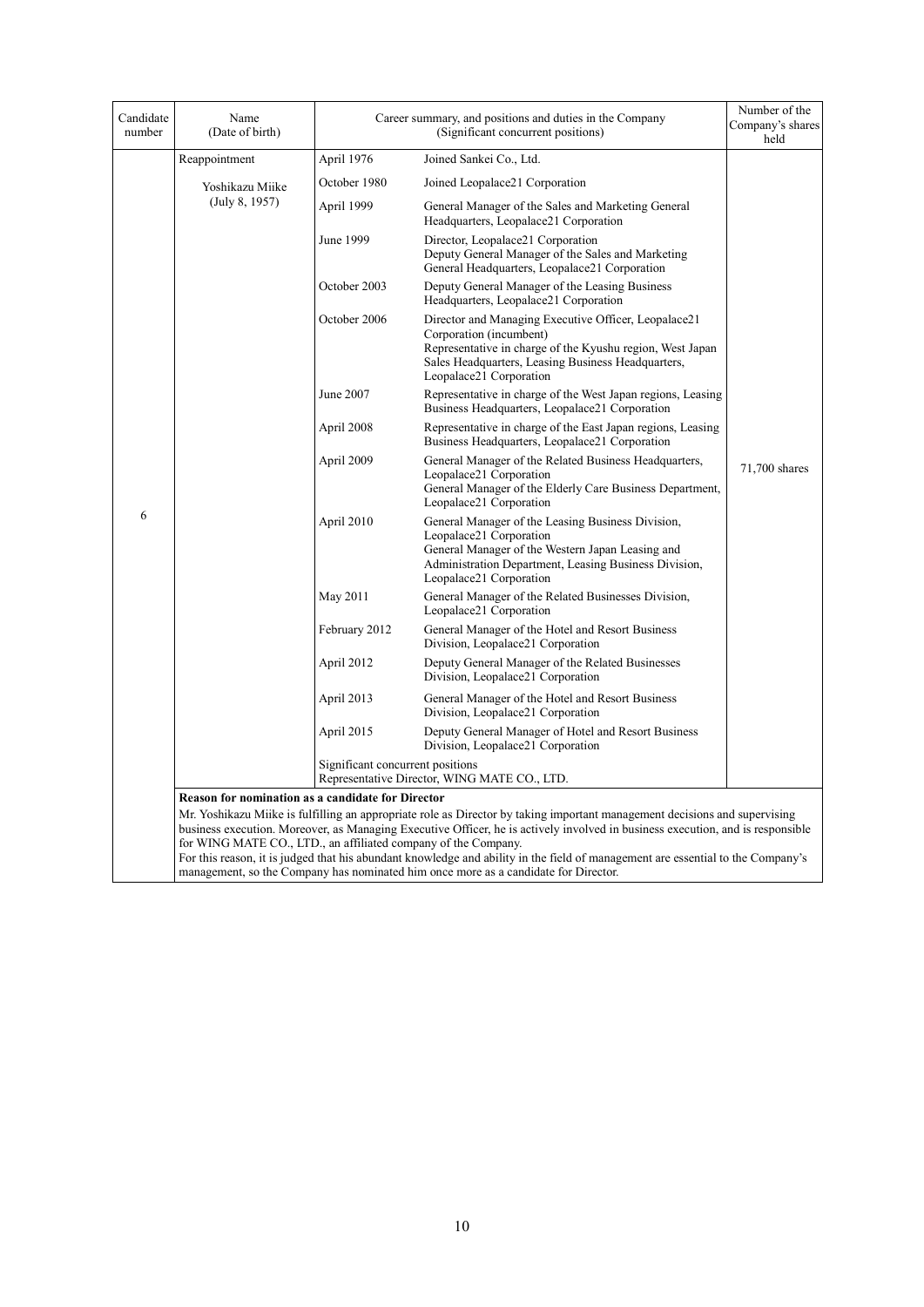| Candidate<br>number | Name<br>(Date of birth)                                  |                                  | Career summary, and positions and duties in the Company<br>(Significant concurrent positions)                                                                                                                                                                                                                                                                                                                                                                                       | Number of the<br>Company's shares<br>held |  |  |
|---------------------|----------------------------------------------------------|----------------------------------|-------------------------------------------------------------------------------------------------------------------------------------------------------------------------------------------------------------------------------------------------------------------------------------------------------------------------------------------------------------------------------------------------------------------------------------------------------------------------------------|-------------------------------------------|--|--|
|                     | Reappointment                                            | April 1980                       | Joined NISSANSHA INC.                                                                                                                                                                                                                                                                                                                                                                                                                                                               |                                           |  |  |
|                     |                                                          | January 1985                     | Joined Leopalace21 Corporation                                                                                                                                                                                                                                                                                                                                                                                                                                                      |                                           |  |  |
|                     | Hiroyuki Harada<br>(January 7, 1955)                     | April 1999                       | General Manager of the Advertising Department,<br>Leopalace21 Corporation                                                                                                                                                                                                                                                                                                                                                                                                           |                                           |  |  |
|                     |                                                          | October 2004                     | General Manager of the Personnel Department,<br>Leopalace21 Corporation                                                                                                                                                                                                                                                                                                                                                                                                             |                                           |  |  |
|                     |                                                          | May 2007                         | Executive Officer, Leopalace21 Corporation                                                                                                                                                                                                                                                                                                                                                                                                                                          |                                           |  |  |
|                     |                                                          | May 2011                         | General Manager of the General and Legal Affairs<br>Department, Leopalace21 Corporation                                                                                                                                                                                                                                                                                                                                                                                             |                                           |  |  |
|                     |                                                          | April 2012                       | Executive Officer, Leopalace21 Corporation<br>General Manager of the Personnel Department,<br>Leopalace21 Corporation                                                                                                                                                                                                                                                                                                                                                               | 10,500 shares                             |  |  |
|                     |                                                          | April 2013                       | Deputy General Manager of the Business Management<br>Headquarters, Leopalace21 Corporation                                                                                                                                                                                                                                                                                                                                                                                          |                                           |  |  |
| 7                   |                                                          | June 2013                        | Director and Executive Officer, Leopalace21 Corporation                                                                                                                                                                                                                                                                                                                                                                                                                             |                                           |  |  |
|                     |                                                          | January 2014                     | General Manager of the Work-life Balance Promotion<br>Office, Leopalace21 Corporation (incumbent)                                                                                                                                                                                                                                                                                                                                                                                   |                                           |  |  |
|                     |                                                          | April 2014                       | Deputy General Manager of the Management Headquarters,<br>Leopalace21 Corporation (incumbent)                                                                                                                                                                                                                                                                                                                                                                                       |                                           |  |  |
|                     |                                                          | April 2016                       | Director and Managing Executive Officer, Leopalace21<br>Corporation (incumbent)                                                                                                                                                                                                                                                                                                                                                                                                     |                                           |  |  |
|                     |                                                          | Significant concurrent positions | Representative Director, PLAZA Guarantee CO., LTD.                                                                                                                                                                                                                                                                                                                                                                                                                                  |                                           |  |  |
|                     | <b>Reason for nomination as a candidate for Director</b> |                                  |                                                                                                                                                                                                                                                                                                                                                                                                                                                                                     |                                           |  |  |
|                     | personnel, general and legal affairs departments.        |                                  | Mr. Hiroyuki Harada is fulfilling an appropriate role as Director by taking important management decisions and supervising<br>business execution. Moreover, as Managing Executive Officer, he is actively involved in business execution, controlling the<br>For this reason, it is judged that his abundant knowledge and ability in the field of management are essential to the Company's<br>management, so the Company has nominated him once more as a candidate for Director. |                                           |  |  |
|                     | Reappointment                                            | April 1983                       | Joined Nakamichi Leasing Co., Ltd.                                                                                                                                                                                                                                                                                                                                                                                                                                                  |                                           |  |  |
|                     |                                                          | June 1990                        | Joined Leopalace21 Corporation                                                                                                                                                                                                                                                                                                                                                                                                                                                      |                                           |  |  |
|                     | Bunya Miyao<br>(April 14, 1960)                          | September 2000                   | Deputy Manager of the Financial Department, Leopalace21<br>Corporation                                                                                                                                                                                                                                                                                                                                                                                                              |                                           |  |  |
|                     |                                                          | <b>July 2008</b>                 | General Manager of the Resort Business Headquarters,<br>Leopalace21 Corporation                                                                                                                                                                                                                                                                                                                                                                                                     |                                           |  |  |
|                     |                                                          | <b>July 2010</b>                 | General Manager of the Business Planning Department,<br>Leopalace21 Corporation                                                                                                                                                                                                                                                                                                                                                                                                     | 4,700 shares                              |  |  |
|                     |                                                          | <b>July 2012</b>                 | Administrative Officer, Leopalace21 Corporation                                                                                                                                                                                                                                                                                                                                                                                                                                     |                                           |  |  |
| 8                   |                                                          | April 2013                       | Executive Officer, Leopalace21 Corporation                                                                                                                                                                                                                                                                                                                                                                                                                                          |                                           |  |  |
|                     |                                                          | June 2016                        | Director and Executive Officer, Leopalace21 Corporation<br>(incumbent)                                                                                                                                                                                                                                                                                                                                                                                                              |                                           |  |  |
|                     |                                                          | May 2017                         | Representative in charge of the Business Planning<br>Department, the Public Relations Department, Leopalace21<br>Corporation (incumbent)                                                                                                                                                                                                                                                                                                                                            |                                           |  |  |
|                     | <b>Reason for nomination as a candidate for Director</b> |                                  |                                                                                                                                                                                                                                                                                                                                                                                                                                                                                     |                                           |  |  |
|                     | planning and public relations.                           |                                  | Mr. Bunya Miyao is fulfilling an appropriate role as Director by taking important management decisions and supervising<br>business execution. Moreover, as Executive Officer, he is actively involved in business execution, controlling the business                                                                                                                                                                                                                               |                                           |  |  |
|                     |                                                          |                                  | For this reason, it is judged that his abundant knowledge and ability in the field of management are essential to the Company's                                                                                                                                                                                                                                                                                                                                                     |                                           |  |  |
|                     |                                                          |                                  | management, so the Company has nominated him once more as a candidate for Director.                                                                                                                                                                                                                                                                                                                                                                                                 |                                           |  |  |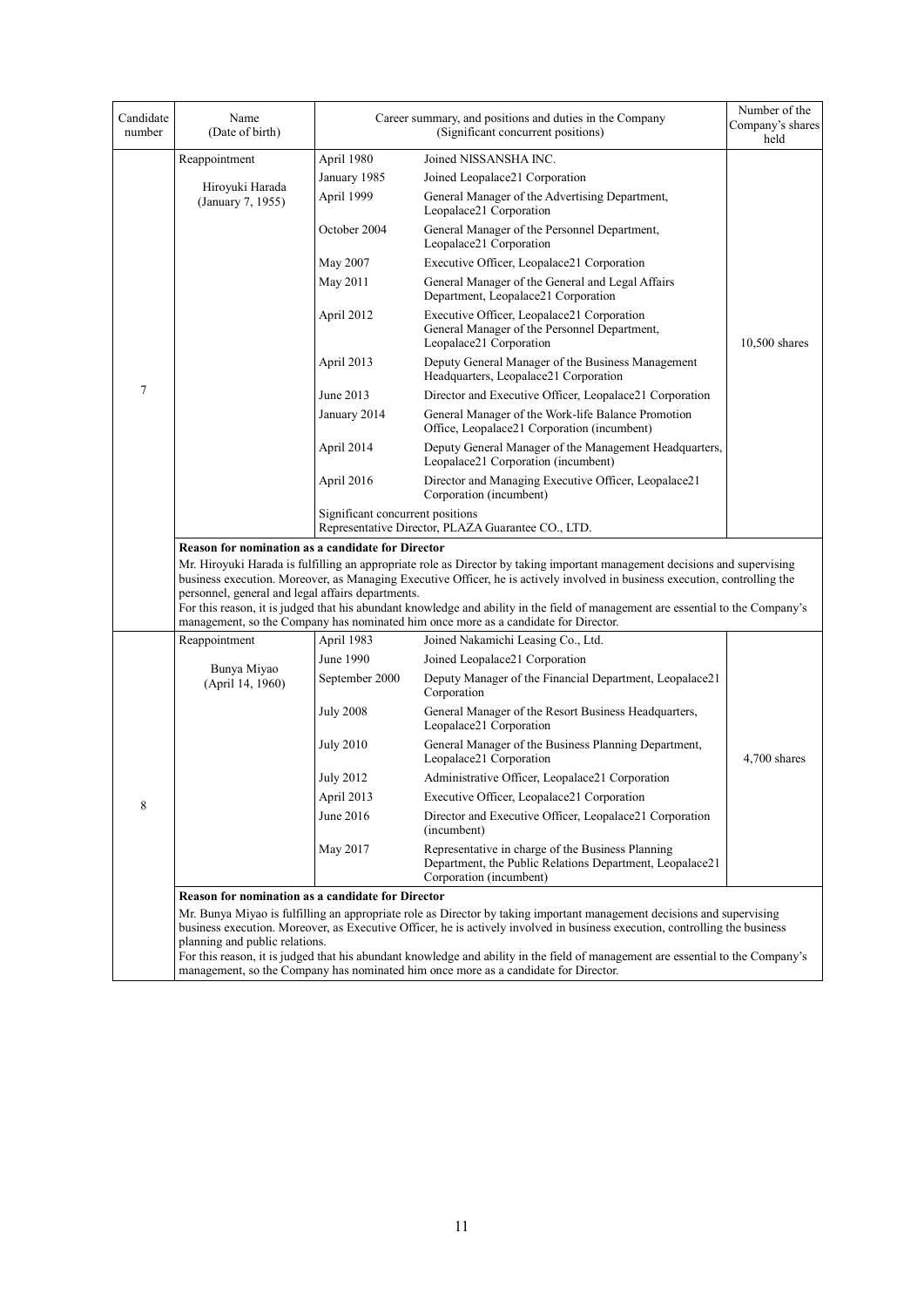| Candidate<br>number | Name<br>(Date of birth)                                                                                                                                                                                                                                                                                                                                                                                                                                                                                                                                                      |                                  | Career summary, and positions and duties in the Company<br>(Significant concurrent positions)                                                                                                                                                                                                                                                                                                                                                                                                                                                                                                                                                                                                                                                                                                                                        | Number of the<br>Company's shares<br>held                                        |  |
|---------------------|------------------------------------------------------------------------------------------------------------------------------------------------------------------------------------------------------------------------------------------------------------------------------------------------------------------------------------------------------------------------------------------------------------------------------------------------------------------------------------------------------------------------------------------------------------------------------|----------------------------------|--------------------------------------------------------------------------------------------------------------------------------------------------------------------------------------------------------------------------------------------------------------------------------------------------------------------------------------------------------------------------------------------------------------------------------------------------------------------------------------------------------------------------------------------------------------------------------------------------------------------------------------------------------------------------------------------------------------------------------------------------------------------------------------------------------------------------------------|----------------------------------------------------------------------------------|--|
|                     | Reappointment<br><b>Outside Director</b>                                                                                                                                                                                                                                                                                                                                                                                                                                                                                                                                     | April 1970                       | Joined The Dai-Tokyo Fire & Marine Insurance Co., Ltd.<br>(now Aioi Nissay Dowa Insurance Co., Ltd.)                                                                                                                                                                                                                                                                                                                                                                                                                                                                                                                                                                                                                                                                                                                                 |                                                                                  |  |
|                     | Independent Officer                                                                                                                                                                                                                                                                                                                                                                                                                                                                                                                                                          | Tadashi Kodama                   | June 2001                                                                                                                                                                                                                                                                                                                                                                                                                                                                                                                                                                                                                                                                                                                                                                                                                            | Director, Aioi Insurance Co., Ltd. (now Aioi Nissay Dowa<br>Insurance Co., Ltd.) |  |
|                     | (November 11, 1947)                                                                                                                                                                                                                                                                                                                                                                                                                                                                                                                                                          | April 2002                       | Managing Director, Aioi Insurance Co., Ltd.                                                                                                                                                                                                                                                                                                                                                                                                                                                                                                                                                                                                                                                                                                                                                                                          |                                                                                  |  |
|                     |                                                                                                                                                                                                                                                                                                                                                                                                                                                                                                                                                                              | April 2003                       | Senior Managing Director, Aioi Insurance Co., Ltd.                                                                                                                                                                                                                                                                                                                                                                                                                                                                                                                                                                                                                                                                                                                                                                                   |                                                                                  |  |
|                     |                                                                                                                                                                                                                                                                                                                                                                                                                                                                                                                                                                              | April 2004                       | Representative Director, President, Aioi Insurance Co., Ltd.                                                                                                                                                                                                                                                                                                                                                                                                                                                                                                                                                                                                                                                                                                                                                                         |                                                                                  |  |
|                     |                                                                                                                                                                                                                                                                                                                                                                                                                                                                                                                                                                              | April 2010                       | Representative Director, Vice Chairman of the Board of<br>Directors, Aioi Insurance Co., Ltd.                                                                                                                                                                                                                                                                                                                                                                                                                                                                                                                                                                                                                                                                                                                                        |                                                                                  |  |
|                     |                                                                                                                                                                                                                                                                                                                                                                                                                                                                                                                                                                              | April 2010                       | Representative Director, Executive Officer, MS&AD<br>Insurance Group Holdings, Inc.                                                                                                                                                                                                                                                                                                                                                                                                                                                                                                                                                                                                                                                                                                                                                  | $3,000$ shares                                                                   |  |
| 9                   |                                                                                                                                                                                                                                                                                                                                                                                                                                                                                                                                                                              | October 2010                     | Representative Director, Vice Chairman of the Board of<br>Directors, Aioi Nissay Dowa Insurance Co., Ltd.                                                                                                                                                                                                                                                                                                                                                                                                                                                                                                                                                                                                                                                                                                                            |                                                                                  |  |
|                     |                                                                                                                                                                                                                                                                                                                                                                                                                                                                                                                                                                              | June 2011                        | Director, Vice Chairman of the Board of Directors, Aioi<br>Nissay Dowa Insurance Co., Ltd.                                                                                                                                                                                                                                                                                                                                                                                                                                                                                                                                                                                                                                                                                                                                           |                                                                                  |  |
|                     |                                                                                                                                                                                                                                                                                                                                                                                                                                                                                                                                                                              | June 2012                        | Senior Advisor, Aioi Nissay Dowa Insurance Co., Ltd.                                                                                                                                                                                                                                                                                                                                                                                                                                                                                                                                                                                                                                                                                                                                                                                 |                                                                                  |  |
|                     |                                                                                                                                                                                                                                                                                                                                                                                                                                                                                                                                                                              | June 2015                        | Retired from Aioi Nissay Dowa Insurance Co., Ltd.                                                                                                                                                                                                                                                                                                                                                                                                                                                                                                                                                                                                                                                                                                                                                                                    |                                                                                  |  |
|                     |                                                                                                                                                                                                                                                                                                                                                                                                                                                                                                                                                                              | June 2016                        | Director, Leopalace21 Corporation (incumbent)                                                                                                                                                                                                                                                                                                                                                                                                                                                                                                                                                                                                                                                                                                                                                                                        |                                                                                  |  |
|                     | <b>Reason for nomination as a candidate for Outside Director</b>                                                                                                                                                                                                                                                                                                                                                                                                                                                                                                             |                                  | Mr. Tadashi Kodama fulfills an appropriate role in supervising the business execution of the Company, using his keen insight<br>accumulated through his career as a senior manager of a listed company and deep knowledge and experience in corporate<br>management to actively provide advice from an independent and fair perspective during the Board of Directors meetings and<br>other meetings. He also serves as a member of the Nomination and Remuneration Committee, thereby increasing the<br>transparency and objectivity of officer appointment and remuneration decision procedures.<br>For this reason, it is judged that his abundant knowledge and ability in the field of management are essential to the Company's<br>management, so the Company has nominated him once more as a candidate for Outside Director. |                                                                                  |  |
|                     | Reappointment                                                                                                                                                                                                                                                                                                                                                                                                                                                                                                                                                                | April 1987                       | Joined The Fuji Bank, Limited (now Mizuho Bank, Ltd.)                                                                                                                                                                                                                                                                                                                                                                                                                                                                                                                                                                                                                                                                                                                                                                                |                                                                                  |  |
|                     | Outside Director<br>Independent Officer                                                                                                                                                                                                                                                                                                                                                                                                                                                                                                                                      | April 2007                       | Board Member & Managing Director, Industrial Growth<br>Platform, Inc.                                                                                                                                                                                                                                                                                                                                                                                                                                                                                                                                                                                                                                                                                                                                                                |                                                                                  |  |
|                     | Tetsuji Taya                                                                                                                                                                                                                                                                                                                                                                                                                                                                                                                                                                 | September 2009                   | Representative Director, Industrial Growth Platform, Inc.                                                                                                                                                                                                                                                                                                                                                                                                                                                                                                                                                                                                                                                                                                                                                                            |                                                                                  |  |
|                     | (December 14, 1963)                                                                                                                                                                                                                                                                                                                                                                                                                                                                                                                                                          | June 2010                        | Director, Leopalace21 Corporation (incumbent)                                                                                                                                                                                                                                                                                                                                                                                                                                                                                                                                                                                                                                                                                                                                                                                        | 3,300 shares                                                                     |  |
|                     |                                                                                                                                                                                                                                                                                                                                                                                                                                                                                                                                                                              | March 2011                       | Board Member & Managing Director, Industrial Growth<br>Platform, Inc. (incumbent)                                                                                                                                                                                                                                                                                                                                                                                                                                                                                                                                                                                                                                                                                                                                                    |                                                                                  |  |
| 10                  |                                                                                                                                                                                                                                                                                                                                                                                                                                                                                                                                                                              | Significant concurrent positions | Board Member & Managing Director, Industrial Growth Platform, Inc.                                                                                                                                                                                                                                                                                                                                                                                                                                                                                                                                                                                                                                                                                                                                                                   |                                                                                  |  |
|                     | <b>Reason for nomination as a candidate for Outside Director</b>                                                                                                                                                                                                                                                                                                                                                                                                                                                                                                             |                                  |                                                                                                                                                                                                                                                                                                                                                                                                                                                                                                                                                                                                                                                                                                                                                                                                                                      |                                                                                  |  |
|                     | Mr. Tetsuji Taya fulfills an appropriate role in supervising the business execution of the Company, using his keen insight<br>accumulated through his career as a senior manager and deep knowledge and experience in corporate management to actively<br>provide advice from an independent and fair perspective during the Board of Directors meetings and other meetings. He also<br>serves as a member of the Nomination and Remuneration Committee, thereby increasing the transparency and objectivity of<br>officer appointment and remuneration decision procedures. |                                  |                                                                                                                                                                                                                                                                                                                                                                                                                                                                                                                                                                                                                                                                                                                                                                                                                                      |                                                                                  |  |
|                     |                                                                                                                                                                                                                                                                                                                                                                                                                                                                                                                                                                              |                                  | For this reason, it is judged that his abundant knowledge and ability in the field of management are essential to the Company's<br>management, so the Company has nominated him once more as a candidate for Outside Director.                                                                                                                                                                                                                                                                                                                                                                                                                                                                                                                                                                                                       |                                                                                  |  |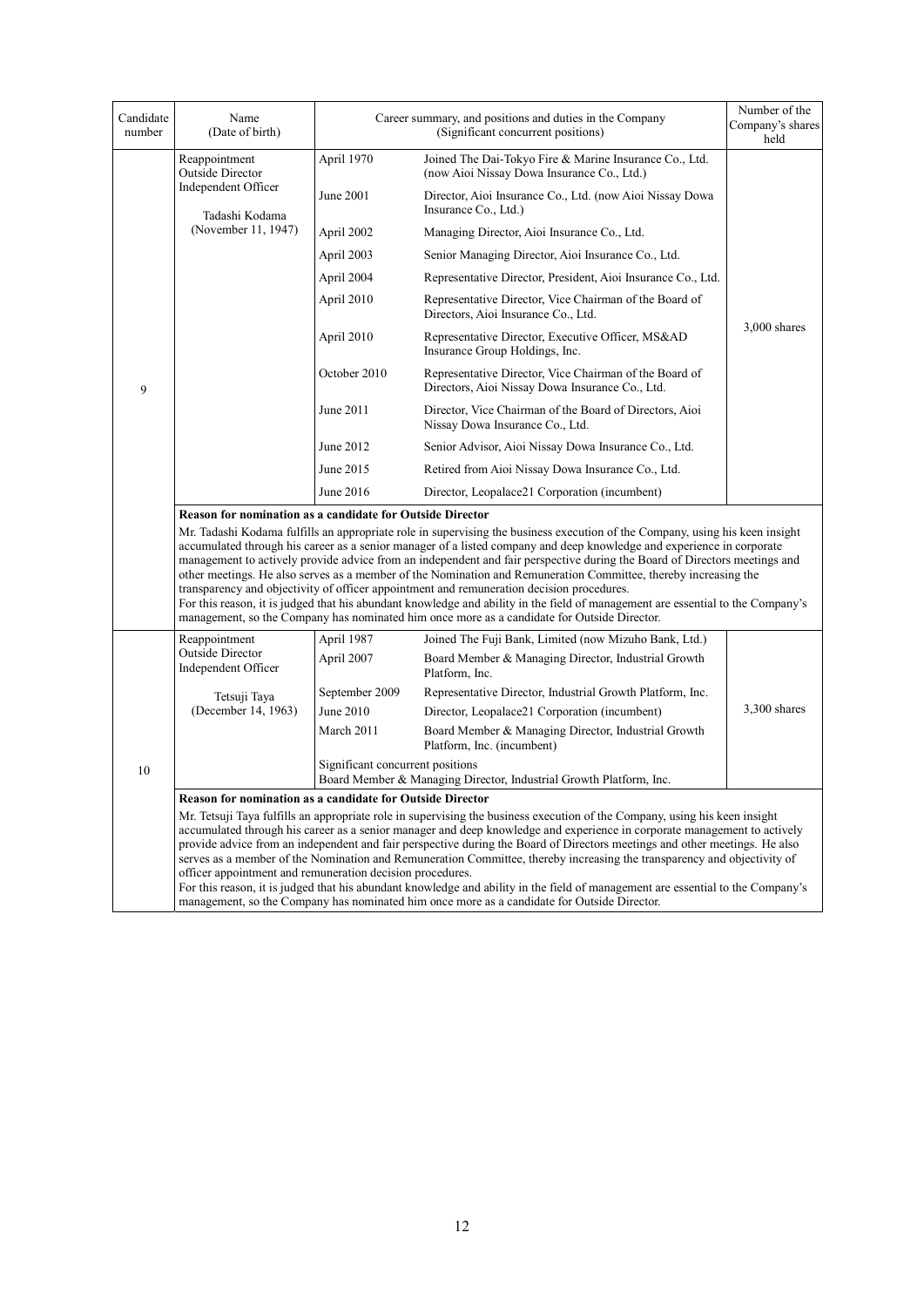| Candidate<br>number | Name<br>(Date of birth)                                                                                                                                                                                                                                                                                                                                                                                                                                                                                                                                                                                                                                                                                           | Career summary, and positions and duties in the Company<br>(Significant concurrent positions) |                                                                              | Number of the<br>Company's shares<br>held |  |  |
|---------------------|-------------------------------------------------------------------------------------------------------------------------------------------------------------------------------------------------------------------------------------------------------------------------------------------------------------------------------------------------------------------------------------------------------------------------------------------------------------------------------------------------------------------------------------------------------------------------------------------------------------------------------------------------------------------------------------------------------------------|-----------------------------------------------------------------------------------------------|------------------------------------------------------------------------------|-------------------------------------------|--|--|
|                     | Reappointment                                                                                                                                                                                                                                                                                                                                                                                                                                                                                                                                                                                                                                                                                                     | April 1984                                                                                    | Joined Recruit Co., Ltd.                                                     |                                           |  |  |
|                     | Outside Director<br>Independent Officer                                                                                                                                                                                                                                                                                                                                                                                                                                                                                                                                                                                                                                                                           | April 2000                                                                                    | Joined RECRUIT STAFFING CO., LTD. on loan                                    |                                           |  |  |
|                     | Yoshiko Sasao                                                                                                                                                                                                                                                                                                                                                                                                                                                                                                                                                                                                                                                                                                     | April 2004                                                                                    | Joined RECRUIT STAFFING CO., LTD.<br>Manager of Marketing Support 1 Division |                                           |  |  |
|                     | (April 2, 1960)                                                                                                                                                                                                                                                                                                                                                                                                                                                                                                                                                                                                                                                                                                   | April 2006                                                                                    | Joined Tokyo Electric Power Company, Incorporated                            |                                           |  |  |
|                     |                                                                                                                                                                                                                                                                                                                                                                                                                                                                                                                                                                                                                                                                                                                   | November 2007                                                                                 | Joined TEPCO PARTNERS Co, Inc. on loan<br>Managing Director                  |                                           |  |  |
|                     |                                                                                                                                                                                                                                                                                                                                                                                                                                                                                                                                                                                                                                                                                                                   | <b>July 2010</b>                                                                              | Representative Director, TEPCO PARTNERS Co, Inc.                             |                                           |  |  |
|                     |                                                                                                                                                                                                                                                                                                                                                                                                                                                                                                                                                                                                                                                                                                                   | June 2015                                                                                     | Director, Leopalace21 Corporation (incumbent)                                | $1,200$ shares                            |  |  |
|                     |                                                                                                                                                                                                                                                                                                                                                                                                                                                                                                                                                                                                                                                                                                                   | June 2015                                                                                     | Representative Director, SHiDAX BEAUTY CARE<br><b>MANAGEMENT CORPORATION</b> |                                           |  |  |
| 11                  |                                                                                                                                                                                                                                                                                                                                                                                                                                                                                                                                                                                                                                                                                                                   | April 2017                                                                                    | Executive Officer, Hasegawa holdings Co., Ltd.<br>(incumbent)                |                                           |  |  |
|                     |                                                                                                                                                                                                                                                                                                                                                                                                                                                                                                                                                                                                                                                                                                                   |                                                                                               | Representative Director, Hasegawa Social Works Co., Ltd.<br>(incumbent)      |                                           |  |  |
|                     |                                                                                                                                                                                                                                                                                                                                                                                                                                                                                                                                                                                                                                                                                                                   | Significant concurrent positions                                                              | Representative Director, Hasegawa Social Works Co., Ltd.                     |                                           |  |  |
|                     | <b>Reason for nomination as a candidate for Outside Director</b>                                                                                                                                                                                                                                                                                                                                                                                                                                                                                                                                                                                                                                                  |                                                                                               |                                                                              |                                           |  |  |
|                     | Ms. Yoshiko Sasao fulfills an appropriate role in supervising the business execution of the Company, using her keen insight<br>accumulated through her career as a senior manager and deep knowledge and experience in corporate management to actively<br>provide advice from an independent and fair perspective during the Board of Directors meetings and other meetings. She also<br>serves as a member of the Nomination and Remuneration Committee, thereby increasing the transparency and objectivity of<br>officer appointment and remuneration decision procedures.<br>For this reason, it is judged that her abundant knowledge and ability in the field of management are essential to the Company's |                                                                                               |                                                                              |                                           |  |  |

For this reason, it is judged that her abundant knowledge and ability in the field of management are essential to the Company's management, so the Company has nominated her once more as a candidate for Outside Director.

Notes: 1. There is no particular interest between any of the candidates and the Company.

- 2. Mr. Tadashi Kodama, Mr. Tetsuji Taya and Ms. Yoshiko Sasao are candidates for Outside Director. They are candidates for independent officer as stipulated in Article 436-2 of the Securities Listing Regulations of Tokyo Stock Exchange, Inc. As the candidates also satisfy the independence criteria set forth by the Company, the Company deems that the independence of the candidates is also assured.
- 3. Mr. Tadashi Kodama has held positions at Aioi Nissay Dowa Insurance Co., Ltd. as Representative Director, Vice Chairman of the Board of Directors, and Senior Advisor. In June 2015 he retired from said company, and in June 2016 he assumed the office of Outside Director of the Company. Although there is a business relationship between said company and the Company, the transaction amount is negligible (accounts for less than 0.1% of said company's and the Company's separate consolidated net sales) and, therefore, does not affect his independence.
- 4. Mr. Tadashi Kodama is currently an Outside Director of the Company. His term as an Outside Director will be one year at the conclusion of this General Shareholders' Meeting.
- 5. Mr. Tetsuji Taya is currently an Outside Director of the Company. His term as an Outside Director will be seven years at the conclusion of this General Shareholders' Meeting.
- 6. Ms. Yoshiko Sasao is currently an Outside Director of the Company. Her term as an Outside Director will be two years at the conclusion of this General Shareholders' Meeting.
- 7. In accordance with the provisions of Article 427, Paragraph 1 of the Companies Act, the Company has entered into limited liability agreements with Mr. Tadashi Kodama, Mr. Tetsuji Taya and Ms. Yoshiko Sasao limiting their liability for damages under Article 423, Paragraph 1 of the Companies Act, to the minimum limit amount prescribed by laws and regulations. The Company will continue these agreements if their reappointment is approved.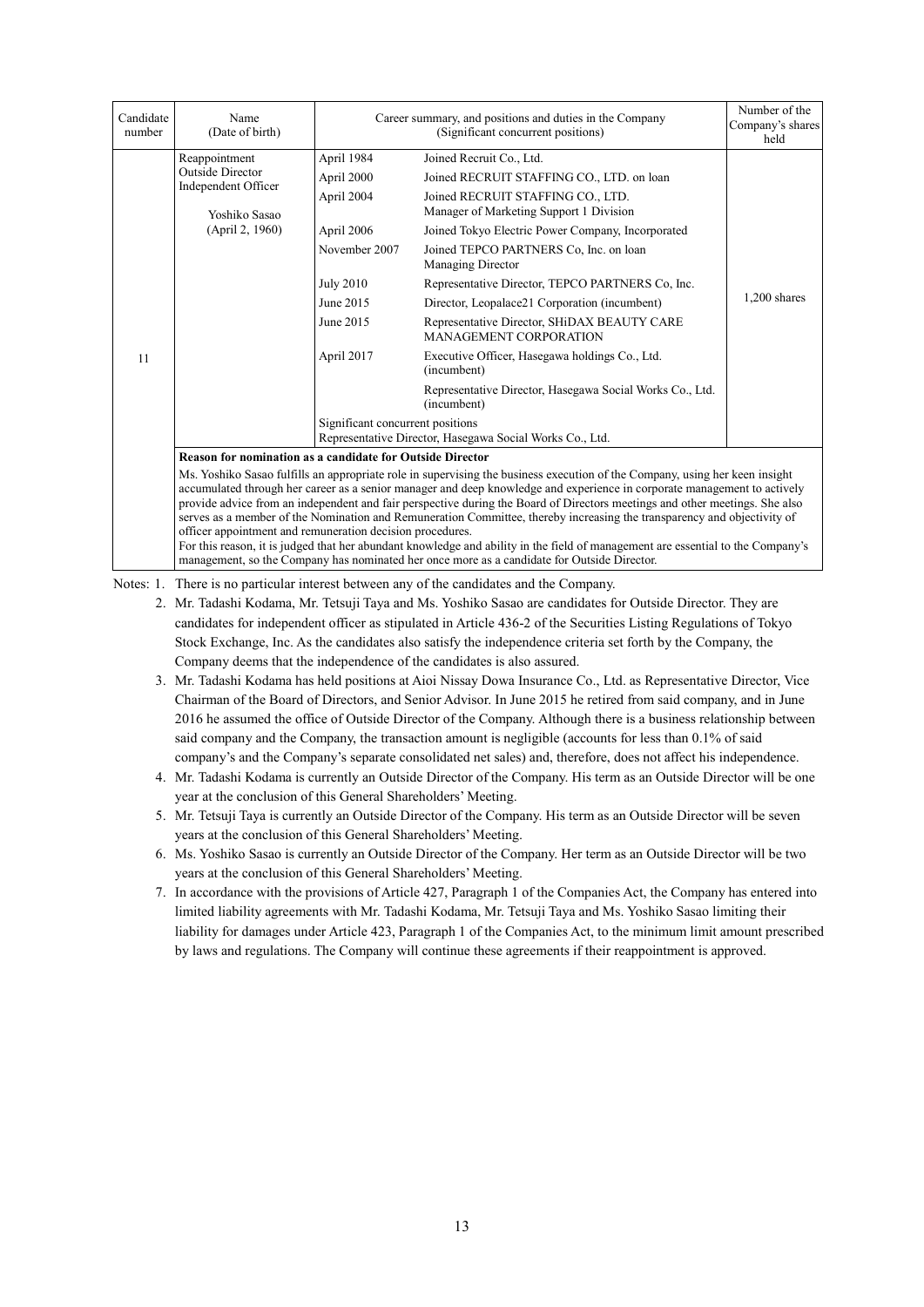#### **Proposal No. 4: Appointment of One (1) Audit & Supervisory Board Member**

The term of office of Audit & Supervisory Board Member Mr. Mutsuhiro Yamada will expire at the conclusion of this Ordinary General Shareholders' Meeting. Accordingly, it is therefore proposed that one (1) Audit & Supervisory Board Member be appointed.

The Audit & Supervisory Board has already given consent to this proposal.

The candidate for Audit & Supervisory Board Member is as follows:

| Name<br>(Date of birth)                                                                                                  |                                                                                                                         | Career summary and positions in the Company<br>(Significant concurrent positions)                                                 | Number of the<br>Company's shares<br>held |  |  |
|--------------------------------------------------------------------------------------------------------------------------|-------------------------------------------------------------------------------------------------------------------------|-----------------------------------------------------------------------------------------------------------------------------------|-------------------------------------------|--|--|
| New Candidate                                                                                                            | April 1978                                                                                                              | Joined Dai-Tokyo Fire and Marine Insurance Co., Ltd.                                                                              |                                           |  |  |
| Outside Audit &<br>Supervisory Board<br>Member<br>Independent Officer                                                    | April 1994                                                                                                              | General Manager of Shin-Toshin Branch, Tokyo Sales<br>Department 1, Dai-Tokyo Fire and Marine Insurance Co.,<br>Ltd.              |                                           |  |  |
| Jiro Yoshino                                                                                                             | April 1999                                                                                                              | Manager of Chiba Sales Department 2, Dai-Tokyo Fire and<br>Marine Insurance Co., Ltd.                                             |                                           |  |  |
| (August 24, 1954)                                                                                                        | May 2001                                                                                                                | General Manager of Keiyo Branch, Aioi Insurance Co.,<br>Ltd.                                                                      |                                           |  |  |
|                                                                                                                          | November 2002                                                                                                           | General Manager of Market Development Department,<br>Aioi Insurance Co., Ltd.                                                     |                                           |  |  |
|                                                                                                                          | October 2004                                                                                                            | General Manager of Tokyo Corporate Sales Department,<br>Aioi Insurance Co., Ltd.                                                  |                                           |  |  |
|                                                                                                                          | <b>July 2006</b>                                                                                                        | Administrative Officer, General Manager of Tokyo<br>Corporate Sales Department, Aioi Insurance Co., Ltd.                          | $3,000$ shares                            |  |  |
|                                                                                                                          | April 2010                                                                                                              | Administrative Officer, General Manager of Chiba<br>Division, Aioi Insurance Co., Ltd.                                            |                                           |  |  |
|                                                                                                                          | October 2010                                                                                                            | Director, General Manager of Chiba Division, Aioi Nissay<br>Dowa Insurance Co., Ltd.                                              |                                           |  |  |
|                                                                                                                          | April 2011                                                                                                              | Executive Officer, Aioi Nissay Dowa Insurance Co., Ltd.                                                                           |                                           |  |  |
|                                                                                                                          | April 2012                                                                                                              | Managing Executive Officer, Aioi Nissay Dowa Insurance<br>Co., Ltd.<br>Executive Officer, MS&AD Insurance Group Holdings,<br>Inc. |                                           |  |  |
|                                                                                                                          | June 2013                                                                                                               | Full-time Audit & Supervisory Board Member, MS&AD<br>Insurance Group Holdings, Inc. (incumbent)                                   |                                           |  |  |
|                                                                                                                          | Significant concurrent positions<br>Full-time Audit & Supervisory Board Member, MS&AD Insurance Group<br>Holdings, Inc. |                                                                                                                                   |                                           |  |  |
|                                                                                                                          |                                                                                                                         | Reason for nomination as a candidate for Outside Audit & Supervisory Board Member                                                 |                                           |  |  |
|                                                                                                                          |                                                                                                                         | The Company believes that Mr. Jiro Yoshino will appropriately supervise the Company's management from an objective                |                                           |  |  |
| perspective, using his abundant experience and wealth of expertise accumulated as an executive officer and an audit $\&$ |                                                                                                                         |                                                                                                                                   |                                           |  |  |

supervisory board member of a listed company.

For this reason, the Company has nominated him as a new candidate for Outside Audit & Supervisory Board Member.

Notes: 1. There is no particular interest between the candidate and the Company.

- 2. Mr. Jiro Yoshino is a candidate for Outside Audit & Supervisory Board Member. He is a candidate for independent officer as stipulated in Article 436-2 of the Securities Listing Regulations of Tokyo Stock Exchange, Inc. As the candidate also satisfies the independence criteria set forth by the Company, the Company deems that the independence of the candidate is also assured.
- 3. Although there is a business relationship between MS&AD Insurance Group Holdings, Inc. and the Company, and between Aioi Nissay Dowa Insurance Co., Ltd. and the Company, the transaction amounts are negligible (account for less than 0.1% of said companies' and the Company's separate consolidated net sales) and, therefore, do not affect his independence.
- 4. If Mr. Jiro Yoshino's appointment as Outside Audit & Supervisory Board Member is approved and he assumes the office of Outside Audit & Supervisory Board Member, in accordance with the provisions of Article 427, Paragraph 1 of the Companies Act, the Company plans to enter into a limited liability agreement with him limiting his liability for damages under Article 423, Paragraph 1 of the Companies Act, to the minimum limit amount prescribed by laws and regulations.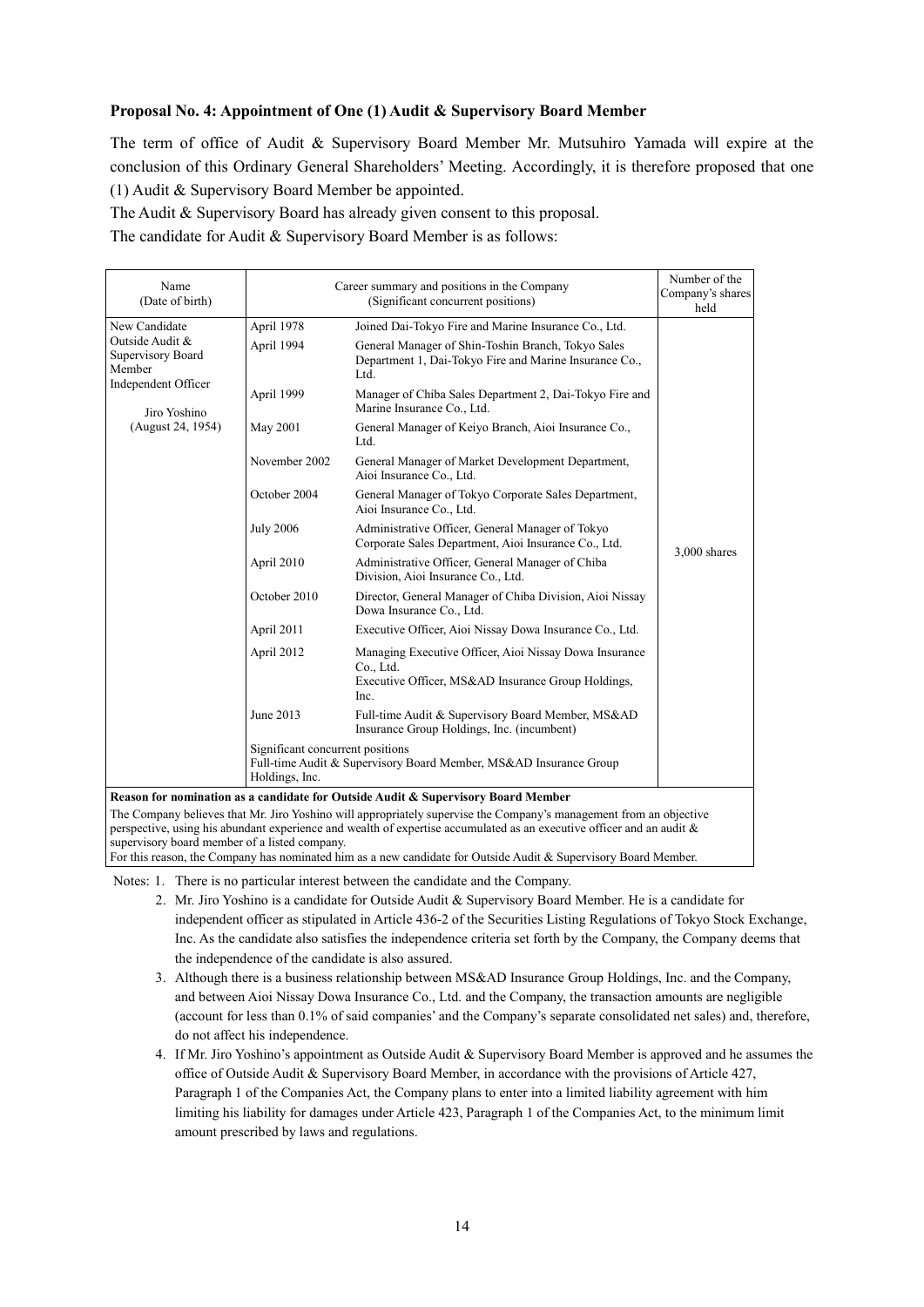#### **Proposal No. 5: Revision of Remuneration Amount for Directors**

With the objective of facilitating Directors and Executive Officers (hereinafter, "Directors, etc.") to implement further improvements in the business performance and in corporate value of the Company and the Group, and with the aim of making even clearer the link with business performance and shareholder value, the Company is working on a revision of the remuneration system.

In cases where it is standard to evaluate the work of Directors, etc. excluding Outside Directors, although the new remuneration system is, as a rule, designed to maintain the existing level of remuneration, it widens the range of variation in the value of remuneration for each evaluation based on business performance, and strengthens the link between business performance and corporate value on the one hand and the amount of remuneration on the other.

Also, the remuneration of Directors, etc. excluding Outside Directors previously consisted of basic remuneration, a bonus for a single fiscal year and stock options as stock-based remuneration. In addition to these, however, the Company will establish a Medium-Term Management Plan period bonus linked to the level of achievement versus the Medium-Term Management Plan.

While the basic remuneration is fixed, the bonus for a single fiscal year is aimed at achieving yearly targets, while the Medium-Term Management Plan period bonus is focused on achieving the objectives of the Medium-Term Management Plan, and stock options as stock-based remuneration are intended to raise the motivation to contribute to mid- to long-term business performance and a higher stock price. In this way the Company will have a system that contributes to improved business performance and enhanced corporate value across a diverse range.

By revising the remuneration system in this way, the Company will facilitate the performance of duties that must be carried out by the Directors, etc. of the Company, and aims to enhance shareholder value.

In conjunction with the revision of the remuneration system, it is proposed that the amount of remuneration for Directors be revised as follows.

The amount of remuneration for Directors of the Company has been set at 500 million yen or below per year (excluding the employee salaries for Directors concurrently serving as employees), as approved at the 29th Ordinary General Shareholders' Meeting held on June 27, 2002, and the amount has remained in place ever since. Taking into consideration, however, changes in the economic situation since then, revision of the remuneration system to one that contributes to improving the Company's business performance as mentioned above, preparations for an increase in the amounts paid through the remuneration system when business performance is good, and other various circumstances, the Company proposes to revise the amount of remuneration for Directors to 800 million yen or below per year (of which 100 million yen or below for Outside Directors).

The Company requests that the employee salaries for Directors concurrently serving as employees not be included in the amount of remuneration for Directors as before, and that the individual amounts to be paid to each Director be left to the discretion of the Board of Directors.

If Proposal No. 3 "Appointment of Eleven (11) Directors" is approved and adopted as originally proposed, the number of Directors will be eleven (11) (including three (3) Outside Directors) after the conclusion of this Ordinary General Shareholders' Meeting.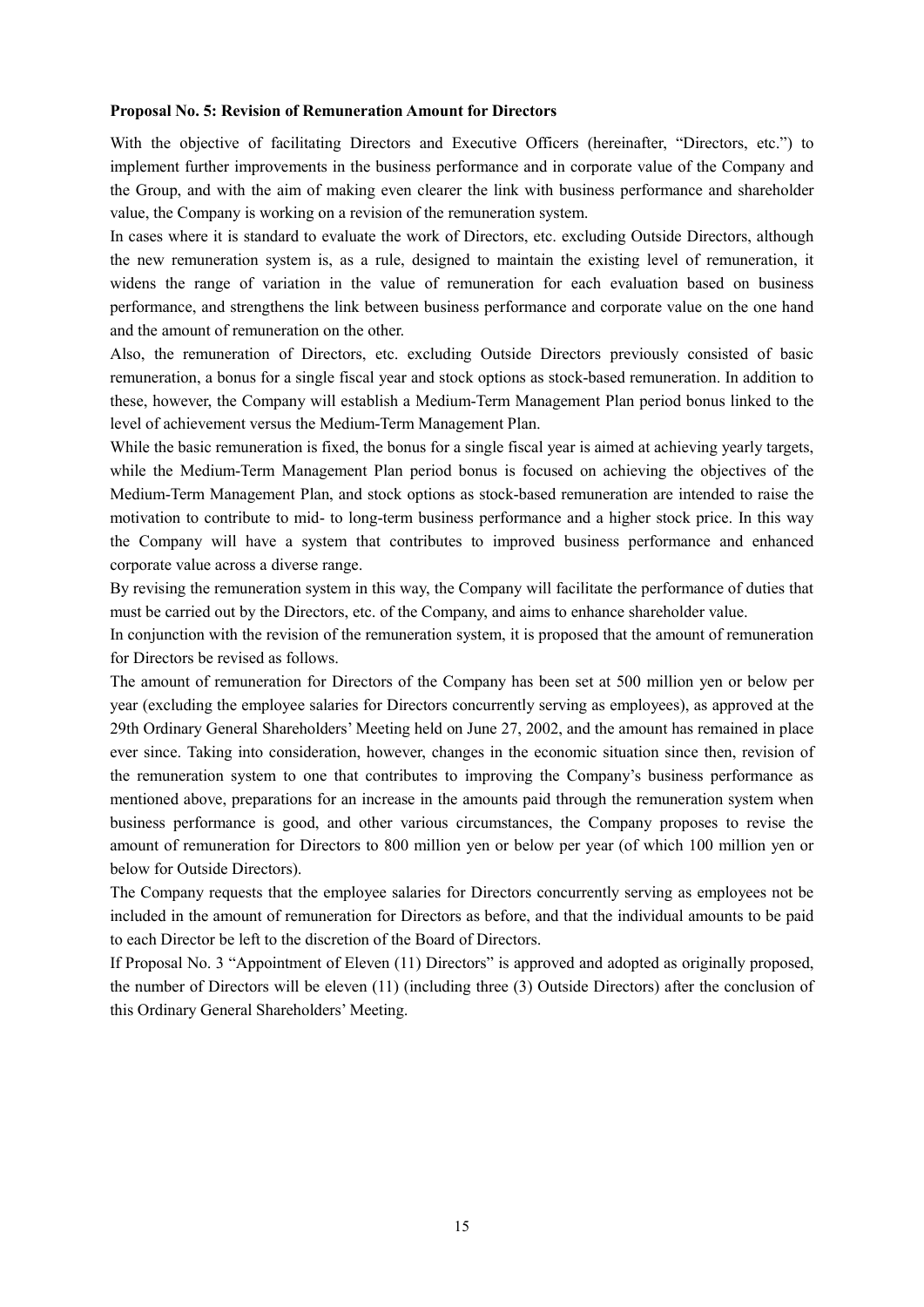# **Proposal No. 6: Revision of Remuneration Concerning Stock Options as Stock-Based Remuneration to Directors**

At the 36th Ordinary General Shareholders' Meeting held on June 29, 2009, the Company abolished the Retirement Benefit Program for Officers, and introduced stock options as stock-based remuneration with aims of motivating Directors (excluding Outside Directors) and raising their morale to improve corporate performance by sharing merits and risks of changes in stock prices with shareholders.

With regard to the stock options as stock-based remuneration, on the condition that Proposal No. 5 is approved as originally proposed, and following the revisions to the remuneration system etc. as described in Proposal No. 5, the Company proposes revisions as follows.

The amount of remuneration in stock options as stock-based remuneration for Directors (excluding Outside Directors) of the Company has been set at 150 million yen or below per year separately from the amount of remuneration for Directors (500 million yen or below per year; excluding the employee salaries), as approved at the 36th Ordinary General Shareholders' Meeting held on June 29, 2009, and the amount has remained in place ever since. Taking into consideration, however, changes in the economic situation since then, revision of the remuneration system to one that contributes to improving the Company's business performance as stated in the Proposal No. 5, preparations for an increase in amounts paid through the remuneration system when business performance is good, and other factors, the Company proposes to revise the amount of remuneration in stock options as stock-based remuneration for Directors (excluding Outside Directors) to 300 million yen or below per year.

The Company requests that the employee salaries for Directors concurrently serving as employees not be included in the amount of remuneration in stock options for Directors (excluding Outside Directors) as before, and that the individual amounts to be paid to each Director be left to the discretion of the Board of Directors.

If Proposal No. 3 "Appointment of Eleven (11) Directors" is approved and adopted as originally proposed, the number of Directors eligible to receive remuneration concerning stock options (excluding three (3) Outside Directors) will be eight (8) after the conclusion of this Ordinary General Shareholders' Meeting.

In this stock options as stock-based remuneration, Directors allotted stock acquisition rights will be granted remunerations equivalent to the amount to be paid in, and be able to acquire the stock acquisition rights by setting off the obligations to pay in for the stock acquisition rights against the remuneration claims. The amount of remuneration as stock options will be calculated by multiplying the fair value of each stock acquisition right determined on the allotment date of stock acquisition rights by the total number of stock acquisition rights to be allotted.

Details of stock acquisition rights are as follows.

(1) Type and number of shares to be issued or transferred upon exercise of stock acquisition rights The maximum number of shares to be issued upon exercise of stock acquisition rights issued on any date within one year from the Company's General Shareholders' Meeting with respect to each fiscal year is 500,000 shares of common stock of the Company.

If stock split or stock consolidation is performed by the Company, the number of shares to be issued or transferred shall be adjusted according to the following formula. However, said adjustment shall be made only with respect to the number of shares to be issued or transferred for which stock acquisition rights have not yet been exercised at that point in time, and any fractional shares arising as a result of the adjustment shall be rounded off.

Number of shares after adjustment = Number of shares before adjustment × Stock split or consolidation ratio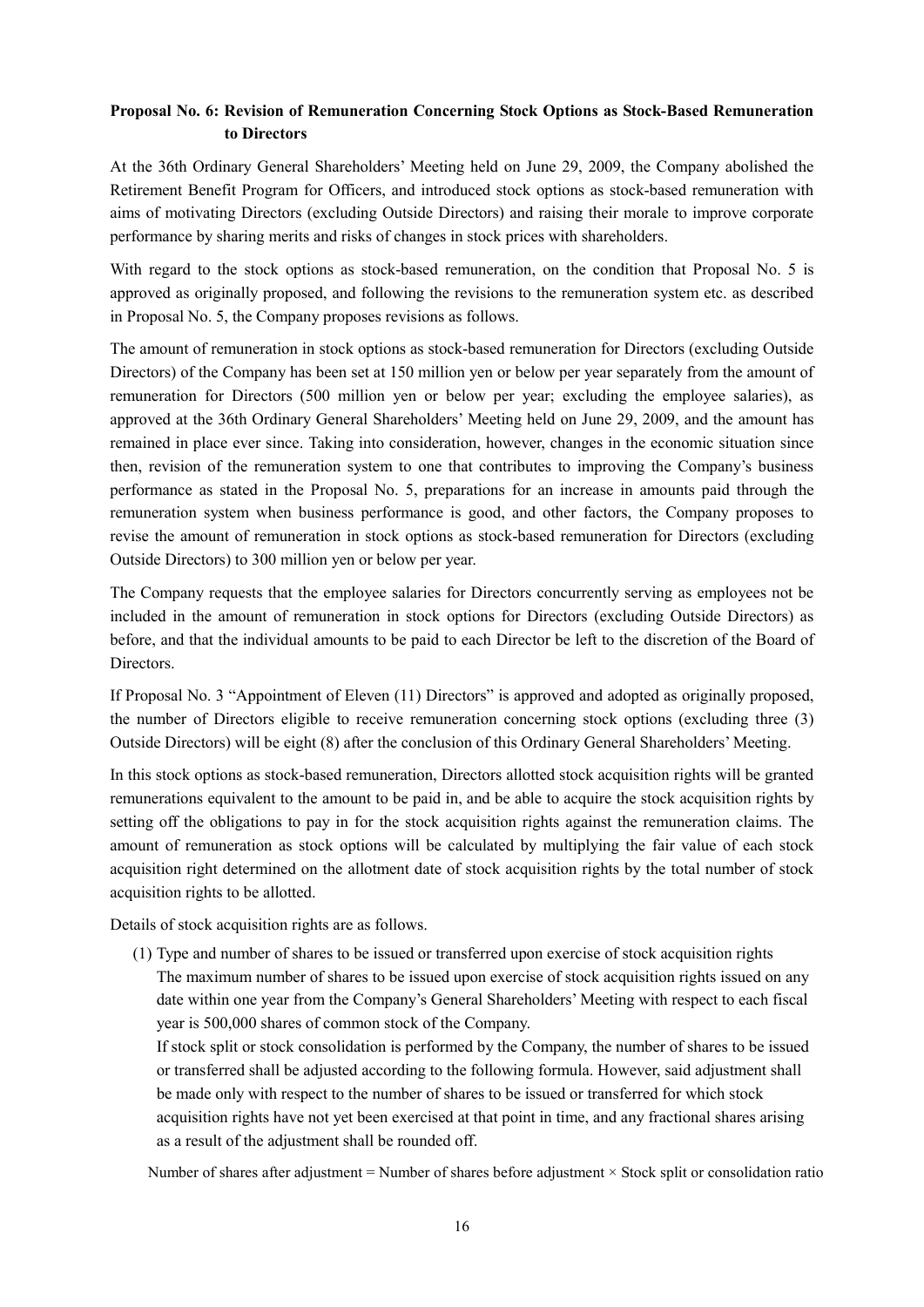Furthermore, in the event that the number of shares needs to be adjusted after the date of resolution of this proposal, it may be adjusted by the Company within reasonable bounds as required.

(2) Total number of stock acquisition rights

The maximum number of stock acquisition rights to be issued on any date within one year from the Company's General Shareholders' Meeting with respect to each fiscal year is 5,000 units. The number of shares to be issued or transferred per stock acquisition right (hereinafter the "number of shares granted") is 100 shares (However, in a case where the number of shares is adjusted as stated in (1), the number of shares granted shall be also adjusted in the same manner).

(3) Amount to be paid for stock acquisition rights and its calculation method

The amount to be paid for stock acquisition rights will be calculated by multiplying the fair value of each stock acquisition right determined based on the Black-Scholes model, etc. on the allotment date of stock acquisition rights by the total number of stock acquisition rights to be allotted. Monetary remuneration equivalent to the total amount to be paid for stock acquisition rights will be paid to Directors, and the amount to be paid for stock acquisition rights will be set off against the remuneration claims.

(4) Price of assets invested upon exercise of stock acquisition rights

The price of assets invested upon exercise of each stock acquisition right shall be obtained by multiplying 1 yen which is the amount to be paid per share to be issued upon exercise of stock acquisition rights by the number of shares granted.

- (5) Exercise period of stock acquisition rights Within 30 years from the date following the allotment date of stock acquisition rights.
- (6) Restrictions on acquisition of stock acquisition rights by transfer Acquisition of stock acquisition rights by transfer shall require the approval of the Board of **Directors**
- (7) Terms and conditions for exercise of stock acquisition rights

Stock acquisition rights, in principle, can be exercised from the date following the date in which the right holders lost a position as Director of the Company. Other terms and conditions for exercise of stock acquisition rights shall be determined at the meeting of the Board of Directors in which terms of offering stock acquisition rights, etc. are decided.

### (8) Other details of stock acquisition rights

Other details of stock acquisition rights shall be determined at the meeting of the Board of Directors in which terms of offering stock acquisition rights, etc. are decided.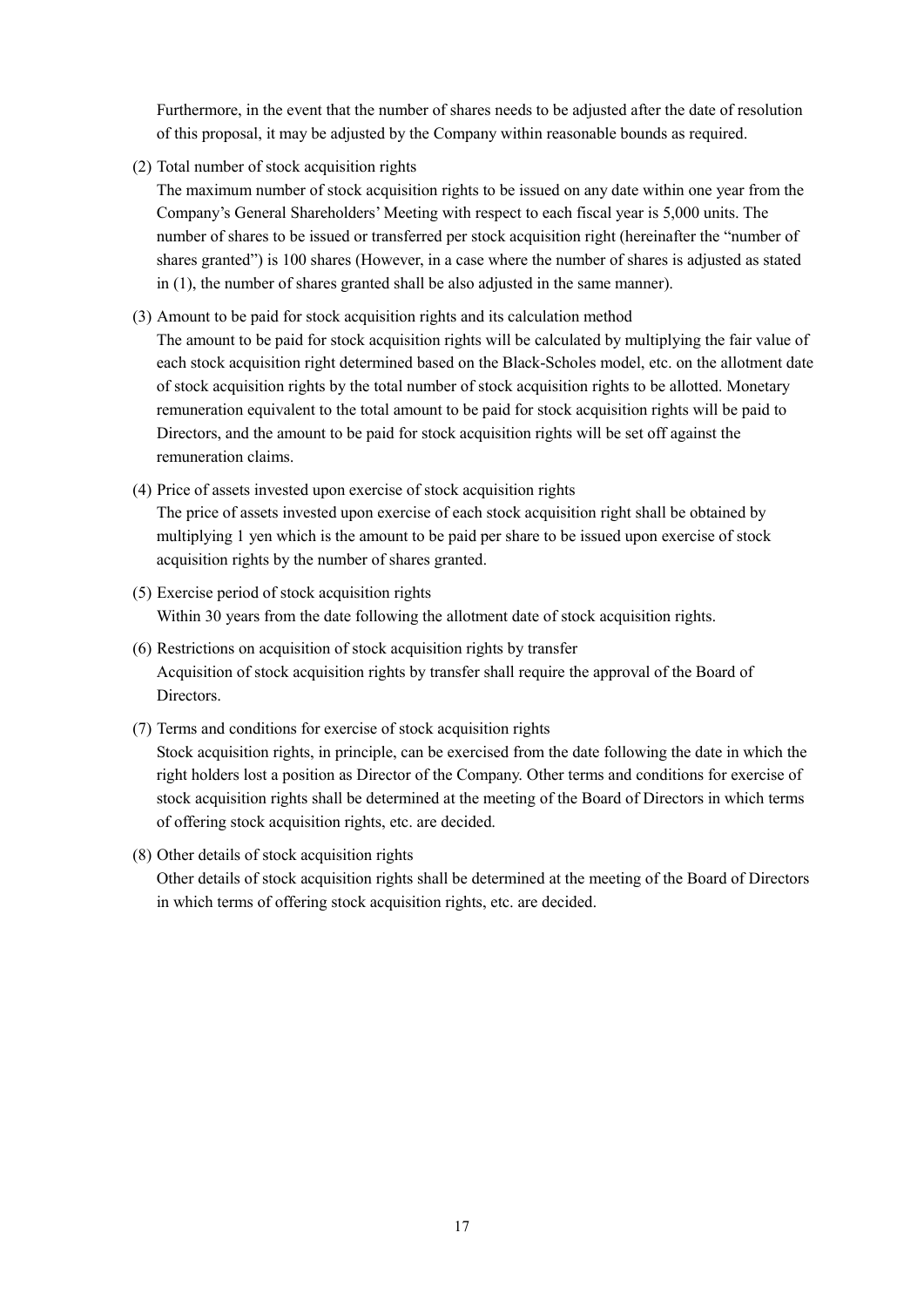#### **[Reference]**

#### **Independence Criteria for the Company's Outside Officers (Directors and Audit & Supervisory Board Members)**

When nominating Outside Directors or Outside Audit & Supervisory Board Members of the Company, in order for a nominee to be recognized as independent, the nominee must not fall under any of the criteria set forth below.

- (1) Person who executes business\* of the Leopalace21 Group (\*person who executes business of a corporation or other organization such as director (excluding outside director), corporate executive (*shikkoyaku*), executive officer, business-executing employee, administrative officer, or other officers or employees)
- (2) Major shareholder\* of the Company (\*shareholder who directly or indirectly holds 10% or more of the total voting rights) or a person who executes business thereof
- (3) Person who executes business of a corporation of which the Company is a major investor\* (\*entity who directly or indirectly holds 10% or more of the total voting rights)
- (4) Person for whom the Company is a major transaction counterparty\* (\*a transaction counterparty who provides the Company with goods or services and whose total amount of transactions to the Company in the most recent fiscal year is at least 2% of the total amount of that party's net sales or gross income) or a person who executes business thereof
- (5) Major transaction counterparty of the Company\* (\*a transaction counterparty to whom the Company provides goods or services and whose total amount of transactions with the Company in the most recent fiscal year is at least 2% of the total amount of the Company's net sales) or a person who executes business thereof
- (6) Person who executes business of a major financing institution of the Company\* (\*financing institution from which the Company makes borrowings of an amount in the most recent fiscal year of at least 2% of the total assets of the Company)
- (7) Person who belongs to the audit firm that performs the statutory auditing of the Company
- (8) Accounting specialist such as a certified public accountant, tax specialist such as a certified tax accountant, legal specialist such as an attorney at law or other consultant (hereinafter, collectively, "consultant, etc.") that receives remuneration other than officer remuneration from the Company of an amount in the most recent fiscal year that is at least 10 million yen or 2% of the total net sales or gross income for that person, whichever is higher, or a person who belongs to such entity in the cases where the consultant, etc. is an entity such as a corporation or partnership
- (9) Person who executes business at a company at which a person who executes business of the Company presently serves or within the past three years had served as an outside officer
- (10) In the case of a person/entity who has received a donation from the Company in the most recent fiscal year that is at least 10 million yen or 2% of the total net sales or gross income for that person/entity, whichever is higher, that person or a person who executes business thereof
- (11) Person who fell under any of the above criteria (1) to (10) within the past three years
- (12) Person who is a relative within the second degree of kinship of or who shares living expenses with a person who falls under any of the above criteria (1) to (10) (provided, however, that such "person who executes business" is limited to persons who execute important business, such as directors (excluding outside directors), corporate executives (*shikkoyaku*), executive officers, business-executing employees, administrative officers and chief division officers for the above criteria (2) to  $(6)$ ,  $(9)$  and  $(10)$  and such "person who belongs" to an entity is limited to a person possessing the specialist qualifications, such as a certified public accountant or attorney at law for the above criteria (7) and (8))
- (13) Other person who can reasonably be judged as having equivalent conflict of interest with shareholders as the persons who fall under the above criteria (1) to (12)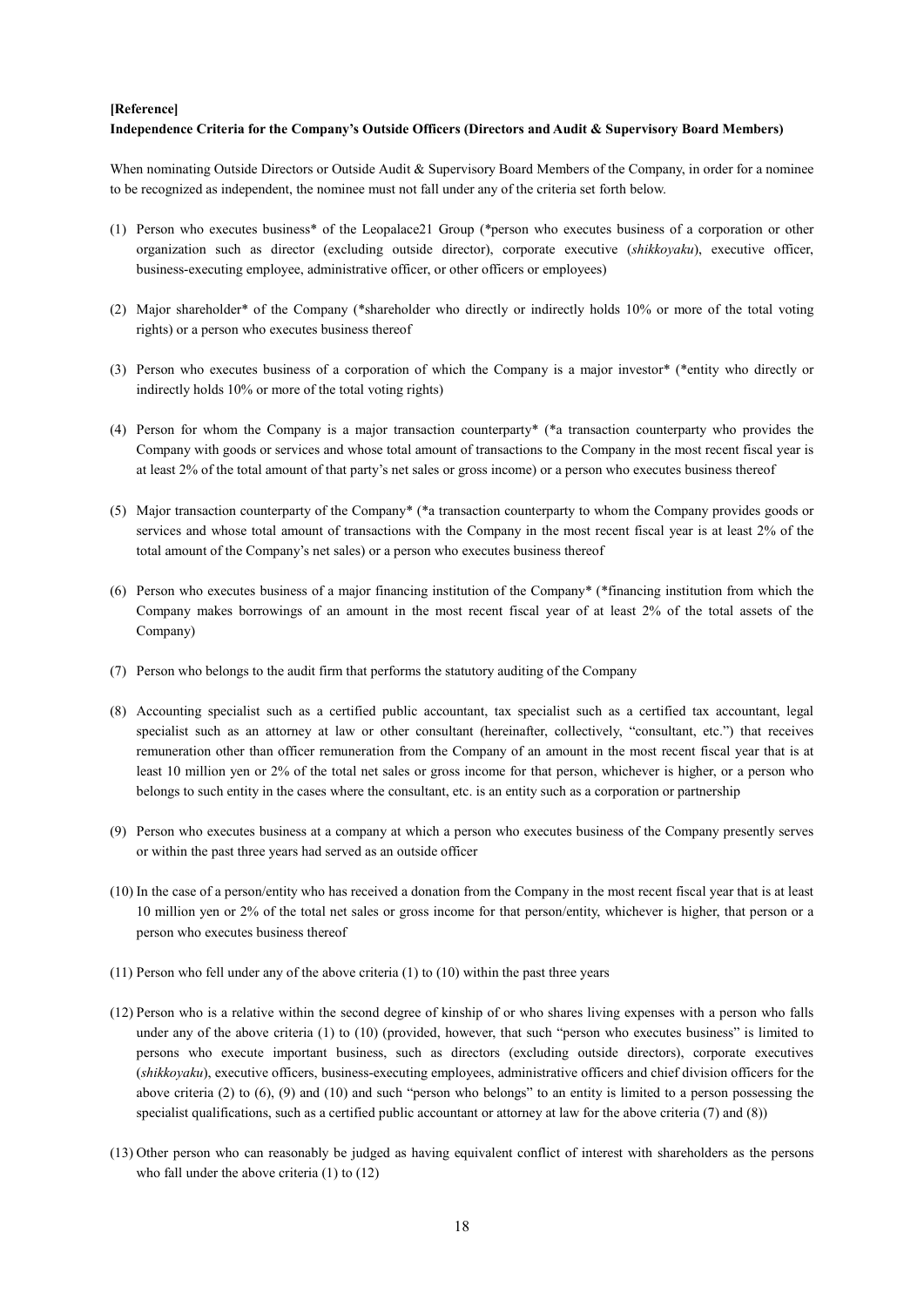# (Attachments) **BUSINESS REPORT** (from April 1, 2016 to March 31, 2017)

# **Items Regarding Status of Group Operations**

## **Overview of Operations**

During the fiscal year under review, the domestic economy showed gradual recovery supported by improvements in corporate earnings, employment, and personal income.

In the rental housing industry, new housing starts of leased units has increased for two consecutive years (up 11.4% year on year), mainly due to the prolonged low interest rate environment and strong demand for apartment construction as a strategy to reduce inheritance taxes. On the other hand, as the number of vacant rental housing units continues to increase in Japan and recovery in nationwide demand is difficult to foresee, achieving stable occupancy rates requires mainly constructing apartments in areas where occupancy rates are forecasted to remain high in the future, while at the same time following a strategy of differentiation by providing value added services.

Amid this condition, the Leopalace21 Group (the "Group") aims to achieve the targets of the Medium-term Management Plan "EXPANDING VALUE," by building a solid management structure focusing on core businesses, comprising the leasing business and the construction business. In addition, the Group aimed to challenge itself with new businesses fields that contribute to the Group's future growth, and it worked to expand its business activity areas.

As a result, consolidated net sales for the fiscal year under review came to 520,488 million yen (up 1.8% year on year). Consolidated operating profit was 22,898 million yen (up 8.6% year on year), consolidated recurring profit was 22,355 million yen (up 12.3% year on year) and consolidated net income attributable to shareholders of the parent was 20,401 million yen (up 3.9% year on year).

On a non-consolidated basis, net sales were 499,218 million yen (up 0.8% year on year), operating profit was 21,704 million yen (up 6.2% year on year), recurring profit was 21,717 million yen (up 9.5% year on year), and net income was 20,486 million yen (up 5.5% year on year).

### Leasing Business

In the Leasing Business, to establish stable occupancy, the Group provided abundant added value with services such as "my DIY" which enables tenants to freely arrange their rooms, "LEONET" which provides tenants with a broad range of features to enhance internet experience, and security services in collaboration with large security companies as well as providing initiatives for corporate customers' employee accommodation and enhancing the support structure for foreign tenants. In addition, in the ASEAN region the Group is conducting the development and operation of serviced apartments and offices.

The occupancy rate at the end of the fiscal year under review was 91.66% (up 1.13 points from the end of the previous fiscal year), and the average occupancy rate for the period was 88.53% (up 0.58 points year on year).

The number of units under management at the end of the fiscal year under review was 568,000 (an increase of 6,000 from the end of the previous fiscal year), and the number of direct offices was 189 (no change from the end of the previous fiscal year). The number of franchise offices was 119 (a decrease of 11 from the end of the previous fiscal year).

As a result of the above, net sales amounted to 416,594 million yen (up 1.4% year on year), and operating profit was 22,459 million yen (down 1.7% year on year).

### Construction Business

In the Construction Business, the Group focused on activities to secure orders in three major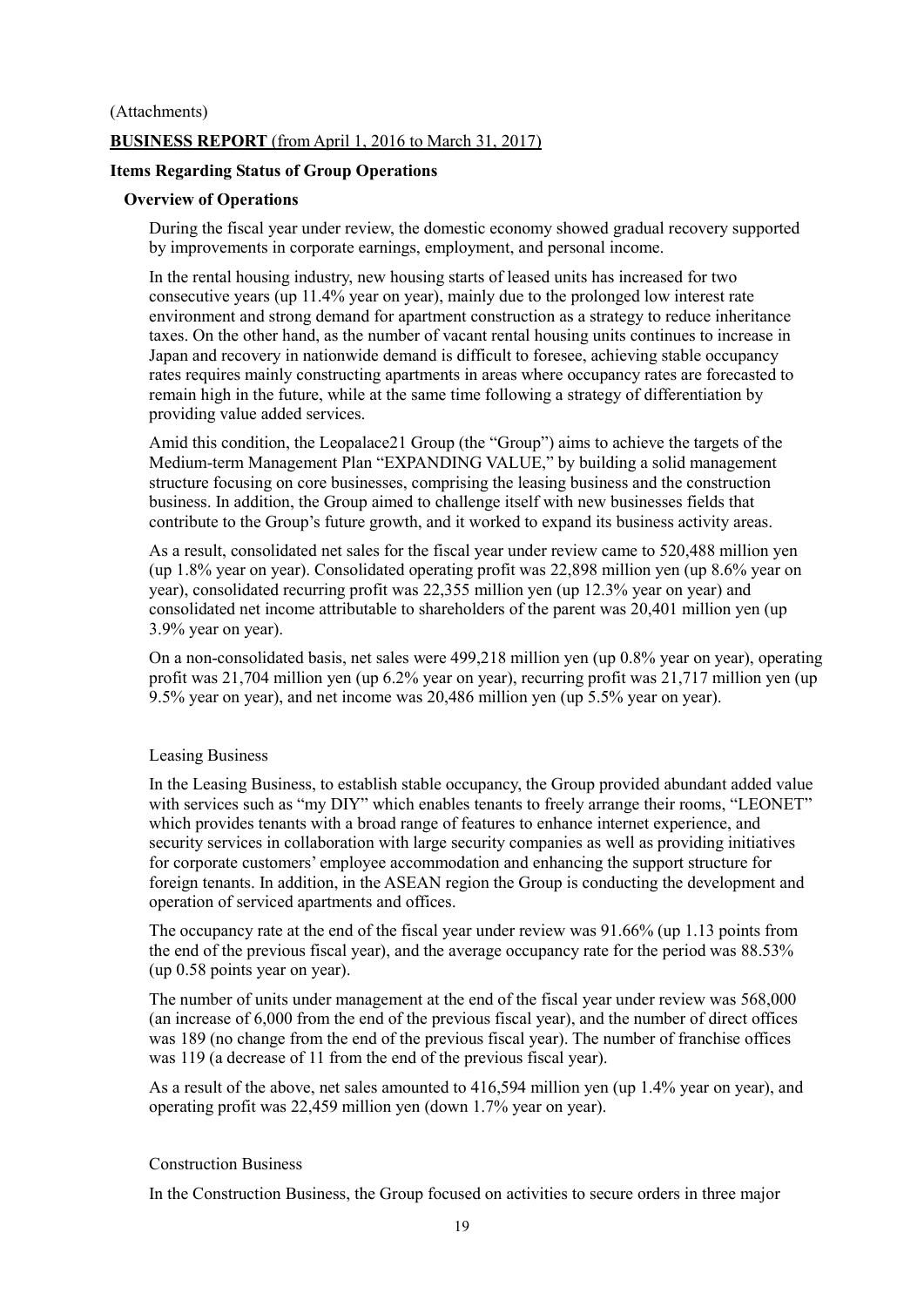metropolitan areas of continually increasing population that are expected to have high occupancy rates in the future, as well as strategically investing in products that are high quality and cutting edge. In addition, the Group launched a new brand, attempting to strengthen product competitiveness and refresh its image among tenants, expanded construction variations to realize "ideal land use," and begun reconsidering suppliers and its product prices to improve profitability.

Also, subsidiary Morizou Co., Ltd., provides custom-built homes made with the best Kiso cypress.

Orders received during the fiscal year under review were 87,139 million yen (up 0.8% year on year) and the orders received outstanding at the end of the fiscal year under review stood at 67,257 million yen (up 1.4% from the end of the previous fiscal year).

As a result, net sales came to 74,566 million yen (up 0.5% year on year), and operating profit was 5,051 million yen (up 51.2% year on year).

#### Elderly Care Business

Net sales were 11,536 million yen (up 6.8% year on year), and operating loss was 1,650 million yen (a deterioration of 296 million yen from the previous fiscal year).

#### Hotels & Resort Business

Net sales of resort facilities in Guam and hotels in Japan were 7,244 million yen (down 36.6% year on year), and operating loss was 768 million yen (a deterioration of 70 million yen from the previous fiscal year). Westin Resort Guam was sold in April 2016.

### Other Businesses

In other businesses such as the real estate business, solar power generation business, and the small-amount, short-term insurance business, net sales were 10,546 million yen (up 135.1% year on year), and operating profit was 1,432 million yen (up 324.6% year on year).

#### **Issues to Be Addressed**

The Group has started its new "Creative Evolution 2020" Medium-Term Management Plan, which runs for three years from fiscal 2017. Taking as its basic policy "Sustainable growth in core businesses to further enhance corporate value and building the foundation for growth areas," the Group aims to create corporate value as well as new social value by executing each of the following strategies.

Business Strategies (Cash flow generation for value creation)

|  | Core businesses Balance apartment supply and management & operation, deploy<br>with more concentration and more diversification |
|--|---------------------------------------------------------------------------------------------------------------------------------|
|  | which are less exposed to the aging, shrinking domestic<br>population, achieve profitability                                    |

In the Leasing business, in order to secure a favorable competitive position in the rental housing market, where vacant units continue to increase, the Group will differentiate ourselves by offering value-added features such as homes equipped with furniture and electrical goods, Internet (LEONET) and IoT capabilities (Leo Remocon), in addition to which the Group will consider a third form of contract in addition to rental contracts and monthly contracts. Also, with companies expected to increase their hiring to combat lack of staff, to reliably capture company housing demand, the Company mainly strives to reduce the operational burden on corporate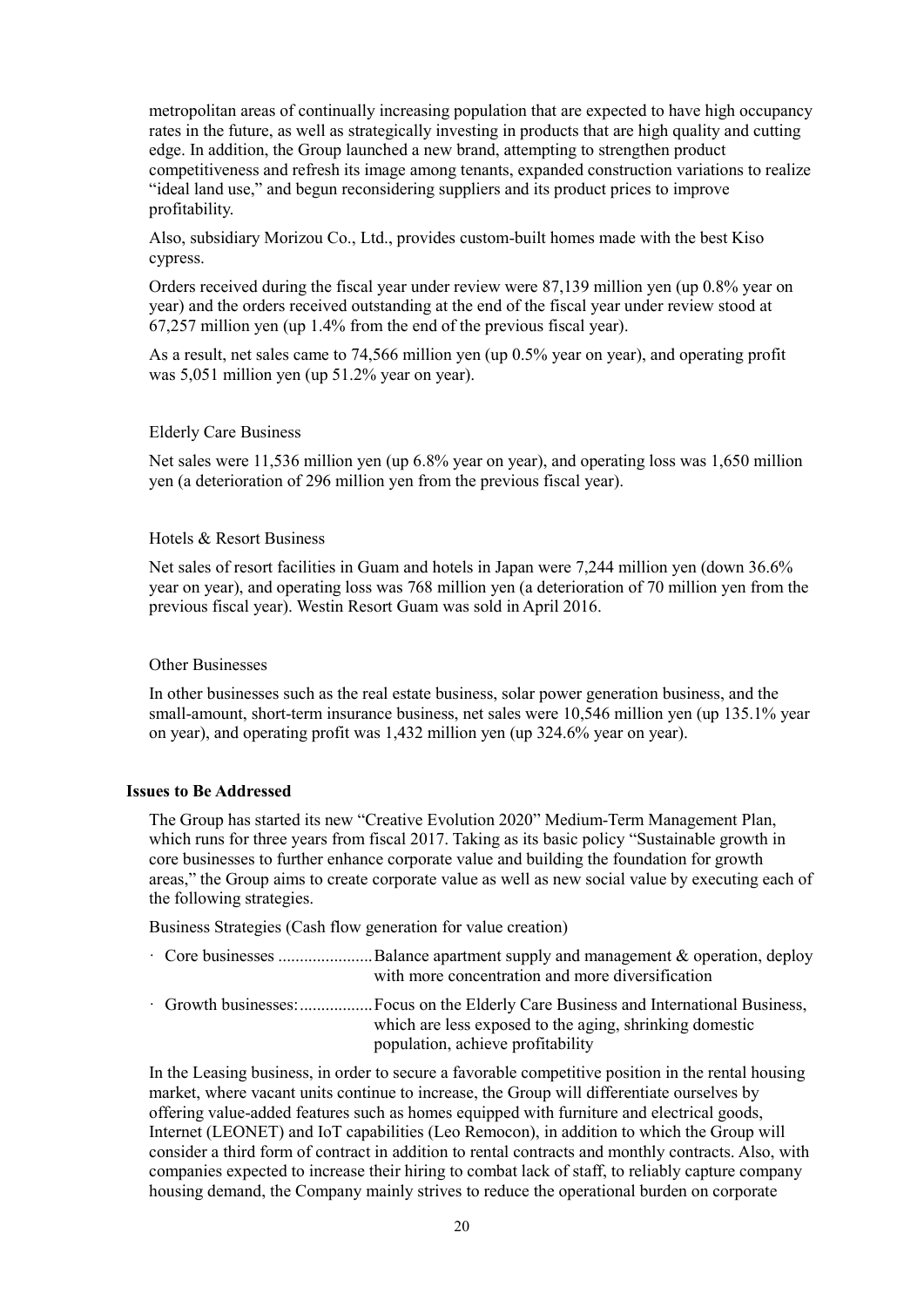customers through by corporate sales specialized for each industry, and by unifying the point of contact for contracts. Further, in order to capture the growth in the ASEAN region caused by the expansion of businesses from Japan, with its falling population, the Group is expanding the development and operation of serviced apartments and offices in the ASEAN region.

In the Development business (Construction and Real Estate Development business), as well as offering high-quality, high value-added products and services restricted to major cities where demand is high, in light of the number of taxable persons increasing significantly due to revisions to the Inheritance Tax Act, the Group will focus on diversifying construction so as to be able to respond to a range of needs.

In Elderly Care business, which has been designated a growth strategy business, the Group will strive to improve profitability by rightsizing the personnel structure, and the Group will establish care facilities in response to the ageing of society.

Financial Strategies (Value creation via balance sheet management)

| Introduction of ROIC management Shift away from profit and loss-centric management<br>to balance sheet management, with the aim of<br>creating value and optimizing capital structure |
|---------------------------------------------------------------------------------------------------------------------------------------------------------------------------------------|
| * ROIC (Return on Invested Capital) = After-tax operating profit / (interest-bearing debt + net assets)                                                                               |
| Make active use of operating cash flow, and of cash<br>flow from selling inefficient assets, for investments<br>in future growth and for shareholder returns                          |
| will seek to deliver shareholder returns that include<br>share buybacks                                                                                                               |

The Group is currently pressing ahead with new measures aimed at achieving plan targets. We ask shareholders for your continued understanding and support of these endeavors.

# **Capital Investment**

The total amount of capital investment carried out by the Group in the fiscal year under review is 5,278 million yen.

The main components of this were 749 million yen for investment in rental properties in connection with the leasing business in Japan, 251 million yen for investment in serviced apartments and offices in connection with the leasing business in ASEAN countries, 1,693 million yen for capital investment in connection with the hotels  $\&$  resort business, and 873 million yen for construction of an information system in connection with all businesses.

### **Financing Activities**

Nothing noteworthy to report.

| <b>Company Name</b>           | Capital         | Voting<br><b>Rights</b><br>Ratio | <b>Primary Areas of Business</b>                                |
|-------------------------------|-----------------|----------------------------------|-----------------------------------------------------------------|
| Leopalace Leasing Corporation | 400 million yen | 100.0%                           | Corporate Housing Management<br>/Real Estate Brokerage Business |
| Plaza Guarantee CO., LTD.     | 50 million yen  | 100.0%                           | <b>Rent Obligation Guarantee</b><br><b>Business</b>             |

### **Major Subsidiaries** (as of March 31, 2017)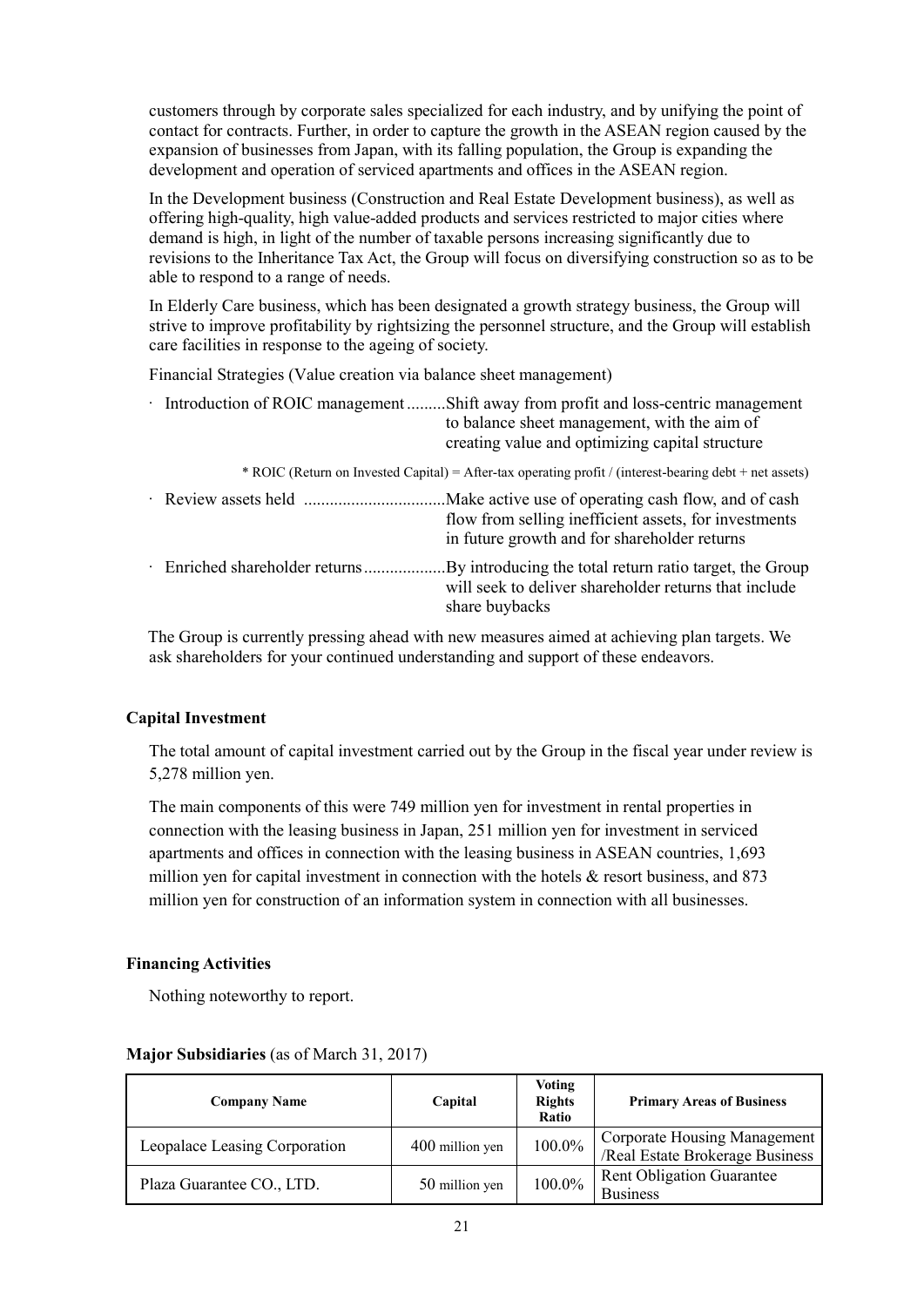| <b>Company Name</b>                                     | Capital                            | <b>Voting</b><br><b>Rights</b><br>Ratio | <b>Primary Areas of Business</b>                                          |
|---------------------------------------------------------|------------------------------------|-----------------------------------------|---------------------------------------------------------------------------|
| Leopalace21 Business Consulting<br>(Shanghai) Co., Ltd. | 5,359 thousand<br><b>RMB</b>       | 100.0%                                  | <b>Consulting Business</b>                                                |
| LEOPALACE21 VIETNAM CO.,<br>LTD.                        | 20,196 million<br><b>VND</b>       | 100.0%                                  | <b>Real Estate Agency Business</b><br><b>Serviced Apartments Business</b> |
| Leopalace21 (Thailand) CO., LTD.                        | 10,000 thousand<br><b>THB</b>      | 49.0%<br>$[51.0\%]$                     | Real Estate Agency Business<br><b>Serviced Apartments Business</b>        |
| Leopalace21 (Cambodia) Co., Ltd.                        | 500 thousand<br><b>USD</b>         | 100.0%                                  | <b>Real Estate Agency Business</b><br><b>Serviced Apartments Business</b> |
| LEOPALACE21 REAL ESTATE<br>(CAMBODIA) Co., Ltd.         | 5 thousand USD                     | 49.0%<br>$(49.0\%)$<br>$[51.0\%]$       | <b>Real Estate Business</b>                                               |
| LEOPALACE21 PHILIPPINES INC.                            | 22,070 thousand<br>Philippine peso | 100.0%                                  | <b>Real Estate Agency Business</b><br><b>Serviced Offices Business</b>    |
| PT. Leopalace21 Properti Manajemen                      | 2,600,000<br>thousand IDR          | $0.0\%$<br>$[100.0\%]$                  | <b>Real Estate Agency Business</b>                                        |
| PT. Leopalace Duasatu Realty                            | 7,161,000<br>thousand IDR          | 100.0%                                  | <b>Real Estate Business</b>                                               |
| Leopalace21 Singapore Pte. Ltd.                         | 450 thousand<br><b>USD</b>         | 100.0%                                  | <b>Investment Consulting Business</b>                                     |
| Morizou Co., Ltd.                                       | 85 million yen                     | 88.2%                                   | <b>Construction Business of</b><br><b>Custom-Built Detached Houses</b>    |
| Azu Life Care Co., Ltd.                                 | 80 million yen                     | 100.0%                                  | <b>Care Business</b>                                                      |
| Leopalace Guam Corporation                              | 26,000 thousand<br><b>USD</b>      | 100.0%                                  | Hotels & Resort Business                                                  |
| WING MATE CO., LTD.                                     | 40 million yen                     | 100.0%                                  | <b>Travel Business</b>                                                    |
| Life Living Co., Ltd.                                   | 100 million yen                    | 100.0%                                  | <b>Real Estate Business</b>                                               |
| Leopalace Power Corporation                             | 80 million yen                     | 100.0%                                  | <b>Solar Power Generation Business</b>                                    |
| Leopalace Energy Corporation                            | 20 million yen                     | 100.0%<br>$(100.0\%)$                   | <b>Electricity Retail Business</b>                                        |
| Asuka SSI                                               | 1,000 million yen                  | 100.0%                                  | Small-Amount, Short-Term<br><b>Insurance Business</b>                     |
| Leopalace Smile Co., Ltd.                               | 10 million yen                     | 100.0%                                  | <b>Clerical Work Outsourcing</b><br><b>Service Business</b>               |

Notes: 1. Leopalace21 Singapore Pte. Ltd. was newly established in the fiscal year under review. Additionally, the Company purchased whole shares of Life Living Co., Ltd., making it into a consolidated subsidiary in the fiscal year under review. Leopalace21 (Shanghai) Property Management Co., Ltd. has been excluded from major subsidiaries as a result of completion of liquidation during the fiscal year under review.

2. There was no specified wholly-owned subsidiary as of the end of the fiscal year under review.

- 3. Figures in parenthesis in the voting rights ratio column indicate indirect ownership ratios, and these are included in the total.
- 4. Figures in square brackets in the voting rights ratio column indicate ownership ratios of a party with a close relationship and a party that gives consent, and these are not included in the total.

| <b>Segment</b>               | <b>Areas of Activity</b>                                                                                                                                                                                                                                    |
|------------------------------|-------------------------------------------------------------------------------------------------------------------------------------------------------------------------------------------------------------------------------------------------------------|
| <b>Leasing Business</b>      | Leasing and management of apartments, etc., various leasing-related<br>services, broadband service, repair work, corporate housing<br>management business, real estate brokerage business, rent obligation<br>guarantee business, consulting business, etc. |
| <b>Construction Business</b> | Contracted construction work for apartments, etc., contracted<br>construction for custom-built detached houses, etc.                                                                                                                                        |
| <b>Elderly Care Business</b> | Operation of elderly care facilities                                                                                                                                                                                                                        |

#### **Major Areas of Operation** (as of March 31, 2017)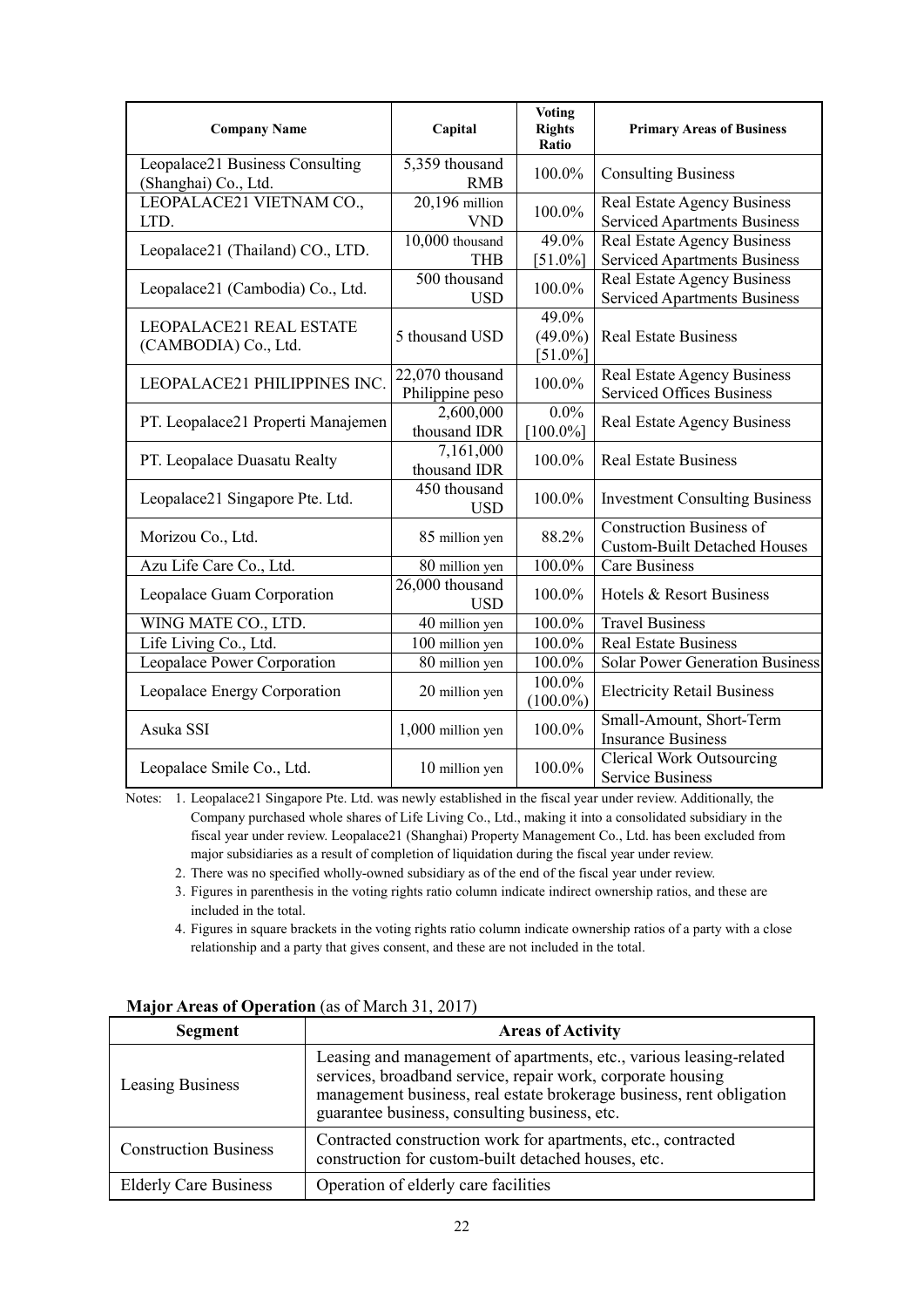| <b>Segment</b>           | <b>Areas of Activity</b>                                                                                                                                       |
|--------------------------|----------------------------------------------------------------------------------------------------------------------------------------------------------------|
| Hotels & Resort Business | Operation of hotel and resort facilities                                                                                                                       |
| <b>Other Businesses</b>  | Real estate business, solar power generation, small-amount, short-term<br>insurance, financing activities, clerical work outsourcing service<br>business, etc. |

# **Major Business Locations of the Group** (as of March 31, 2017)

# **The Company**

| Head Office     | Nakano-ku, Tokyo                                                                 |
|-----------------|----------------------------------------------------------------------------------|
| Regional        | 47 prefectures nationwide                                                        |
| Headquarters    | (Leopalace centers: 182 branches; construction sales: 60 branches)               |
|                 | Overseas                                                                         |
|                 | (Leopalace centers: 7 branches [People's Republic of China: 4 branches;          |
|                 | the Republic of Korea: 2 branches; Taiwan: 1 branch])                            |
| Hotels          | 4 facilities nationwide                                                          |
|                 | (Sapporo, Sendai, Nagoya, Hakata)                                                |
| Care Facilities | 62 facilities nationwide                                                         |
|                 | (Tokyo: 4 facilities; Chiba Prefecture: 16 facilities; Saitama Prefecture: 22    |
|                 | facilities; Kanagawa Prefecture: 3 facilities; Ibaraki Prefecture: 8 facilities; |
|                 | Tochigi Prefecture: 7 facilities; Gunma Prefecture: 2 facilities)                |

# **Major Subsidiaries**

| Leopalace Leasing Corporation                        | Nakano-ku, Tokyo                          |
|------------------------------------------------------|-------------------------------------------|
| Plaza Guarantee CO., LTD.                            | Nakano-ku, Tokyo                          |
| Leopalace21 Business Consulting (Shanghai) Co., Ltd. | The People's Republic of China            |
| LEOPALACE21 VIETNAM CO., LTD.                        | The Socialist Republic of Vietnam         |
| Leopalace21 (Thailand) CO., LTD.                     | The Kingdom of Thailand                   |
| Leopalace21 (Cambodia) Co., Ltd.                     | The Kingdom of Cambodia                   |
| LEOPALACE21 REAL ESTATE (CAMBODIA) Co., Ltd.         | The Kingdom of Cambodia                   |
| LEOPALACE21 PHILIPPINES INC.                         | The Republic of the Philippines           |
| PT. Leopalace21 Properti Manajemen                   | The Republic of Indonesia                 |
| PT. Leopalace Duasatu Realty                         | The Republic of Indonesia                 |
| Leopalace21 Singapore Pte. Ltd.                      | The Republic of Singapore                 |
| Morizou Co., Ltd.                                    | Shibuya-ku, Tokyo                         |
| Azu Life Care Co., Ltd.                              | Nakano-ku, Tokyo                          |
| Leopalace Guam Corporation                           | Guam (a trust territory under the U.S.A.) |
| WING MATE CO., LTD.                                  | Nakano-ku, Tokyo                          |
| Life Living Co., Ltd.                                | Shibuya-ku, Tokyo                         |
| Leopalace Power Corporation                          | Nakano-ku, Tokyo                          |
| Leopalace Energy Corporation                         | Nakano-ku, Tokyo                          |
| Asuka SSI                                            | Nakano-ku, Tokyo                          |
| Leopalace Smile Co., Ltd.                            | Nakano-ku, Tokyo                          |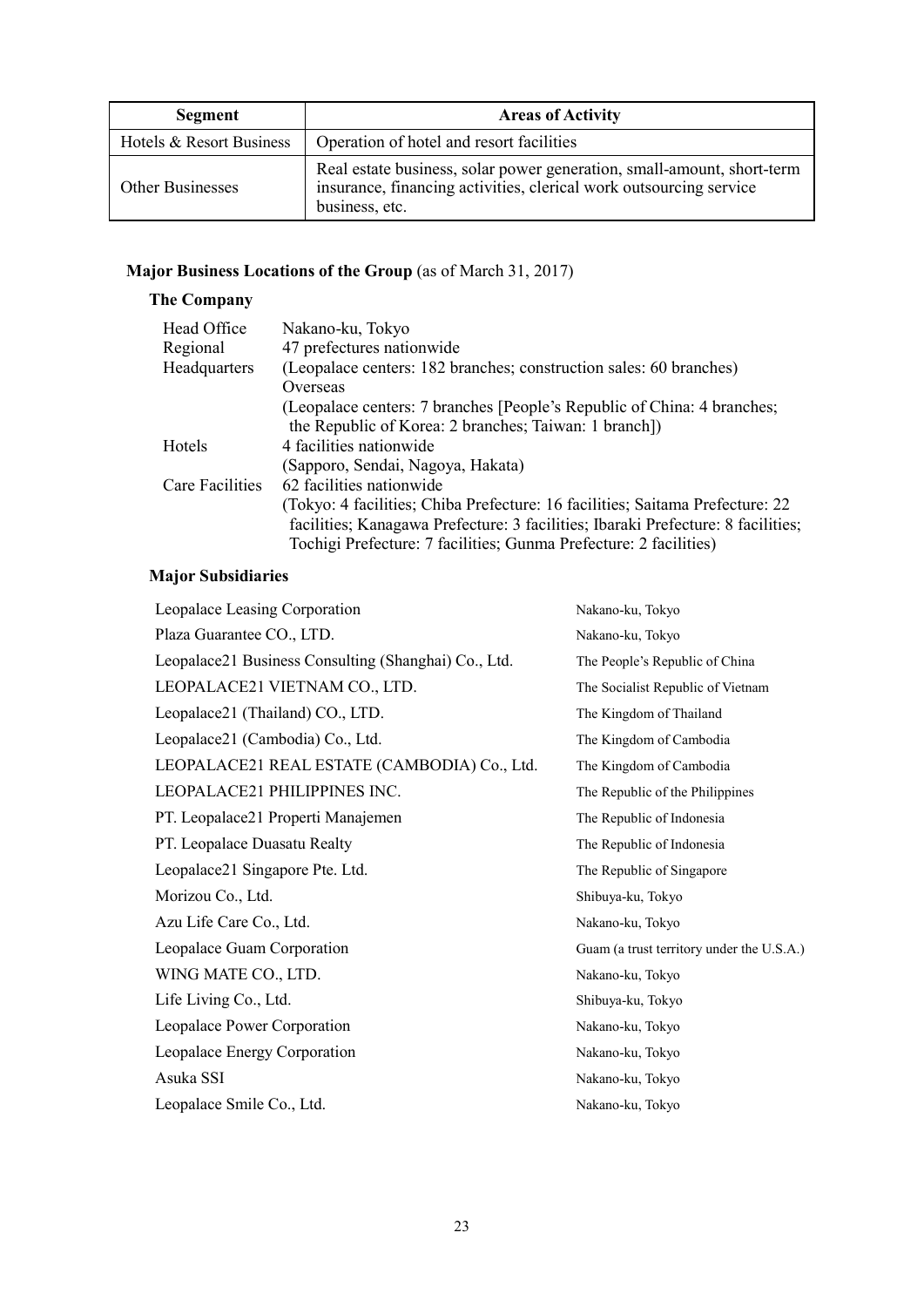## **Employees of the Group** (as of March 31, 2017)

### **1. Employees of the Group**

| <b>Segment</b>               | <b>Number of Employees</b> |       |
|------------------------------|----------------------------|-------|
| Leasing Business             | 3,526                      | 578   |
| <b>Construction Business</b> | 1,792                      | 38    |
| <b>Elderly Care Business</b> | 1,209                      | .571  |
| Hotels & Resort Business     | 690                        | 122   |
| <b>Other Businesses</b>      | 99                         |       |
| All companies (common)       | 379                        | 11    |
| Total                        | 7.695                      | 2.321 |

Notes: 1. The number of employees represents a number of employees at work, and for the number of temporary employees (casual workers and contract workers), the average annual number is indicated separately in square brackets.

 2. The number of employees indicated as all companies (common) is the number belonging to general administrative departments.

## **2. Employees of the Company**

| Number of<br><b>Employees</b> |         | <b>Change Since</b><br><b>Previous FY</b> | <b>Average Age</b>       | <b>Average Years</b><br>of Service |
|-------------------------------|---------|-------------------------------------------|--------------------------|------------------------------------|
| 6,542                         | [2,050] | +129                                      | 36 years and<br>3 months | 8 years and<br>3 months            |

Note: The number of employees represents a number of employees at work, and for the number of temporary employees (casual workers and contract workers), the average annual number is indicated separately in square brackets.

# **Major Lenders** (as of March 31, 2017)

| Lender                                     | <b>Loan Balance</b><br>at End of the Fiscal Year under Review<br>(millions of yen) |
|--------------------------------------------|------------------------------------------------------------------------------------|
| Mizuho Bank, Ltd.                          | 9.439                                                                              |
| <b>Sumitomo Mitsui Banking Corporation</b> | 4,786                                                                              |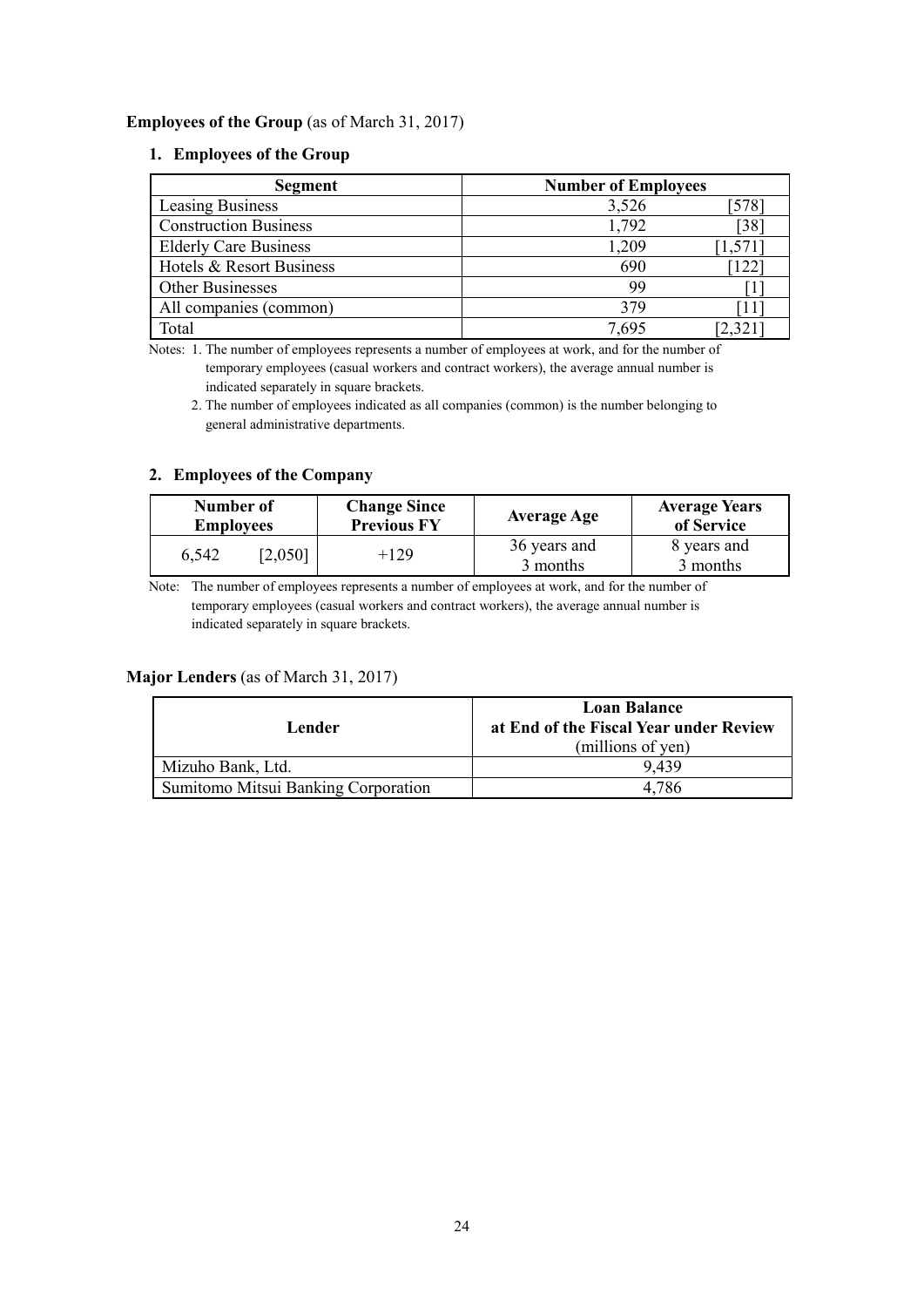**Items Regarding Shares of the Company** 

| • Number of shares authorized | 500,000,000 shares |
|-------------------------------|--------------------|
|                               |                    |

- **● Number of shares outstanding** 267,443,915 shares
- **● Number of shareholders** 64,976

## **● Major shareholders (top 10 shareholders)**

| <b>Shareholder Name</b>                                                       | Number of<br><b>Shares Held</b><br>(thousands of<br>shares) | Percentage of<br>Outstanding<br>Shares<br>(%) |
|-------------------------------------------------------------------------------|-------------------------------------------------------------|-----------------------------------------------|
| Japan Trustee Services Bank, Ltd. (Trust Account)                             | 40,952                                                      | 15.57                                         |
| <b>BNYML - NON TREATY ACCOUNT</b>                                             | 12,002                                                      | 4.56                                          |
| The Master Trust Bank of Japan, Ltd. (Trust Account)                          | 10,788                                                      | 4.10                                          |
| STATE STREET BANK AND TRUST COMPANY<br>505225                                 | 6,063                                                       | 2.30                                          |
| Stockholding Association for Leopalace21's Business<br>Connection             | 5,682                                                       | 2.16                                          |
| Trust & Custody Services Bank, Ltd.                                           | 4,920                                                       | 1.87                                          |
| TAIYO HANEI FUND, L. P.<br>CEO & FOUNDING PARTNER BRIAN KHEYWOOD              | 4,876                                                       | 1.85                                          |
| BBH for Fidelity Low-Priced Stock Fund (Principal All<br>Sector Subportfolio) | 4,562                                                       | 1.73                                          |
| STATE STREET BANK AND TRUST COMPANY<br>505019                                 | 4,504                                                       | 1.71                                          |
| BBH FOR FIDELITY SMALL CAP STOCK<br><b>FUND</b>                               | 4,169                                                       | 1.58                                          |

Notes: 1. Although the Company holds 4,569 thousand shares of treasury stock, the Company is excluded from the above major shareholders.

 2. Of the shares listed above, those held in trust accounts as part of trust bank operations are as follows:

Japan Trustee Services Bank, Ltd. (Trust Account) 40,050 thousand shares The Master Trust Bank of Japan, Ltd. (Trust Account) 10,470 thousand shares

Trust & Custody Services Bank, Ltd. 4,920 thousand shares

3. The above shareholding ratios are calculated excluding treasury stock.

### **● Shareholder composition**

| Financial instruments business operations      | 1.90%    | $(5,087)$ thousand shares)  |
|------------------------------------------------|----------|-----------------------------|
| Financial institutions                         | 23.58%   | $(63,047)$ thousand shares) |
| Foreign corporations                           | 49.71%   | $(132,955$ thousand shares) |
| Treasury stocks                                | $1.71\%$ | (4,569 thousand shares)     |
| Individuals and other                          | 20.46%   | $(54,718)$ thousand shares) |
| Business corporations and other legal entities | $2.64\%$ | (7,065 thousand shares)     |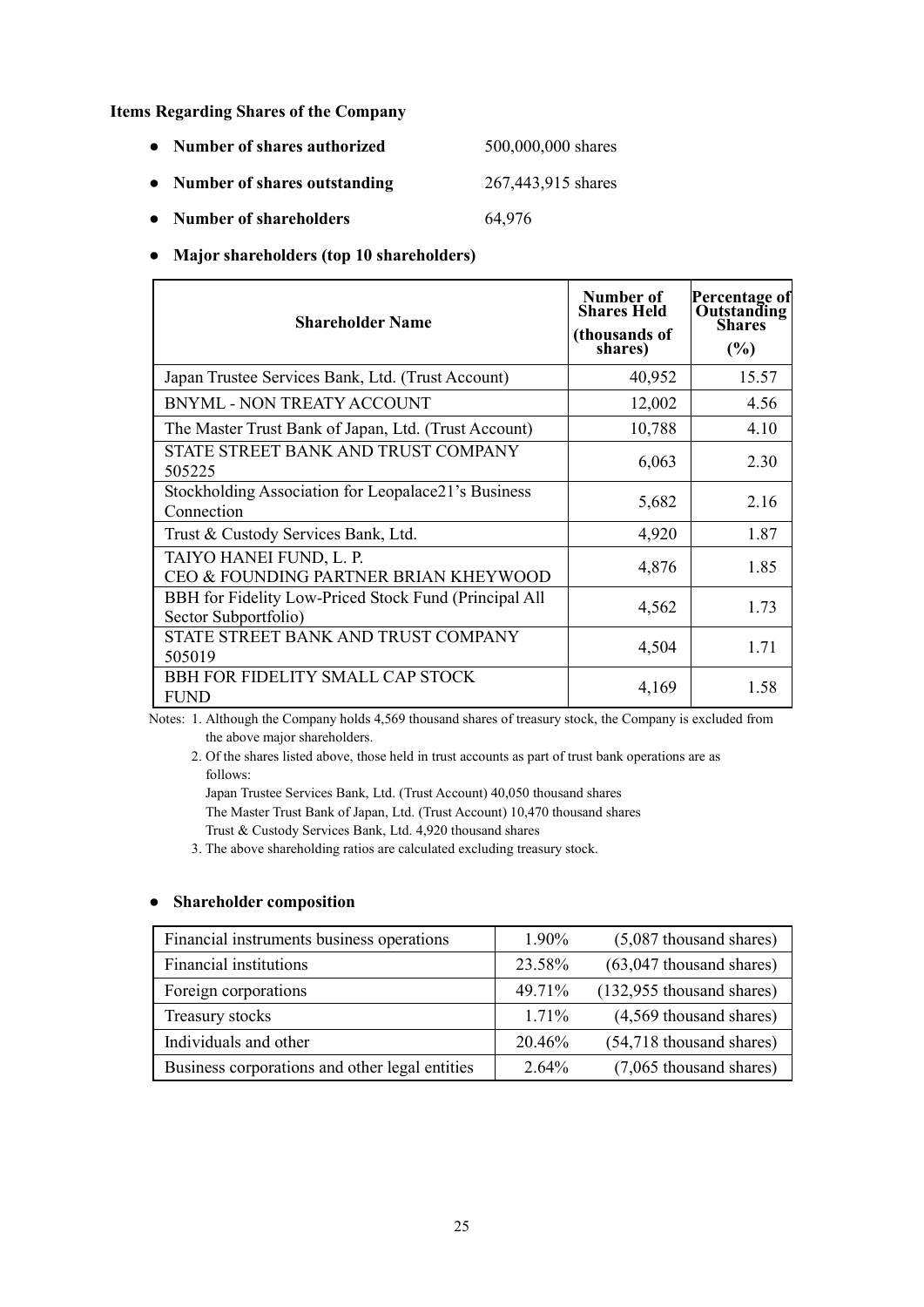## **Share Subscription Rights and Others**

**1. Share subscription rights delivered as consideration for execution of duties and held by officers of the Company as of the final day of the fiscal year under review** 

|                                                                                                                                      |                                                       | 1st series share                                                          | 2nd series share                                                      |                                                                |
|--------------------------------------------------------------------------------------------------------------------------------------|-------------------------------------------------------|---------------------------------------------------------------------------|-----------------------------------------------------------------------|----------------------------------------------------------------|
|                                                                                                                                      |                                                       | subscription rights                                                       | subscription rights                                                   |                                                                |
|                                                                                                                                      | Issuance resolution date                              |                                                                           | June 29, 2009                                                         | July 28, 2016                                                  |
|                                                                                                                                      | Amount to be paid in for share<br>subscription rights |                                                                           | Payment not required                                                  | Payment not required                                           |
|                                                                                                                                      | exercise of share subscription rights                 | Value of property to be contributed upon                                  | 82,600 yen per 1 share<br>subscription right<br>(826 yen per share)   | 100 yen per 1 share<br>subscription right<br>(1 yen per share) |
| Issue price of shares and amount<br>incorporated into capital in case of<br>issuance due to exercise of share<br>subscription rights |                                                       | Issue price: $1,103$ yen;<br>amount incorporated<br>into capital: 552 yen | Issue price: 548 yen;<br>amount incorporated<br>into capital: 274 yen |                                                                |
| Exercise period                                                                                                                      |                                                       | From August 18, 2011<br>through June 27, 2019                             | From August 19, 2016<br>through August 18,<br>2046                    |                                                                |
| <b>Directors</b>                                                                                                                     |                                                       | Number of share<br>subscription rights                                    | 40 units                                                              | 1,416 units                                                    |
|                                                                                                                                      | (excluding<br>Outside<br>Directors)                   | Number of<br>underlying shares                                            | 4,000 shares of<br>common stock                                       | 141,600 shares of<br>common stock                              |
| Status of<br>officers'                                                                                                               |                                                       | Number of holders                                                         | 2 persons                                                             | 8 persons                                                      |
| holdings                                                                                                                             | Audit &                                               | Number of share<br>subscription rights                                    | 40 units                                                              |                                                                |
|                                                                                                                                      | Supervisory<br>Board<br>Members                       | Number of<br>underlying shares                                            | 4,000 shares of<br>common stock                                       |                                                                |
|                                                                                                                                      |                                                       | Number of holders                                                         | 2 persons                                                             |                                                                |

Note: The above 1st series share subscription rights are those granted to Directors and Audit & Supervisory Board Members while they were serving at the Company as employees.

# **2. Share subscription rights delivered as consideration for execution of duties to employees, etc. during the fiscal year under review**

|                                       |                                       |                                          | 2nd series share subscription rights         |
|---------------------------------------|---------------------------------------|------------------------------------------|----------------------------------------------|
|                                       | Issuance resolution date              |                                          | July 28, 2016                                |
| subscription rights                   | Amount to be paid in for share        |                                          | Payment not required                         |
|                                       |                                       | Value of property to be contributed upon | 100 yen per 1 share subscription right       |
|                                       | exercise of share subscription rights |                                          | (1 yen per share)                            |
|                                       | Issue price of shares and amount      |                                          |                                              |
|                                       | incorporated into capital in case of  |                                          | Issue price: 548 yen;                        |
|                                       | issuance due to exercise of share     |                                          | amount incorporated into capital: 274 yen    |
| subscription rights                   |                                       |                                          |                                              |
| Exercise period                       |                                       |                                          | From August 19, 2016 through August 18, 2046 |
| Number of share                       |                                       | subscription rights                      | $1,111$ units                                |
| Status of<br>delivery to<br>employees | Employees<br>of the                   | Number of<br>underlying shares           | 111,100 shares of common stock               |
|                                       | Company                               | Number of<br>holders                     | 12 persons                                   |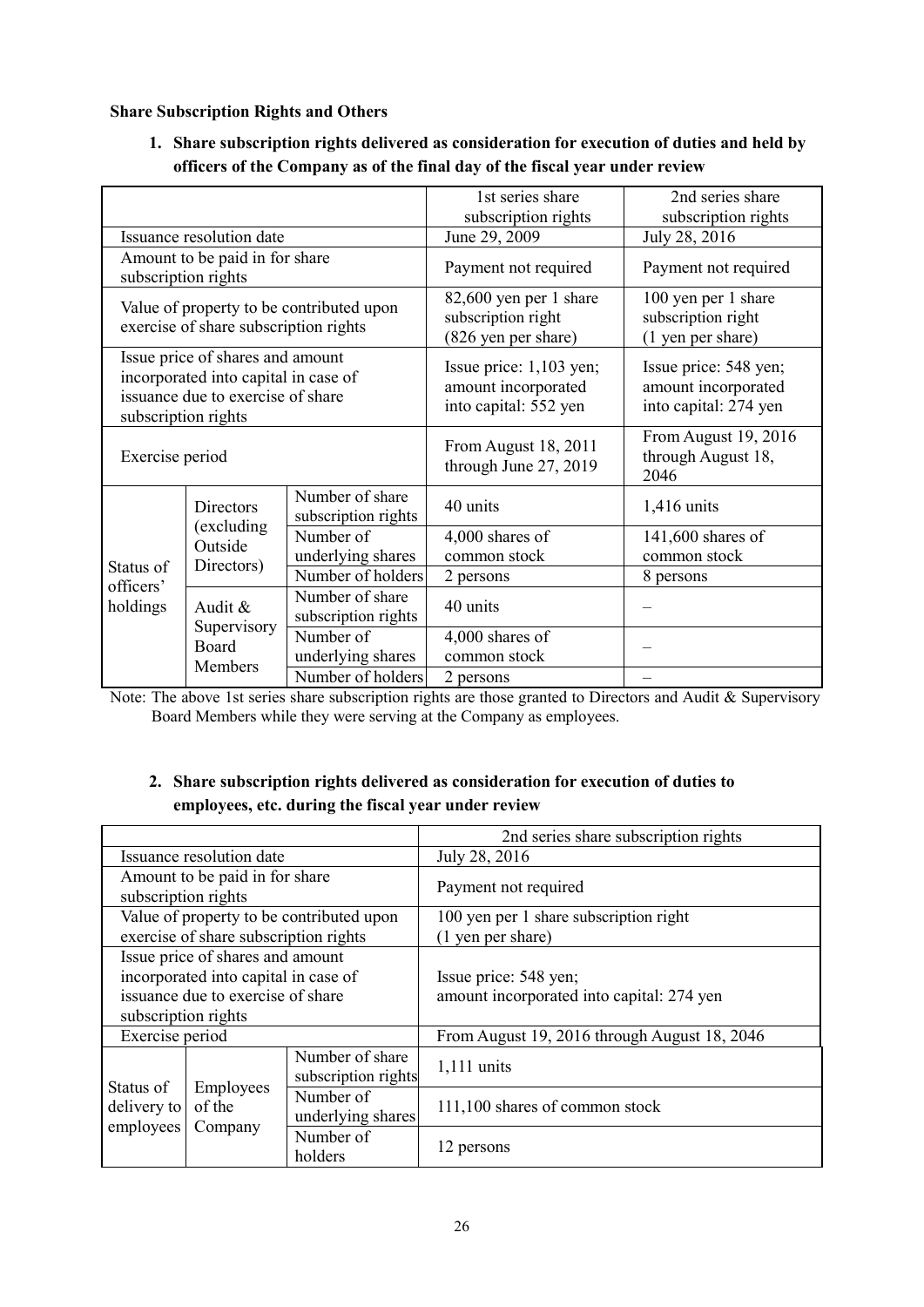# **Items Regarding Directors/Audit & Supervisory Board Members of the Company**

# **1. Directors and Audit & Supervisory Board Members**

# (as of March 31, 2017)

| Name             | <b>Title</b>                                           | <b>Duties in the Company</b><br>and Significant Concurrent Positions                                                                                                                                                               |  |
|------------------|--------------------------------------------------------|------------------------------------------------------------------------------------------------------------------------------------------------------------------------------------------------------------------------------------|--|
|                  | President and                                          | President and CEO                                                                                                                                                                                                                  |  |
| Eisei Miyama     | <b>CEO</b>                                             | Director, Leopalace Guam Corporation                                                                                                                                                                                               |  |
|                  |                                                        | Senior Vice President/General Manager of the Marketing and Sales<br>Headquarters/General Manager of the Corporate Business Promotion<br>Headquarters (concurrent)/General Manager of the Leasing Business<br>Division (concurrent) |  |
|                  |                                                        | Director, Leopalace Leasing Corporation                                                                                                                                                                                            |  |
|                  |                                                        | Director, Plaza Guarantee CO., LTD.                                                                                                                                                                                                |  |
|                  |                                                        | Director, Leopalace21 Business Consulting (Shanghai) Co., Ltd.                                                                                                                                                                     |  |
| Tadahiro Miyama  | Director                                               | Director, Leopalace21 (Thailand) CO., LTD.                                                                                                                                                                                         |  |
|                  |                                                        | Director, LEOPALACE21 VIETNAM CO., LTD.                                                                                                                                                                                            |  |
|                  |                                                        | Director, Leopalace21 (Cambodia) Co., Ltd.<br>Director, LEOPALACE21 REAL ESTATE (CAMBODIA) Co., Ltd.<br>Director, LEOPALACE21 PHILIPPINES INC.<br>Director, Azu Life Care Co., Ltd.<br>Director, Life Living Co., Ltd.             |  |
|                  |                                                        | Director, Asuka SSI                                                                                                                                                                                                                |  |
| Yuzuru Sekiya    | Director                                               | Senior Executive Officer/General Manager of the Management<br>Planning Headquarters/General Manager of the Hotel and Resort<br><b>Business Division (concurrent)</b><br>Director, Leopalace Guam Corporation                       |  |
|                  |                                                        | Director, WING MATE CO., LTD.                                                                                                                                                                                                      |  |
| Hiroshi Takeda   | Director                                               | Senior Executive Officer/Deputy General Manager of the Marketing<br>and Sales Headquarters/General Manager of the Apartment<br>Construction Subcontracting Business Division (concurrent)                                          |  |
|                  |                                                        | Senior Vice President, Morizou Co., Ltd.                                                                                                                                                                                           |  |
|                  |                                                        | Director, Life Living Co., Ltd.                                                                                                                                                                                                    |  |
| Kazuto Tajiri    | Director                                               | Senior Executive Officer/General Manager of the Management<br>Headquarters                                                                                                                                                         |  |
| Yoshikazu Miike  | Director                                               | Managing Executive Officer/Deputy General Manager of the Hotel<br>and Resort Business Division                                                                                                                                     |  |
|                  |                                                        | Representative Director, WING MATE CO., LTD.                                                                                                                                                                                       |  |
| Hiroyuki Harada  | Director                                               | Managing Executive Officer/Deputy General Manager of the<br>Management Headquarters/General Manager of the Work-life<br>Balance Promotion Office (concurrent)<br>Representative Director, Plaza Guarantee CO., LTD.                |  |
|                  |                                                        |                                                                                                                                                                                                                                    |  |
| Bunya Miyao      | Director                                               | Executive Officer/General Manager of the Business Planning<br>Department, Management Planning Headquarters                                                                                                                         |  |
| Tadashi Kodama   | Director                                               |                                                                                                                                                                                                                                    |  |
| Tetsuji Taya     | Director                                               | Board Member & Managing Director, Industrial Growth<br>Platform, Inc.                                                                                                                                                              |  |
| Yoshiko Sasao    | Director                                               |                                                                                                                                                                                                                                    |  |
| Mutsuhiro Yamada | Standing Audit &<br>Supervisory<br><b>Board Member</b> |                                                                                                                                                                                                                                    |  |
| Atsunori Nasu    | Standing Audit &<br>Supervisory<br><b>Board Member</b> | Audit & Supervisory Board Member, Morizou Co., Ltd.                                                                                                                                                                                |  |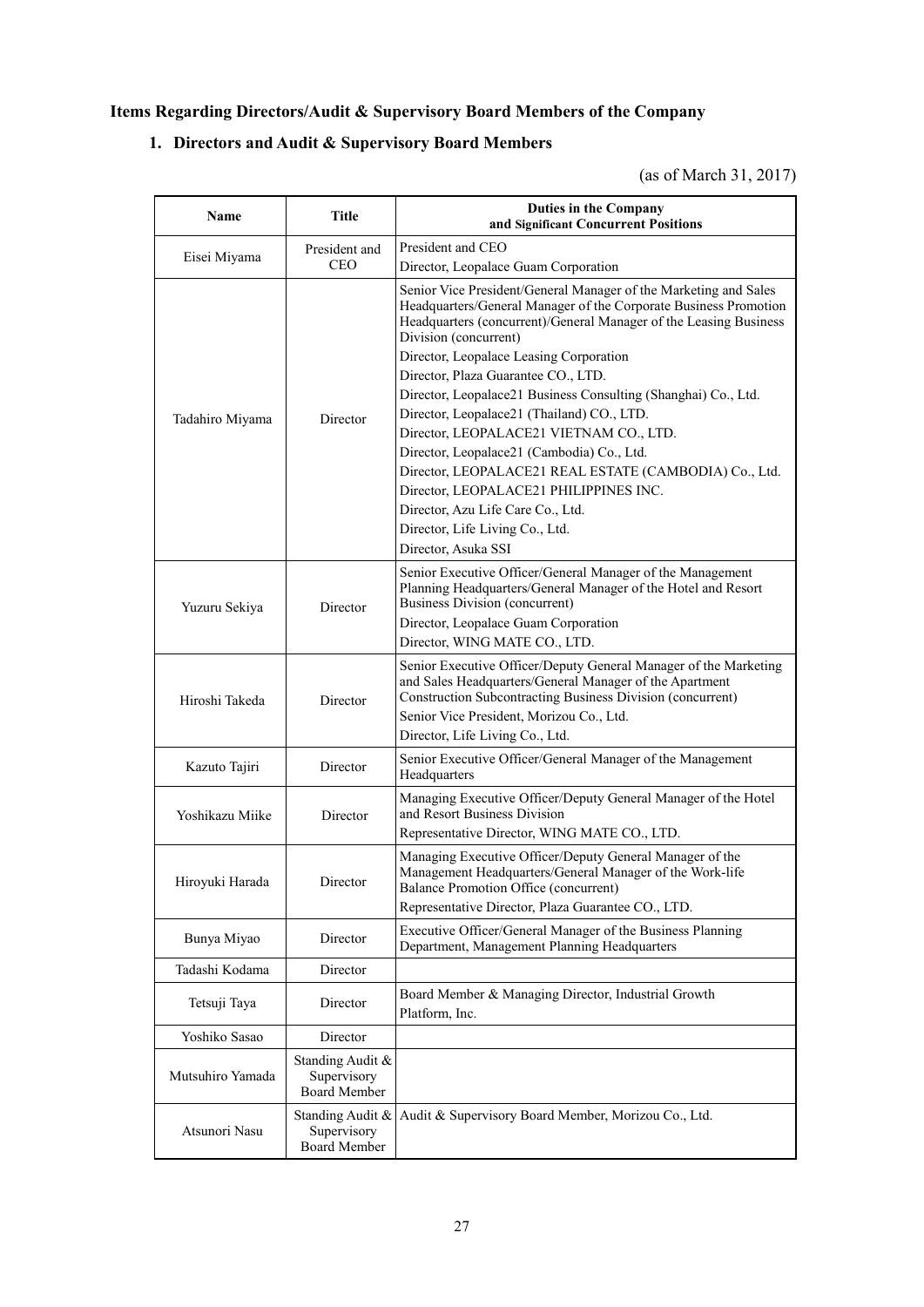| <b>Name</b>       | <b>Title</b>                                     | Duties in the Company<br>and Significant Concurrent Positions                                                                                                                  |
|-------------------|--------------------------------------------------|--------------------------------------------------------------------------------------------------------------------------------------------------------------------------------|
| Masahiko Nakamura | Audit $\&$<br>Supervisory<br><b>Board Member</b> | Representative, Masahiko Nakamura Certified Tax Accountant Office<br>Outside Audit & Supervisory Board Member, HOMENET Co., Ltd.                                               |
| Takao Yuhara      | Audit &<br>Supervisory<br><b>Board Member</b>    | Outside Audit & Supervisory Board Member, mofiria Corporation<br>Outside Auditor, KAMEDA SEIKA CO., LTD.<br>Outside Audit & Supervisory Board Member, T. HASEGAWA CO.,<br>LTD. |

Notes: 1. Mr. Tadashi Kodama, Mr. Tetsuji Taya and Ms. Yoshiko Sasao serve as Outside Directors of the Company.

- 2. Ms. Yoshiko Sasao, Director, retired from her position as Representative Director of SHiDAX BEAUTY CARE MANAGEMENT CORPORATION in June 2016.
- 3. Mr. Masahiko Nakamura and Mr. Takao Yuhara serve as Outside Audit & Supervisory Board Members of the Company.
- 4. Mr. Masahiko Nakamura, Audit & Supervisory Board Member, is certified as a licensed tax accountant, and possesses considerable finance and accounting knowledge.
- 5. Mr. Takao Yuhara, Audit & Supervisory Board Member, retired from his position as Outside Audit & Supervisory Board Member of Ricoh Company, Ltd. in June 2016.
- 6. The Company has appointed all five Outside Directors and Audit  $\&$  Supervisory Board Members as independent officers stipulated by the Tokyo Stock Exchange, Inc. and has registered with the Stock Exchange accordingly.
- 7. In accordance with the provisions of Article 427, Paragraph 1 of the Companies Act, the Company has entered into a limited liability agreement with each Outside Director and Outside Audit & Supervisory Board Member limiting his/her liability for damages under Article 423, Paragraph 1 of the Companies Act, to the minimum limit amount prescribed by laws and regulations.

| Name               | <b>New Positions and Duties</b>                                                                                                                                                                | <b>Former Positions and Duties</b>                                                                                                                                                                                                                                 | Date of Change |
|--------------------|------------------------------------------------------------------------------------------------------------------------------------------------------------------------------------------------|--------------------------------------------------------------------------------------------------------------------------------------------------------------------------------------------------------------------------------------------------------------------|----------------|
| Yuzuru<br>Sekiya   | Director and Senior Executive Officer<br>General Manager of the Management<br><b>Planning Headquarters</b>                                                                                     | Director and Senior Executive Officer<br>General Manager of the Management<br>Planning Headquarters<br>General Manager of the Hotel and<br><b>Resort Business Division (concurrent)</b>                                                                            | April 1, 2017  |
| Yoshikazu<br>Miike | Director and Managing Executive<br>Officer                                                                                                                                                     | Director and Managing Executive<br>Officer<br>Deputy General Manager of the Hotel<br>and Resort Business Division                                                                                                                                                  | April 1, 2017  |
| Tadahiro<br>Miyama | Director and Senior Vice President<br>General Manager of the Marketing and<br>Sales Headquarters<br>General Manager of the Corporate<br><b>Business Promotion Headquarters</b><br>(concurrent) | Director and Senior Vice President<br>General Manager of the Marketing and<br>Sales Headquarters<br>General Manager of the Leasing<br>Business Division (concurrent)<br>General Manager of the Corporate<br><b>Business Promotion Headquarters</b><br>(concurrent) | May 1, 2017    |
| Bunya<br>Miyao     | Director and Executive Officer<br>Representative in charge of the<br>Business Planning Department, the<br><b>Public Relations Department</b>                                                   | Director and Executive Officer<br>General Manager of the Business<br>Planning Department, Management<br><b>Planning Headquarters</b>                                                                                                                               | May 1, 2017    |

 8. After the end of the fiscal year under review, the positions and duties of Directors have been changed as follows.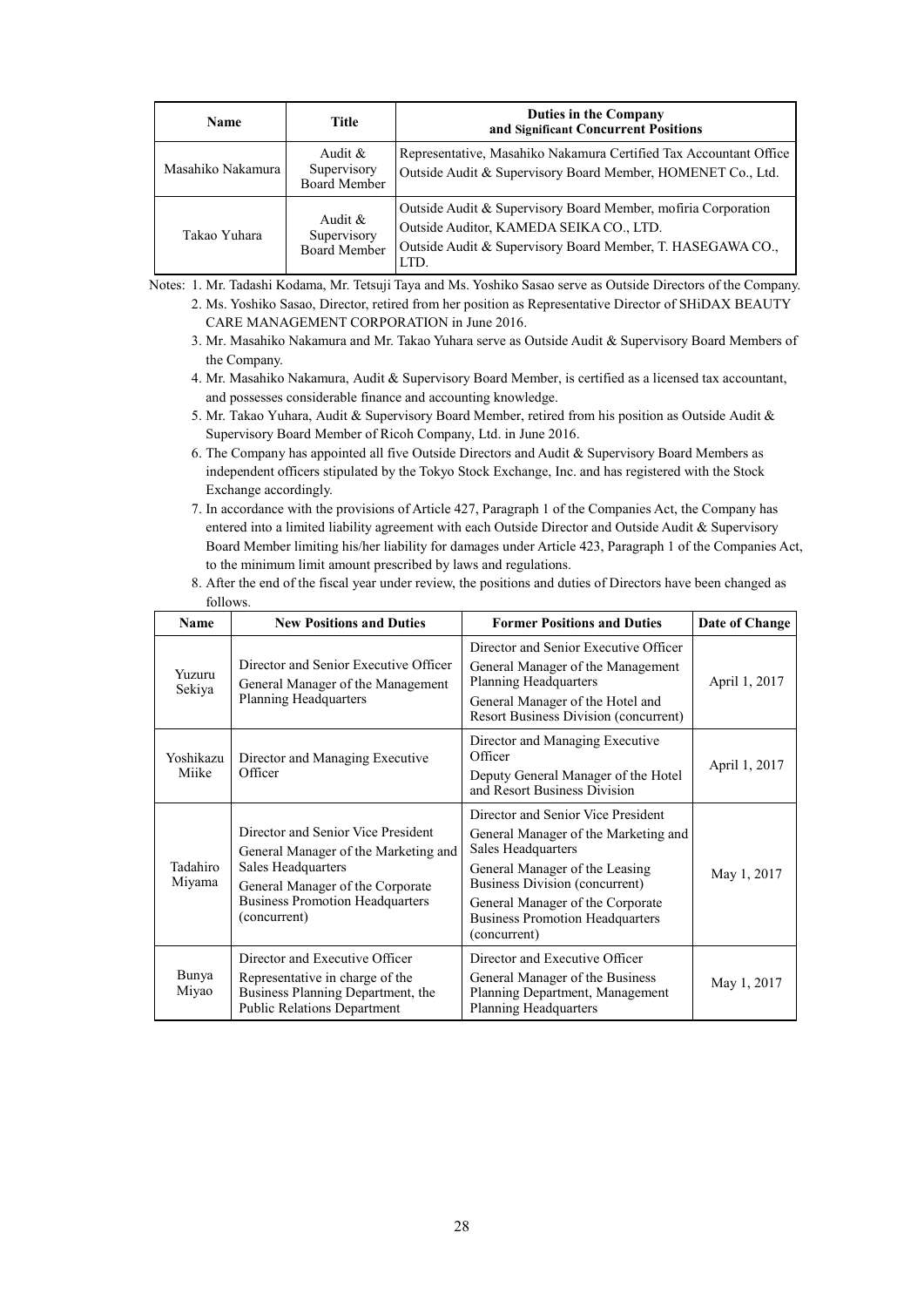# **2. Retired Directors and Audit & Supervisory Board Members during the fiscal year under review**

Audit & Supervisory Board Member, Mr. Masumi Iwakabe retired at the conclusion of the 43rd Ordinary General Shareholders' Meeting held on June 29, 2016, due to the expiry of his term of office.

| Category                                                                                      | <b>Number of Persons</b> | <b>Total Amount</b>                          |
|-----------------------------------------------------------------------------------------------|--------------------------|----------------------------------------------|
| Directors<br>(Outside Directors)                                                              | (3)                      | 412 million yen<br>$(41$ million yen)        |
| Audit & Supervisory Board<br><b>Members</b><br>(Outside Audit & Supervisory<br>Board Members) | (2)                      | 44 million yen<br>$(12 \text{ million yen})$ |
| Total<br>(Outside Directors and Audit &<br><b>Supervisory Board Members)</b>                  | 16<br>(5)                | 457 million yen<br>(54 million yen)          |

# **3. Directors' and Audit & Supervisory Board Members' Remuneration**

Notes: 1. Among the above-mentioned figures, there includes one Audit & Supervisory Board Member who retired on June 29, 2016.

 2. The amount of remuneration, etc. for Directors, includes 58 million yen of expenses related to share subscription rights granted as stock options as stock-based remuneration recorded during the fiscal year under review.

 3. In addition to the above remuneration, etc., 142 million yen was provided to eight inside Directors as directors' bonuses related to the previous fiscal year.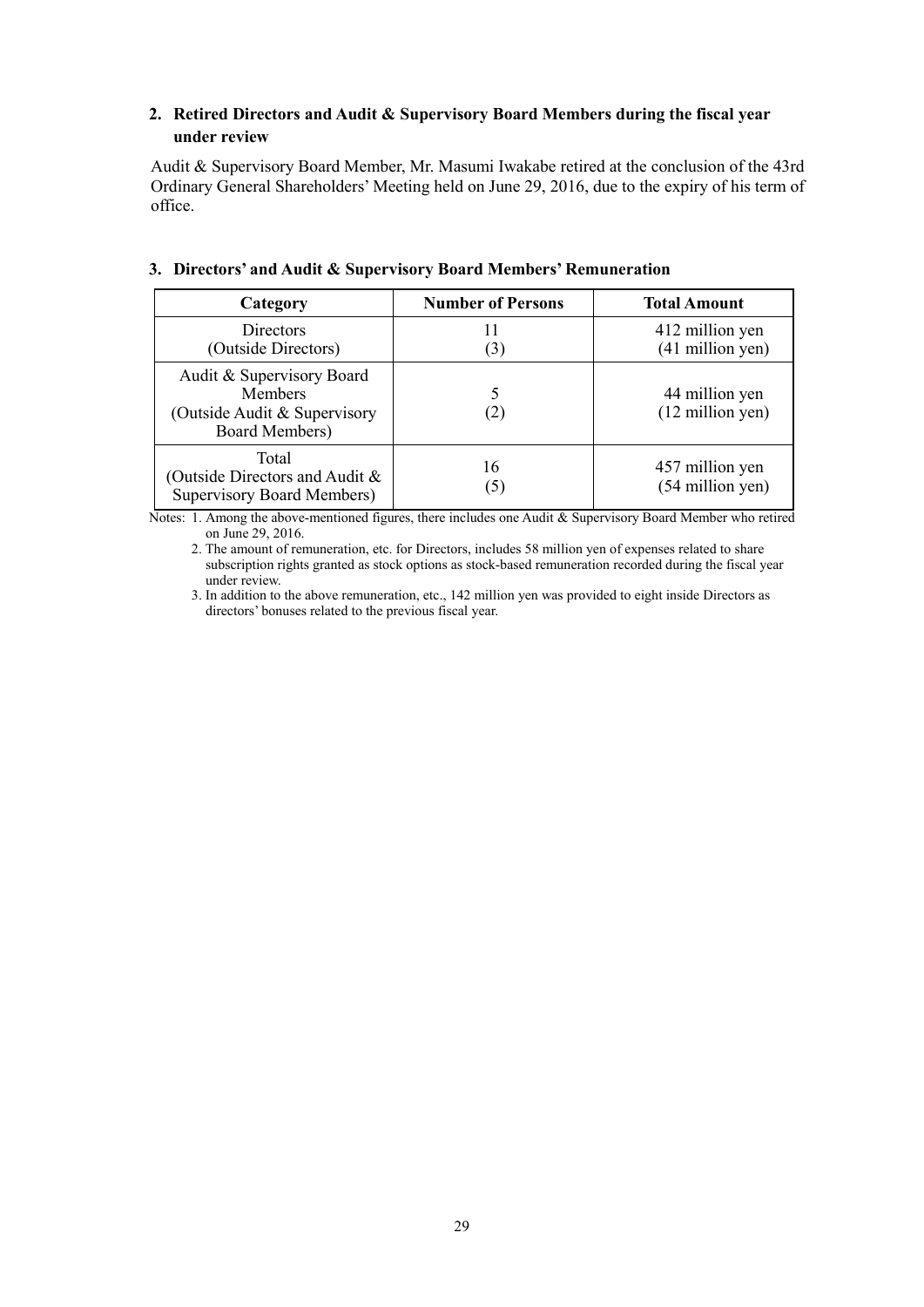# **Items Regarding Outside Officers**

**1. Significant Concurrent Positions of Outside Officers and Their Relationships with the Company** 

| Title                                              | <b>Name</b>          | <b>Significant Concurrent Positions</b>                                                                                                                                           | <b>Relationships with the</b><br>Company                                                                                                                                                                                                                                                                                                                                                                                                               |
|----------------------------------------------------|----------------------|-----------------------------------------------------------------------------------------------------------------------------------------------------------------------------------|--------------------------------------------------------------------------------------------------------------------------------------------------------------------------------------------------------------------------------------------------------------------------------------------------------------------------------------------------------------------------------------------------------------------------------------------------------|
| Director                                           | Tetsuji<br>Taya      | Board Member & Managing Director,<br>Industrial Growth Platform, Inc.                                                                                                             | There are no particular<br>relationships with the Company<br>requiring specific mention.                                                                                                                                                                                                                                                                                                                                                               |
| Audit $&$<br>Supervisory<br><b>Board</b><br>Member | Masahiko<br>Nakamura | Representative, Masahiko Nakamura<br>Certified Tax Accountant Office<br>Outside Audit & Supervisory Board Member,<br>HOMENET Co., Ltd.                                            | Despite a capital relationship and<br>sales transactions with<br>HOMENET Co., Ltd., the<br>conditions of transactions are<br>comparable with a general trading<br>partner, and there are no particular<br>relationships with the Company to<br>note, including the capital<br>relationship. There are no other<br>relationships requiring specific<br>mention between the Company<br>and the other entities at which<br>concurrent positions are held. |
| Audit &<br>Supervisory<br>Board<br>Member          | Takao<br>Yuhara      | Outside Audit & Supervisory Board Member,<br>mofiria Corporation<br>Outside Auditor, KAMEDA SEIKA CO., LTD.<br>Outside Audit & Supervisory Board Member,<br>T. HASEGAWA CO., LTD. | There are no particular<br>relationships with the Company<br>requiring specific mention.                                                                                                                                                                                                                                                                                                                                                               |

# **2. Key Activities in the Fiscal Year under Review**

| Title    | <b>Name</b>       | <b>Attendance</b><br>of the Board<br>of Directors<br><b>Meetings</b> | <b>Attendance</b><br>of the Audit<br>&<br><b>Supervisory</b><br><b>Board</b><br><b>Meetings</b> | <b>Key Activities</b>                                                                                                                                                                                                                                                                           |
|----------|-------------------|----------------------------------------------------------------------|-------------------------------------------------------------------------------------------------|-------------------------------------------------------------------------------------------------------------------------------------------------------------------------------------------------------------------------------------------------------------------------------------------------|
| Director | Tadashi<br>Kodama | 13/13                                                                |                                                                                                 | Mr. Kodama uses his abundant knowledge as a<br>senior manager of a listed company to provide<br>advice on the overall management of the<br>Company and to make comments in order to<br>ensure the reasonableness and appropriateness of<br>decision-making by the Board of Directors.           |
| Director | Tetsuji Taya      | 16/16                                                                |                                                                                                 | Mr. Taya uses his abundant knowledge and<br>experience as well as his insight as a manager to<br>provide advice on the overall management of the<br>Company and to make comments in order to<br>ensure the reasonableness and appropriateness of<br>decision-making by the Board of Directors.  |
| Director | Yoshiko<br>Sasao  | 16/16                                                                |                                                                                                 | Ms. Sasao uses her abundant knowledge and<br>experience as well as her insight as a manager to<br>provide advice on the overall management of the<br>Company and to make comments in order to<br>ensure the reasonableness and appropriateness of<br>decision-making by the Board of Directors. |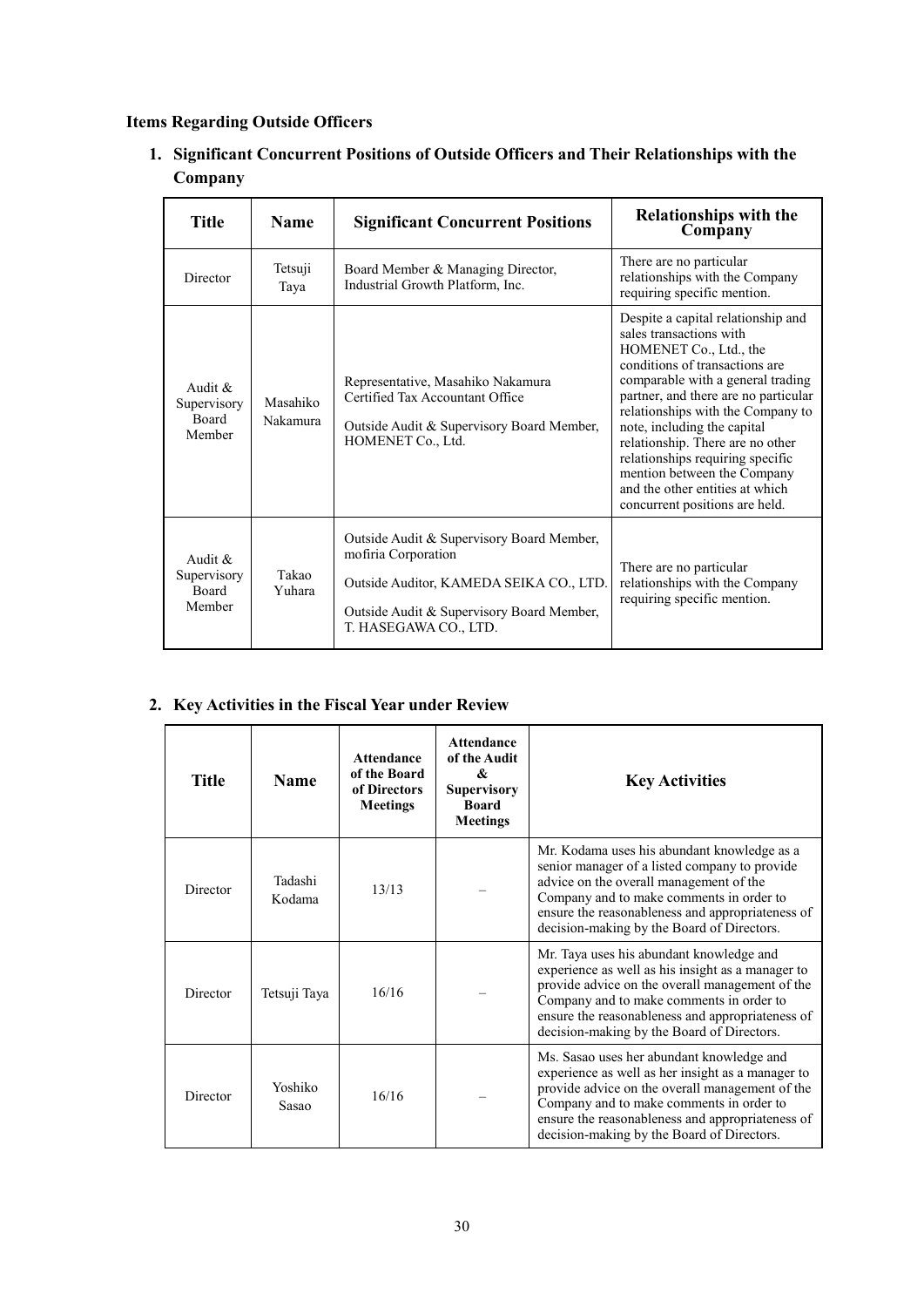| <b>Title</b>                                 | <b>Name</b>          | <b>Attendance</b><br>of the Board<br>of Directors<br><b>Meetings</b> | <b>Attendance</b><br>of the Audit<br>&<br><b>Supervisory</b><br>Board<br><b>Meetings</b> | <b>Key Activities</b>                                                                                                                                                                                                |
|----------------------------------------------|----------------------|----------------------------------------------------------------------|------------------------------------------------------------------------------------------|----------------------------------------------------------------------------------------------------------------------------------------------------------------------------------------------------------------------|
| Audit $\&$<br>Supervisory<br>Board<br>Member | Masahiko<br>Nakamura | 15/16                                                                | 9/9                                                                                      | Mr. Nakamura has abundant experience and<br>expert knowledge as a certified tax accountant.<br>He has objectively conducted proper supervision<br>of the management of the Company.                                  |
| Audit $\&$<br>Supervisory<br>Board<br>Member | Takao<br>Yuhara      | 16/16                                                                | 9/9                                                                                      | Mr. Yuhara has abundant experience and expert<br>knowledge as an audit $&$ supervisory board<br>member of several companies. He has<br>objectively conducted proper supervision of the<br>management of the Company. |

Note: Activity of Mr. Tadashi Kodama, Outside Director, since his assumption of office on June 29, 2016, is described.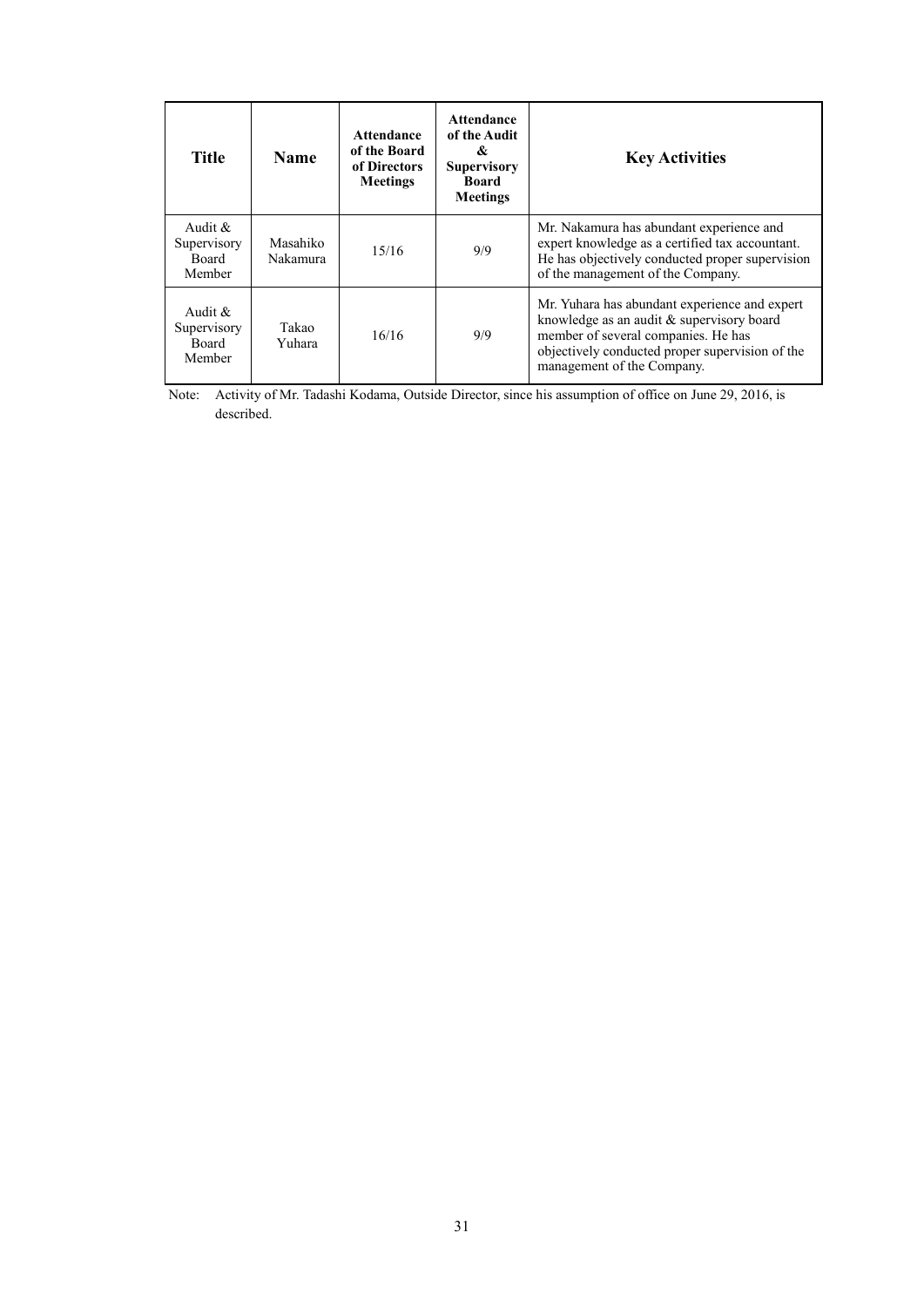### **Status of Accounting Auditor**

### **1. Name of Accounting Auditor**

Grant Thornton Taiyo LLC

#### **2. Amount of Accounting Auditor Remuneration in the Fiscal Year under Review**

| Segment                                                                                                                        | <b>Amount Paid</b> |
|--------------------------------------------------------------------------------------------------------------------------------|--------------------|
| Remuneration for services stipulated in Article 2, Paragraph 1 of the<br>Certified Public Accountants Act                      | 92 million yen     |
| Remuneration for services other than practices stipulated in Article<br>2, Paragraph 1 of the Certified Public Accountants Act |                    |
| Total amount owed to Accounting Auditor by the Company and its<br>subsidiaries in the form of cash or other financial benefit  | 105 million yen    |

Notes: 1. In the audit agreement between the Company and the Accounting Auditor, the auditor remuneration pursuant to the Companies Act and the amount of auditor remuneration pursuant to the Financial Instruments and Exchange Act are not separated, and because essentially the two cannot be separated, the above remuneration for services stipulated in Article 2, Paragraph 1 of the Certified Public Accountants Act is the total of the two.

- 2. The Audit & Supervisory Board, taking into consideration the "Practical Guidelines for Cooperation with Financial Auditors" released by the Japan Audit & Supervisory Board Members Association, carried out an investigation into the appropriateness of auditing time plans and remuneration amount for the fiscal year under review after comparing the auditing plan and actual results of the previous fiscal year and confirming the trends of the auditing time and the remuneration amount. As a result, the Audit  $\&$ Supervisory Board gave their consent to the amount of remuneration for the Accounting Auditor in accordance with Article 399, Paragraph 1 of the Companies Act.
- 3. Of the Company's major subsidiaries, Leopalace Guam Corporation uses the accounting audit services (audits pursuant to the provisions in the Companies Act and the Financial Instruments Exchange Act, including overseas laws and regulations corresponding to these acts) of other certified public accountants or audit firms (including those outside Japan that possess certification equivalent to these certifications) other than the Accounting Auditor of the Company.

### **3. Policy Regarding Discharge or Non-reappointment of Accounting Auditor**

In the event that there is an obstacle preventing the Accounting Auditor from performing their duties, the Audit & Supervisory Board, if it is deemed necessary, will determine the content of a proposal to be proposed to a general shareholders' meeting concerning the dismissal or non-reappointment of the Accounting Auditor.

If the Company's Audit & Supervisory Board determines that any of the provisions of Article 340, Paragraph 1 of the Companies Act applies with respect to the Accounting Auditor, it shall dismiss the Accounting Auditor based on unanimous approval by the Audit & Supervisory Board Members. In this case, an Audit & Supervisory Board member selected by the Audit  $\&$ Supervisory Board shall present a report stating the purport of the dismissal of the Accounting Auditor and the reasons therefor to the first general shareholders' meeting convened after the dismissal.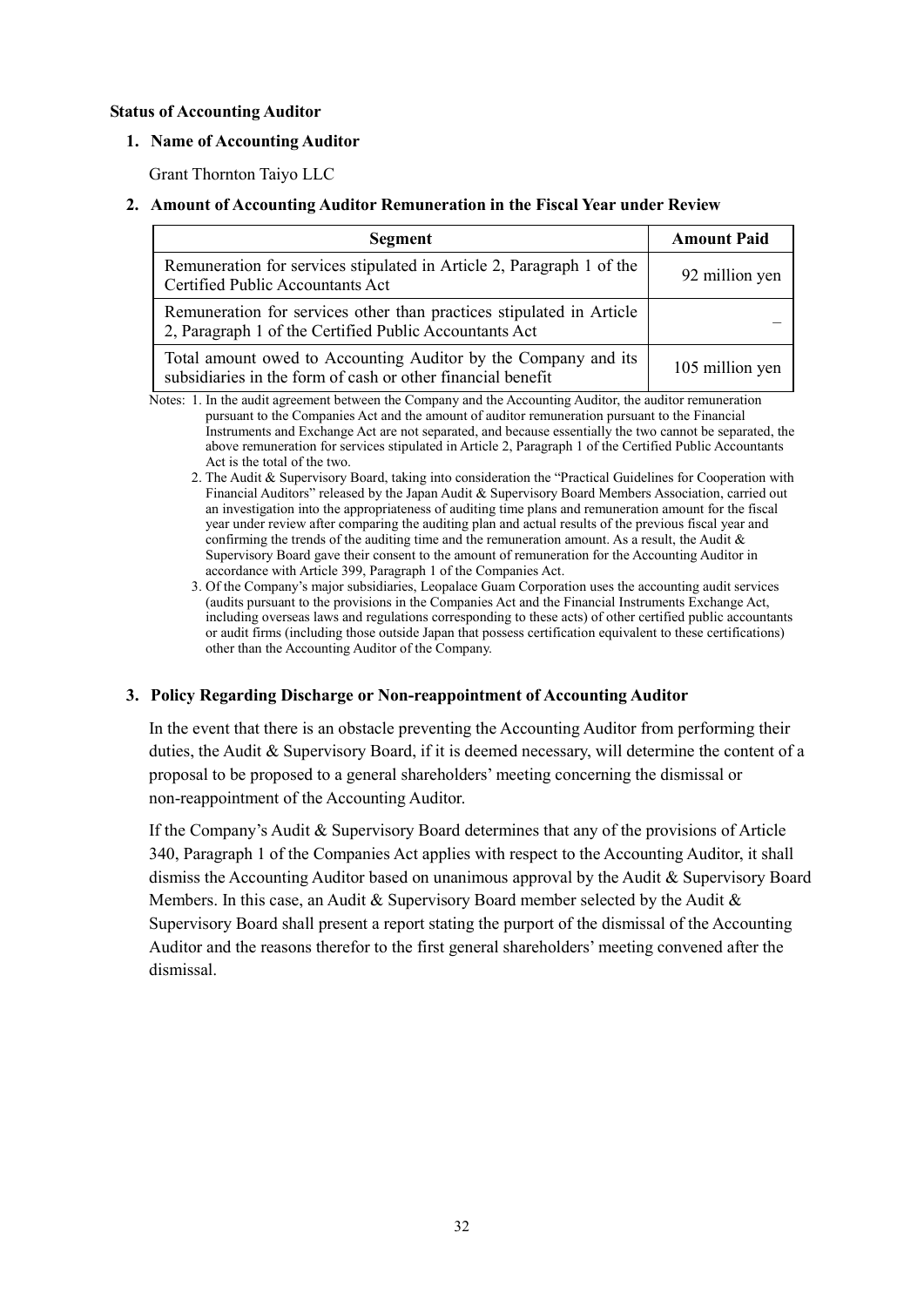#### **Corporate Structure and Policies**

- **1. Systems to Ensure Appropriate Business Operations** 
	- **(1) Systems for Execution of Duties by Directors and Employees of the Company as well as Its Subsidiaries to Ensure Compliance with Laws and Regulations and the Articles of Incorporation** 
		- (a) The Company and its subsidiaries ("the Group") shall conduct business based on its corporate philosophy of "creating new value." As part of that process, the Company created a Corporate Ethics Charter. The Company shall be determined to establish legal and social compliance as the cornerstone of all of its corporate activities. This is exemplified by the President and CEO of the Company, whose role is to continuously share the spirit of this charter with all officers and employees of the Group.
		- (b) The Group shall secure a compliance system through the establishment of a Corporate Ethics Charter, an internal reporting system, and a Compliance Committee as an advisory body of the Board of Directors. The Compliance Committee is composed of the Company's President and CEO as the chairman and outside experts such as lawyers. It plans and implements various measures concerning compliance of the Group such as education and training and the improvement and reinforcement of the information control system as part of measures to strengthen corporate governance of the Group. The Compliance Committee shall also strengthen a monitoring system based on Compliance Regulations and strive to identify and understand problems and make improvements.
		- (c) The Company's Board of Directors is composed of independent Outside Directors called on to strengthen the function to oversee the legality of the decision-making and the business operations by the Board of Directors, and to ensure the transparency and fairness of management.
		- (d) The Auditing Department, which oversees the internal control function and the internal audit function, shall be established as a department under the direct supervision of the Company's President and CEO. The Auditing Department shall examine the business audit items and implementation methods and shall revise the audit method in the Auditing Department if necessary. In addition, in order to maintain sound internal controls, the Company shall establish an audit meeting, to perform monitoring and risk management of business activities in the Group, as well as to implement governance strengthening and promote creation of the appropriate financial statements and compliance with regulations, enabling the Group to conserve assets and efficiently carry out its business activities.
		- (e) The Company's Legal Affairs Department shall fulfill checks and balances function within the Group and provide guidance so that, if a compliance violation was found by its officers and employees, it shall be immediately consulted with or reported to the Company's Legal Affairs Department. The Group provides a clause about the protection of whistleblowers to the Internal Report Regulations to the effect that, if its officers and employees recognized an act, etc., which is doubtful based on laws and regulations and the Articles of Incorporation, the Company shall prohibit treating the employee unfavorably by the reason of consultation and report.
		- (f) The Compliance Regulations, related individual regulations, guidelines and manuals, etc., shall continue to be developed to build a system to ensure conformity of the fulfillment of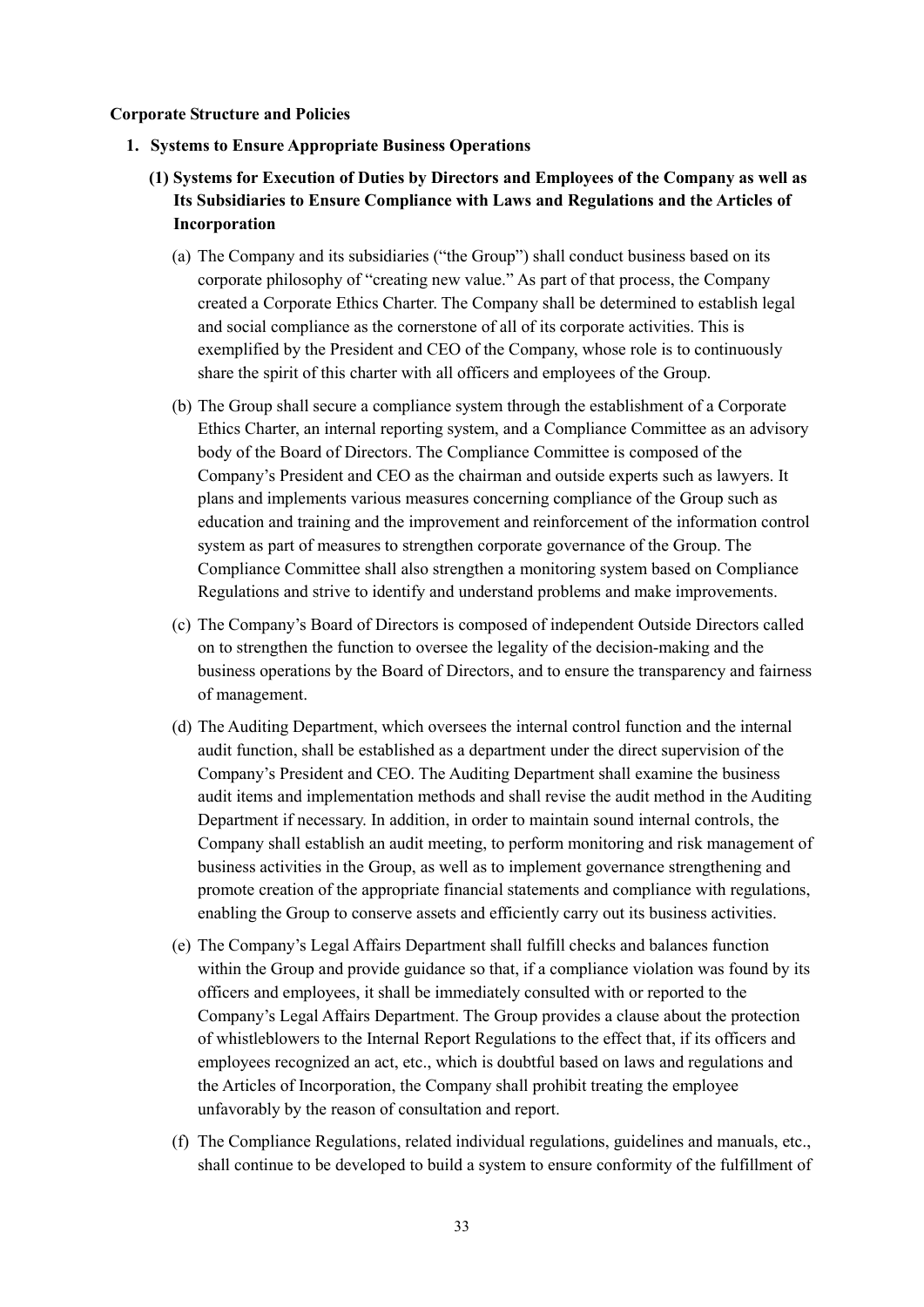duties of officers and employees in the Group with laws and regulations and the Articles of Incorporation.

# **(2) Systems for Retention and Management of Information on Execution of Duties by Directors**

The President and CEO of the Company shall appoint the Director in charge of the Management Headquarters of the Company as the person generally responsible for the retention and management of information on the execution of the duties of Directors. As to the retention and management of information on the execution of duties of Directors, the information, which is recorded in documents or electromagnetic record media, shall be organized and retained based on Document Handling Regulations and Information Management Regulations.

# **(3) Regulations and Systems Concerning Management of Risk of Loss by the Company as well as Its Subsidiaries**

- (a) The Company shall establish a Risk Management Committee as an advisory organ of its Board of Directors to comprehensively identify and manage the Group's risk. The Risk Management Committee is composed of the Company's President and CEO as the chairman and members including outside experts, such as lawyers.
- (b) The Risk Management Committee shall confirm the development and operational status of the Risk Management Regulations for risk management of the Group and related individual regulations, guidelines and manuals, etc., and make plans to train officers and employees of the Group. The Company's Director in charge of Management Planning Headquarters shall submit quarterly reports on risk management of the Group to the Company's Board of Directors.
- (c) The Company's Auditing Department shall audit the conditions for the execution of business for each department of the Group. If an act with a risk of loss was found in business operations, the Auditing Department shall immediately notify the Company's President and CEO, as well as the department in charge of its details of the degree of loss to be thereby incurred.

### **(4) Systems to Ensure the Efficient Fulfillment of Duties by Directors**

- (a) The Company shall set up the Board of Directors to enhance business performance through appropriate and rapid decision-making, responding flexibly to changes in the business and management environment. The Board of Directors shall be composed of an appropriate number of members and hold regular meetings once a month, while extraordinary meetings can be called at any time as required, in order for decisions to be made on critical management matters as well as to monitor business performance.
- (b) As a prior deliberative organ of the Board of Directors, regular meetings of the Corporate Management Council shall be held to discuss business operation policies and its implementation and to consider measures to be taken.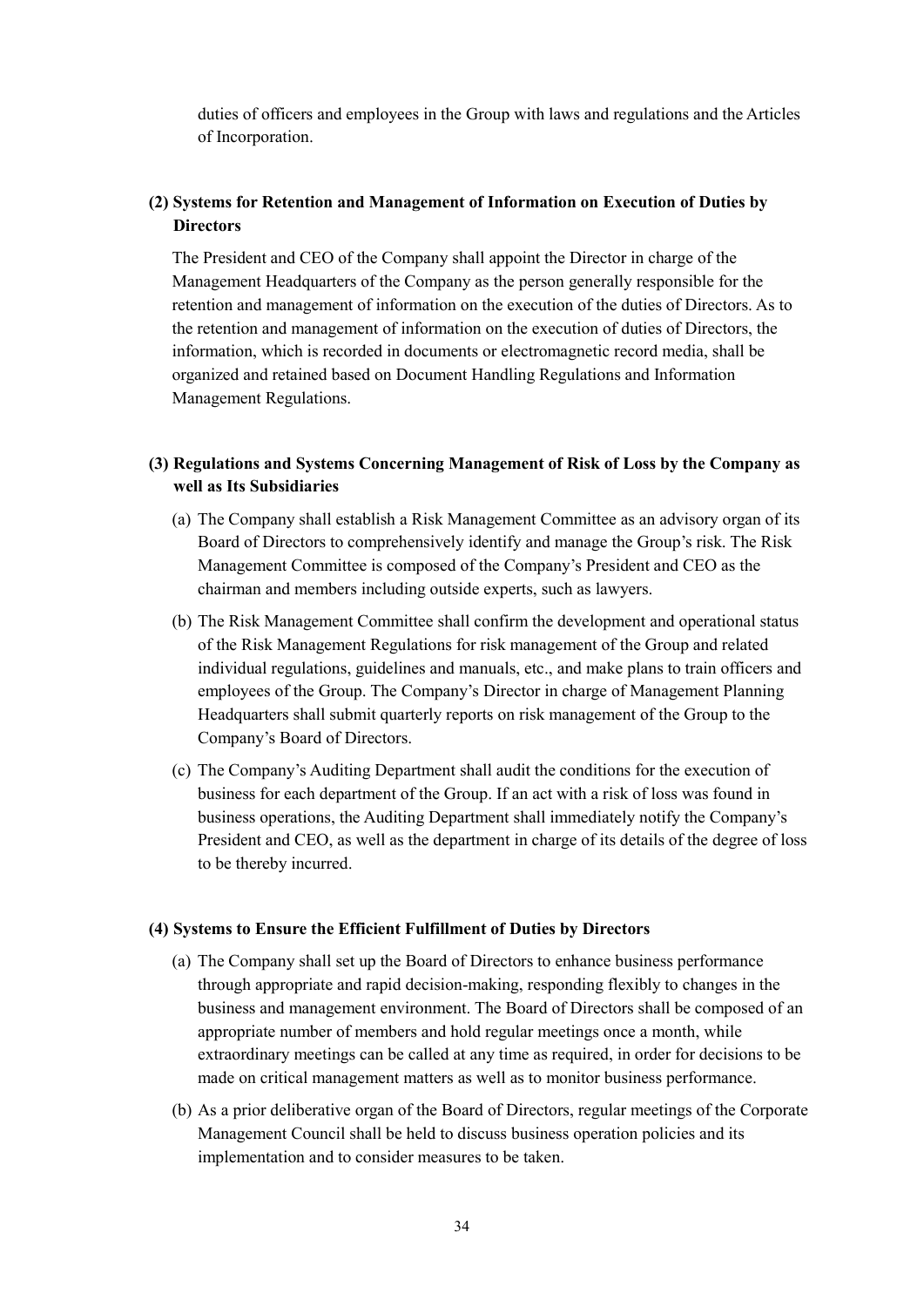- (c) The Company shall set up a Medium-term Management Plan for the Group, and determine the priority objective and budgetary allocation of the whole group every fiscal year to materialize the relevant plan.
- (d) The progress of income and expenditure plans and other important business plans of each department and subsidiary shall be reviewed monthly or appropriately by the Board of Directors and other bodies, where problems will be extracted and counter measures will be executed.

# **(5) Systems for Reporting of Matters Concerning Execution of Duties of Directors of the Company's Subsidiaries, and Other Systems to Ensure Appropriate Business Operations in the Group**

- (a) The Affiliated Companies Management Regulations shall be applied to subsidiaries of the Company. Each subsidiary shall obtain prior approval of the Board of Directors, the Corporate Management Council, or the officers of the Company in charge of the respective subsidiary for important matters of corporate management, and report such matters to them, in accordance with the decision-making standards of the Company.
- (b) The management of subsidiaries of the Company shall be supervised by the Director in charge of the Management Planning Headquarters. The Company's Director in charge of the Management Planning Headquarters shall periodically hold a meeting with the affiliated companies liaison committee to smoothly exchange information and promote group activities, and receive reports from the subsidiaries as necessary.
- (c) Director in charge of the responsible department shall supervise and manage business conducted by subsidiaries to establish a compliance system, and a risk management system in line with measures based on Management Plans and efficient business execution while respecting the independency of subsidiaries. The Director in charge of the responsible department shall make periodic reports on the condition of progress in the management of subsidiaries by exchanging information in regular and timely manners with the subsidiary to the Board of Directors and the Corporate Management Council.
- (d) The Company's Auditing Department and Audit & Supervisory Board Members shall conduct a regular or special audit of each subsidiary and then report to the Company's President and CEO and the Auditing Council.
- **(6) Systems for Employees when Audit & Supervisory Board Members Request the Secondment of Employees to Assist with Duties, Matters Concerning the Independence of Those Employees from Directors and Matters for Securing Effective Direction of Audit & Supervisory Board Members** 
	- (a) When the Company's Audit & Supervisory Board Member requests to assign an employee to assist with the duties of the Audit & Supervisory Board Member, the Company's Board of Directors shall nominate an employee assisting Audit & Supervisory Board Member from the members of the Company's Auditing Department after consultation with the Company' Audit & Supervisory Board Member.
	- (b) In assisting the duties of Audit  $&$  Supervisory Board Members of the Company, the right of command over the nominated employee shall be transferred to the Company'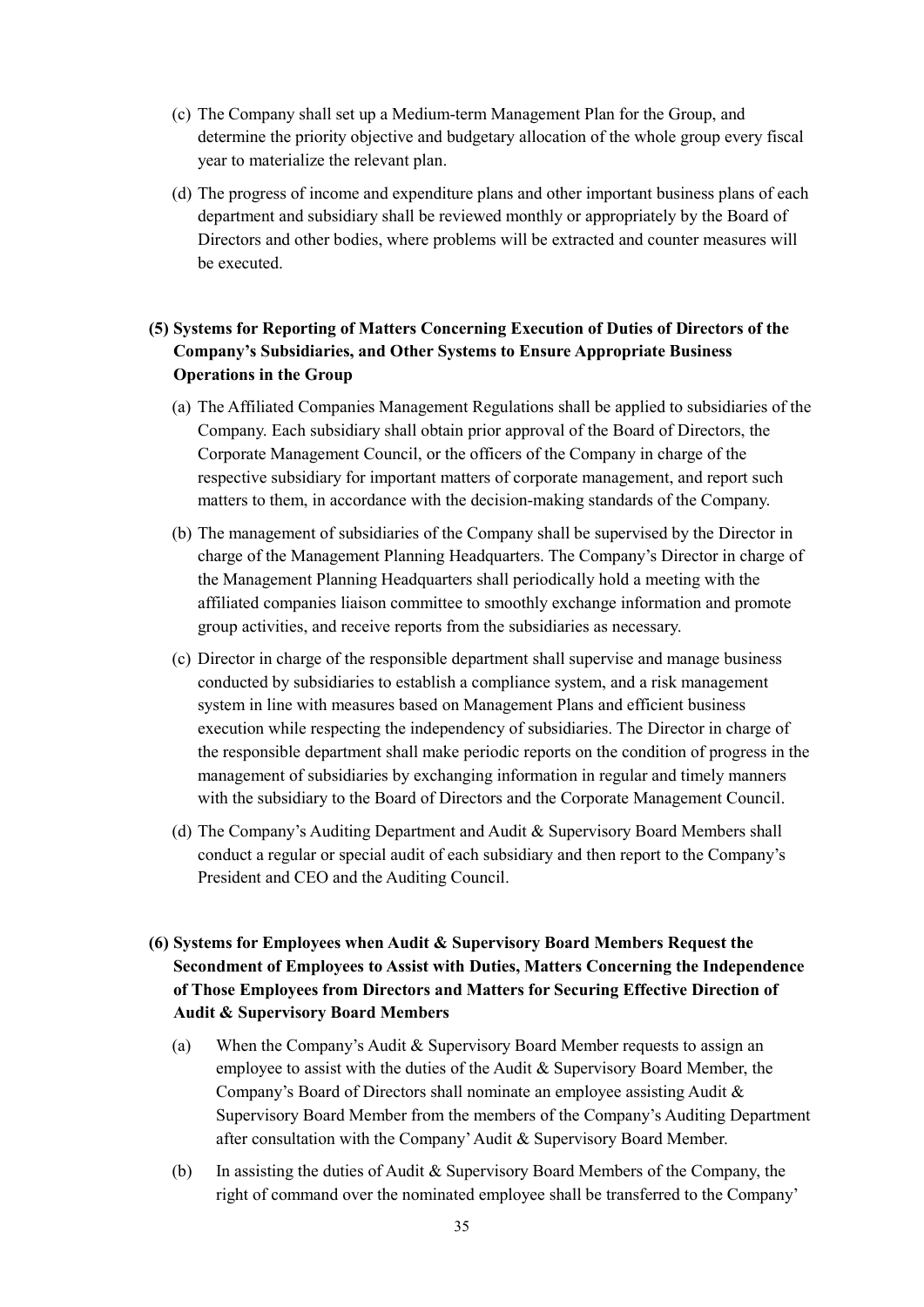Audit & Supervisory Board Members to ensure independence from the Company' Board of Directors. The appointed employee shall submit to the orders of the Audit  $\&$ Supervisory Board Members when supporting their duties. An evaluation of the support work of Audit & Supervisory Board Member's duties shall be conducted by the Company's Audit & Supervisory Board. The Company's Audit & Supervisory Board Member and the Director in charge of the Personnel Department shall confer about personnel changes and treatment.

- **(7) Systems for Directors and Employees, as well as Directors, Audit & Supervisory Board Members, Employees, etc. of Subsidiaries to Report to Audit & Supervisory Board Members, Other Systems of Reporting to Audit & Supervisory Board Members, and Other Systems to Secure Effective Conduct of Audits by Audit & Supervisory Board Members** 
	- (a) Officers and employees of the Group shall make reports on matters possibly causing serious damage and losses to the Group, illegal acts and other necessary important matters to the Company's Audit & Supervisory Board Members as necessary based on laws and regulations, and internal regulations such as the Audit  $\&$  Supervisory Board Regulations and the Auditing Standards for the Audit & Supervisory Board Members. The Company's Audit & Supervisory Board Members may always require officers and employees of the Group to report as necessary.
	- (b) The Company's Audit & Supervisory Board Members shall attend the meetings of important committees such as the Board of Directors, the Corporate Management Council, the Compliance Committee, the Risk Management Committee, and affiliated companies liaison committee to understand the process of important decision-making and the conditions of the execution of the duties by Directors of the Group, and may peruse important documents about the fulfillment of such duties, such as circular memos for approval. The Company's Audit & Supervisory Board Members shall periodically exchange opinions with the Company's President and CEO, and monitor and inspect each department of the Group and Audit & Supervisory Board Members of subsidiary through periodic hearings and on-the-spot audits.
	- (c) The Company's Audit & Supervisory Board Members, by the independence and authority based on the Audit & Supervisory Board Regulations and the Auditing Standards for the Audit & Supervisory Board Members, shall ensure the effectiveness of the audit, and maintain close cooperation with the Auditing Department and the Accounting Auditors to promote the achievement of their outcomes by receiving reports of audit situation of the each group section from the Auditing Department.
	- (d) The Group shall prohibit unfavorable treatment of officers and employees of the Group who have reported to the Company's Audit & Supervisory Board Members on the grounds of having made the report, and fully enforce this rule.
	- (e) In the case where an Audit & Supervisory Board Member demands payments in advance or redemptions of expenses incurred for duties executed, the subject expenses or liabilities shall immediately be paid or reimbursed, excluding the case where such expenses or the liabilities are not necessary for the execution of the duties of the Company's Audit & Supervisory Board Member.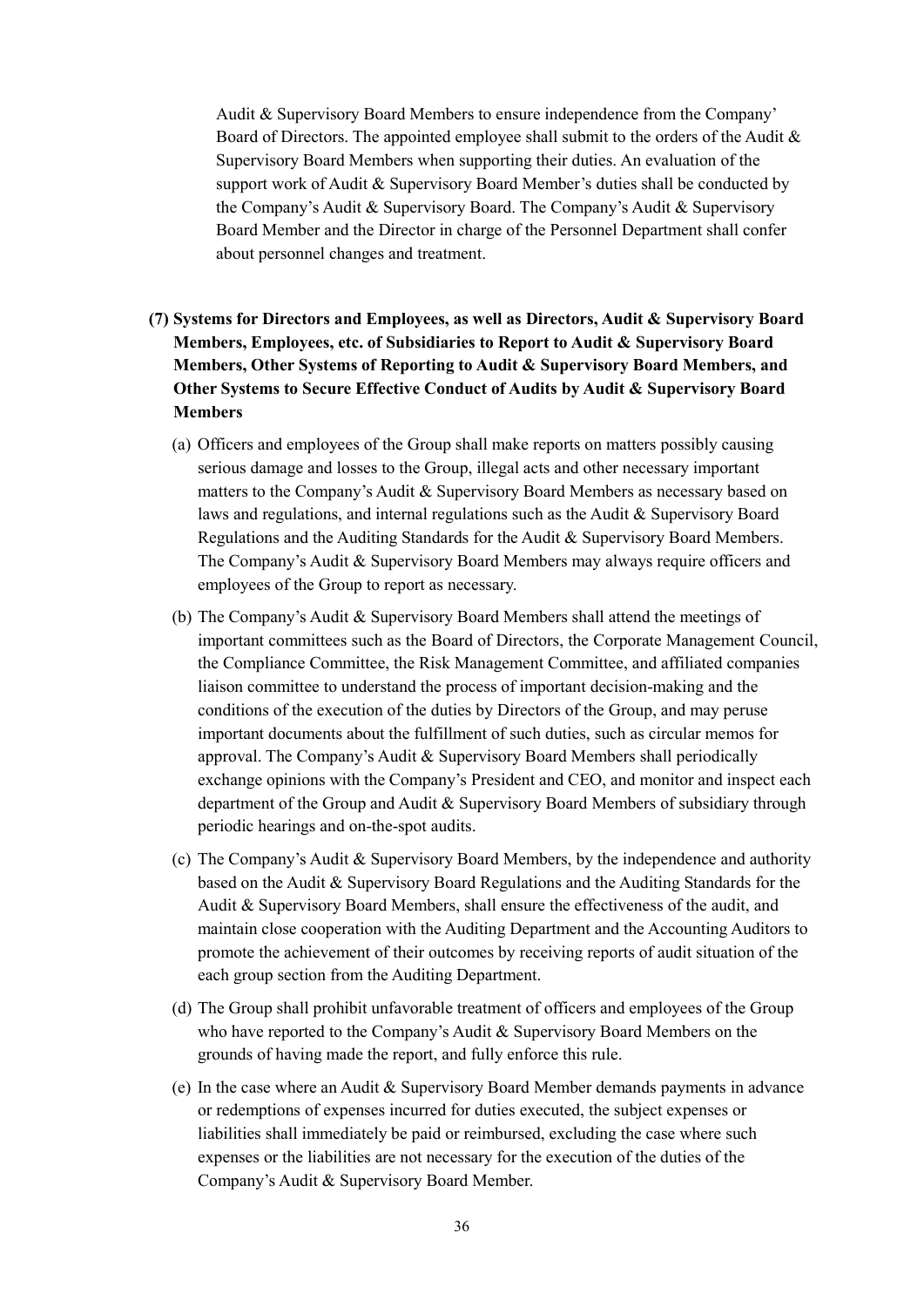### **(8) Systems to Ensure Reliable Financial Reporting**

For the purpose of securing reliable financial reporting of the Company and effective and proper submission of internal control reports by the Company as provided in the Financial Instruments and Exchange Act, the Group shall set up a structure to establish and apply a proper internal control system under the command of the Company's President and CEO, continue to evaluate whether or not the structure will function properly, make necessary corrections, and ensure conformity with the Financial Instruments and Exchange Act and other applicable laws and regulations.

#### **(9) Systems Development to Exclude All Antisocial Forces**

- (a) The Group's Corporate Ethics Charter shall clearly set out the Group's determination to "oppose all antisocial forces." The Group is committed to eliminating all ties, and dealing resolutely, with any antisocial forces or organizations posing a threat to public order or safety.
- (b) The Group shall enact detailed regulations for opposing antisocial forces and establish a system that will not yield to unlawful demands from antisocial forces by appointing a person responsible for preventing unlawful demands in all offices and places of business. General Affairs Department of the Company shall be generally responsible for establishing the system, and the system shall be established by consulting with the Compliance Committee, the Risk Management Committee, related departments and external professional organizations.

#### **2. Overview of Operation Status of Systems for Ensuring Appropriate Business Operations**

# **(1) Systems for Execution of Duties by Directors and Employees of the Company as well as Its Subsidiaries to Ensure Compliance with Laws and Regulations and the Articles of Incorporation**

The compliance system has been fully developed with the establishment of the Corporate Ethics Charter, establishment of the Compliance Committee, appointment of Outside Directors, establishment of the Auditing Department as well as the Legal Affairs Department, and establishment of the internal reporting system and related regulations.

During the fiscal year under review, while continuing to operate the existing system by holding 12 meetings of the Compliance Committee, conducting internal audits and holding audit meetings, the Company strengthened its efforts to secure transparency and fairness of corporate management by increasing the number of Outside Directors by one, from two to three at the Ordinary General Shareholders' Meeting held in June 2016. In addition, the Company raised the awareness of officers and employees of the Group by providing compliance training on a regular basis and maintained appropriate conditions.

# **(2) Systems for Retention and Management of Information on Execution of Duties by Directors**

Systems for retaining and managing information have been fully developed by the management system with the Director in charge of the Management Headquarters as the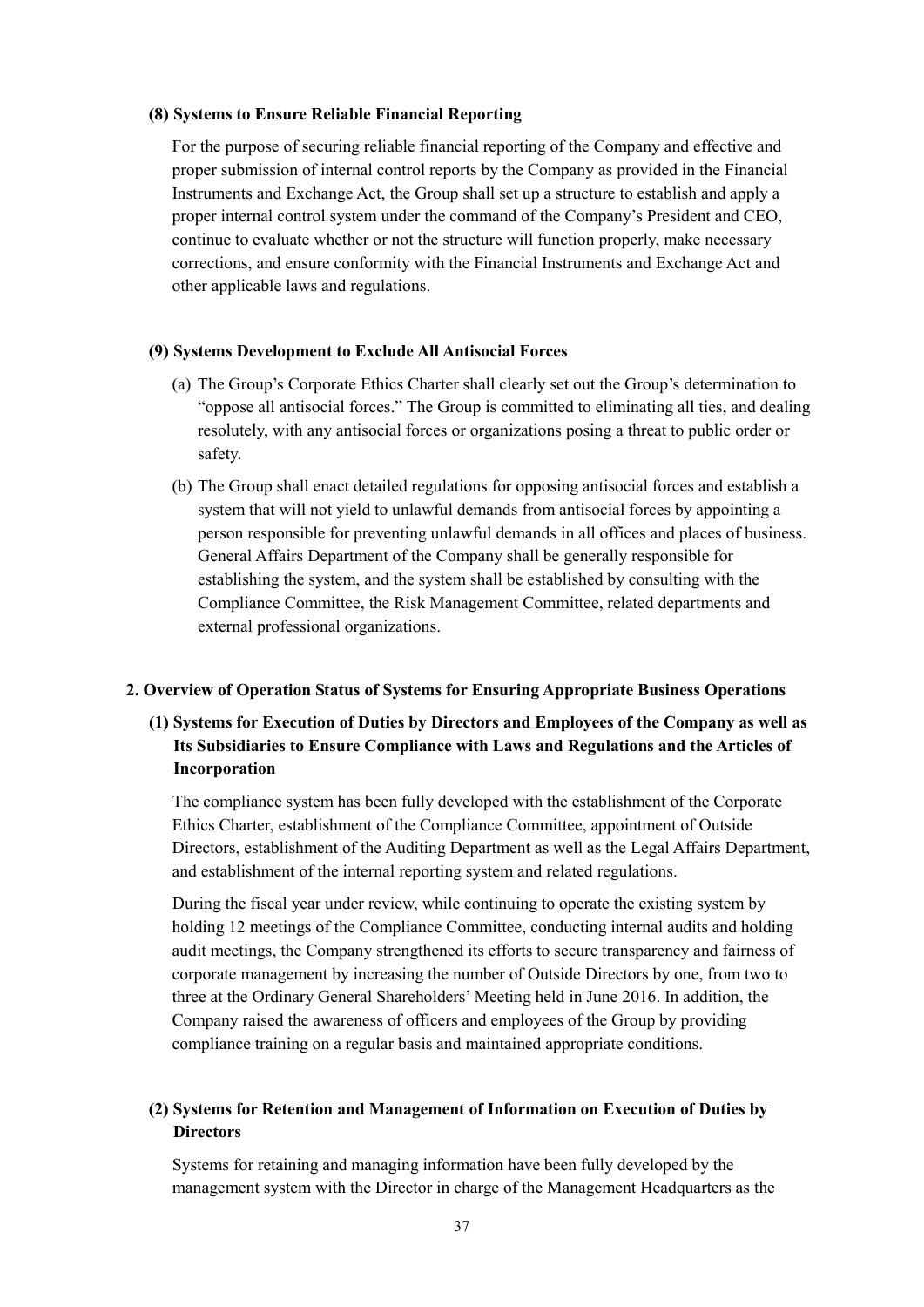person generally responsible for the retention and management, as provided for in Document Handling Regulations and Information Management Regulations.

During the fiscal year under review, the Company continued to operate existing systems and maintained appropriate conditions.

# **(3) Regulations and Systems Concerning Management of Risk of Loss by the Company as well as Its Subsidiaries**

Risk management systems have been fully developed with the establishment of the Risk Management Committee and the management system, which were developed on the basis of Risk Management Regulations.

During the fiscal year under review, the Company continued to operate the existing systems and maintained appropriate conditions through risk management taking into account professional insights from outside members of the Risk Management Committee.

#### **(4) Systems to Ensure the Efficient Fulfillment of Duties by Directors**

After preliminary deliberation by the Corporate Management Council, decisions have been made at meetings of the Board of Directors, as the governing body. On the other hand, to review the progress of business plans, business monitoring meetings, whose main purpose is reviewing, and affiliated companies liaison committee meetings have been held, in addition to Board of Directors' meetings. As such, systems for ensuring the efficient execution of duties have been fully developed.

During the fiscal year under review, the Company held these meetings on a regular basis, and as needed, and made timely decisions including resolutions in writing to maintain appropriate conditions.

# **(5) Systems About Reporting of Matters Concerning Execution of Duties of Directors of the Company's Subsidiaries, and Other Systems to Ensure Appropriate Business Operations in the Group**

The systems for ensuring appropriate execution of business operations by the Group have been fully developed with a report given to the Board of Directors of the Company in accordance with the Affiliated Companies Management Regulations. In addition, affiliated companies liaison meetings have been held periodically to review the progress of business plans and receive the necessary reports from subsidiaries. The Company dispatches Directors to subsidiaries to strengthen monitoring functions and ensure appropriateness of business operations.

During the fiscal year under review, the Company held meetings of the Group Executive Council twice, in addition to the meetings mentioned above, exchanged information among executives of the Company and those of its subsidiaries, and discussed future business growth.

Of the systems for ensuring the appropriateness of business operations by each company of the Group, while the Company's Legal Affairs Department and Business Planning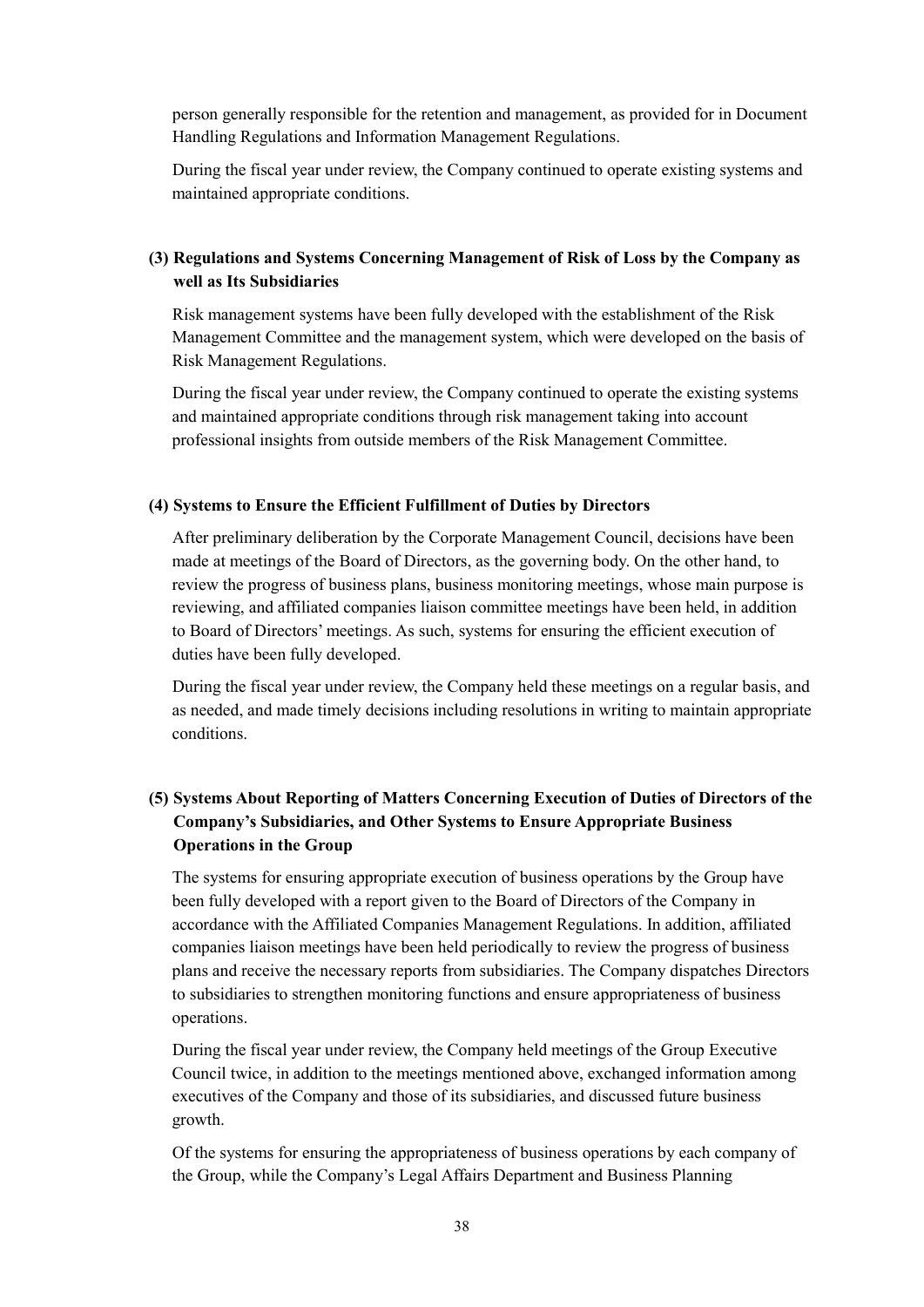Department oversaw the entire Group comprehensively, the department or section responsible for the Company's subsidiaries supervised and managed the compliance system and the risk management system, and the Auditing Department and the Audit & Supervisory Board Members of the Company audited subsidiaries, thereby maintaining appropriate conditions.

# **(6) Systems for Employees when Audit & Supervisory Board Members Request the Secondment of Employees to Assist with Duties, Matters Concerning the Independence of Those Employees from Directors and Matters for Securing Effective Direction of Audit & Supervisory Board Members**

Rules on the right of command and the authority over personnel issues such as employee evaluations have been stipulated for employees to assist with the duties of the Audit  $\&$ Supervisory Board Members.

During the fiscal year under review, no employee was appointed to assist Audit  $\&$ Supervisory Board Members, who executed their duties smoothly.

# **(7) Systems for Directors and Employees, as well as Directors, Audit & Supervisory Board Members, and Employees of Subsidiaries to Report to Audit & Supervisory Board Members, Other systems of Reporting to Audit & Supervisory Board Members, and Other Systems to Secure Effective Conduct of Audits by Audit & Supervisory Board Members**

The systems to report to Audit & Supervisory Board Members and the systems to secure effective conduct of audits by Audit & Supervisory Board Members have been fully developed by stipulating them in the Audit  $\&$  Supervisory Board Regulations and the Auditing Standards for the Audit & Supervisory Board Members. Audit & Supervisory Board Members cooperate closely with the Auditing Department and the Accounting Auditor.

During the fiscal year under review, Audit & Supervisory Board Members strengthened the effectiveness of audits by Audit & Supervisory Board Members and maintained appropriate conditions by exchanging opinions with the President and CEO on issues to be addressed by the Company.

### **(8) Systems to Ensure Reliable Financial Reporting**

The system has been constructed to evaluate internal controls by the Auditing Department, and an internal control report for the 43rd fiscal term was submitted on June 29, 2016.

During the fiscal year under review, the Company continued to evaluate the status of the development and operation of its internal control system.

### **(9) Systems Development to Exclude All Antisocial Forces**

Among systems for excluding antisocial forces, the Company has stipulated the Corporate Ethics Charter and rules for excluding antisocial forces, and has developed a system therefor.

During the fiscal year under review, the Company implemented corporate activities free from any relationships with antisocial forces.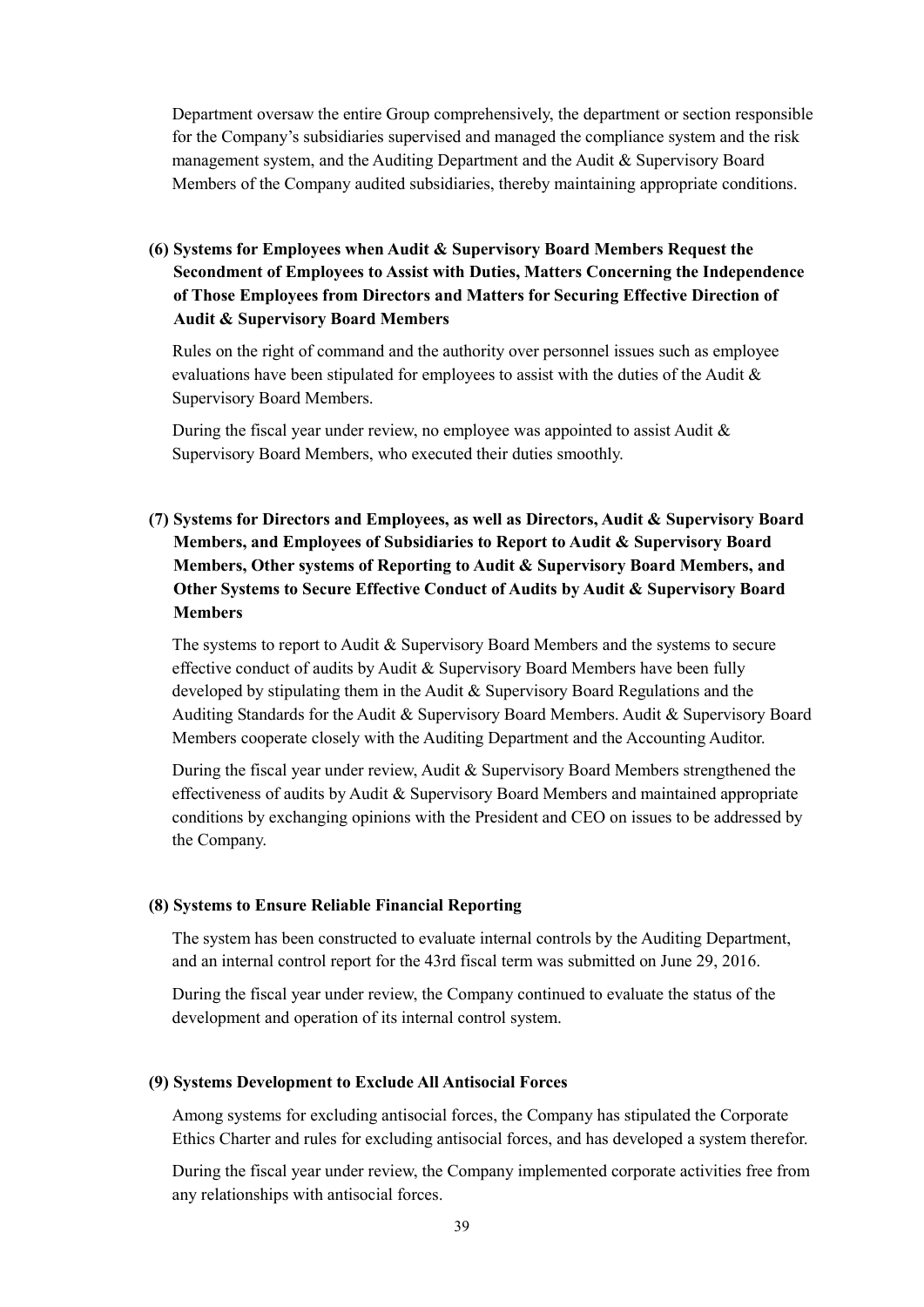## **3. Policy on Determination of Dividends of Surplus and Others**

The Company's basic policy regarding shareholder return is to aim not only to distribute to shareholders the profits created through operating activities in the form of cash dividends, but also invest for future growth in areas such as real estate, overseas business, mergers and acquisitions, IT, and research and development to maximize mid- to long-term corporate value, thereby enhancing shareholder value by raising earnings per share (EPS).

Concerning the dividend payout ratio, the Company carried out the return of profits linked to performance with a mid-term goal of 30% (in respect to consolidated net income). The Company also strived to consistently provide stable dividends.

Based on the above-mentioned policy, the Company will pay a year-end dividend for the fiscal term under review of 12 yen per share. An annual dividend with the addition of an interim dividend of 10 yen will be 22 yen, and dividend payout ratio will be 28.3%.

Going forward, the Company will put significant effort into shareholder returns by introducing a total return ratio target (50% in the fiscal year ending March 31, 2020), and by flexibly executing share buybacks while keeping an eye on stock price trends.

Note: The portions of amounts and number of shares stated in this Business Report less than the display unit are omitted (always rounded down).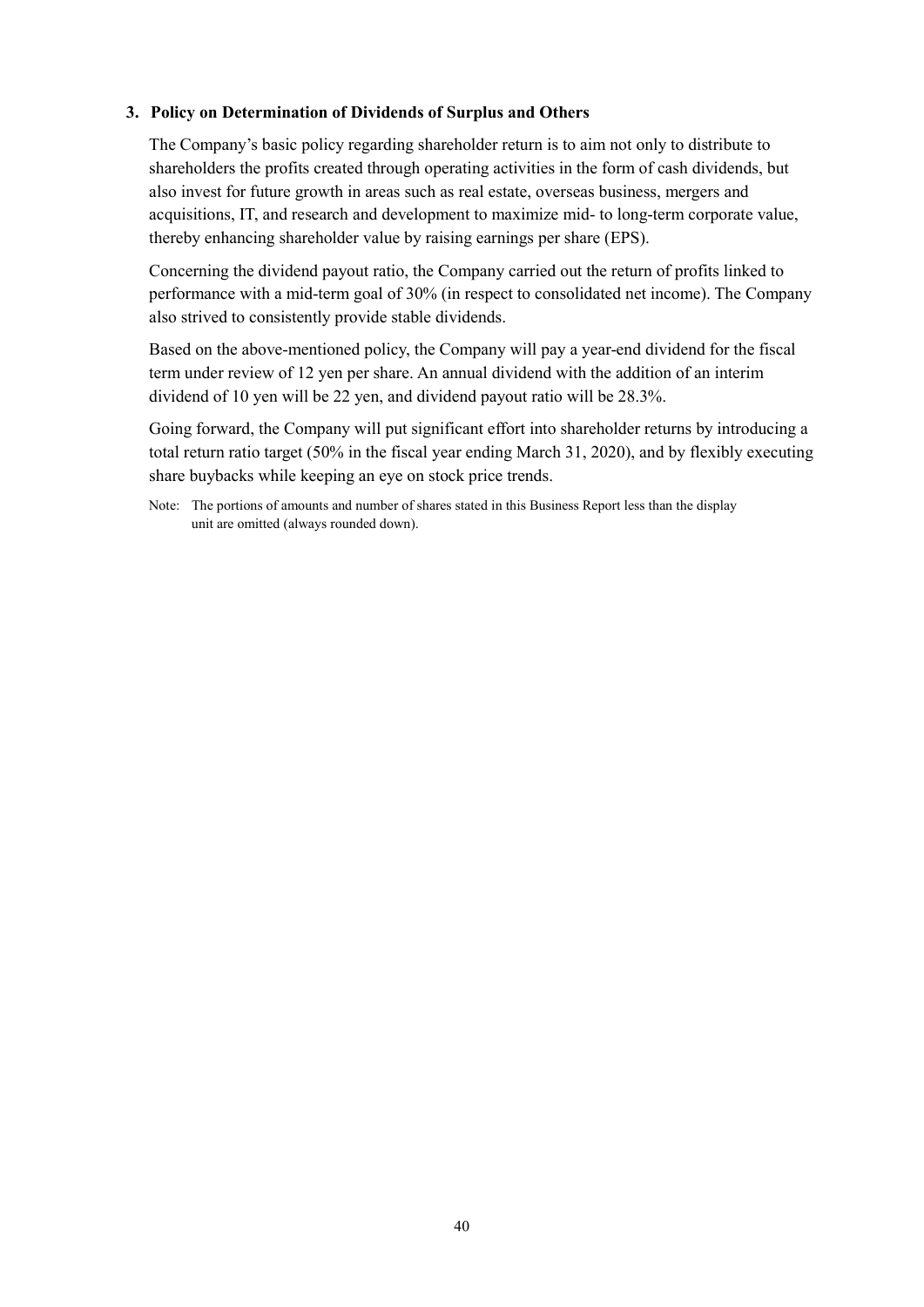# **CONSOLIDATED FINANCIAL STATEMENTS**

# **CONSOLIDATED BALANCE SHEET** (as of March 31, 2017)

|                                            | (millions of yen) |
|--------------------------------------------|-------------------|
| <b>ASSETS</b>                              |                   |
| <b>Current assets</b>                      | 133,786           |
| Cash and cash equivalents                  | 104,432           |
| Trade receivables                          | 6,547             |
| Accounts receivable for completed projects | 2,355             |
| Operating loans                            | 675               |
| Securities                                 | 121               |
| Real estate for sale                       | 421               |
| Real estate for sale in progress           | 1,849             |
| Payment for construction in progress       | 518               |
| Raw materials and supplies                 | 526               |
| Prepaid expenses                           | 2,827             |
| Deferred tax assets                        | 8,636             |
| Other accounts receivable                  | 831               |
| Others                                     | 4,228             |
| Allowance for doubtful accounts            | (186)             |
| <b>Non-current assets</b>                  | 203,489           |
| Property, plant and equipment              | 155,267           |
| Buildings and structures                   | 41,827            |
| Machinery, equipment, and vehicles         | 14,206            |
| Land                                       | 80,388            |
| Leased assets                              | 13,652            |
| Construction in progress                   | 3,911             |
| Other                                      | 1,281             |
| <b>Intangible fixed assets</b>             | 11,642            |
| Goodwill                                   | 3,181             |
| Others                                     | 8,461             |
| <b>Investments and other assets</b>        | 36,579            |
| Investment securities                      | 12,453            |
| Long-term loans                            | 516               |
| <b>Bad debts</b>                           | 1,246             |
| Long-term prepaid expenses                 | 3,820             |
| Deferred tax assets                        | 17,486            |
| Others                                     | 3,129             |
| Allowance for doubtful accounts            | (2,073)           |
| <b>Deferred assets</b>                     | 552               |
| Bond issuance cost                         | 552               |
| <b>Total assets</b>                        | 337,828           |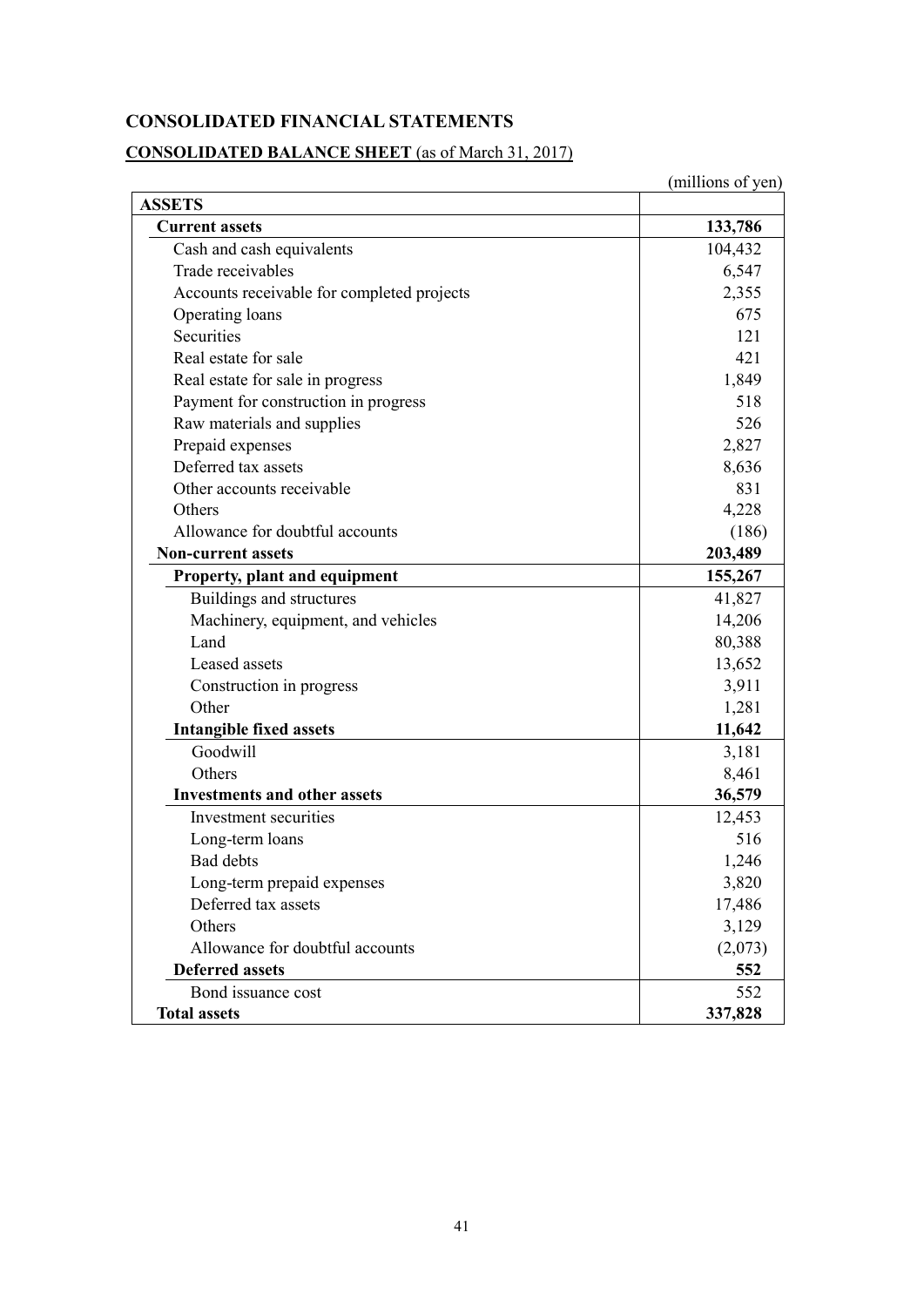# **CONSOLIDATED BALANCE SHEET** (as of March 31, 2017) *(Continued)*

|                                                        | (millions of yen) |
|--------------------------------------------------------|-------------------|
| <b>LIABILITIES</b>                                     |                   |
| <b>Current liabilities</b>                             | 97,524            |
| Accounts payable                                       | 2,826             |
| Accounts payable for completed projects                | 12,186            |
| Current portion of long-term debt                      | 1,263             |
| Bonds due within one year                              | 3,966             |
| Lease obligations                                      | 4,647             |
| Accounts payable-other                                 | 19,066            |
| Accrued expenses                                       |                   |
| Accrued income taxes                                   | 2,544             |
| Advances received                                      | 40,003            |
| Customer advances for projects in progress             | 5,381             |
| Reserve for warranty obligations on completed projects | 412               |
| Reserve for fulfillment of guarantees                  | 1,082             |
| Asset retirement obligations                           | 43                |
| Others                                                 | 4,099             |
| <b>Non-current liabilities</b>                         | 81,433            |
| <b>Bonds</b>                                           | 16,035            |
| Long-term debt                                         | 13,267            |
| Lease obligations                                      | 10,739            |
| Long-term advances received                            | 16,614            |
| Lease/guarantee deposits received                      | 7,152             |
| Deferred tax liabilities                               | 148               |
| Reserve for apartment vacancy loss                     | 3,183             |
| Liability for retirement benefit                       | 11,295            |
| Asset retirement obligations                           | 77                |
| Others                                                 | 2,920             |
| <b>Total liabilities</b>                               | 178,958           |
|                                                        |                   |
| <b>NET ASSETS</b>                                      |                   |
| <b>Shareholders' equity</b>                            | 156,779           |
| Common stock                                           | 75,282            |
| Capital surplus                                        | 45,235            |
| Retained earnings                                      | 39,923            |
| Treasury stock                                         | (3,660)           |
| Accumulated other comprehensive income                 | 1,933             |
| Net unrealized gains on "other securities"             | 574               |
| Foreign currency translation adjustments               | 2,027             |
| Remeasurements of defined benefit plans                | (668)             |
| Share subscription rights                              | 136               |
| <b>Non-controlling interests</b>                       | 20                |
| <b>Total net assets</b>                                | 158,870           |
| <b>Total liabilities and net assets</b>                | 337,828           |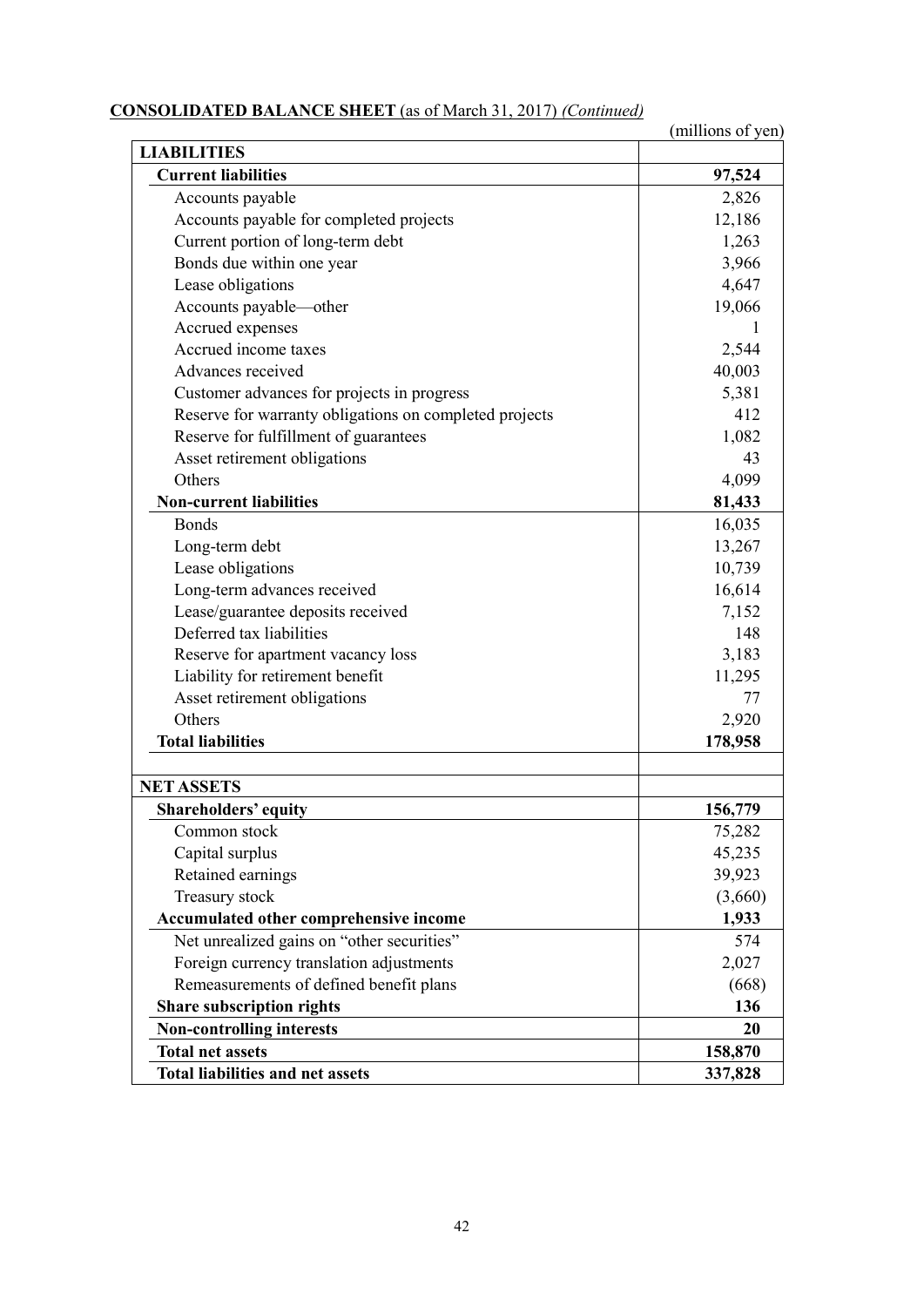|                                                       | (millions of yen) |
|-------------------------------------------------------|-------------------|
| <b>Net sales</b>                                      | 520,488           |
| Sales from Leasing Business                           | 416,594           |
| <b>Sales from Construction Business</b>               | 74,566            |
| Sales from Other Businesses                           | 29,327            |
| <b>Cost of sales</b>                                  | 427,820           |
| Cost of sales from Leasing Business                   | 349,112           |
| Cost of sales from Construction Business              | 52,800            |
| Cost of sales from Other Businesses                   | 25,907            |
| <b>Gross profit</b>                                   | 92,668            |
| Selling, general and administrative expenses          | 69,769            |
| <b>Operating profit</b>                               | 22,898            |
| <b>Other income</b>                                   | 572               |
| Interest income                                       | 80                |
| Dividend income                                       | 118               |
| Gain on valuation of investment securities            | 166               |
| Foreign exchange gains                                | 36                |
| Amortization of deposits received income              | 21                |
| Others                                                | 149               |
| <b>Other expenses</b>                                 | 1,115             |
| Interest expenses                                     | 734               |
| Commission fee                                        | 46                |
| Bond issuance cost                                    | 241               |
| Equity in losses of affiliated companies              | 6                 |
| Others                                                | 87                |
| <b>Recurring profit</b>                               | 22,355            |
| <b>Extraordinary income</b>                           | 408               |
| Gain on sale of property, plant and equipment         | 408               |
| <b>Extraordinary losses</b>                           | 1,142             |
| Loss on sale of property, plant and equipment         | 314               |
| Loss on retirement of property, plant and equipment   | 149               |
| Impairment loss                                       | 589               |
| Disaster loss                                         | 88                |
| Income before income taxes                            | 21,622            |
| Income taxes-current                                  | 3,245             |
| Income taxes-refund                                   | (3)               |
| Income taxes-deferred                                 | (2,031)           |
| Net income                                            | 20,411            |
| Net income attributable to non-controlling interests  | 10                |
| Net income attributable to shareholders of the parent | 20,401            |

| <b>CONSOLIDATED STATEMENT OF OPERATIONS</b> (from April 1, 2016 to March 31, 2017) |  |
|------------------------------------------------------------------------------------|--|
|                                                                                    |  |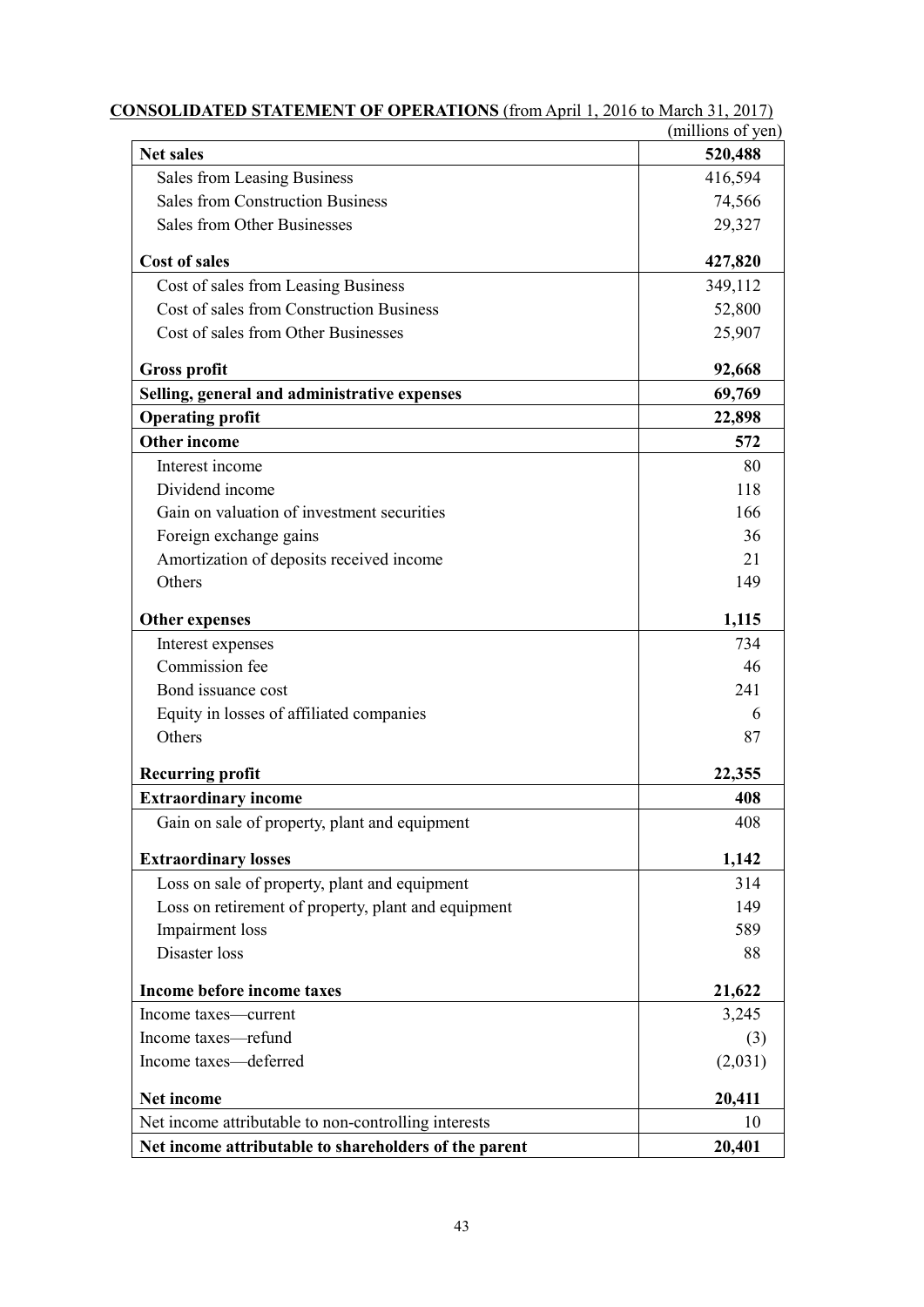# **CONSOLIDATED STATEMENT OF CHANGES IN NET ASSETS**

(from April 1, 2016 to March 31, 2017)

| $-0.10$ $-0.01$ $-0.01$ $-0.1$<br>---                         |                 |                    |                      |                   | (millions of yen)                |
|---------------------------------------------------------------|-----------------|--------------------|----------------------|-------------------|----------------------------------|
|                                                               |                 |                    | Shareholders' equity |                   |                                  |
|                                                               | Common<br>stock | Capital<br>surplus | Retained<br>earnings | Treasury<br>stock | Total<br>shareholders'<br>equity |
| Balance as of April 1, 2016                                   | 75,282          | 45,235             | 26,125               | (3,660)           | 142,982                          |
| Cumulative effects of changes in<br>accounting policies       |                 |                    | (1,345)              |                   | (1,345)                          |
| Balance as of April 1, 2016 after<br>retrospective adjustment | 75,282          | 45,235             | 24,779               | (3,660)           | 141,636                          |
| Change during period                                          |                 |                    |                      |                   |                                  |
| Dividends of surplus                                          |                 |                    | (5,257)              |                   | (5,257)                          |
| Net income attributable to<br>shareholders of the parent      |                 |                    | 20,401               |                   | 20,401                           |
| Acquisition of treasury stock                                 |                 |                    |                      | (0)               | (0)                              |
| Net change of items other than<br>shareholders' equity        |                 |                    |                      |                   |                                  |
| Total change during period                                    |                 |                    | 15,143               | (0)               | 15,143                           |
| Balance as of March 31, 2017                                  | 75,282          | 45,235             | 39,923               | (3,660)           | 156,779                          |

|                                                               |                                                         |                                                   | Accumulated other comprehensive income             |                                                                      |                                 |                                  |                     |
|---------------------------------------------------------------|---------------------------------------------------------|---------------------------------------------------|----------------------------------------------------|----------------------------------------------------------------------|---------------------------------|----------------------------------|---------------------|
|                                                               | Net.<br>unrealized<br>gains on<br>"other<br>securities" | Foreign<br>currency<br>translation<br>adjustments | Remeasure-<br>ments of<br>defined<br>benefit plans | Total<br>accumulated<br>other<br>compre-<br>hensive<br><i>n</i> come | Share<br>subscription<br>rights | Non-<br>controlling<br>interests | Total net<br>assets |
| Balance as of April 1, 2016                                   | 435                                                     | 3,651                                             | (895)                                              | 3,190                                                                | 18                              | 20                               | 146,211             |
| Cumulative effects of changes in<br>accounting policies       |                                                         |                                                   |                                                    |                                                                      |                                 |                                  | (1, 345)            |
| Balance as of April 1, 2016 after<br>retrospective adjustment | 435                                                     | 3,651                                             | (895)                                              | 3,190                                                                | 18                              | 20                               | 144,865             |
| Change during period                                          |                                                         |                                                   |                                                    |                                                                      |                                 |                                  |                     |
| Dividends of surplus                                          |                                                         |                                                   |                                                    |                                                                      |                                 |                                  | (5,257)             |
| Net income attributable to<br>shareholders of the parent      |                                                         |                                                   |                                                    |                                                                      |                                 |                                  | 20,401              |
| Acquisition of treasury stock                                 |                                                         |                                                   |                                                    |                                                                      |                                 |                                  | (0)                 |
| Net change of items other than<br>shareholders' equity        | 139                                                     | (1,624)                                           | 226                                                | (1,257)                                                              | 118                             | (0)                              | (1, 138)            |
| Total change during period                                    | 139                                                     | (1,624)                                           | 226                                                | (1,257)                                                              | 118                             | (0)                              | 14,004              |
| Balance as of March 31, 2017                                  | 574                                                     | 2,027                                             | (668)                                              | 1,933                                                                | 136                             | 20                               | 158,870             |

(millions of yen)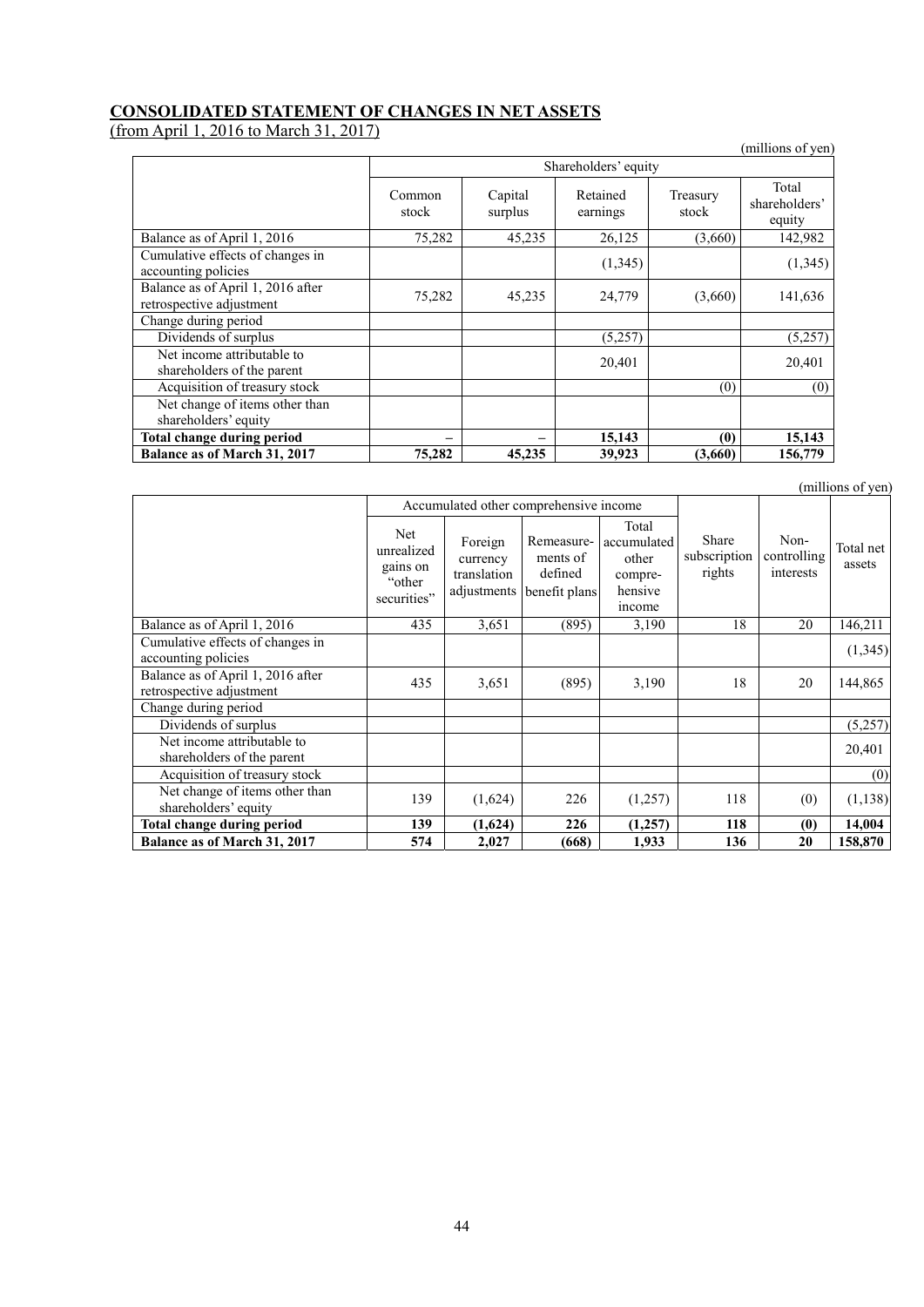# Notes to Consolidated Financial Statements

### **1. Important Items That Form the Basis of Preparing Consolidated Financial Statements, etc.**

- (1) Scope of consolidation
	- (a) Number of consolidated subsidiaries and names of principal consolidated subsidiaries of Leopalace21 Corporation (the "Company")

| Number of consolidated subsidiaries: | 21                                                   |
|--------------------------------------|------------------------------------------------------|
| Principal consolidated subsidiaries: | Leopalace Leasing Corporation                        |
|                                      | Plaza Guarantee CO., LTD.                            |
|                                      | Leopalace21 Business Consulting (Shanghai) Co., Ltd. |
|                                      | LEOPALACE21 VIETNAM CO., LTD.                        |
|                                      | Leopalace21 (Thailand) CO., LTD.                     |
|                                      | Leopalace21 (Cambodia) Co., Ltd.                     |
|                                      | LEOPALACE21 REAL ESTATE (CAMBODIA) Co., Ltd.         |
|                                      | LEOPALACE21 PHILIPPINES INC.                         |
|                                      | PT.Leopalace21 Properti Manajemen                    |
|                                      | PT.Leopalace Duasatu Realty                          |
|                                      | Leopalace21 Singapore Pte.Ltd.                       |
|                                      | Morizou Co., Ltd.                                    |
|                                      | Azu Life Care Co., Ltd.                              |
|                                      | Leopalace Guam Corporation                           |
|                                      | WING MATE CO., LTD.                                  |
|                                      | Life Living Co., Ltd.                                |
|                                      | Leopalace Power Corporation                          |
|                                      | Leopalace Energy Corporation                         |
|                                      | <b>ASUKA SSI</b>                                     |
|                                      | Leopalace Smile Co., Ltd.                            |

(b) Status of non-consolidated subsidiaries Not applicable.

#### (2) Application of equity method

(a) Numbers of non-consolidated subsidiaries or affiliates accounted for by the equity method and names of principal such companies

| Non-consolidated subsidiaries accounted for by the equity method: | Not applicable.           |
|-------------------------------------------------------------------|---------------------------|
| Number of affiliates accounted for by the equity method:          |                           |
| Name of principal affiliate:                                      | Woori & Leo PMC Co., Ltd. |

- (b) Names, etc. of non-consolidated subsidiaries and affiliates not accounted for by the equity method Not applicable.
- (c) Special note on the application of equity method As the fiscal year-end of Woori & Leo PMC Co., Ltd. is different from the consolidated balance sheet date, the financial statements of the company as of its fiscal year-end and for its fiscal year are used in the preparation of the Company's consolidated financial statements.
- (3) Changes in the scope of consolidation and application of equity method
	- (a) Changes in the scope of consolidation The Group has included Leopalace21 Singapore Pte.Ltd., which is a newly established company, into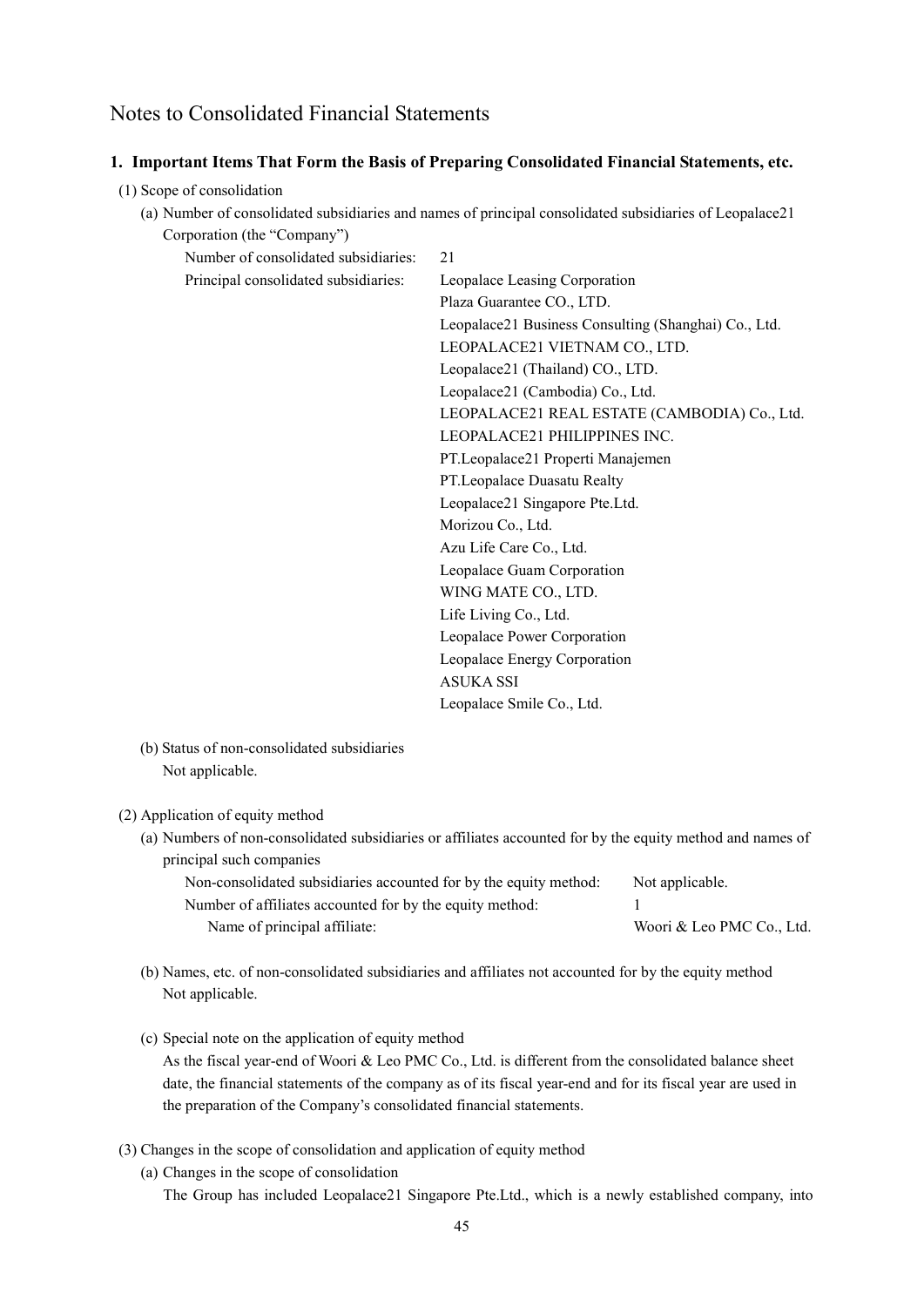the scope of consolidation effective from the fiscal year under review. Life Living Co., Ltd. whose whole shares were acquired by the Company in the fiscal year under review, has also been included in the scope of consolidation. Moreover, Leopalace21 (Shanghai) Property Management Co., Ltd. has been excluded from the scope of consolidation as a result of completion of liquidation.

(b) Changes in the scope of application of equity method Not applicable.

#### (4) Fiscal year ends of consolidated subsidiaries

Among the consolidated subsidiaries, the fiscal year end of Leopalace21 Business Consulting (Shanghai) Co., Ltd.; LEOPALACE21 VIETNAM CO., LTD.; Leopalace21 (Thailand) CO., LTD.; Leopalace21 (Cambodia) Co., Ltd.; LEOPALACE21 REAL ESTATE (CAMBODIA) Co., Ltd.; Leopalace Guam Corporation; Leopalace Guam Distributing Corporation; LEOPALACE21 PHILIPPINES INC.; PT.Leopalace21 Properti Manajemen; PT.Leopalace Duasatu Realty; Leopalace21 Singapore Pte.Ltd.; and WING MATE CO., LTD. is December 31 of each year, and the fiscal year end of Morizou Co., Ltd. is the end of February of each year. As the difference between these dates and the consolidated balance sheet date is within three months, their financial statements as of these dates are used in the preparation of the Company's consolidated financial statements.

When significant transactions occur at those subsidiaries between their fiscal year end and the consolidated balance sheet date, these transactions are included in consolidation as necessary.

#### (5) Summary of accounting policies

(a) Valuation bases and methods for significant assets

#### **Securities**

Held-to-maturity debt securities are stated at amortized cost (straight-line method). Other securities

Other securities with available fair market values are stated at fair market value at the end of the fiscal year of the Company and each of the consolidated subsidiaries. Unrealized gains and losses are directly included in net assets. The cost of securities sold is determined by the moving-average method.

Other securities without available fair market values are stated at cost determined by the moving-average method.

Contributions to limited investment partnerships, etc. are reported using the equity method, based on the latest financial statements available.

Inventories

Primarily stated at cost determined by the specific identification method (figures on the balance sheet are determined based on the method of writing down the book value in accordance with the declining in profitability of assets)

#### **Derivatives**

Stated at fair market value

(b) Depreciation and amortization of significant depreciable and amortizable assets

Rental property, plant and equipment of the Company and consolidated subsidiaries in Japan (except for leased assets):

Depreciated by the straight-line method

Useful lives of major assets are as follows:

Buildings and structures: 22–47 years 22–47 years

Property, plant and equipment other than the above of the Company and consolidated subsidiaries in Japan (except for leased assets):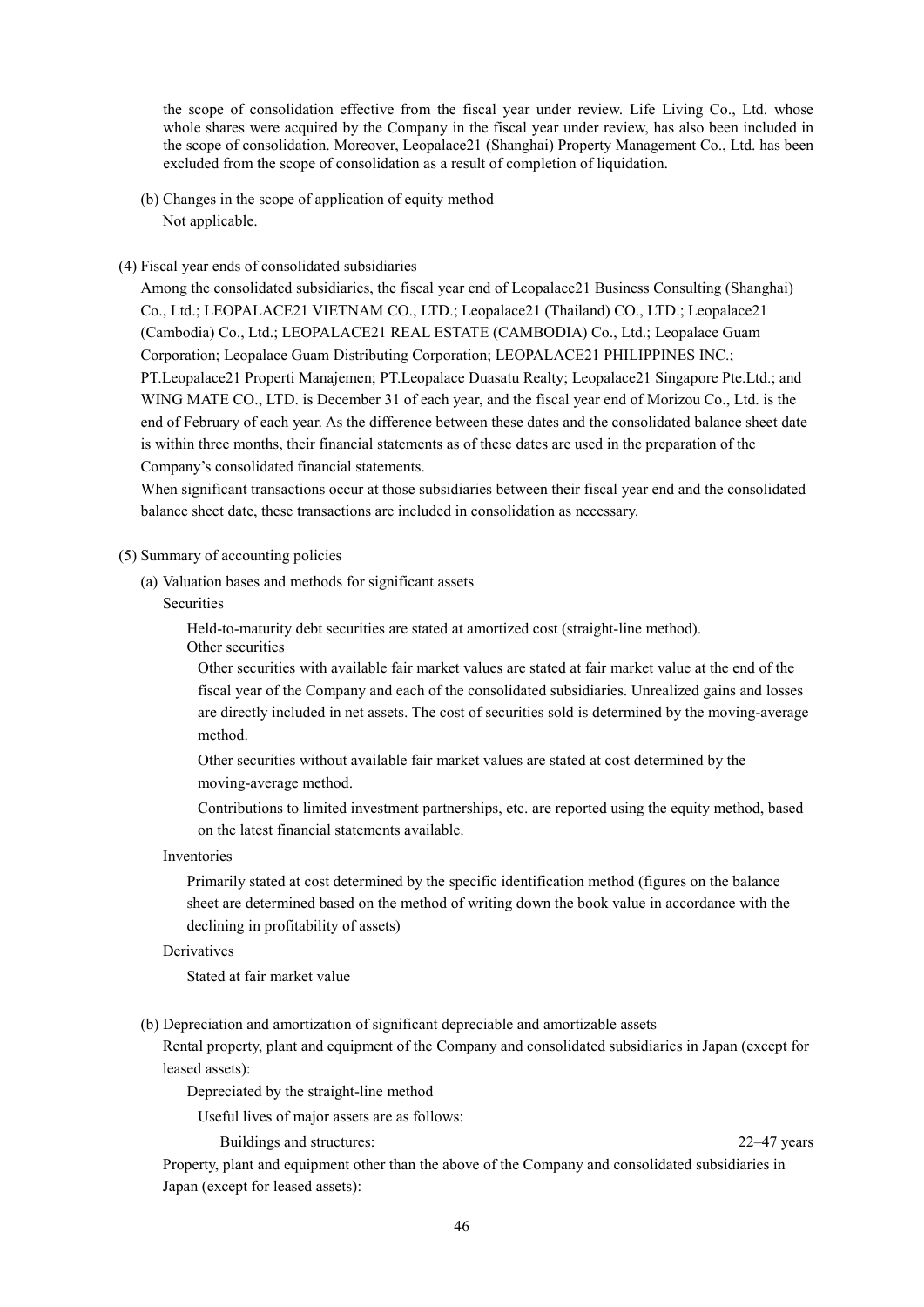Depreciated by the declining-balance method

However, buildings (excluding accompanying facilities) obtained on or after April 1, 1998 and facilities accompanying buildings and structures obtained on or after April 1, 2016 are depreciated by the straight-line method.

Useful lives of major assets are as follows:

| Buildings and structures:                                                                            | $15-50$ years   |
|------------------------------------------------------------------------------------------------------|-----------------|
| Machinery, equipment, and vehicles:                                                                  | 17 years        |
| Tools, furniture and fixtures (Other in property, plant and equipment):                              | $5-10$ years    |
| Property, plant and equipment of the consolidated overseas subsidiaries:                             |                 |
| Depreciated by the straight-line method based on the local GAAP                                      |                 |
| Useful lives of major assets are as follows:                                                         |                 |
| Buildings and structures:                                                                            | $20 - 40$ years |
| Tools, furniture and fixtures (Other in property, plant and equipment):                              | $3-5$ years     |
| Intangible fixed assets (except for leased assets):                                                  |                 |
| Amortized by the straight-line method                                                                |                 |
| Useful lives of major assets are as follows:                                                         |                 |
| Software for internal use:                                                                           | 5 years         |
| Leased assets:                                                                                       |                 |
| Depreciated and amortized by the straight-line method based on the lease term as the useful life and |                 |
| residual value of zero.                                                                              |                 |
| Long-term prepaid expenses:                                                                          |                 |
| Evenly amortized mainly over the following period                                                    |                 |

Prepaid master-lease rents: 3–5 years

(c) Provision of significant allowance and provisions

Allowance for doubtful accounts

The Companies maintain an allowance for doubtful accounts to reserve for potentially uncollectible receivables such as accounts receivable and loans. An estimated uncollectible amount is provided at the amount estimated by either using the historical rate of credit loss in the case of general receivables, or based on individual consideration of collectibility in the case of specific receivables such as highly doubtful receivables.

Reserve for warranty obligations on completed projects

Reserve for warranty obligations on completed projects is provided to reserve for the Company's compensation expenses regarding its execution of warranty obligations under defect liabilities in the future pertaining to completed projects. It is calculated using the percentage of the past execution of warranty obligations on the completed projects.

Reserve for fulfillment of guarantees

In order to provide for losses attributable to its rent payment guarantee business, the Company's consolidated subsidiary, Plaza Guarantee CO., LTD., records the amount of loss expected based on the rate of past guarantee fulfillments.

Reserve for apartment vacancy loss

With regard to the leasing business of the Company, reserve to prepare for the risk of vacancy losses on apartment units managed under master lease agreements is provided according to the projected loss that could occur during a logically predictable period. It is based on estimated losses resulting from current rental income and expected future occupancy rates for each rental property.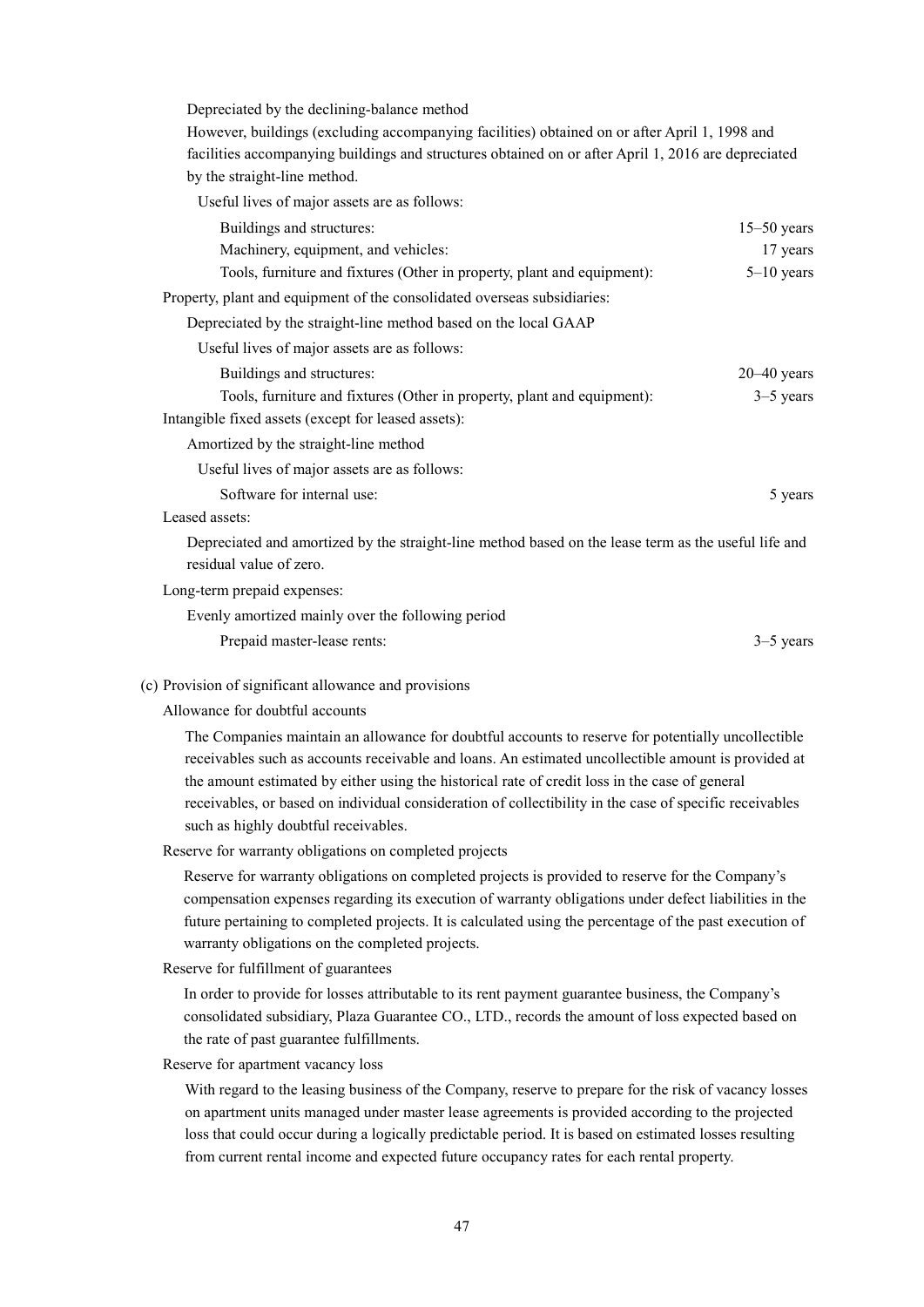(d) Recognition of significant revenues and costs

Recognition of net sales of completed construction contracts and cost of sales of completed construction contracts

(i) Construction contracts in which the outcome of the construction activity is deemed certain by the end of the fiscal year under review

Percentage-of-completion method (Progress of construction is estimated based on the method of the ratio of actual cost incurred to total cost.)

- (ii) Other construction contracts Completed-contract method
- (e) Foreign currency translation of important foreign currency-denominated assets and liabilities into Japanese yen

All monetary receivables and payables denominated in foreign currencies are translated into Japanese yen at the current exchange rates as of each balance sheet date. The foreign exchange gains and losses from translation are recognized in the consolidated statement of operations. The assets and liabilities of overseas subsidiaries are translated into Japanese yen at the current exchange rates as of each balance sheet date, and revenues and expenses are translated into Japanese yen at the average exchange rates of the fiscal year. Foreign currency translation adjustments are included in translation adjustments and non-controlling interests as a separate component of net assets.

#### (f) Significant hedge accounting

(i) Method of hedge accounting

For interest rate swaps, special treatment is applied since the swaps satisfy the requirements for special treatment.

(ii) Hedging instruments and hedged items

Hedging instruments: Interest rate swaps Hedged item: Borrowings

(iii) Hedging policy

For the purpose of avoiding future market interest rate rising risks, the Companies implement hedging within the scope of liabilities to be hedged.

(iv) Method of assessing hedge effectiveness

An assessment of hedge effectiveness as of the consolidated balance sheet date is not provided because the interest rate swaps satisfy the requirements for special treatment.

(g) Amortization and amortization period of goodwill

Goodwill is equally amortized over the period of the future economic benefits. However, goodwill is amortized in lump-sum when incurred if the amount is minimal.

(h) Other important matters for preparing consolidated financial statements

*Recognition of liability for retirement benefit* 

To prepare for employees' retirement benefits, liability for retirement benefit is recorded at the amount remaining after deducting pension assets from retirement benefit obligations based on estimated amounts at the end of the fiscal year under review.

Past service costs are amortized by the straight-line method over a specified period (5 years) within the average remaining service years of employees at the time of accrual.

Actuarial differences, which are prorated according to the straight-line method over a specified period (5 years) within the average remaining service years of employees at the time of accrual in each fiscal year,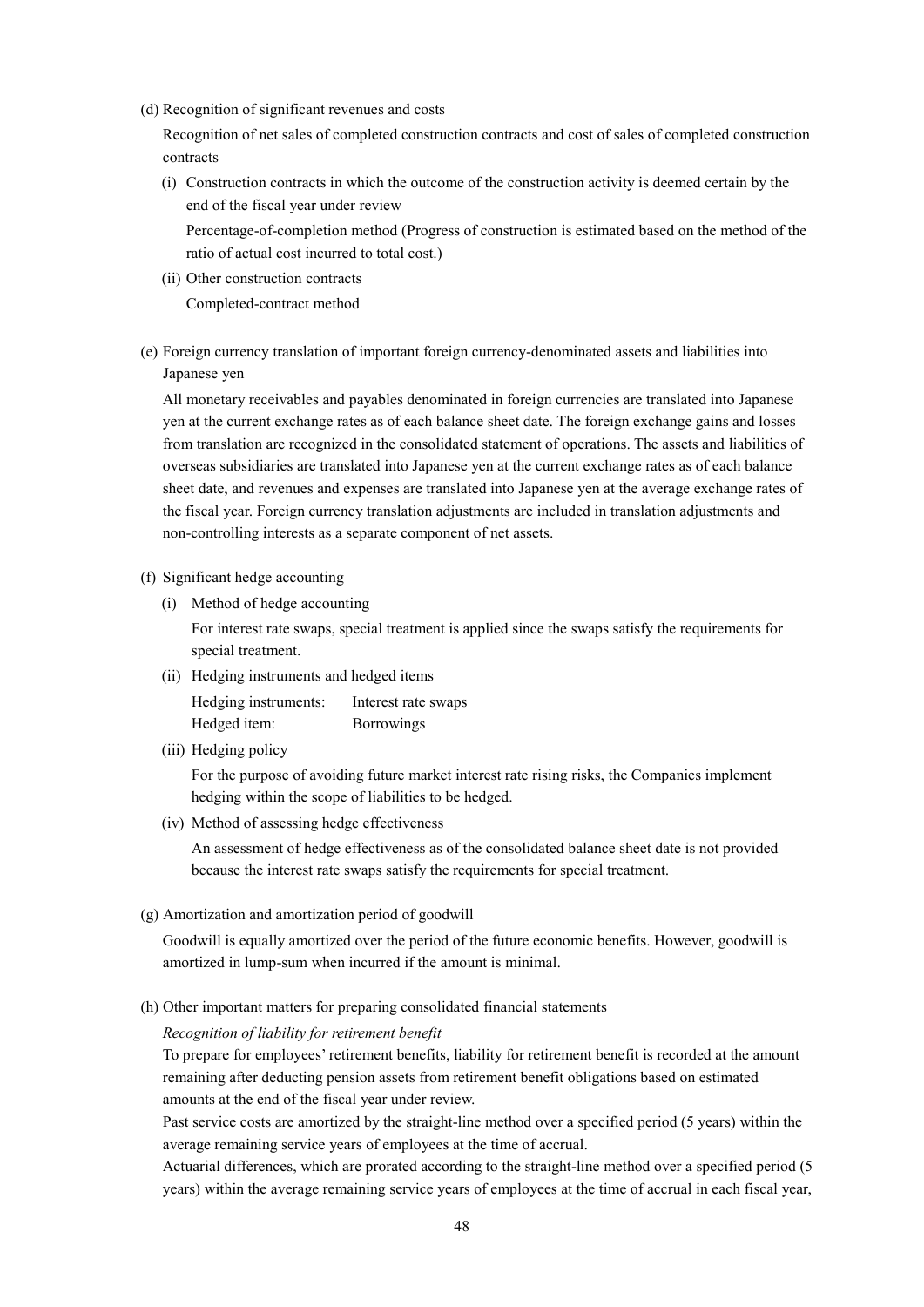are amortized starting in the next fiscal year of the respective accruals.

Unrecognized actuarial differences and unrecognized past service costs are posted, factoring in tax effects, as remeasurements of defined benefit plans in accumulated other comprehensive income under net assets.

In the calculation of retirement benefit obligations, the method of attributing expected retirement benefits to the period up to the fiscal year under review is the benefit formula basis.

#### *Accounting for national and local consumption taxes*

National and local consumption taxes are excluded from transaction amounts. However, ASUKA SSI, a consolidated subsidiary, includes national and local consumption taxes.

The nondeductible portion of consumption taxes related to non-current assets is recorded as long-term prepaid expenses and amortized evenly over 5 years.

#### *Interest capitalization*

Leopalace Guam Corporation capitalized interest paid on borrowings for real estate development business for the development period into acquisition cost of property, plant and equipment. Capitalized interests included in carrying amount of property, plant and equipment of Leopalace Guam Corporation were 345 million yen as of March 31, 2017.

#### **2. Changes in Accounting Policies**

#### *(Change in revenue recognition standard)*

Plaza Guarantee Co., Ltd., a subsidiary of Leopalace21 Corporation, had previously recognized revenue from guarantee fees as a bulk amount at the time of concluding contracts. From this fiscal year, while comprehensively taking into account the Accounting Practice Committee Research Report No. 13 "Research Report on Revenue Recognition in Japan (interim report)," etc., the Group has decided to recognize revenue over a reasonably determined period.

The Group has applied this change in order to reflect more appropriately the economic actualities of the business, since a certain period of time has passed from the start of the guarantee business and the average guarantee period can be reasonably determined.

This change in accounting policy has been retrospectively applied, and thereby the cumulative effects of changes in accounting policies are reflected in the carrying amount of net assets at the beginning of the fiscal year.

As a result, the amount of retained earnings on the consolidated statement of changes in net assets after retrospective adjustment as of April 1, 2016 decreased by 1,345 million yen.

# *(Application of the Practical Solution on Accounting on a Change in Depreciation Method Due to Tax Reform 2016)*

Following the revision of the Corporation Tax Act, the "Practical Solution on a Change in Depreciation Method Due to Tax Reform 2016" (ASBJ PITF No. 32, June 17, 2016) has been applied effective from the fiscal year under review. The depreciation method for facilities accompanying buildings and structures acquired on or after April 1, 2016 was also changed from the declining balance method to the straight line method. As a result, operating profit, recurring profit, and income before income taxes for the fiscal year under review each increased by 9 million yen.

#### **(Additional Information)**

*(Application of ASBJ Guidance on Recoverability of Deferred Tax Assets)*

Effective from the fiscal year under review, the Company has applied the Guidance on Recoverability of Deferred Tax Assets (ASBJ Guidance No. 26, March 28, 2016).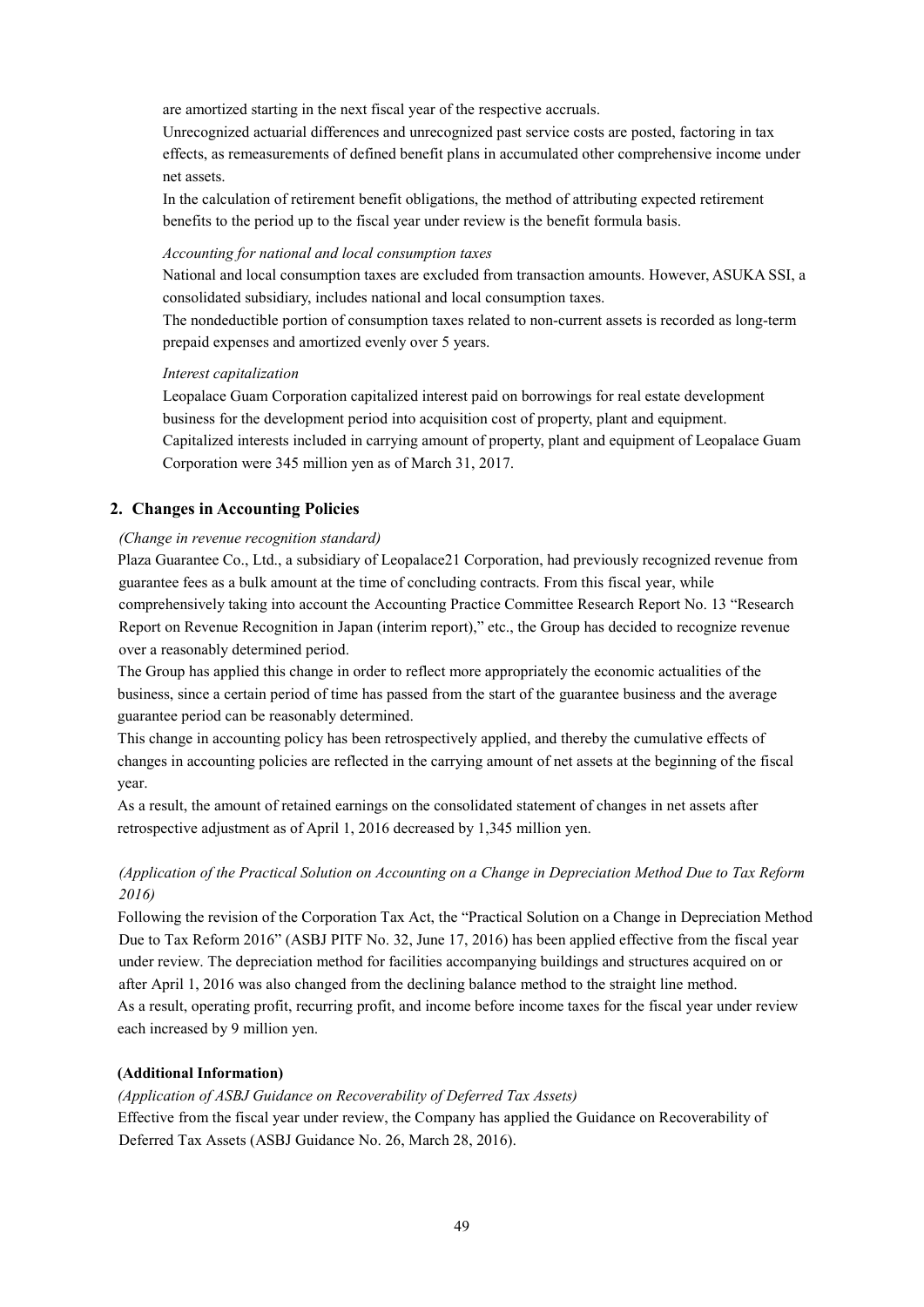## **3. Changes in Presentation**

#### *Consolidated Statement of Operations*

"Bond issuance cost," which was included in "others" under "other expenses" for the previous fiscal year, exceeds ten hundredths (10/100) of the total amount of other expenses. It has therefore been decided to present the "bond issuance cost" separately.

"Bond issuance cost" for the previous fiscal year is 165 million yen.

### **4. Notes to Consolidated Balance Sheet**

- (1) Assets pledged as collateral and secured liabilities
	- (a) Assets pledged as collateral

| Total                     | 72 million yen |
|---------------------------|----------------|
| Investment securities     | 55 million yen |
| Cash and cash equivalents | 17 million yen |
|                           |                |

(b) Secured liabilities

The above assets have been pledged as collateral to companies in which consolidated subsidiaries have invested and to lenders of housing loans to customers, and there are no secured liabilities.

(c) Securities, investment securities and others (investments and other assets) which have been deposited with the Legal Affairs Bureau

| 45 million yen                                                                                 |
|------------------------------------------------------------------------------------------------|
| 1,045 million yen                                                                              |
| 109 million yen                                                                                |
|                                                                                                |
| 628 million yen                                                                                |
| 88,019 million yen                                                                             |
| (3) Reduction entry amount deducted from the acquisition cost of property, plant and equipment |
| 155 million yen                                                                                |
|                                                                                                |
|                                                                                                |
| 734 million yen                                                                                |
|                                                                                                |
| 3 million yen                                                                                  |
|                                                                                                |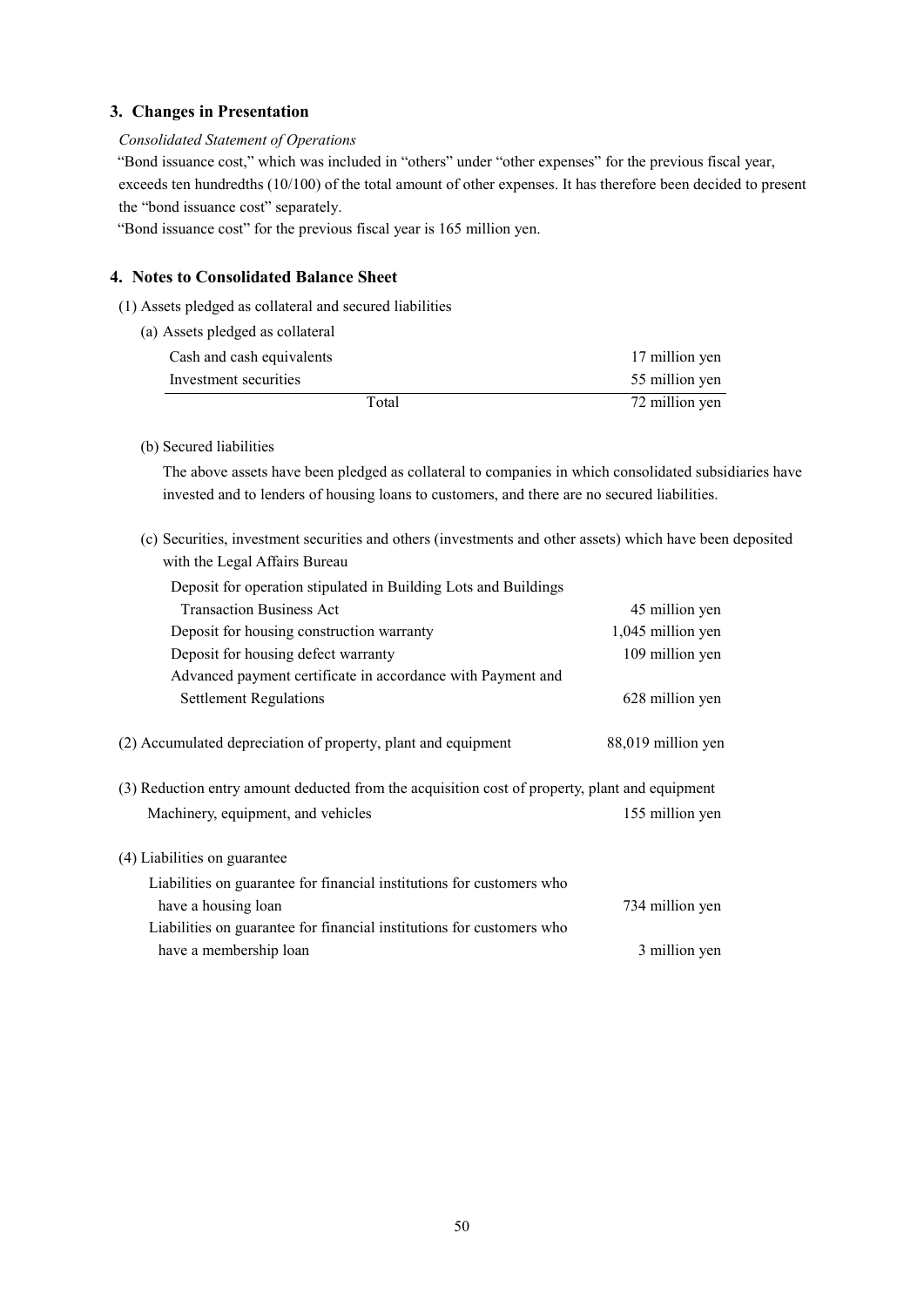#### **5. Notes to Consolidated Statement of Changes in Net Assets**

#### (1) Number of issued shares

| Class of shares | April 1, 2016      | Increase | Decrease | $\, . \, 2017$<br>March 31 |
|-----------------|--------------------|----------|----------|----------------------------|
| Common stock    | 267,443,915 shares | -        | -        | 267,443,915 shares         |

(2) Number of shares of treasury stock

| Class of shares | April 1, 2016    | Increase   | Decrease | March 31, 2017   |
|-----------------|------------------|------------|----------|------------------|
| ∴ommon stock    | 4,569,520 shares | 400 shares | -        | 4,569,920 shares |

Note: The increase of 400 shares in the total number of shares of common stock in treasury was due to purchase of shares less than one unit.

### (3) Dividends of surplus

(a) Cash dividends paid

| Resolution                                                            | Class of<br>shares | Total amount<br>of dividends<br>(millions of<br>yen) | Source of<br>dividends | <b>Dividends</b><br>per share<br>(yen) | Record date           | Effective<br>date    |
|-----------------------------------------------------------------------|--------------------|------------------------------------------------------|------------------------|----------------------------------------|-----------------------|----------------------|
| Ordinary General<br>Shareholders'<br>Meeting held on<br>June 29, 2016 | Common<br>shares   | 2,628                                                | Retained<br>earnings   | 10                                     | March 31.<br>2016     | June 30,<br>2016     |
| Meeting of the Board<br>of Directors held on<br>November 4, $2016$    | Common<br>shares   | 2,628                                                | Retained<br>earnings   | 10                                     | September 30,<br>2016 | December 12,<br>2016 |

# (b) Dividend payments whose record date is in the fiscal year under review but whose effective date is in the following fiscal year

| Resolution                                                            | Class of<br>shares | Total amount<br>of dividends<br>(millions of<br>yen) | Source of<br>dividends | <b>Dividends</b><br>per share<br>(yen) | Record date       | Effective<br>date |
|-----------------------------------------------------------------------|--------------------|------------------------------------------------------|------------------------|----------------------------------------|-------------------|-------------------|
| Ordinary General<br>Shareholders'<br>Meeting held on<br>June 29, 2017 | Common<br>shares   | 3,154                                                | Retained<br>earnings   | 12                                     | March 31,<br>2017 | June 30,<br>2017  |

(4) Share subscription rights as of March 31, 2017

|                                                       | Share subscription rights as stock options |
|-------------------------------------------------------|--------------------------------------------|
| Class of shares subject to share subscription rights  | Common stock                               |
| Number of shares subject to share subscription rights | 317,700 shares                             |
| Unexercised share subscription rights                 | 136 million yen                            |

### **6. Financial Instruments**

- (1) Status of financial instruments
	- (a) Policy for financial instruments

The Companies are mainly involved in raising funds (mostly bank borrowing and corporate bond issuance) needed for capital investment to carry out the leasing business and the construction business.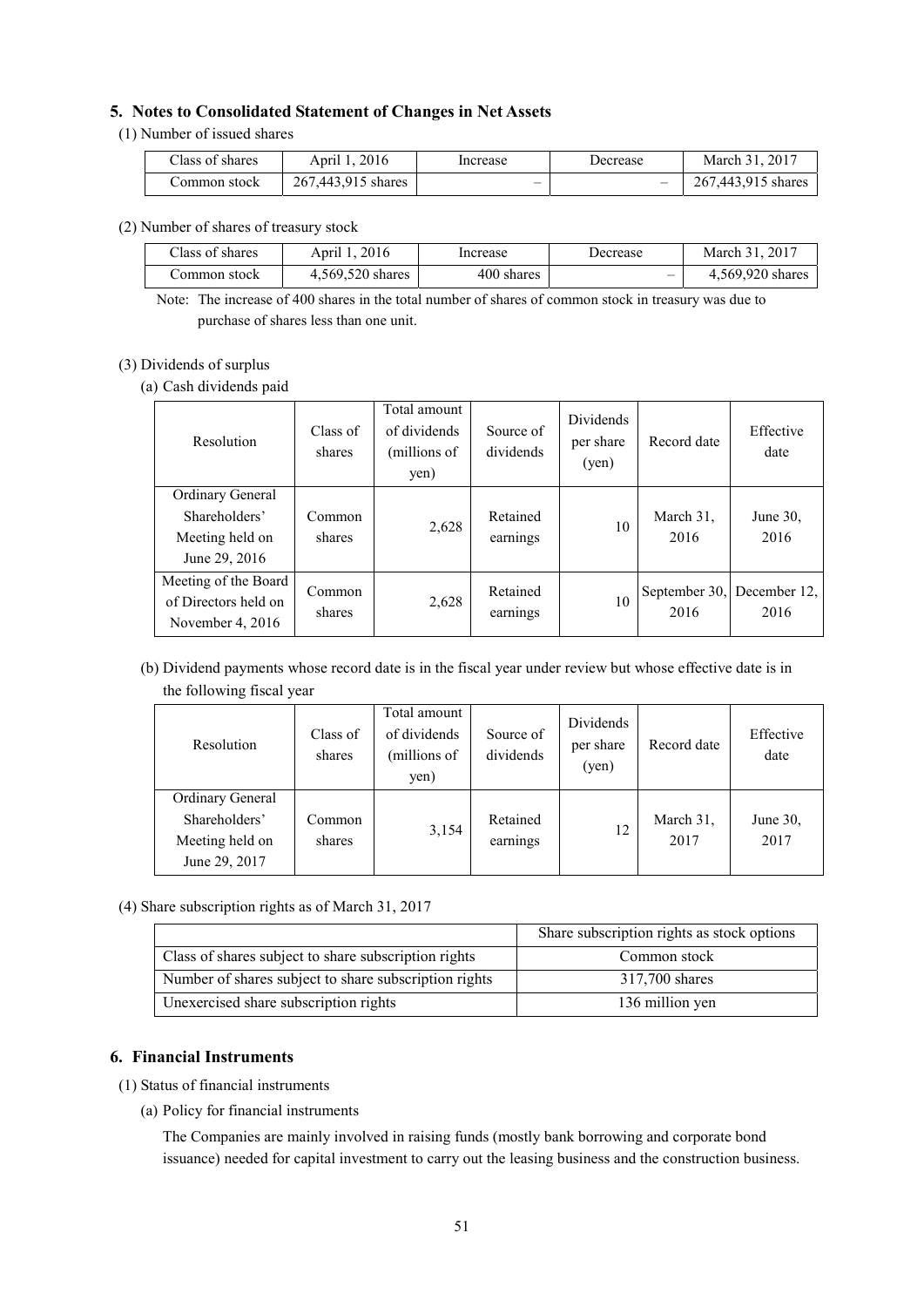Temporary excess funds are invested in highly secure financial assets, and short-term working capital is raised by borrowing from the bank.

The Companies conduct derivative transactions primarily for the purpose of avoiding interest rate and exchange rate risks, and has a policy not to conduct speculative trading.

#### (b) Nature of financial instruments and risks arising therefrom

Operating receivables and loans outstanding are exposed to credit risk.

Foreign currency denominated debts and credits originated in conjunction with overseas business development are exposed to exchange risk.

Securities and investment securities are mainly held-to-maturity securities and shares of the companies with which the Company has a business relationship, and those securities are exposed to market risk. Almost all accounts payable and accounts payable for completed projects which are operating payables are scheduled to be paid within one year.

Borrowings, bonds, and lease obligations related to finance lease transactions are mainly for the purpose of raising funds necessary for investment in facilities, and the longest repayment date is 15 years subsequent to fiscal year end.

Derivative transactions the Companies use are interest rate swaps with the purpose of avoiding risks of future fluctuations in interest rate for borrowings. Interest rate swaps adopted by the Company are exposed to the risk of changes in market interest rates. For details of hedging instruments, hedged items, hedging policies, assessment of hedge effectiveness of hedge accounting, please refer to "(5) Summary of accounting policies, (f) Significant hedge accounting."

#### (c) Risk management for financial instruments

Credit risk management for operating receivables and loans outstanding follows the "Receivables management rules." While each business division manages the extension of credit to its customers, it is also organized for early detection and loss reduction of accounts where collection is doubtful due to worsening credit or similar problems.

Regarding securities and investment securities, the Company periodically investigates and understands the share price and the financial condition of the share issuing organization. In addition, for items other than held-to-maturity securities, the Company considers the relationship with the trading partner companies and constantly re-evaluates its holdings.

The basic policy on derivatives trading is determined by the board of directors, and the execution and administration of derivatives transactions are conducted in accordance with the Company's "Derivatives Trading Management Rules." The derivatives trading management situation is periodically reported to the board of directors for comprehensive risk management. The Company believes that it has little credit risk associated with nonfulfillment of contracts by counterparties because it enters into derivative contracts only with domestic financial institutions with high credit ratings.

Operating payables and borrowings are exposed to liquidity risk, but this risk is monitored by various means such as the preparation of a monthly financial plan by each company in the Companies.

(d) Supplementary explanations on fair value of financial instruments

Fair value of financial instruments are measured based on the quoted market price, or reasonably assessed value if a quoted market price is not available.

Fair value of financial instruments for which quoted market price is not available is calculated based on changeable factors, and the value might differ if different assumptions are used.

The contracted amounts for "Derivatives" in "(2) Fair value of financial instruments" below should not be, in themselves, considered indicative of the volume of market risk associated with the derivatives.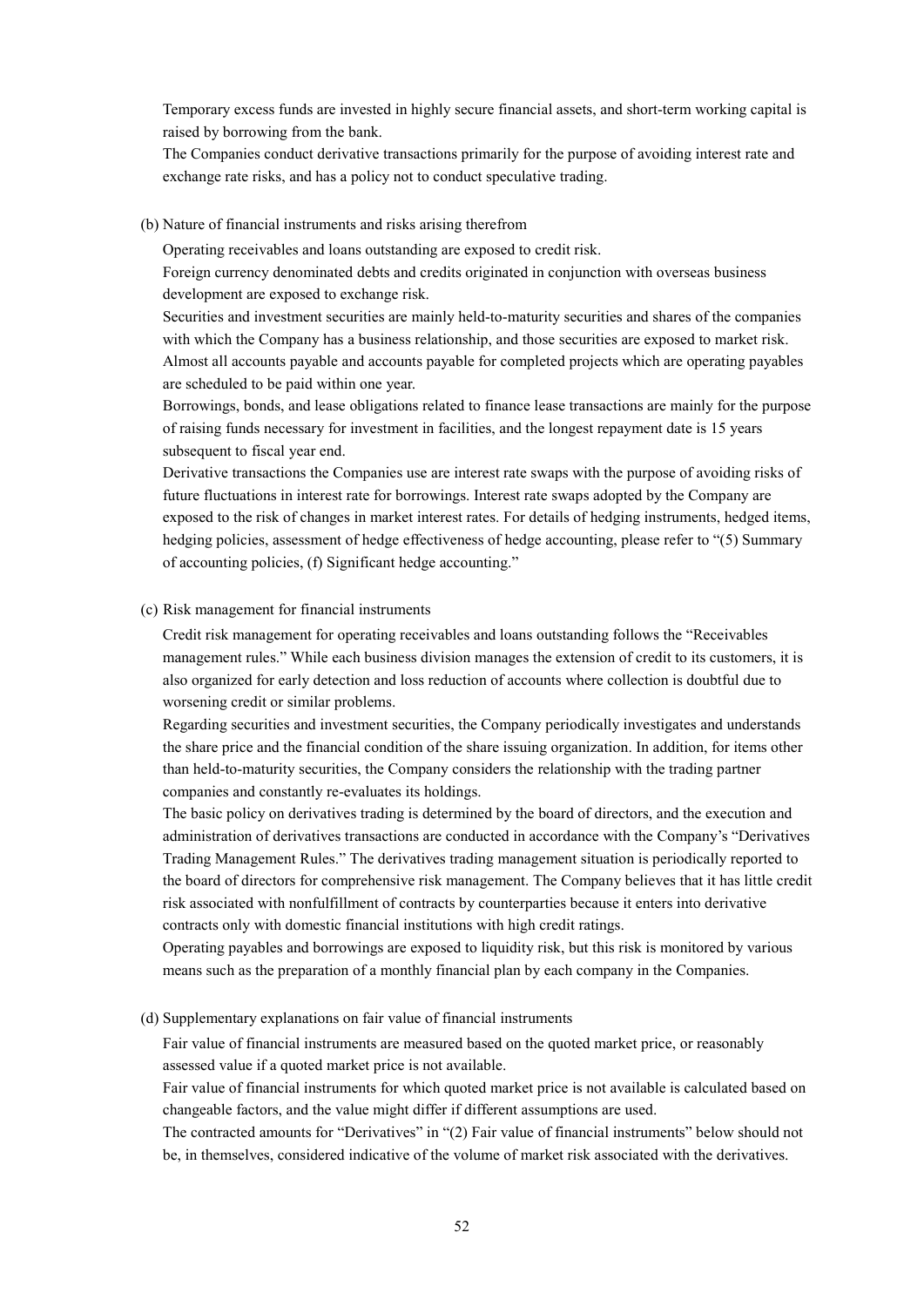#### (2) Fair value of financial instruments

The carrying amount on the consolidated balance sheet and fair value of financial instruments as of March 31, 2017 as well as the differences between these values are described below. Financial instruments whose fair values appear to be extremely difficult to determine are not included in the table.

|                                                                            |                 |            | (millions of yen) |
|----------------------------------------------------------------------------|-----------------|------------|-------------------|
|                                                                            | Carrying amount | Fair value | Difference        |
| (1) Cash and cash equivalents                                              | 104,432         | 104,432    |                   |
| (2) Trade receivables and accounts<br>receivable for completed<br>projects | 8,903           | 8,903      |                   |
| (3) Securities and investment<br>securities                                |                 |            |                   |
| (a) Held-to-maturity debt<br>securities                                    | 1,393           | 1,414      | 20                |
| (b) "Other securities"                                                     | 2,383           | 2,383      |                   |
| (4) Operating loans                                                        | 675             |            |                   |
| Allowance for doubtful<br>$(*1)$<br>accounts                               | (95)            |            |                   |
| Net                                                                        | 580             | 720        | 140               |
| (5) Long-term loans                                                        | 516             |            |                   |
| Allowance for doubtful<br>$(*1)$<br>accounts                               | (97)            |            |                   |
| <b>Net</b>                                                                 | 419             | 419        |                   |
| (6) Bad debts                                                              | 1,246           |            |                   |
| Allowance for doubtful<br>$(*1)$<br>accounts                               | (1,246)         |            |                   |
| <b>Net</b>                                                                 |                 |            |                   |
| <b>Total assets</b>                                                        | 118,112         | 118,273    | 161               |
| (1) Accounts payable and accounts<br>payable for completed projects        | 15,012          | 15,012     |                   |
| $(2)$ Bonds<br>$(*2)$                                                      | 20,001          | 20,041     | 40                |
| (3) Long-term debt<br>$(*2)$                                               | 14,530          | 14,610     | 79                |
| (4) Lease obligations                                                      | 15,386          | 15,548     | 162               |
| <b>Total liabilities</b>                                                   | 64,931          | 65,212     | 281               |
| Derivatives                                                                |                 |            |                   |

(\*1) Operating loans, long-term loans and bad debts have deductions of their respective allowance for doubtful accounts, which are recorded separately.

(\*2) As of March 31, 2017, current portion of long-term debt of 1,263 million yen and bonds due within one year of 3,966 million yen are included in long-term debt and bonds, respectively.

Note 1: Matters concerning the calculation method for the fair value of financial instruments, and matters concerning securities and derivatives

#### Assets

(1) Cash and cash equivalents, (2) Trade receivables and accounts receivable for completed projects

These assets are stated at carrying amount as they are settled in the short-term and their fair values approximate their carrying amount.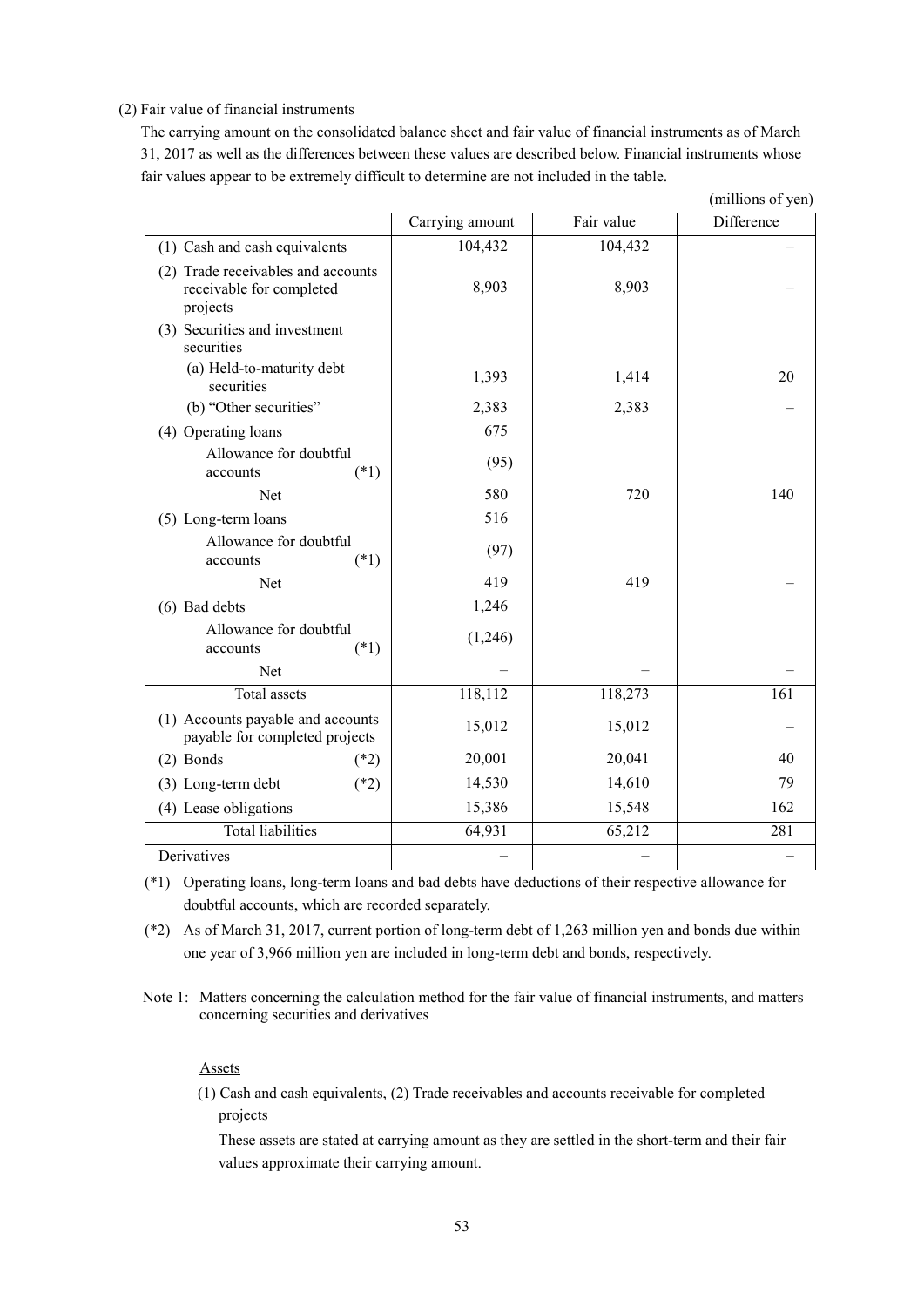(3) Securities and investment securities

Shares are stated at the stock exchange quoted price; bonds are stated at either the stock exchange quoted price or the price presented by transacting financial institutions. Information on securities by holding purpose is shown below.

(a) Held-to-maturity debt securities

The carrying amount on the consolidated balance sheet and fair value of held-to-maturity debt securities by type as well as the differences between these values are described below.

|                                                      | Type                                  | Carrying amount | Fair value | Difference |
|------------------------------------------------------|---------------------------------------|-----------------|------------|------------|
| Debt securities                                      | (1) Government and<br>municipal bonds | 1,393           | 1,414      | 20         |
| whose fair value                                     | (2) Corporate bonds                   |                 |            |            |
| exceeds their<br>carrying amount                     | (3) Others                            |                 |            |            |
|                                                      | Subtotal                              | 1,393           | 1,414      | 20         |
| Debt securities                                      | (1) Government and<br>municipal bonds |                 |            |            |
| whose carrying<br>amount exceeds<br>their fair value | (2) Corporate bonds                   |                 |            |            |
|                                                      | (3) Others                            |                 |            |            |
|                                                      | Subtotal                              |                 |            |            |
|                                                      | Total                                 | 1,393           | 1,414      | 20         |

# (millions of yen)

#### (b) Other securities

The carrying amount on the consolidated balance sheet and fair value of other securities by type as well as the differences between these values are described below.

|                                      | Type                                  | Carrying amount | Fair value | Difference |
|--------------------------------------|---------------------------------------|-----------------|------------|------------|
|                                      | $(1)$ Stock                           | 1,265           | 460        | 805        |
|                                      | $(2)$ Bonds                           |                 |            |            |
| Securities whose<br>carrying amount  | (a) Government and<br>municipal bonds | 1,080           | 1,056      | 23         |
| exceeds their                        | (b) Corporate bonds                   |                 |            |            |
| acquisition cost                     | (c) Others                            |                 |            |            |
|                                      | Others<br>(3)                         |                 |            |            |
|                                      | Subtotal                              | 2,345           | 1,516      | 828        |
|                                      | $(1)$ Stock                           |                 |            |            |
|                                      | $(2)$ Bonds                           |                 |            |            |
| Securities whose<br>acquisition cost | (a) Government and<br>municipal bonds | 38              | 38         | (0)        |
| exceeds their                        | (b) Corporate bonds                   |                 |            |            |
| carrying amount                      | (c) Others                            |                 |            |            |
|                                      | Others<br>(3)                         |                 |            |            |
|                                      | Subtotal                              | 38              | 38         | (0)        |
|                                      | Total                                 | 2,383           | 1,555      | 828        |

(millions of yen)

#### (4) Operating loans

The fair value of operating loans is stated at the net present value, which is calculated by discounting the principal with interest by the discount rate (i.e. the estimated interest rate for new transaction).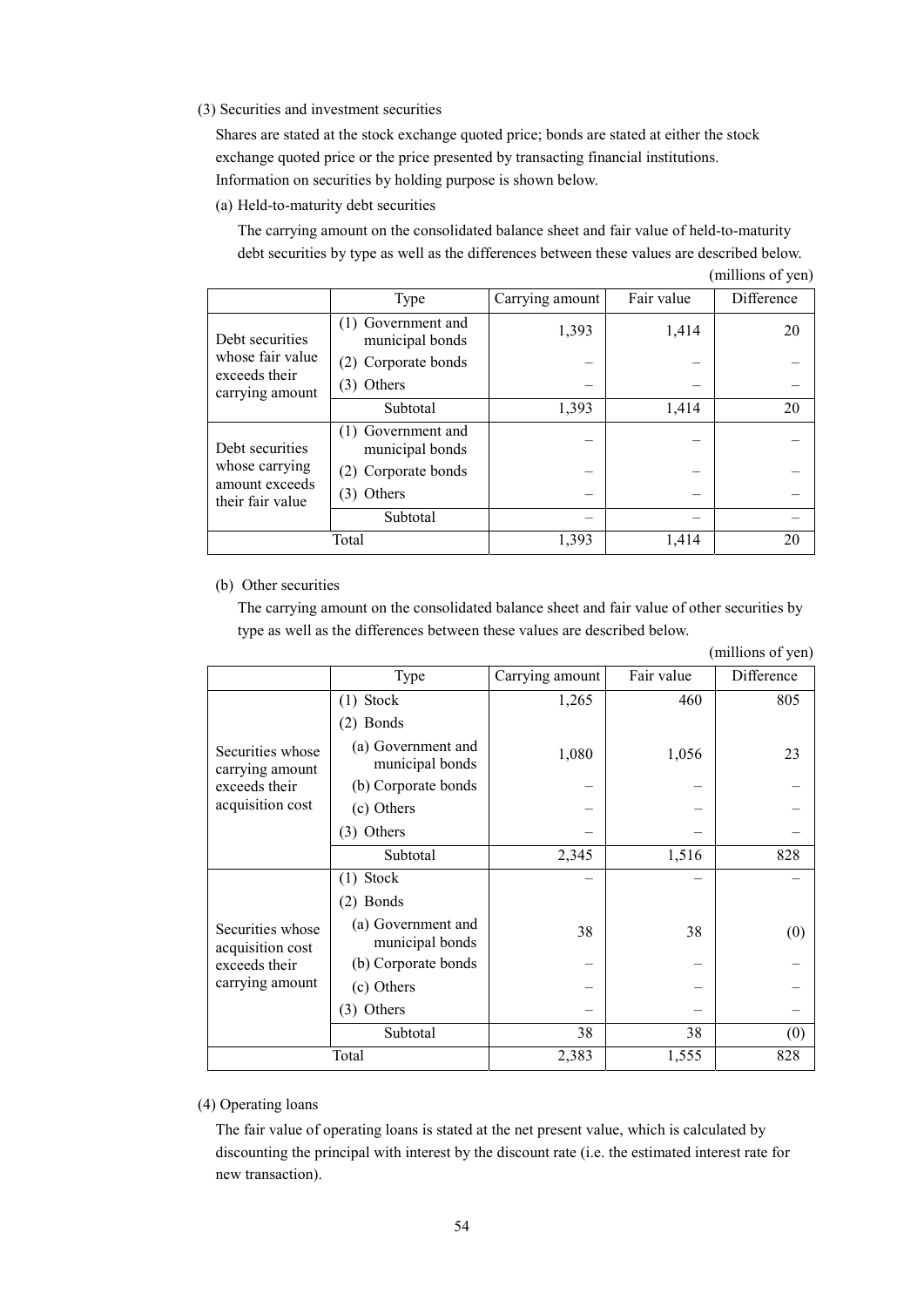#### (5) Long-term loans, (6) Bad debts

The fiscal year-end outstanding balances are calculated mainly using expected future cash flows of the potentially recoverable principal and interest.

#### **Liabilities**

(1) Accounts payable and accounts payable for completed projects

These liabilities are stated at carrying amount as they are settled in the short-term and their fair values approximate their carrying amount.

(2) Bonds

Bonds issued by the Company are privately offered, and their fair value is stated at the net present value, which is calculated by discounting the principal with interest by the discount rate (i.e. the current market interest rate in consideration of residual value and credit risk).

(3) Long-term debt, (4) Lease obligations

These liabilities are stated at the net present value, which is calculated by discounting the principal with interest by the discount rate (i.e. the estimated interest rate for new borrowings or lease transaction).

#### Derivatives trading

- (1) Derivatives to which hedge accounting is not applied Not applicable.
- (2) Derivatives to which hedge accounting is applied

(millions of yen)

| Method of hedge<br>accounting                          | Transaction                                                         | Hedged item    | Contract<br>amount, etc. | Due after<br>year | Fair<br>value |
|--------------------------------------------------------|---------------------------------------------------------------------|----------------|--------------------------|-------------------|---------------|
| Exceptional<br>treatment for<br>interest rate<br>swaps | Interest rate swaps<br>Floating rate receipt/<br>Fixed rate payment | Long-term debt | 58                       |                   | (Note)        |

(Note) Interest rate swaps that qualify for the exceptional treatment are accounted for with the long-term debt, and their fair value is included in the fair value of the long-term debt.

#### Note 2: Financial instruments whose fair value appear to be extremely difficult to determine

|                                                                    | (millions of yen) |
|--------------------------------------------------------------------|-------------------|
| Item                                                               | Carrying amount   |
| Other securities                                                   |                   |
| (1) Unlisted shares                                                | 4,566             |
| (2) Unlisted bonds                                                 |                   |
| Subordinate corporate bonds                                        | 824               |
| (3) Others                                                         |                   |
| Subordinate beneficiary rights of loans and accounts receivable in | 879               |
| trust                                                              |                   |
| Contributions to limited investment partnerships                   | 2,526             |
| Total                                                              | 8,796             |

As they have no market value, and as it is understood that it is extremely difficult to estimate their future cash flow, the above financial instruments are not included in "Assets: (3) (b) Other securities."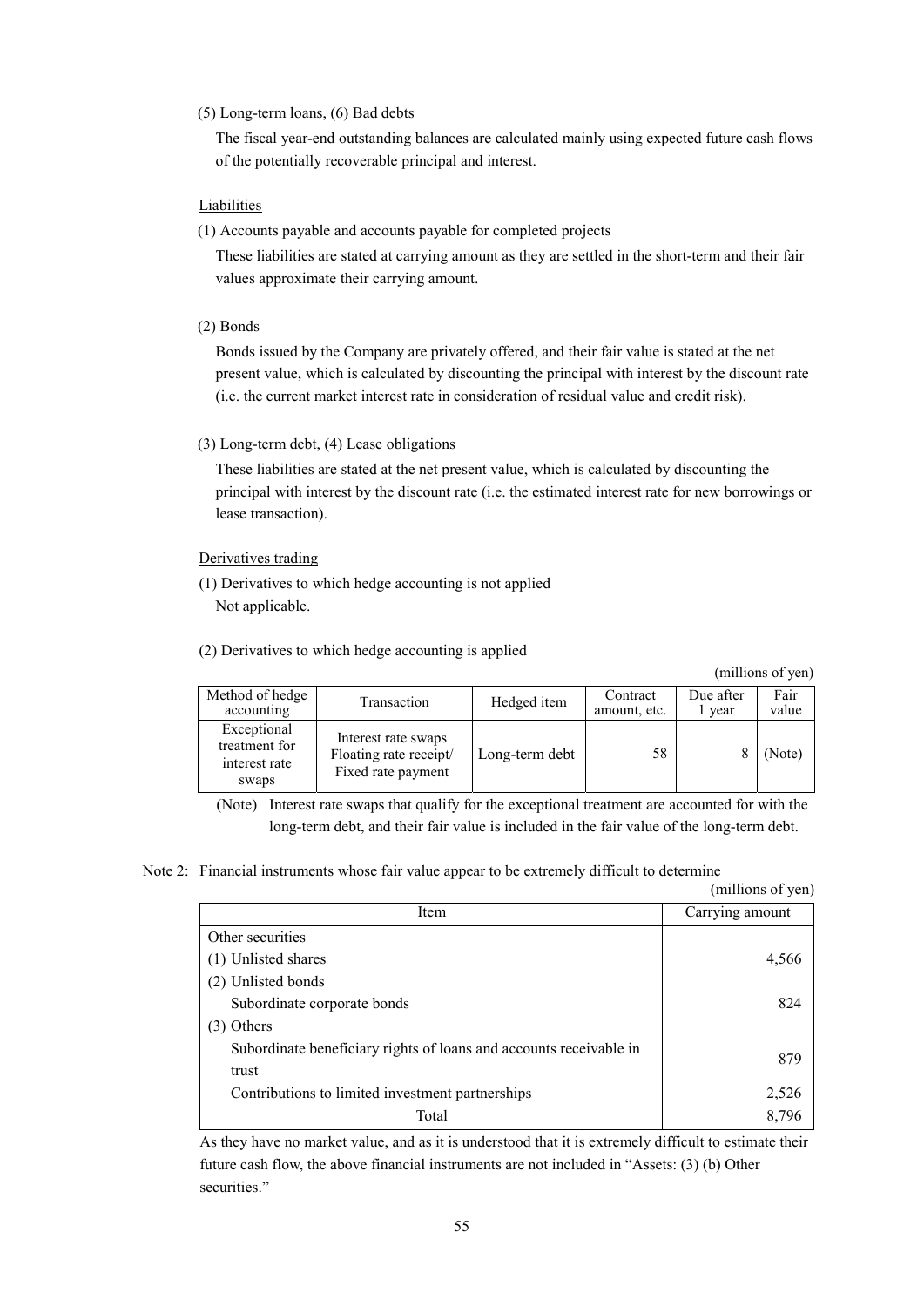Note 3: The scheduled redemption amount of monetary claims and investment securities with maturity subsequent to fiscal year end

|                                                                     | Due within 1<br>year | Due after 1<br>year through<br>5 years | Due after 5<br>years through<br>10 years | Due after<br>10 years |
|---------------------------------------------------------------------|----------------------|----------------------------------------|------------------------------------------|-----------------------|
| Cash and cash equivalents                                           | 104,432              |                                        |                                          |                       |
| Trade receivables and accounts<br>receivable for completed projects | 8,903                |                                        |                                          |                       |
| Securities and investment securities                                |                      |                                        |                                          |                       |
| Held-to-maturity debt securities                                    | 50                   | 1,020                                  | 300                                      |                       |
| Other securities with maturities                                    | 71                   | 1,042                                  |                                          | 1,703                 |
| Operating loans                                                     | 165                  | 429                                    | 56                                       | 23                    |
| Long-term loans                                                     | 10                   | 32                                     | 13                                       | 459                   |
| <b>Bad debts</b>                                                    |                      |                                        |                                          | 1,246                 |
| Total                                                               | 113,631              | 2,524                                  | 370                                      | 3,433                 |

(millions of yen)

Note 4: Scheduled repayment amount of loans payable and other interest-bearing debt subsequent to fiscal year end (millions of yen)

|                   | Due within 1<br>year | Due after 1<br>year through<br>5 years | Due after 5<br>years through<br>10 years | Due after<br>10 years |
|-------------------|----------------------|----------------------------------------|------------------------------------------|-----------------------|
| <b>Bonds</b>      | 3,966                | 14,064                                 | 1,971                                    |                       |
| Long-term debt    | 1,263                | 4,267                                  | 4,690                                    | 4,309                 |
| Lease obligations | 4,647                | 10,739                                 | $\overline{\phantom{0}}$                 |                       |
| Total             | 9,876                | 29,070                                 | 6,661                                    | 4,309                 |

#### **7. Rental Properties**

The Company possesses rental apartments in major cities and regions throughout Japan. Also, some of consolidated subsidiaries possess rental housing and buildings for rent, and develop and possess serviced apartments. For the year ended March 31, 2017, income arising from these rental properties was 4,152 million yen, and impairment loss was 589 million yen.

Also, the changes in the carrying amount on the consolidated balance sheet of rental properties during the fiscal year under review, and the fair value as of March 31, 2017 were as follows:

(millions of yen)

|                                                       | Fair value |                                 |                      |
|-------------------------------------------------------|------------|---------------------------------|----------------------|
| Balance<br>Increase/decrease<br>as of April 1, $2016$ |            | Balance as of<br>March 31, 2017 | as of March 31, 2017 |
| 64.159                                                | (2, 413)   | 61.745                          | 63,987               |

Notes: 1. Carrying amount recorded on the consolidated balance sheet is the amount after deducting accumulated depreciation and accumulated impairment loss from acquisition cost.

 2. The main increase for the fiscal year under review was development of serviced apartments of 649 million yen, and the main decreases for the fiscal year under review were sale of rental apartments of 1,652 million yen and impairment loss of 589 million yen.

 3. Fair value as of the end of the fiscal year under review is calculated by the Company mainly based on "Real-estate appraisal standards."

#### **8. Per Share Information**

| 1. Net assets per share     | 603.76 yen |
|-----------------------------|------------|
| 2. Basic earnings per share | 77.61 yen  |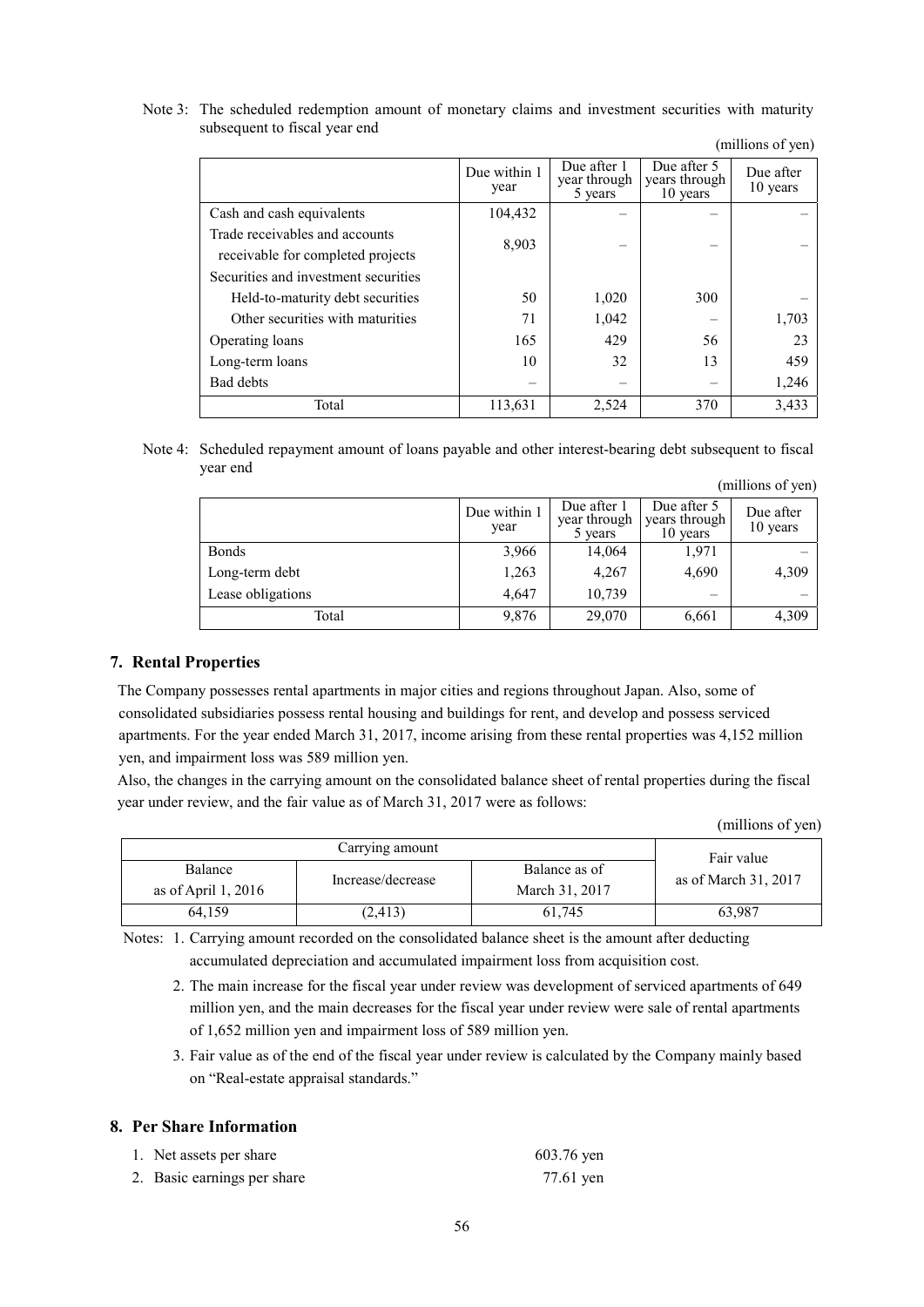#### **9. Events after the Reporting Period**

Not applicable.

#### **10. Other Notes**

#### *Business Combination*

#### **Business Combination by Acquisition**

- (1) Overview of business combination
	- (a) Name and business activities of the acquired company

Name of acquired company: SBI Life Living Co., Ltd. Business activities: Real estate business (planning, architect, development, and sales of investment income properties)

(b) Main reasons for business combination

To strengthen its core Leasing and Construction businesses, and expand into new business fields by leveraging SBI Life Living Co., Ltd.'s excellent development records in the Tokyo metropolitan, Nagoya, and Fukuoka areas, as well as its unique product lineup, which includes four-story reinforced concrete condominiums and three-story wooden apartments.

(c) Date of business combination

July 1, 2016

(d) Legal form of business combination

Acquisition of shares

(e) Name of company after business combination

Life Living Co., Ltd. has changed in its business name from SBI Life Living Co., Ltd on July 1, 2016.

- (f) Voting right ratio acquired 100%
- (g) Main grounds for determining acquiring company The Company acquired the shares in exchange for cash.
- (2) Period of business results of acquired company included in consolidated financial statements From July 1, 2016 to March 31, 2017
- (3) Acquisition cost of the acquired company and components thereof

| Consideration for acquisition | Cash | 5,700 million yen |
|-------------------------------|------|-------------------|
| Acquisition cost              |      | 5,700 million yen |

(4) Main contents of acquisition-related cost

Advisory cost, etc.: 92 million yen

- (5) Amount of goodwill recognized, reason for recognition of goodwill, and method and period for amortization of goodwill
	- (a) Amount of goodwill recognized 2,079 million yen
	- (b) Reason for recognition of goodwill

Calculated based primarily on a reasonable estimation of future excess earning power expected from the expansion of Life Living Co., Ltd.'s investment-type condominium development business.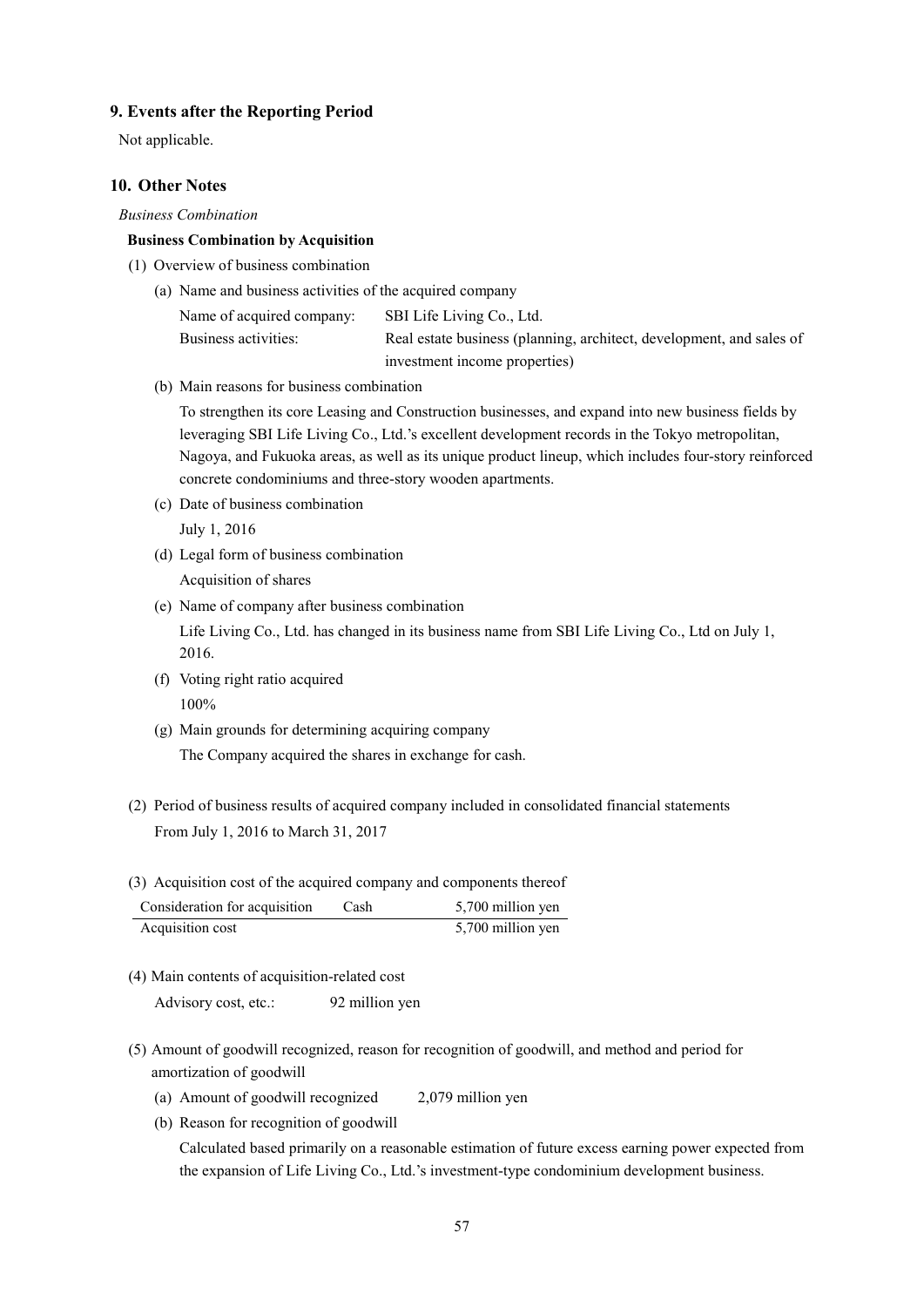(c) Method and period for amortization of goodwill

Evenly amortized over six years

(6) Amount, source, method and period of goodwill amortization

| Current assets          | 2,771 million yen |
|-------------------------|-------------------|
| Non-current assets      | 1,130 million yen |
| Total assets            | 3,901 million yen |
|                         |                   |
| Current liabilities     | 232 million yen   |
| Non-current liabilities | 48 million yen    |
| Total liabilities       | 281 million yen   |

(7) Estimated amount of impact on the consolidated statements of operations for the fiscal year under review based on the assumption that the business combination was completed on the first day of the fiscal year under review, as well as the calculation method thereof

| Net sales                                                    | 547 million yen    |
|--------------------------------------------------------------|--------------------|
| Operating profit (loss)                                      | $(83)$ million yen |
| Recurring profit (loss)                                      | $(82)$ million yen |
| Net income (loss) attributable to shareholders of the parent | $(85)$ million yen |

(Calculation method for the estimated amount)

The estimated amount of impact is the difference between net sales and profit/loss information calculated based on the assumption that the business combination was completed on the first day of the fiscal year under review and the net sales and profit/loss information presented in the consolidated statements of operations of the acquired company. In addition, the amortized amount has been calculated based on the assumption that the goodwill recognized when the business combination was completed had been generated on the first day of the fiscal year under review.

Please note that these notes have not received audit certification.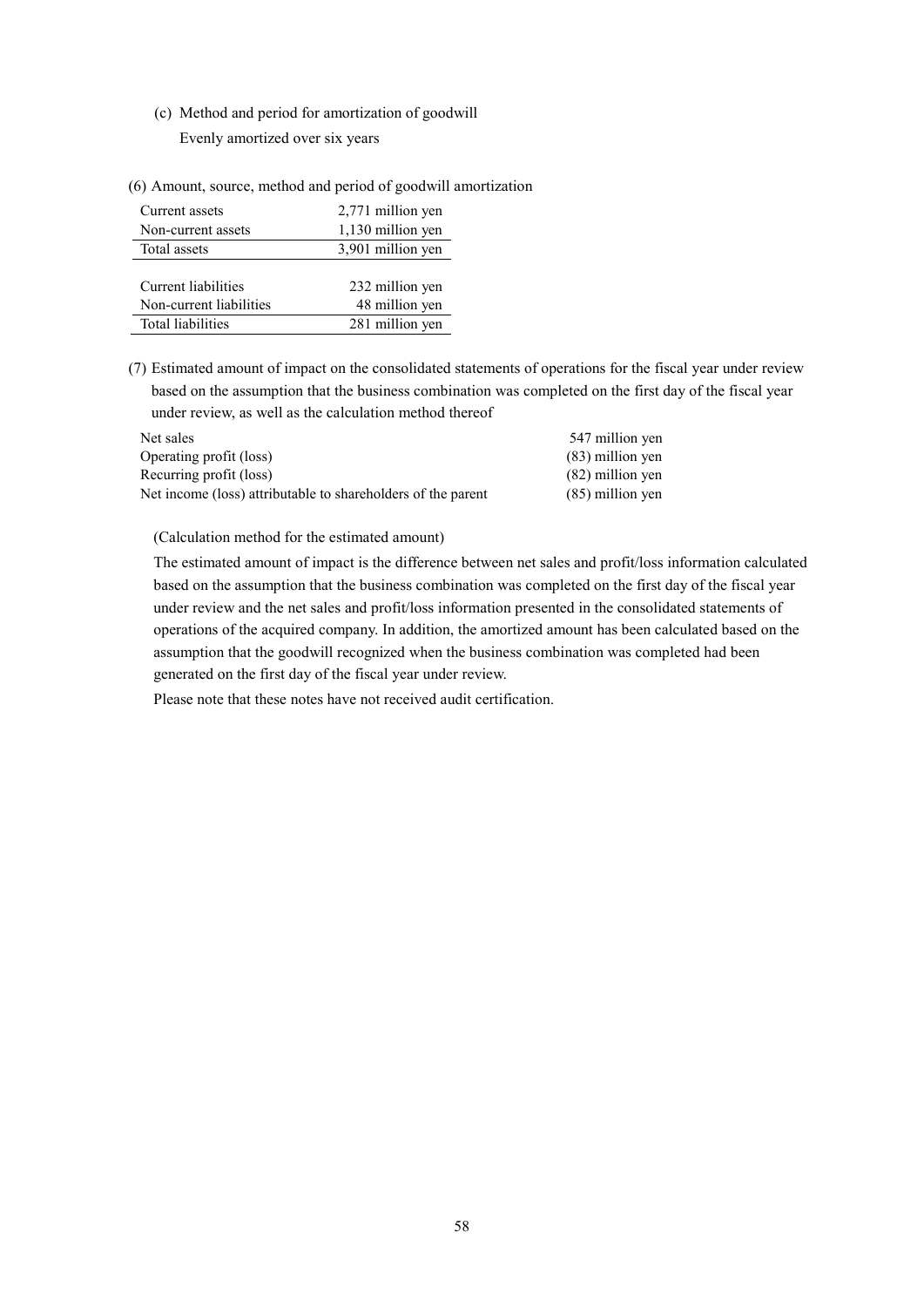### **NON-CONSOLIDATED FINANCIAL STATEMENTS**

#### **NON-CONSOLIDATED BALANCE SHEET** (as of March 31, 2017)

(millions of yen) **ASSETS Current assets** 102,026 Cash and cash equivalents 76,432 Trade receivables 5,428 Accounts receivable for completed projects 2,188 Operating loans 675 Securities 71 Real estate for sale 21 Real estate for sale in progress 200 Payment for construction in progress 489 Supplies 407 Prepaid expenses 2,629 Deferred tax assets 7,523 Other accounts receivable 809 Deposits paid 2,693 Short-term loans receivable from subsidiaries and affiliates 2,037 Others 592 Allowance for doubtful accounts (174) (174) **Non-current assets 204,160 Property, plant and equipment** 111,281 Buildings 23,344 Structures 310 Machinery and equipment 99 Vehicles 0 Tools, furniture and fixtures 1963 Land 70,873 Leased assets 13,537 Construction in progress 2,153 **Intangible fixed assets** 8,167 **Investments and other assets** 84,711 Investment securities 10,803 Stocks of subsidiaries and affiliates 45,046  $\text{Long-term loans}$  514 Long-term loans receivable from subsidiaries and affiliates 1.177 Bad debts 1,246 Long-term prepaid expenses 3,231 Deferred tax assets 15,952 Others 2,628 Allowance for doubtful accounts (1,888) **Deferred assets** 552 Bond issuance cost 552 **Total assets** 306,739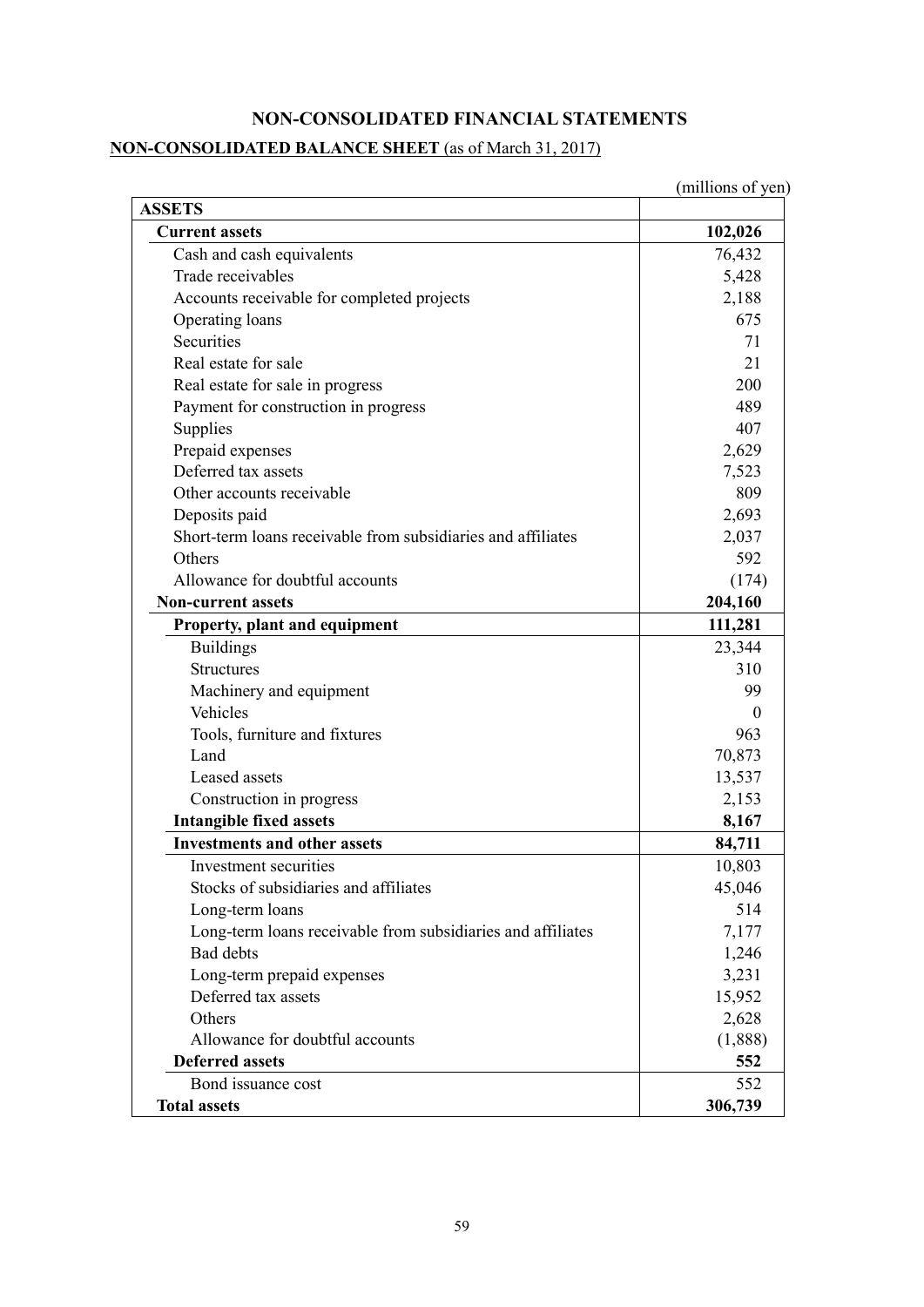# **NON-CONSOLIDATED BALANCE SHEET** (as of March 31, 2017) *(Continued)*

|                                                        | (millions of yen) |
|--------------------------------------------------------|-------------------|
| <b>LIABILITIES</b>                                     |                   |
| <b>Current liabilities</b>                             | 90,030            |
| Accounts payable                                       | 2,311             |
| Accounts payable for completed projects                | 11,410            |
| Current portion of long-term debt                      | 200               |
| Bonds due within one year                              | 3,966             |
| Lease obligations                                      | 4,614             |
| Accounts payable-other                                 | 17,867            |
| Accrued income taxes                                   | 2,235             |
| Advances received                                      | 38,003            |
| Customer advances for projects in progress             | 4,841             |
| Deposits received                                      | 4,020             |
| Reserve for warranty obligations on completed projects | 370               |
| Others                                                 | 189               |
| <b>Non-current liabilities</b>                         | 64,489            |
| <b>Bonds</b>                                           | 16,035            |
| Long-term debt                                         | 300               |
| Lease obligations                                      | 10,630            |
| Long-term advances received                            | 16,614            |
| Lease/guarantee deposits received                      | 7,124             |
| Retirement benefit reserves                            | 10,563            |
| Reserve for apartment vacancy loss                     | 3,183             |
| Others                                                 | 37                |
| <b>Total liabilities</b>                               | 154,520           |
| <b>NET ASSETS</b>                                      |                   |
| <b>Shareholders' equity</b>                            | 151,507           |
| Common stock                                           | 75,282            |
| Capital surplus                                        | 45,235            |
| Legal capital surplus                                  | 45,235            |
| Retained earnings                                      | 34,650            |
| Other retained earnings                                | 34,650            |
| Retained earnings brought forward                      | 34,650            |
| Treasury stock                                         | (3,660)           |
| Valuation and translation adjustments                  | 574               |
| Net unrealized gains on "other securities"             | 574               |
| <b>Share subscription rights</b>                       | 136               |
| <b>Total net assets</b>                                | 152,219           |
| <b>Total liabilities and net assets</b>                | 306,739           |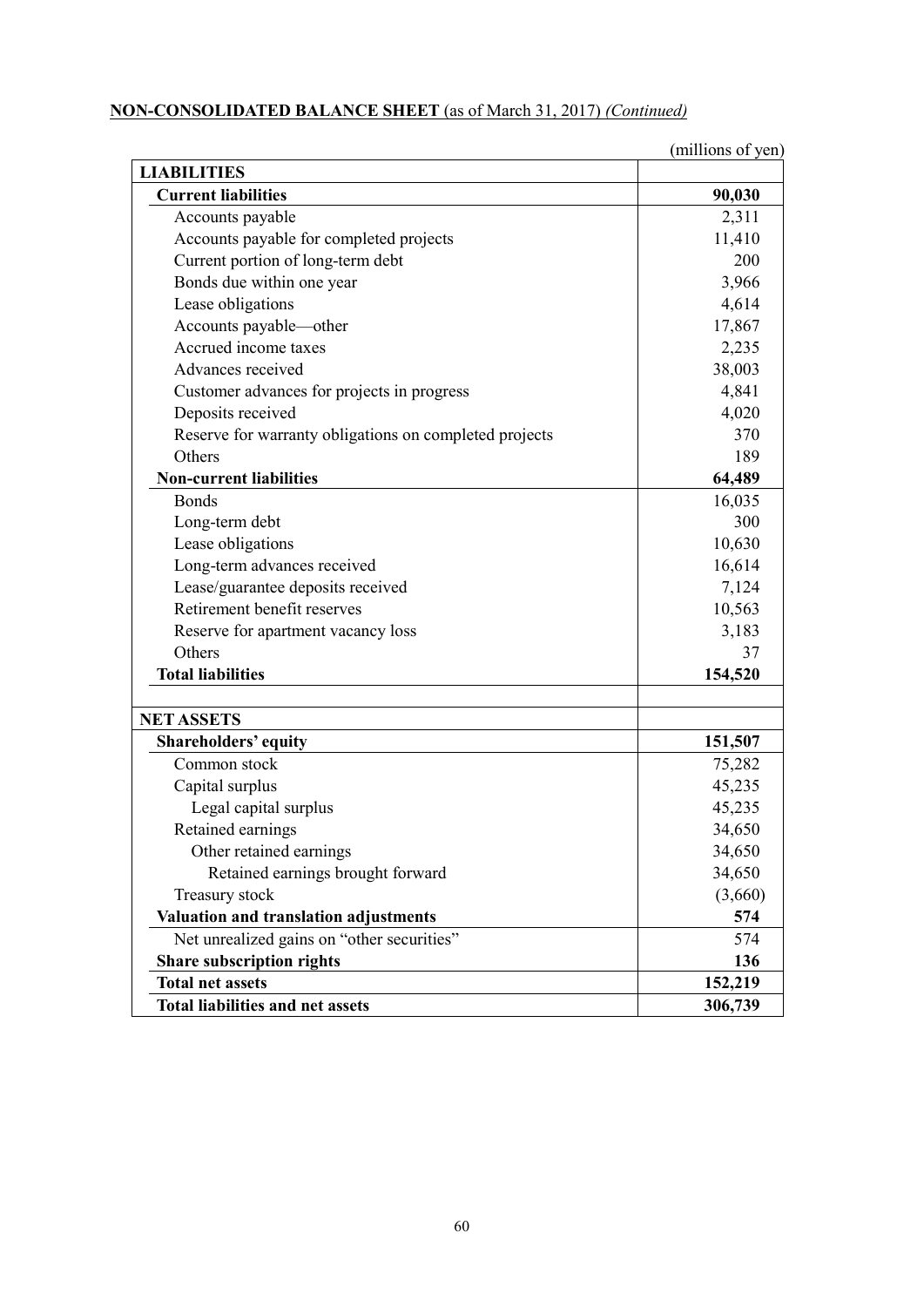# **NON-CONSOLIDATED STATEMENT OF OPERATIONS**

(from April 1, 2016 to March 31, 2017)

|                                                     | (millions of yen) |
|-----------------------------------------------------|-------------------|
| <b>Net sales</b>                                    | 499,218           |
| <b>Sales from Leasing Business</b>                  | 415,608           |
| <b>Sales from Construction Business</b>             | 70,779            |
| Sales from Other Businesses                         | 12,830            |
| <b>Cost of sales</b>                                | 409,487           |
| Cost of sales from Leasing Business                 | 348,195           |
| Cost of sales from Construction Business            | 50,108            |
| Cost of sales from Other Businesses                 | 11,182            |
| <b>Gross profit</b>                                 | 89,730            |
| Selling, general and administrative expenses        | 68,026            |
| <b>Operating profit</b>                             | 21,704            |
| <b>Other income</b>                                 | 835               |
| Interest and dividend income                        | 387               |
| Foreign exchange gains                              | 13                |
| Others                                              | 434               |
| <b>Other expenses</b>                               | 821               |
| Interest expenses                                   | 550               |
| Others                                              | 271               |
| <b>Recurring profit</b>                             | 21,717            |
| <b>Extraordinary income</b>                         | 403               |
| Gain on sale of property, plant and equipment       | 403               |
| <b>Extraordinary losses</b>                         | 1,025             |
| Loss on sale of property, plant and equipment       | 260               |
| Loss on retirement of property, plant and equipment | 86                |
| Impairment loss                                     | 589               |
| Disaster loss                                       | 88                |
| Income before income taxes                          | 21,095            |
| Income taxes—current                                | 2,903             |
| Income taxes-deferred                               | (2,294)           |
| Net income                                          | 20,486            |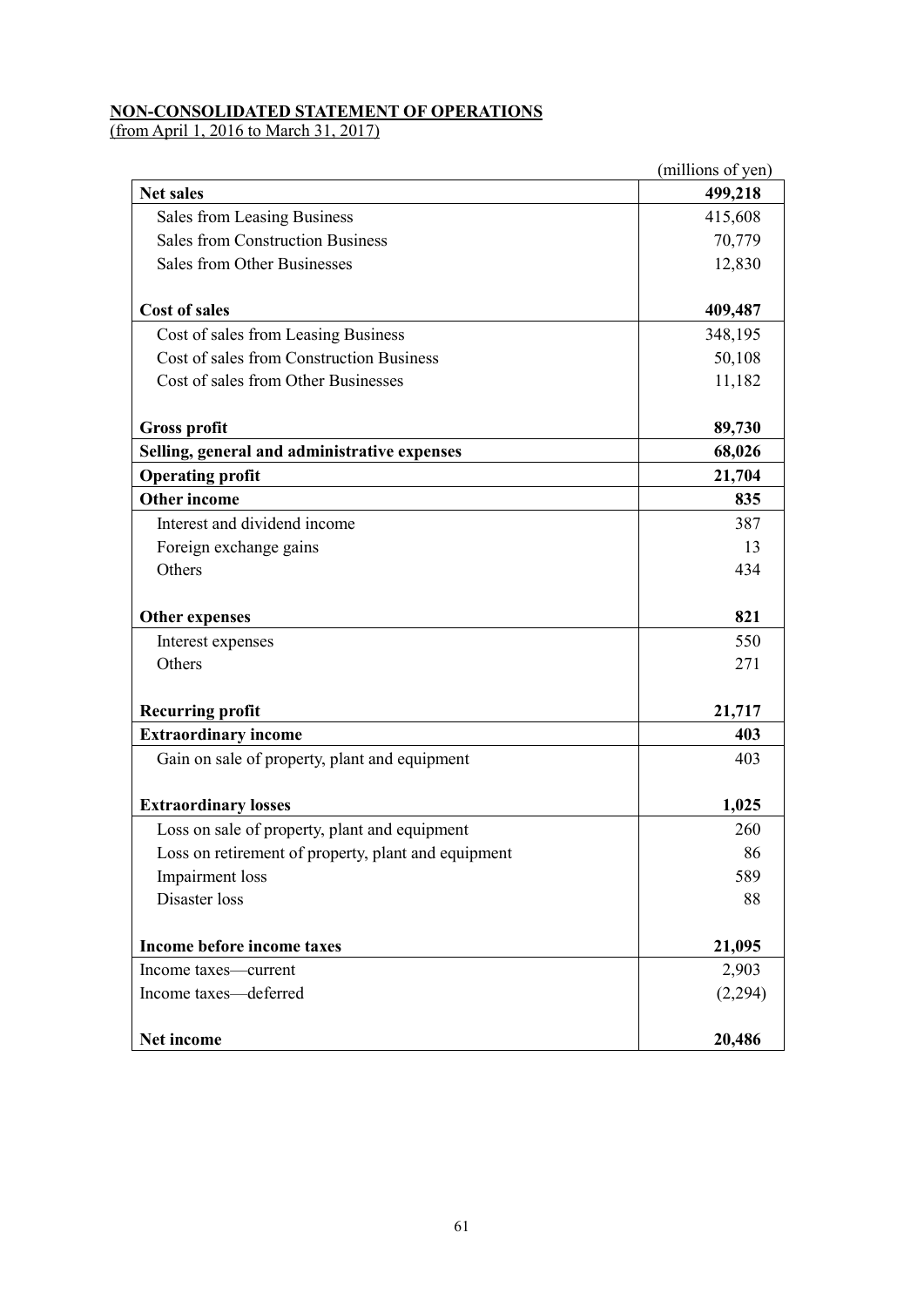### **NON-CONSOLIDATED STATEMENT OF CHANGES IN NET ASSETS**

(from April 1, 2016 to March 31, 2017)

|                                                              |                                      |                          |                          |                                                                             |                               |                   | (millions of yen)                  |
|--------------------------------------------------------------|--------------------------------------|--------------------------|--------------------------|-----------------------------------------------------------------------------|-------------------------------|-------------------|------------------------------------|
|                                                              | Shareholders' equity                 |                          |                          |                                                                             |                               |                   |                                    |
|                                                              | Capital surplus<br>Retained earnings |                          |                          |                                                                             |                               |                   |                                    |
|                                                              | Common<br>stock                      | Legal capital<br>surplus | Total capital<br>surplus | Other<br>retained<br>earnings<br>Retained<br>earnings<br>brought<br>forward | Total<br>retained<br>earnings | Treasury<br>stock | Total share-<br>holders'<br>equity |
| Balance as of April 1,<br>2016                               | 75,282                               | 45,235                   | 45,235                   | 19,422                                                                      | 19,422                        | (3,660)           | 136,279                            |
| Change during period                                         |                                      |                          |                          |                                                                             |                               |                   |                                    |
| Dividends of<br>surplus                                      |                                      |                          |                          | (5,257)                                                                     | (5,257)                       |                   | (5,257)                            |
| Net income                                                   |                                      |                          |                          | 20,486                                                                      | 20,486                        |                   | 20,486                             |
| Acquisition of<br>treasury stock                             |                                      |                          |                          |                                                                             |                               | (0)               | (0)                                |
| Net change of<br>items other than<br>shareholders'<br>equity |                                      |                          |                          |                                                                             |                               |                   |                                    |
| <b>Total change during</b><br>period                         |                                      |                          |                          | 15,228                                                                      | 15,228                        | (0)               | 15,228                             |
| <b>Balance as of March</b><br>31, 2017                       | 75,282                               | 45,235                   | 45,235                   | 34,650                                                                      | 34,650                        | (3,660)           | 151,507                            |

|                                                        |                      |                                                                      |                              | (umuquo of yen)  |
|--------------------------------------------------------|----------------------|----------------------------------------------------------------------|------------------------------|------------------|
|                                                        |                      | Valuation and translation adjustments                                |                              |                  |
|                                                        | Net unrealized gains | Total valuation and<br>on "other securities" translation adjustments | Share subscription<br>rights | Total net assets |
| Balance as of April 1, 2016                            | 435                  | 435                                                                  | 18                           | 136,732          |
| Change during period                                   |                      |                                                                      |                              |                  |
| Dividends of surplus                                   |                      |                                                                      |                              | (5,257)          |
| Net income                                             |                      |                                                                      |                              | 20,486           |
| Acquisition of treasury stock                          |                      |                                                                      |                              | (0)              |
| Net change of items other than<br>shareholders' equity | 139                  | 139                                                                  | 118                          | 258              |
| Total change during period                             | 139                  | 139                                                                  | 118                          | 15,487           |
| Balance as of March 31, 2017                           | 574                  | 574                                                                  | 136                          | 152,219          |

(millions of yen)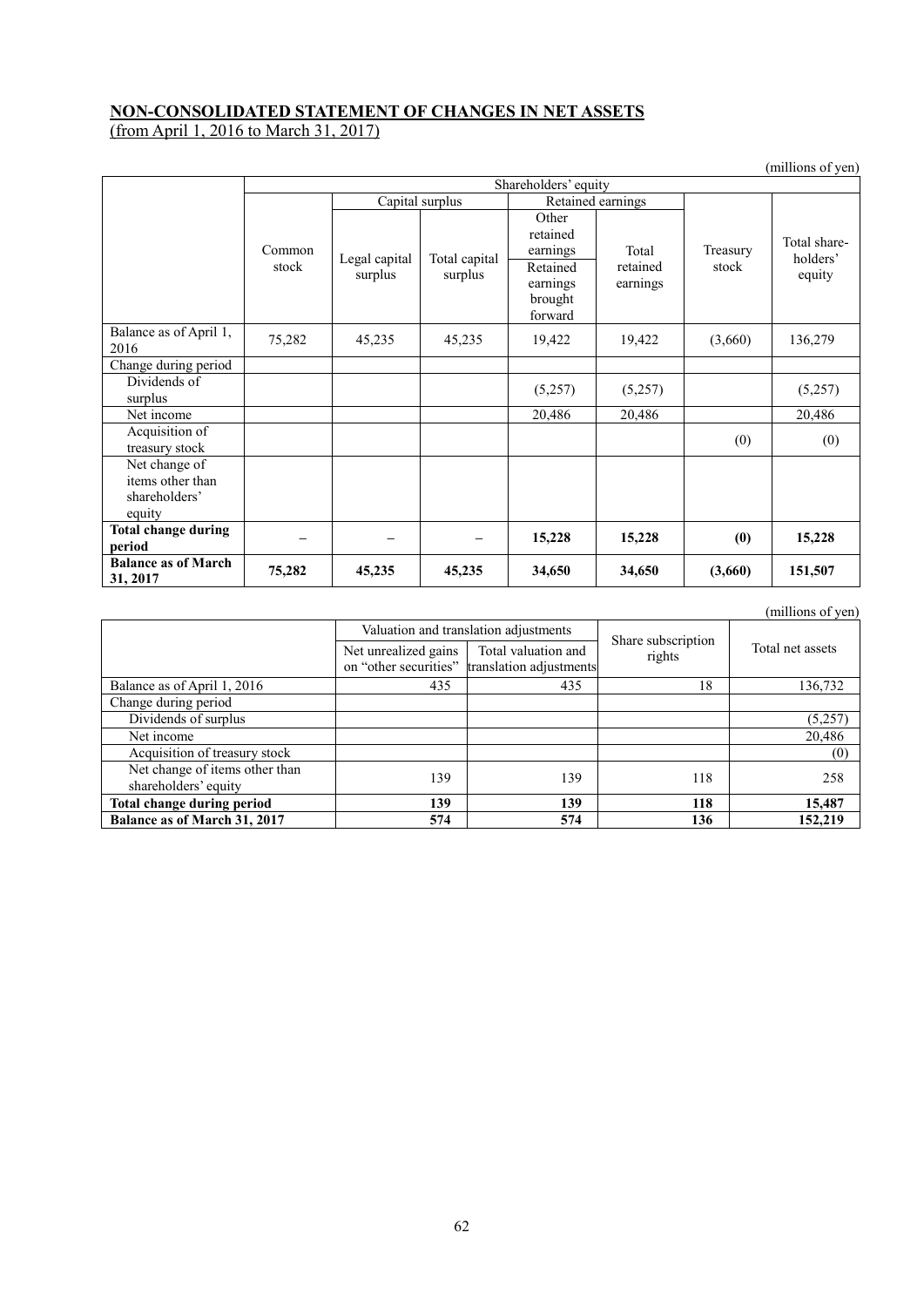# Notes to Non-consolidated Financial Statements

#### **1. Significant Accounting Policies**

- (1) Valuation bases and methods for assets
	- **Securities**

Shares of subsidiaries and affiliates

Stated at cost by the moving-average method

Other securities

Other securities with available fair market values are stated at fair market value at the end of the fiscal year. Unrealized gains and losses are directly included in net assets. The cost of securities sold is determined by the moving-average method.

Other securities without available fair market values are stated at cost determined by the moving-average method.

Contributions to limited investment partnerships are reported using the equity method, based on the latest financial statements available.

#### Inventories

Primarily stated at cost determined by the specific identification method (figures on the balance sheet are determined based on the method of writing down the book value in accordance with the declining in profitability of assets)

#### (2) Depreciation and amortization of non-current assets

Rental property, plant and equipment (except for leased assets)

Depreciated by the straight-line method

Useful lives of major assets are as follows:

Buildings: 22–47 years 22–47 years 22–47 years 22–47 years 22–47 years 22–47 years 22–47 years 22–47 years 22–47 years 22–47 years 22–47 years 22–47 years 22–47 years 22–47 years 22–47 years 22–47 years 22–47 years 22–47 y

Property, plant and equipment other than the above (except for leased assets):

Depreciated by the declining-balance method

However, buildings (excluding accompanying facilities) obtained on or after April 1, 1998 and facilities accompanying buildings and structures obtained on or after April 1, 2016 are depreciated by the straight-line method.

Useful lives of major assets are as follows:

| Buildings:                                          | $15-50$ years  |
|-----------------------------------------------------|----------------|
| Tools, furniture and fixtures:                      | $5 - 10$ years |
| Intangible fixed assets (except for leased assets): |                |
| Amortized by the straight-line method               |                |
| Useful lives of major assets are as follows:        |                |

Software for internal use: 5 years 5 years 5 years 5 years 5 years 5 years 5 years 5 years 5 years 5 years 5 years 5 years 5 years 5 years 5 years 5 years 5 years 5 years 5 years 5 years 5 years 5 years 5 years 5 years 6 y

## Leased assets:

Depreciated and amortized by the straight-line method based on the lease term as the useful life and residual value of zero.

Long-term prepaid expenses:

Evenly amortized mainly over the following period Prepaid master-lease rents: 3–5 years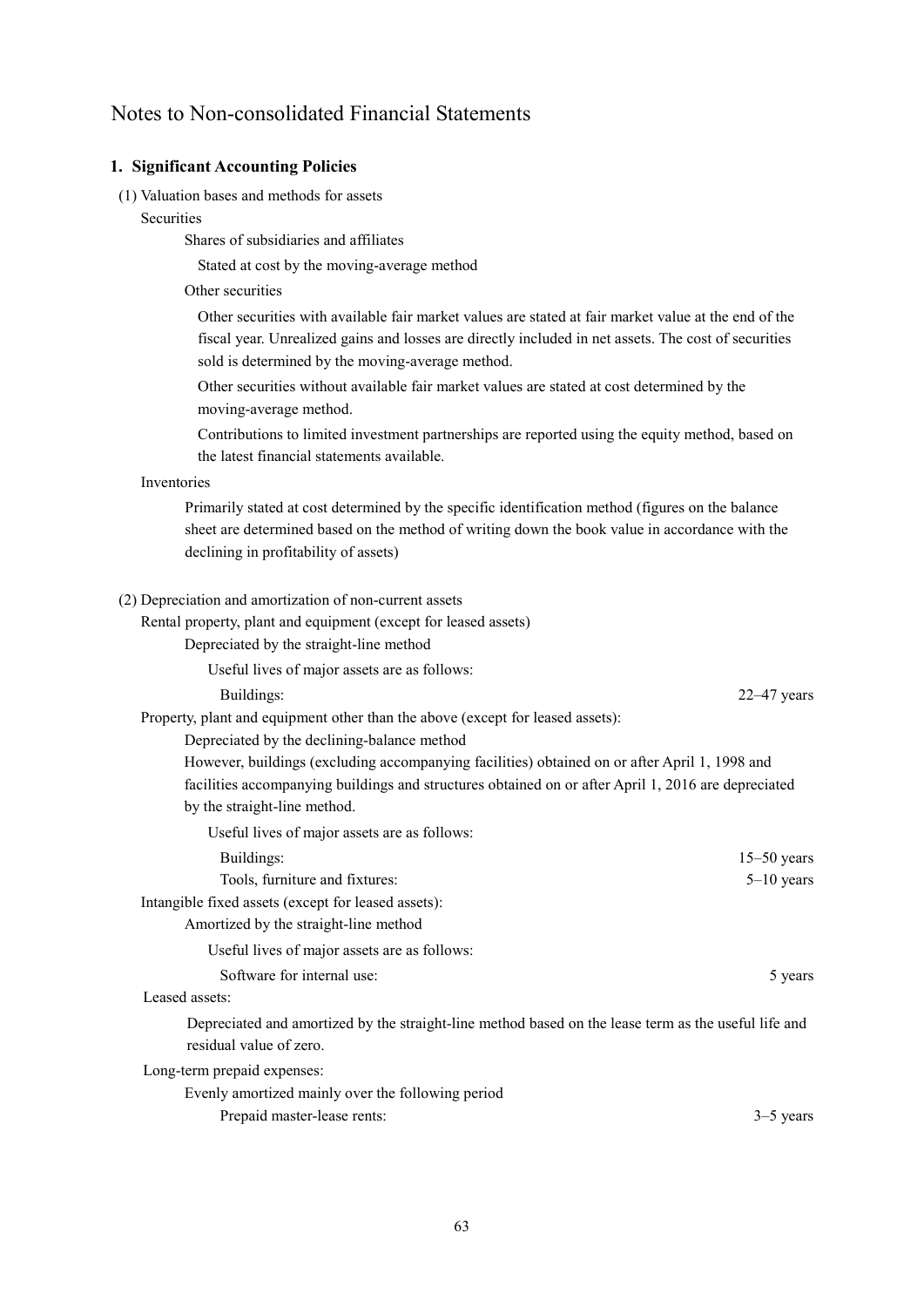#### (3) Accounting for deferred assets

Bond issuance cost

Evenly amortized over the redemption period

#### (4) Provision of allowance and provisions

Allowance for doubtful accounts

The Company maintains an allowance for doubtful accounts to reserve for potentially uncollectible receivables such as accounts receivable and loans. An estimated uncollectible amount is provided at the amount estimated by either using the historical rate of credit loss in the case of general receivables, or based on individual consideration of collectibility in the case of specific receivables such as highly doubtful receivables.

#### Reserve for warranty obligations on completed projects

Reserve for warranty obligations on completed projects is provided to reserve for the Company's compensation expenses regarding its execution of warranty obligations under defect liabilities in the future pertaining to completed projects. It is calculated using the percentage of the past execution of warranty obligations on the completed projects.

Retirement benefit reserves

To prepare for employees' retirement benefits, retirement benefit reserves are provided for based on projected retirement benefit obligations as of the balance sheet date.

Actuarial differences, which are prorated according to the straight-line method over a specified period (5 years) within the average remaining service years of employees at the time of accrual in each fiscal year, are amortized starting in the next fiscal year of the respective accruals.

Past service costs are amortized by the straight-line method over a specified period (5 years) within the average remaining service years of employees at the time of accrual.

#### Reserve for apartment vacancy loss

With regard to the leasing business of the Company, reserve to prepare for the risk of vacancy losses on apartment units managed under master lease agreements is provided according to the projected loss that could occur during a logically predictable period. It is based on estimated losses resulting from current rental income and expected future occupancy rates for each rental property.

#### (5) Recognition of significant revenues and costs

Recognition of net sales of completed construction contracts and cost of sales of completed construction contracts

(a) Construction contracts in which the outcome of the construction activity is deemed certain by the end of the fiscal year under review

Percentage-of-completion method (Progress of construction is estimated based on the method of the ratio of actual cost incurred to total cost.)

- (b) Other construction contracts Completed-contract method
- (6) Foreign currency translation of important foreign currency-denominated assets and liabilities into Japanese yen

All monetary receivables and payables denominated in foreign currencies are translated into Japanese yen at the current exchange rates as of each balance sheet date. The foreign exchange gains and losses from translation are recognized in the statement of operations.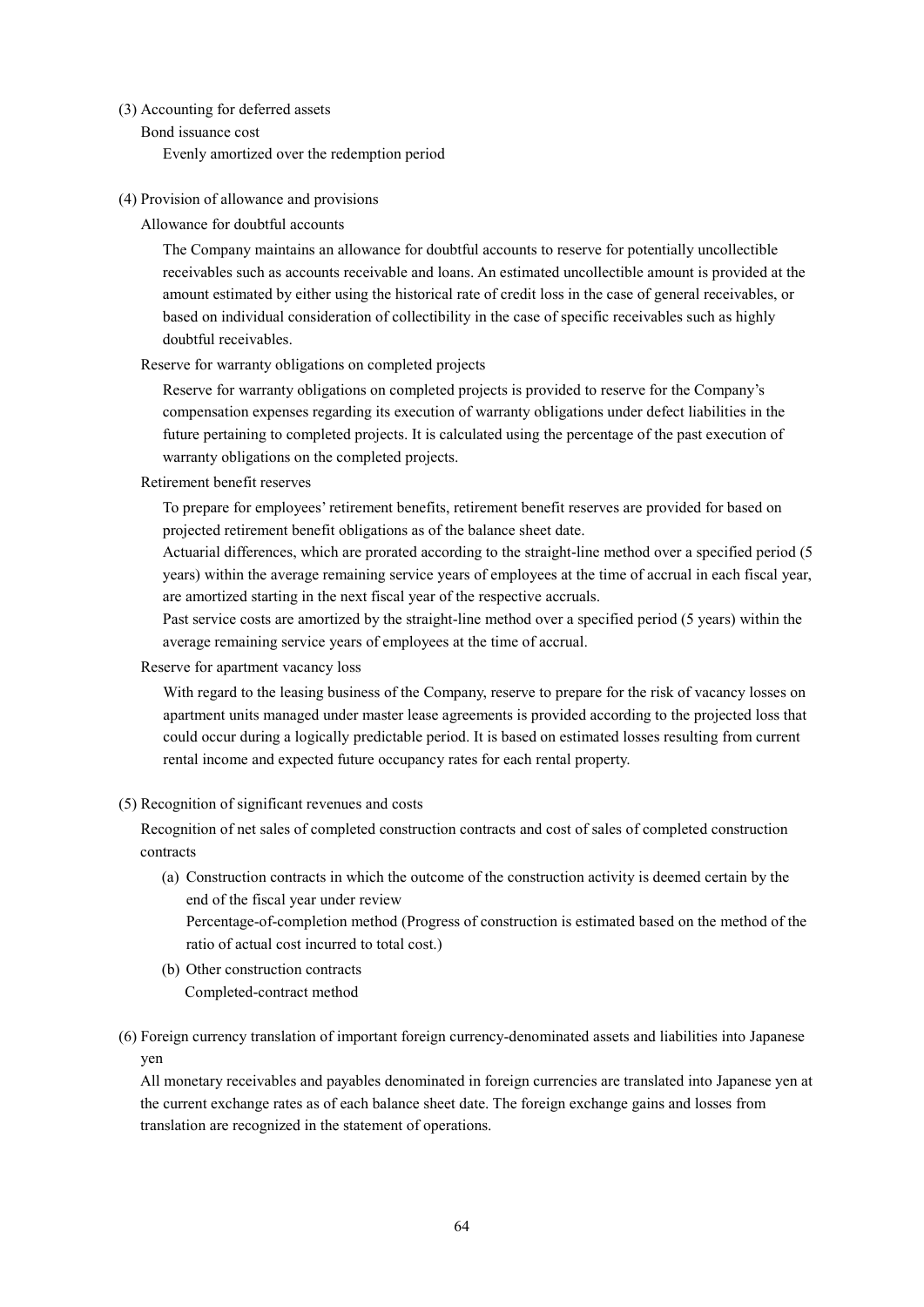(7) Other important matters for preparing non-consolidated financial statements

#### *Accounting for national and local consumption taxes*

National and local consumption taxes are excluded from transaction amounts. The nondeductible portion of consumption taxes related to non-current assets is recorded as long-term prepaid expenses and amortized evenly over 5 years.

### **2. Changes in Accounting Policies**

*(Application of the Practical Solution on Accounting on a Change in Depreciation Method Due to Tax Reform 2016)*

Following the revision of the Corporation Tax Act, the "Practical Solution on a Change in Depreciation Method Due to Tax Reform 2016" (ASBJ PITF No. 32, June 17, 2016) has been applied effective from the fiscal year under review. The depreciation method for facilities accompanying buildings and structures acquired on or after April 1, 2016 was also changed from the declining balance method to the straight line method. As a result, operating profit, recurring profit, and income before income taxes for the fiscal year under review each increased by 9 million yen.

### **(Additional Information)**

*(Application of ASBJ Guidance on Recoverability of Deferred Tax Assets)* Effective from the fiscal year under review, the Company has applied the Guidance on Recoverability of Deferred Tax Assets (ASBJ Guidance No. 26, March 28, 2016).

### **3. Notes to Non-consolidated Balance Sheet**

- (1) Assets pledged as collateral and secured liabilities
	- (a) Assets pledged as collateral Cash and cash equivalents 17 million yen Investment securities 55 million yen Total 72 million yen

#### (b) Secured liabilities

The above assets have been pledged as collateral to companies in which consolidated subsidiaries have invested and to lenders of housing loans to customers, and there are no secured liabilities.

(c) Securities, investment securities and others (investments and other assets) which have been deposited with the Legal Affairs Bureau

| Deposit for operation stipulated in Building Lots and Buildings |                   |
|-----------------------------------------------------------------|-------------------|
| <b>Transaction Business Act</b>                                 | 45 million yen    |
| Deposit for housing construction warranty                       | 1,045 million yen |
| Deposit for housing defect warranty                             | 109 million yen   |
| Advanced payment certificate in accordance with Payment and     |                   |
| <b>Settlement Regulations</b>                                   | 628 million yen   |
|                                                                 |                   |

(2) Accumulated depreciation of property, plant and equipment 58,781 million yen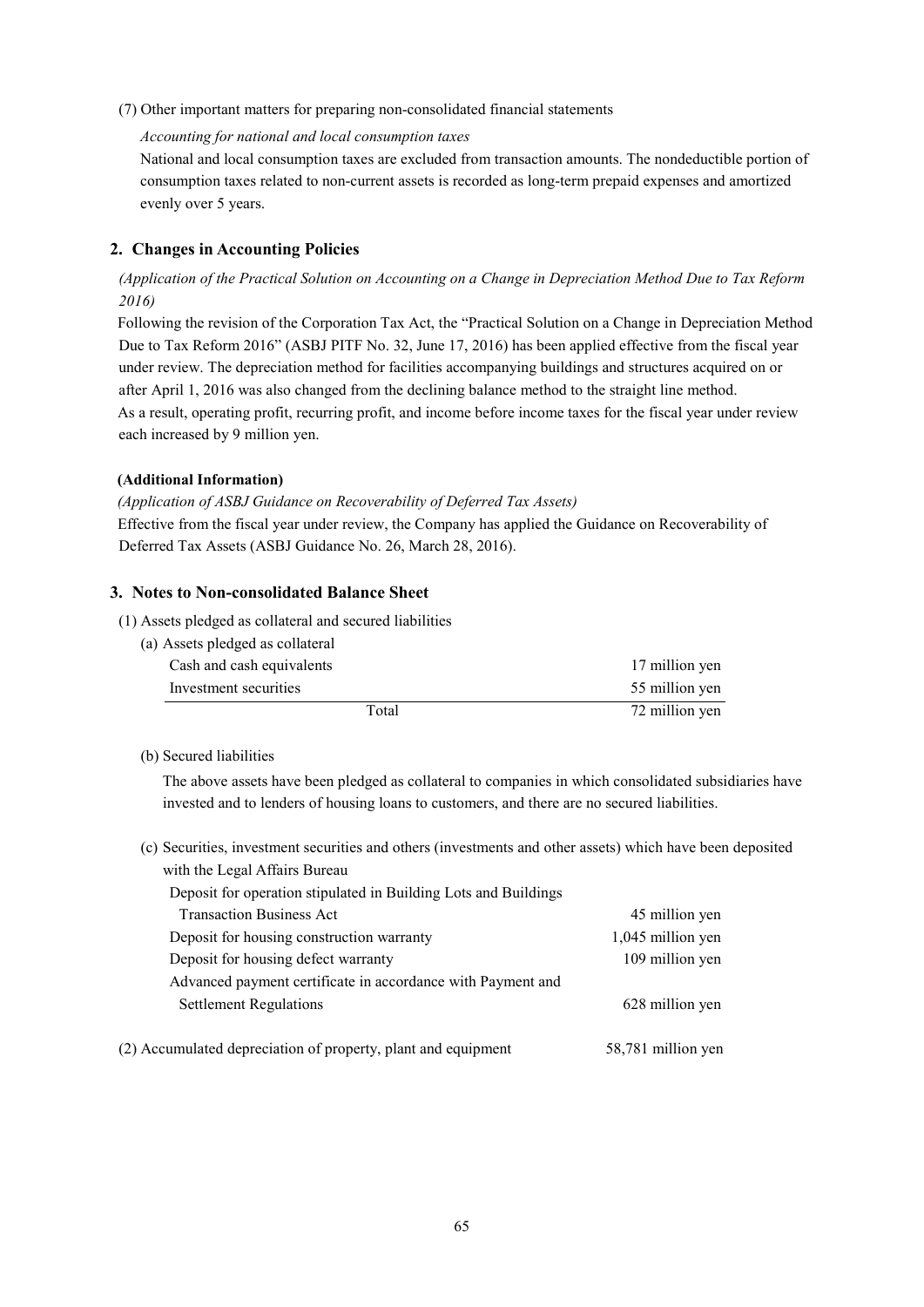(3) Liabilities on guarantee

| Liabilities on guarantee for financial institutions for customers who |                    |
|-----------------------------------------------------------------------|--------------------|
| have a housing loan                                                   | 734 million yen    |
| Liabilities on guarantee for financial institutions for customers who |                    |
| have a membership loan                                                | 3 million yen      |
| Liabilities on guarantee for borrowings of subsidiaries               | 13,690 million yen |
| Liabilities on guarantee for lease contracts of subsidiaries          | 5 million yen      |
| Liabilities on guarantee for suppliers of subsidiaries                | 7 million yen      |

(4) Monetary claims and liabilities to subsidiaries and affiliates (excluding those classified separately in the Balance Sheet)

| Short-term monetary claims      | 421 million yen |
|---------------------------------|-----------------|
| Short-term monetary liabilities | 930 million yen |
| Long-term monetary liabilities  | 13 million yen  |

#### **4. Notes to Non-consolidated Statement of Operations**

| Transactions with subsidiaries and affiliates    |                   |
|--------------------------------------------------|-------------------|
| Sales to subsidiaries and affiliates             | 5,038 million yen |
| Purchases, etc. from subsidiaries and affiliates | 5,113 million yen |
| Non-operating transactions                       | 555 million yen   |

### **5. Notes to Non-consolidated Statement of Changes in Net Assets**

Number of shares of treasury stock

 $\overline{\phantom{a}}$ 

| Class of shares | April 1, 2016    | Increase   | Decrease | March 31, 2017   |
|-----------------|------------------|------------|----------|------------------|
| Common stock    | 4,569,520 shares | 400 shares | _        | 4,569,920 shares |

Note: The increase of 400 shares in the total number of shares of common stock in treasury was due to purchase of shares less than one unit.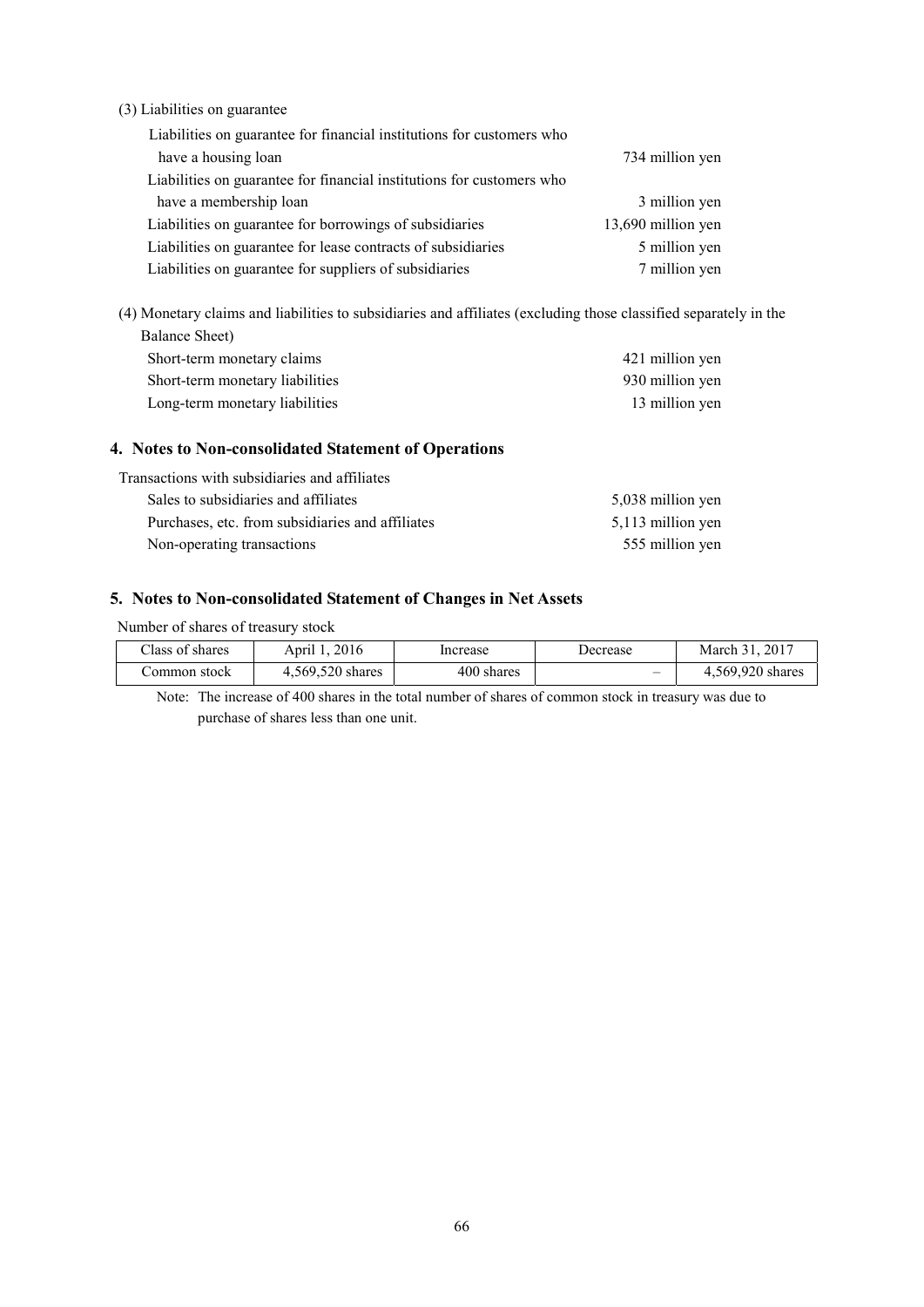# **6. Tax Effect Accounting**

Significant components of deferred tax assets and liabilities

|                                                                       | (millions of yen) |
|-----------------------------------------------------------------------|-------------------|
| Deferred tax assets:                                                  |                   |
| Loss carried forward for tax purposes                                 | 15,562            |
| Impairment loss                                                       | 10,712            |
| Retirement benefit reserves                                           | 3,235             |
| Bonuses payable                                                       | 1,486             |
| Loss on devaluation of property, plant and equipment                  | 1,164             |
| Loss on devaluation of stock of shares of subsidiaries and affiliates | 1,076             |
| Reserve for apartment vacancy loss                                    | 980               |
| Allowance for doubtful accounts                                       | 630               |
| Advances from customers for rent income                               | 445               |
| Loss on devaluation of real estate for sale                           | 358               |
| Software                                                              | 332               |
| Deposits received                                                     | 324               |
| Accrued enterprise tax                                                | 265               |
| Accounts payable—other                                                | 247               |
| Asset retirement obligations                                          | 120               |
| Reserve for warranty obligations on completed projects                | 114               |
| Sales promotion cost                                                  | 110               |
| Others                                                                | 498               |
| Sub-total                                                             | 37,667            |
| Less: valuation allowance                                             | (13, 915)         |
| Total deferred tax assets                                             | 23,751            |
| <b>Deferred tax liabilities:</b>                                      |                   |
| Fixed asset retirement expenses                                       | (4)               |
| Adjustment of gain/loss on transfer (buildings)                       | (17)              |
| Net unrealized gain on other securities                               | (253)             |
| Total deferred tax liabilities                                        | (275)             |
| Net deferred tax assets                                               | 23,475            |